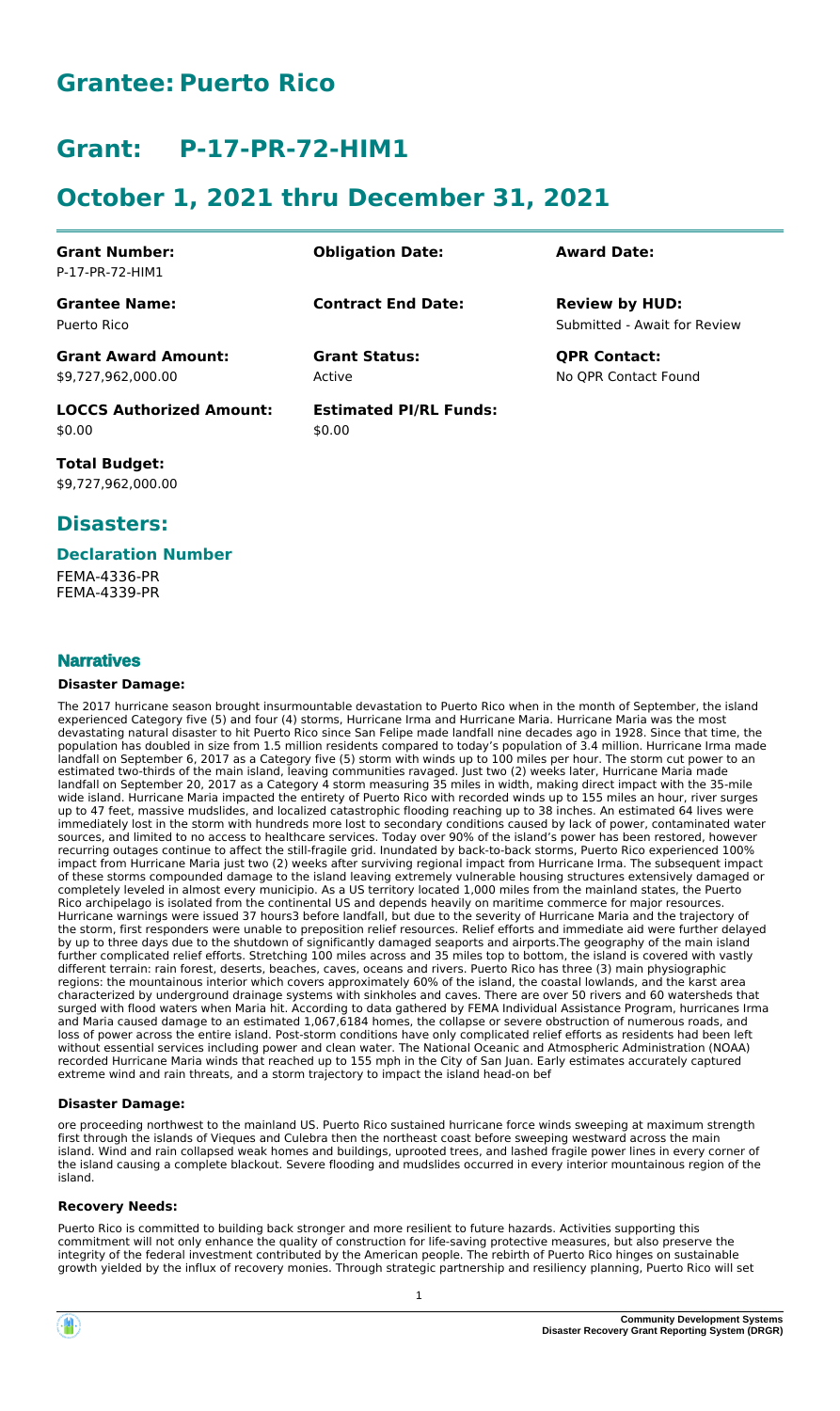the stage for long-term investment and economic return. Implementation of recovery activities will focus on innovation and the perpetual application of mitigation and resilience techniques.

With this opportunity to rebuild, Puerto Rico will increase housing opportunities and affirmatively promote housing choice throughout the housing market. Program implementation will be conducted in a manner which will not cause discrimination on the basis of race, color, religion, sex, disability, familial status, or national origin.

PRDOH will use housing counseling programs and whole community resilience programs to build programs informed by housing choice to provide affordable housing. Because planning decisions may affect racial, ethnic and low-income concentrations, these programs will help provide affordable housing choice in areas that are defined as low-poverty or nonminority where appropriate and in response to natural hazard related impacts. PRDOH will consider the impact of planning decisions on racial, ethnic, and low-income concentrations. This may include utilizing mapping tools and data to identify racially or ethnically-concentrated areas of poverty for the evaluation of possible impacts to those areas as well as to promote fair housing choice and to foster inclusive communities.

Puerto Rico will implement construction methods that emphasize quality, durability, energy efficiency, sustainability, and mold resistance. All rehabilitation, reconstruction, and new construction will be designed to incorporate principles of sustainability, including water and energy efficiency, resilience, and mitigation against the impact of future shocks and stressors.

Construction performed under the programs will adhere to the 2011 Puerto Rico building code.20 Importantly, the Code includes requirements regarding earthquake loads. This is vital as Puerto Rico must build structures that are resilient not only for hurricanes and wind, but for seismic activity as well. This is consistent with the goal of protecting people and property from harm; emphasizing high quality, durability, energy efficiency, sustainability, and mold resistance; supporting the adoption and enforcement of modern and/or resilient building codes and mitigation of hazard risk, including possible sea level rise, high winds, storm surge, and flooding, where appropriate; and implementing and ensuring compliance with the Green Building standards.

Puerto Rico will enforce procurement procedures that increase the use of sustainable standards, which may include FORTIFIED Home™ and Leadership in Energy and Environmental Design (LEED) certified construction vendors. For non-substantially rehabilitated housing structures, Puerto Rico will follow the HUD Community Planning and Development (CPD) Green Building Retrofit Checklist guidelines to the extent they are applicable to the construction methods utilized on the Island. When older or obsolete products are repla

#### **Recovery Needs:**

ced as part of rehabilitation work, Puerto Rico will use products and appliances with ENERGY STAR labels, Water Sense labels, or Federal Energy Management Program (FEMP equivalent) designations. In conducting its impact and unmet needs assessment for this CDBG-DR Action Plan, Puerto Rico has designed program

objectives and supporting budgets to consider the additional costs associated with protecting housing and community investments from future disasters through eligible resilience activities.

| <b>Overall</b>                                 | <b>This Report Period</b> | <b>To Date</b>     |
|------------------------------------------------|---------------------------|--------------------|
| <b>Total Projected Budget from All Sources</b> | \$750,000.00              | \$9,727,962,000.00 |
| B-17-DM-72-0001                                | \$750,000.00              | \$1,507,179,000.00 |
| B-18-DP-72-0001                                | \$0.00                    | \$8,220,783,000.00 |
| B-19-DP-72-0001                                | \$0.00                    | \$0.00             |
| <b>Total Budget</b>                            | \$750,000.00              | \$9,727,962,000.00 |
| B-17-DM-72-0001                                | \$750,000.00              | \$1,507,179,000.00 |
| B-18-DP-72-0001                                | \$0.00                    | \$8,220,783,000.00 |
| B-19-DP-72-0001                                | \$0.00                    | \$0.00             |
| <b>Total Obligated</b>                         | \$1,655,994,289.37        | \$4,784,926,374.08 |
| B-17-DM-72-0001                                | \$20,317,245.79           | \$1,320,659,160.25 |
| B-18-DP-72-0001                                | \$1,635,677,043.58        | \$3,464,267,213.83 |
| B-19-DP-72-0001                                | \$0.00                    | \$0.00             |
| <b>Total Funds Drawdown</b>                    | \$147,474,823.22          | \$607,245,984.68   |
| B-17-DM-72-0001                                | \$105,733,536.27          | \$505,870,467.83   |
| B-18-DP-72-0001                                | \$41,741,286.95           | \$101,375,516.85   |
| B-19-DP-72-0001                                | \$0.00                    | \$0.00             |
| <b>Program Funds Drawdown</b>                  | \$147,474,823.22          | \$607,245,984.68   |
| B-17-DM-72-0001                                | \$105,733,536.27          | \$505,870,467.83   |
| B-18-DP-72-0001                                | \$41,741,286.95           | \$101,375,516.85   |
| B-19-DP-72-0001                                | \$0.00                    | \$0.00             |
| <b>Program Income Drawdown</b>                 | \$0.00                    | \$0.00             |
| B-17-DM-72-0001                                | \$0.00                    | \$0.00             |
| B-18-DP-72-0001                                | \$0.00                    | \$0.00             |
| B-19-DP-72-0001                                | \$0.00                    | \$0.00             |

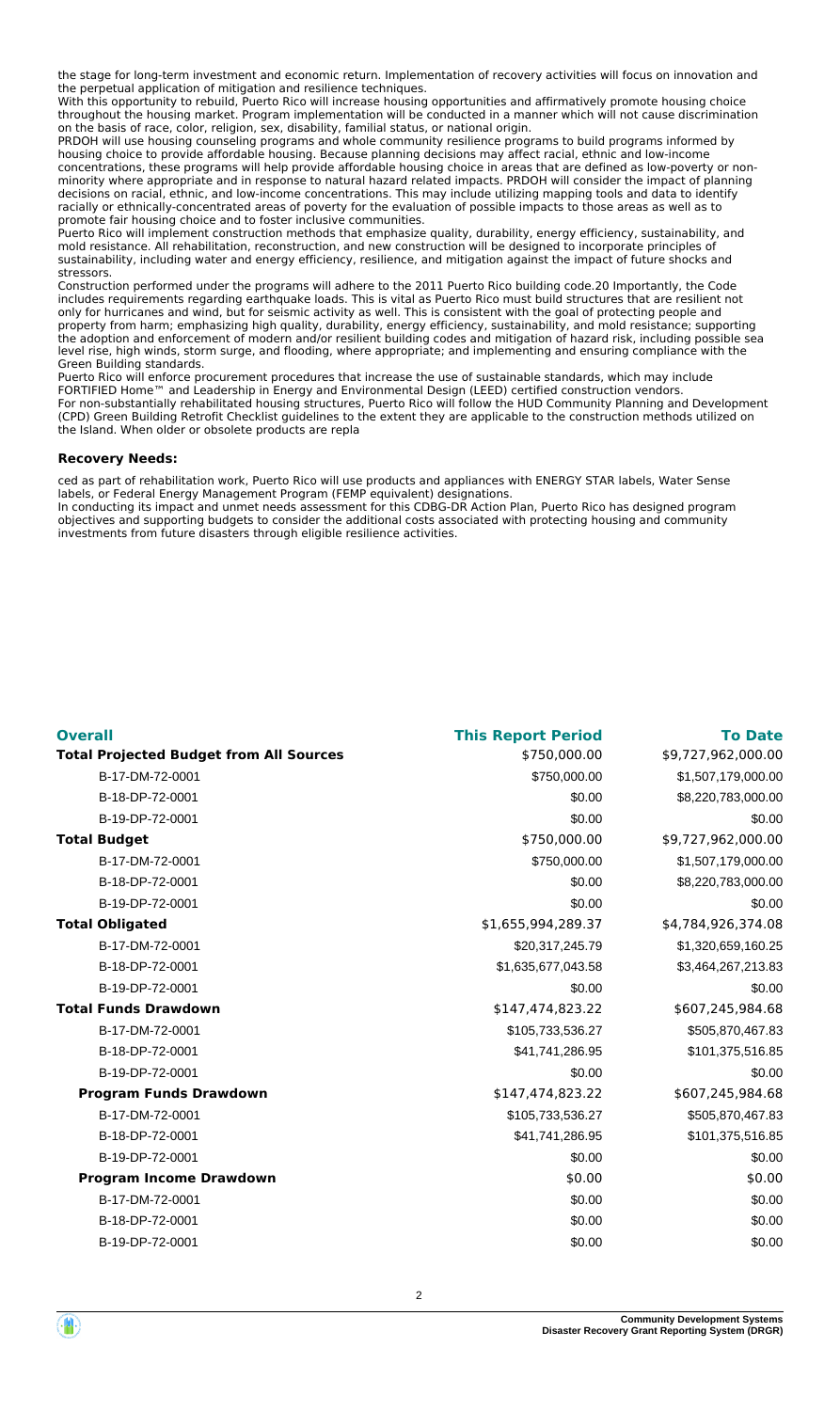| <b>Program Income Received</b>                             | \$0.00             | \$0.00           |
|------------------------------------------------------------|--------------------|------------------|
| B-17-DM-72-0001                                            | \$0.00             | \$0.00           |
| B-18-DP-72-0001                                            | \$0.00             | \$0.00           |
| B-19-DP-72-0001                                            | \$0.00             | \$0.00           |
| <b>Total Funds Expended</b>                                | \$147,468,060.26   | \$607,238,413.35 |
| B-17-DM-72-0001                                            | \$105,726,773.31   | \$505,862,425.23 |
| B-18-DP-72-0001                                            | \$41,741,286.95    | \$101,375,988.12 |
| B-19-DP-72-0001                                            | \$0.00             | \$0.00           |
| <b>HUD Identified Most Impacted and Distressed</b>         | \$40,174,775.69    | \$256,824,916.95 |
| B-17-DM-72-0001                                            | \$23,625,299.72    | \$208,660,504.01 |
| B-18-DP-72-0001                                            | \$16,549,475.97    | \$48,164,412.94  |
| B-19-DP-72-0001                                            | \$0.00             | \$0.00           |
| <b>Other Funds</b>                                         | \$0.00             | \$0.00           |
| <b>Match Funds</b>                                         | \$0.00             | \$0.00           |
| Non-Match Funds                                            | \$0.00             | \$0.00           |
| <b>Funds Expended</b>                                      |                    |                  |
| <b>Overall</b>                                             | <b>This Period</b> | <b>To Date</b>   |
| Central Office for Recovery, Reconstruction and Resiliency | \$79,360.32        | \$457,037.07     |
| Department of Economic Development and Commerce            | \$0.00             | \$4,987.37       |
| Economic Development Bank of Puertorico (BDE)              | \$18,739,218.28    | \$59,414,221.79  |
| Foundation For Puerto Rico                                 | \$297,203.70       | \$2,522,751.99   |
| Invest Puerto Rico Inc.                                    | \$4,910,202.20     | \$11,750,996.40  |
| Puerto Rico Department of Agriculture                      | \$4,400,306.76     | \$11,275,956.66  |
| Puerto Rico Department of Housing                          | \$93,836,652.03    | \$442,983,327.17 |
| Puerto Rico Housing Finance (AFV)                          | \$25,295,334.18    | \$78,828,663.63  |
| University Of Puerto Rico                                  | $-$ \$90,217.21    | \$0.00           |

## **Progress Toward Required Numeric Targets**

| <b>Requirement</b>                  | <b>Target</b>      | <b>Projected</b>   | <b>Actual</b>    |
|-------------------------------------|--------------------|--------------------|------------------|
| <b>Overall Benefit Percentage</b>   | 70.00%             | 78.12%             | 86.64%           |
| <b>Minimum Non Federal Match</b>    | \$.00              | \$.00              | \$.00            |
| <b>Overall Benefit Amount</b>       | \$6,261,374,035.00 | \$6,987,983,221.00 | \$47,905.14      |
| <b>Limit on Public Services</b>     | \$.00              | \$407.500.000.00   | \$7,157.34       |
| <b>Limit on Admin/Planning</b>      | \$.00              | \$783.141.950.00   | \$330,492.46     |
| <b>Limit on Admin</b>               | \$.00              | \$486,398,100.00   | \$322,178.35     |
| <b>Most Impacted and Distressed</b> | \$.00              | \$9,717,962,000.00 | \$256,824,916.95 |

### **Overall Progress Narrative:**

During the reporting period, the Puerto Rico Department of Housing (PRDOH) hired an additional sixty-nine (69) staff members. These hires will assist in general management, oversight and coordination of the CDBG-DR grant as a whole. The Federal Compliance-Subrecipient Management Unit added new staff to assist in establishing policies, procedures and guidance, to allow for the adequate management and oversight of Subrecipients. Monitoring and Internal Audit units also hired additional staff to continue our efforts to have mechanisms in place to track progress, monitor performance and ensure subrecipients are properly carrying out activities.

â¿¿On the quarter ended on December 31, 2021, the PRDOH's Monitoring Team conducted on-site monitoring events as the situation with the COVID-19 Pandemic started to normalize for subrecipientâ¿¿s operations. During this period, the PRDOH's Monitoring Team completed nine (9) desk monitoring events under the Rental Assistance Program for the Housing Property Owners of ⿿ÿgida del Perpetuo Socorro LP SEâ¿, å¿¿San Fernando LPâ¿, â¿¿Sor Isolina Ferré- Ponce IIâ¿, â¿¿Villalba Housing Limited Partnershipâ¿, â¿¿A¿gida La Mercedâ¿, â¿¿Ponce Elderly Housing LP- Estancias Doradasâ¿, â¿¿Toa Baja Elderly Housing LP- Golden Age Towerâ¿, â¿¿JardA-n del AtlAintico Limited Partnershipâ¿ and â¿¿Yauco Elderly Housing LP-Estancia Doradaâ¿. The PRDOHâ¿¿s Monitoring Team also conducted two (2) desk monitoring events over the procurement process performed by the Municipality of Carolina and the Municipality of Camuy for the City Revitalization Program. Additionally for this period, the Monitoring Team performed four (4) on-site monitoring events to the Puerto Rico Housing Finance Authority under the Homebuyer Assistance Program and the Low Income Housing Tax Credit Program, to the Economic Development Bank for the Small Business Financing Program, to Foundation for Puerto Rico for the Whole Community Resilience Planning Program and for the Municipality of Orocovis for their procurement process and activities under the City Revitalization Program. Throughout this period, nineteen (19) Financial Monitoring Reviews were conducted to entities under the R3 Program. The Team also completed nine (9) additional Financial Monitoring Reviews; four (4) under the Housing Counseling Program to Puerto Rico Neighborhood Housing Services Corp., CODEVyS, Ponce Neighborhood Housing Services Inc., and Consumer Credit Counseling Services of Puerto Rico; two (2) for the Tittle Clearance Program to F.S.

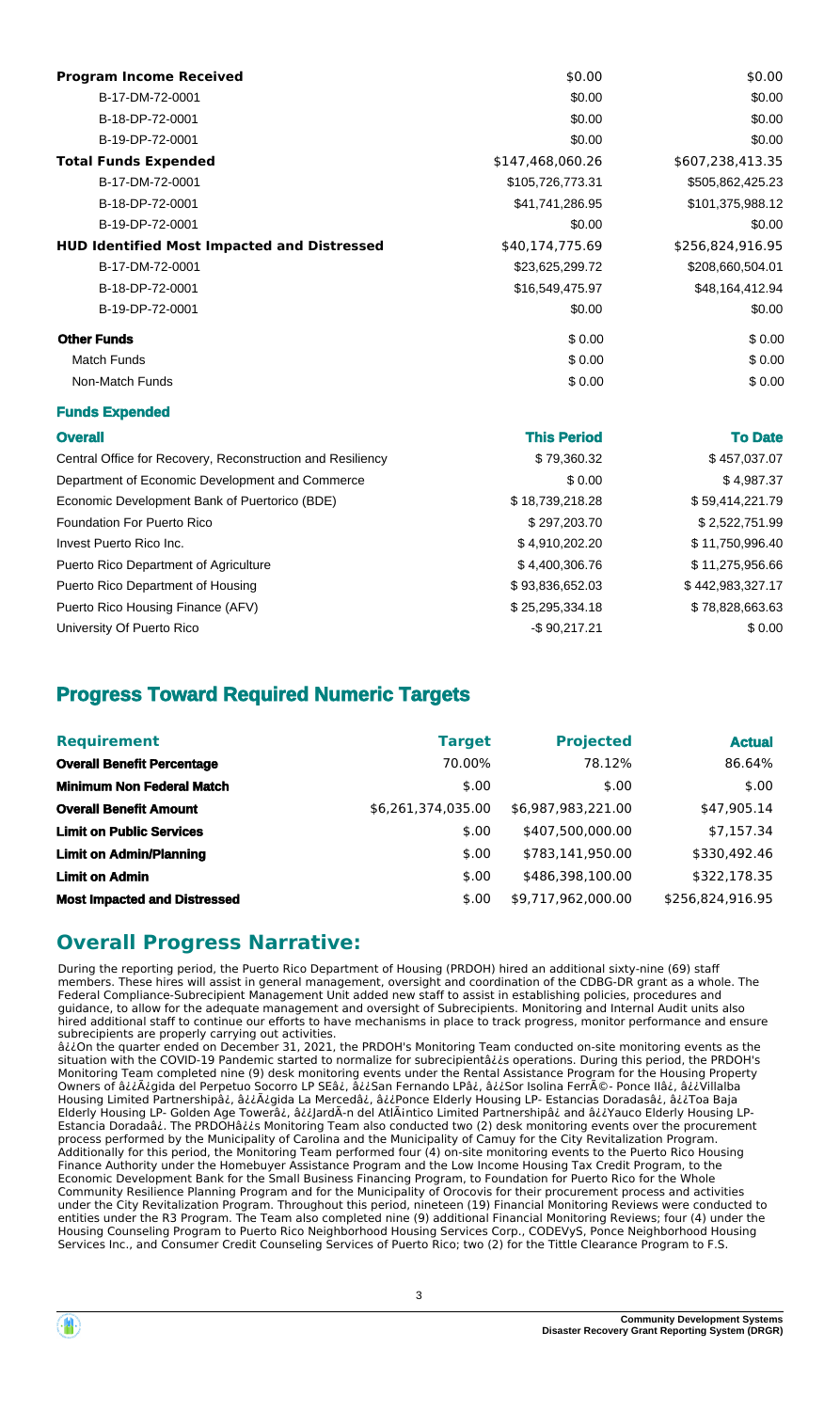Surveying, PSC and Deval, LLC; one (1) under the Homebuyer Assistance Program and Low Income Housing Tax Credit Program to the Puerto Rico Housing Finance Authority; and two (2) for the Tourism and Business Marketing Program to Invest Puerto Rico and Discover Puerto Rico. During this period, two (2) capacity assessments were completed to Mercy Corps for the City Revitalization Program and to the National Development Council for the Economic Development Investment Portfolio Program. The Monitoring Team performed Risk Assessments over 112 entities in order to develop the Monitoring Plan for the year 2022 that will be commencing on January 2022.

At the end of the reporting period, thirteen (13) Procurement processes were Awarded, two (2) were Cancelled, seventeen (17) were in User Request, thirteen (13) were in Pre-Solicitation, two (2) were in Solicitation, five (5) were in Offers Evaluation, and three (3) proceses were pending contract execution.

PRDOH rviewed and approved several program documents, including program guidelines, agreements, policies, and amendments to existing documents. From the Housing Portfolio, the version 4 of the Homebuyer Assistance Program Guidelines was published on November 18, 2021.

From the Economic Development portfolio, the following Program Guidelines were approved and published during the month of December: The Workforce Training Program, the Re-Grow PR Program, and the Small Business Financing Program. From the Planning Programs, the Municipal Recovery Planning Program posted the version 3 of the Program Guidelines on November 15, 2021.

The following general policies were updated and published during this period: the Subrecipient Manual, posted on November 16, 2021; and the Citizen Participation Plan, posted on October 22, 2021. Extension to Agreements and Memorandums of Understanding were approved and executed between PRDOH and Governmental entities to establish procedures by which PRDOH may exchange data, subject to the Personally Identifiable Information, Confidentiality, and Nondisclosure Policy. On November 5, 2021, the Action Plan Amendment 7 (Substantial) was approved by HUD. The changes included in this amendment are mainly focused on the Housing sector, introducing a new housing program, the Blue Roof Repair Program. This program aims to provide municipalities with the resources to develop single-family housing solutions sufficient to provide intermediate or long-term assistance to make damaged homes with blue roofs (blue tarps) sufficient for occupancy. Funds from the R3 and the Non-Federal Match Program were reallocated, including the elimination of the Home Resilience and Innovation Competition Program and reallocating program funds into the new program. During the same month, PRDOH published the first draft of the Energy Action Plan as well, which was posted to receive comments from the public and stakeholders.

PRDOH achieved several important Section 3 milestones under the 24 CFR 135 & 24 CFR 75 goals including surpassing the 30% new hire goal for 24 CFR 135. We have implemented Section 3 policy, SOPs, forms, notifications, reporting systems, abundant webpage presence with helpful implementation templates and forms. We have conducted over 25 virtual and in person outreach events to date (despite the pandemic) to ensure awareness and engagement of Section 3 workers and businesses. We have partnered with SBA, PRMSDC, and other agencies as well as participated in RUTA CDBG DR, Mesas Redondas and large island wide events to offer on the spot trainings and help people and businesses complete selfcertification forms. We also launched our Pal Residencia events in which we partner with PHAs to provide orientations on Section 3 and offer on the spot self-certification forms as well as resume building assistance for public housing residents. We have identified 126 Section 3 workers to date. We incorporated HUD resources to our policy guides and FAQâ¿¿s including regulation 24 CFR 75, CPD 21-09, DRGR Guidance on Reporting Section 3 Labor Hours & HUD March FAQs and November HUD Exchange Section 3 FAQs. Our revised quarterly reporting form was reviewed by HUD TA and found to be exemplary in collecting data points for Section 3 workers, targeted workers and section 3 businesses. We maintain close communication with our local HUD office is in constant communication for our commitment to a culture of compliance for Section 3. We use our 2,900 contacts database to foster awareness and distribute notifications of open procurements. PRDOH invested significant time and resources in training, coaching and handholding its more than 230 subrecipients and contractors so that they could understand the transition of regulation from Part 135 to Part 75. To date, PRDOH has conducted over 287 trainings, orientations and engaged 6,595 participants who have attended those training and learning sessions. We include an excel which highlights the summary data for Section 3 activity from all our subrecipients and contractors. We are very excited to share our tracking of efforts and summary data in which you will be able to evidence the abundant efforts being taken across all our programs which are a testament to how engaged subrecipients are in seeking Section 3 workers and businesses. We also note that while we saw some construction activity, the vast majority of construction related work is forthcoming and existing construction work such as that happening in programs such as R3 you will be able to observe activity reported under the tabs labeled 24 CFR 135.

## **Project Summary**

| <b>Project #, Project Title</b>                    | <b>This Report</b>                      | <b>To Date</b>                          |                                         |
|----------------------------------------------------|-----------------------------------------|-----------------------------------------|-----------------------------------------|
|                                                    | <b>Program Funds</b><br><b>Drawdown</b> | <b>Project Funds</b><br><b>Budgeted</b> | <b>Program Funds</b><br><b>Drawdown</b> |
| 9999, Restricted Balance                           | \$0.00                                  | \$0.00                                  | \$0.00                                  |
| B-17-DM-72-0001                                    | \$0.00                                  | \$0.00                                  | \$0.00                                  |
| B-18-DP-72-0001                                    | \$0.00                                  | \$0.00                                  | \$0.00                                  |
| B-19-DP-72-0001                                    | \$0.00                                  | \$277,853,230.00                        | \$0.00                                  |
| Administration B-17-DM-72-0001, Administration     | \$6,537,048.54                          | \$486,398,100.00                        | \$76,820,181.52                         |
| B-17-DM-72-0001                                    | \$189,128.05                            | \$75,358,950.00                         | \$47,134,488.57                         |
| B-18-DP-72-0001                                    | \$6,347,920.49                          | \$411,039,150.00                        | \$29,685,692.95                         |
| Economic B-17-DM-72-0001, Economic                 | \$23,833,853.11                         | \$335,000,000.00                        | \$71,985,355.12                         |
| B-17-DM-72-0001                                    | \$12,748,524.96                         | \$117,500,000.00                        | \$60,900,026.97                         |
| B-18-DP-72-0001                                    | \$11,085,328.15                         | \$217,500,000.00                        | \$11,085,328.15                         |
| Economic B-18-DP-72-0001, Economic                 | \$4,479,667.08                          | \$892,500,000.00                        | \$11,732,993.73                         |
| B-17-DM-72-0001                                    | \$0.00                                  | \$0.00                                  | \$0.00                                  |
| B-18-DP-72-0001                                    | \$4,479,667.08                          | \$892,500,000.00                        | \$11,732,993.73                         |
| Economic Non RLF B-17-DM-72-0001, Economic Non RLF | \$383,266.82                            | \$90,000,000.00                         | \$935,698.21                            |
| B-17-DM-72-0001                                    | \$383,266.82                            | \$47,500,000.00                         | \$935,698.21                            |
| B-18-DP-72-0001                                    | \$0.00                                  | \$42,500,000.00                         | \$0.00                                  |
| Housing B-17-DM-72-0001, Housing                   | \$87,844,800.87                         | \$4,798,280,619.00                      | \$363,144,755.43                        |
| B-17-DM-72-0001                                    | \$87,032,254.14                         | \$1,004,320,050.00                      | \$361,360,381.06                        |
| B-18-DP-72-0001                                    | \$812,546.73                            | \$3,793,960,569.00                      | \$1,784,374.37                          |
|                                                    |                                         |                                         |                                         |



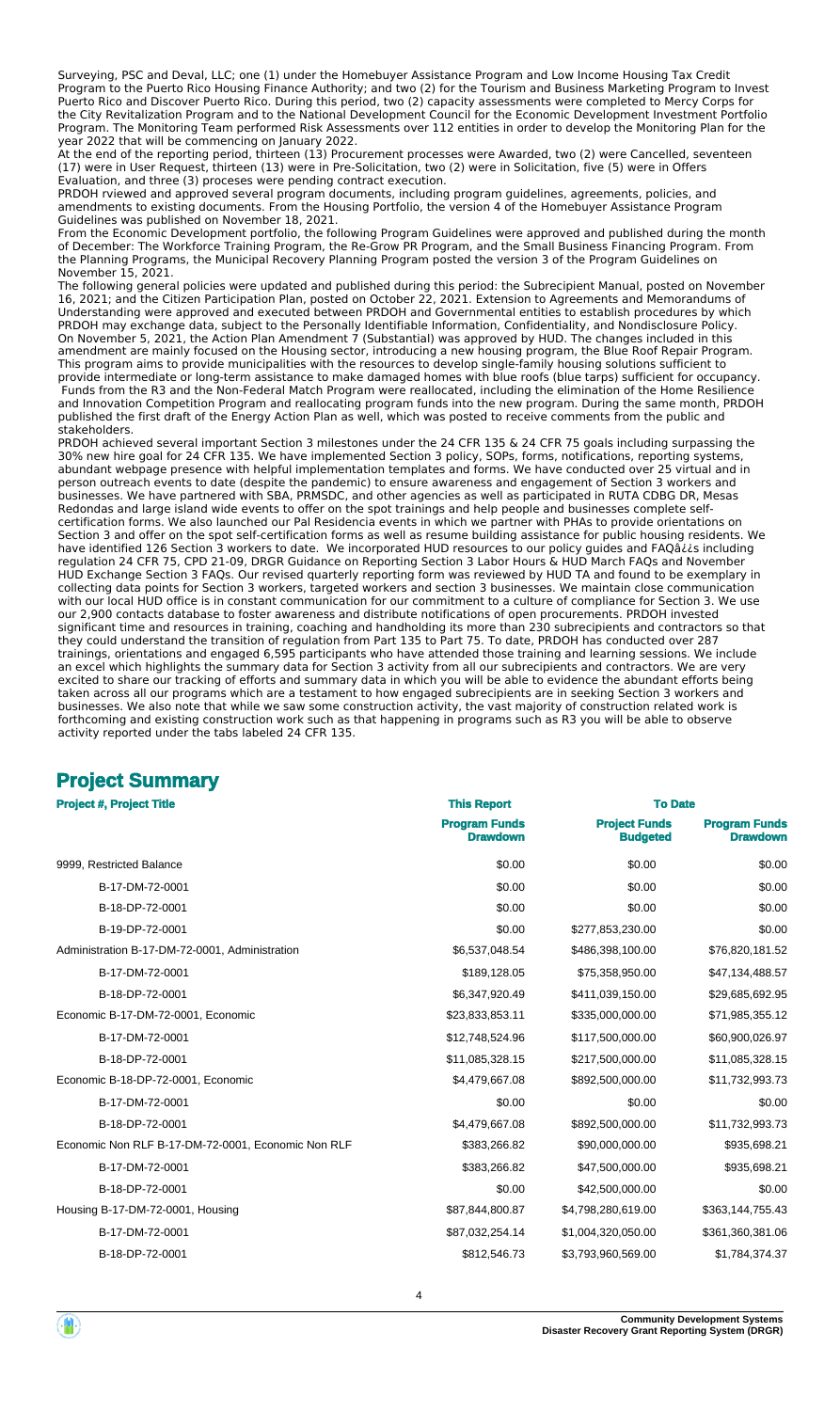| B-19-DP-72-0001                                | \$0.00          | \$0.00             | \$0.00          |
|------------------------------------------------|-----------------|--------------------|-----------------|
| Housing B-18-DP-72-0001, Housing               | \$17,166,004.77 | \$295,000,000.00   | \$44,045,232.53 |
| B-17-DM-72-0001                                | \$0.00          | \$0.00             | \$0.00          |
| B-18-DP-72-0001                                | \$17,166,004.77 | \$295,000,000.00   | \$44,045,232.53 |
| B-19-DP-72-0001                                | \$0.00          | \$0.00             | \$0.00          |
| Infrastructure B-17-DM-72-0001, Infrastructure | \$5,434,154.85  | \$1,236,039,431.00 | \$28,542,275.00 |
| B-17-DM-72-0001                                | \$3,843,643.68  | \$100,000,000.00   | \$26,951,763.83 |
| B-18-DP-72-0001                                | \$1,590,511.17  | \$1,136,039,431.00 | \$1,590,511.17  |
| B-19-DP-72-0001                                | \$0.00          | \$0.00             | \$0.00          |
| Infrastructure B-18-DP-72-0001, Infrastructure | \$0.00          | \$0.00             | \$0.00          |
| B-17-DM-72-0001                                | \$0.00          | \$0.00             | \$0.00          |
| B-18-DP-72-0001                                | \$0.00          | \$0.00             | \$0.00          |
| Multi-Sector B-17-DM-72-0001, Multi-Sector     | \$97,831.04     | \$1,298,000,000.00 | \$1,377,265.44  |
| B-17-DM-72-0001                                | \$36,714.54     | \$23,000,000.00    | \$124,073.55    |
| B-18-DP-72-0001                                | \$61,116.50     | \$1,275,000,000.00 | \$1,253,191.89  |
| Multi-Sector B-18-DP-72-0001, Multi-Sector     | \$0.00          | \$0.00             | \$0.00          |
| B-17-DM-72-0001                                | \$0.00          | \$0.00             | \$0.00          |
| B-18-DP-72-0001                                | \$0.00          | \$0.00             | \$0.00          |
| Planning B-17-DM-72-0001, Planning             | \$1,698,196.14  | \$296,743,850.00   | \$8,662,227.70  |
| B-17-DM-72-0001                                | \$1,500,004.08  | \$139,500,000.00   | \$8,464,035.64  |
| B-18-DP-72-0001                                | \$198,192.06    | \$157,243,850.00   | \$198,192.06    |
| B-19-DP-72-0001                                | \$0.00          | \$0.00             | \$0.00          |
|                                                |                 |                    |                 |

# **Activities**

**Project # / Administration B-17-DM-72-0001 / Administration**

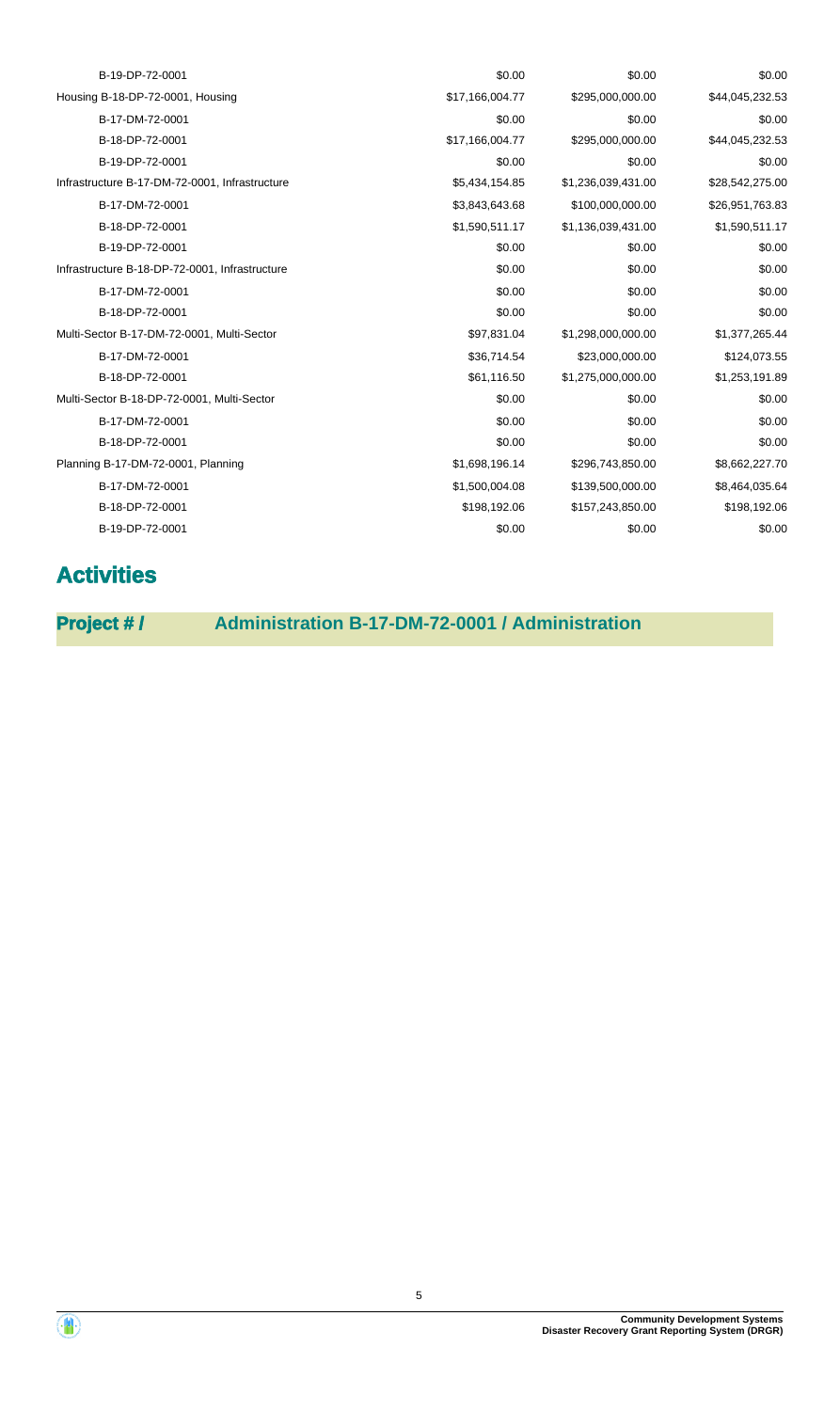### **Grantee Activity Number: R01A01ADM-DOH-NA Activity Title: Administration**

### **Activitiy Type:**

**Projected Start Date: Benefit Type: National Objective:** 09/20/2018 N/A Administration **National Contract Contract Contract Contract Contract Contract Contract Contract Contract Contract Contract Contract Contract Contract Contract Contract Contract Contract Contract Contract Contract Contract Project Number:** Administration B-17-DM-72-0001

### **Activity Status:**

**Projected End Date: Completed Activity Actual End Date:** 09/19/2026 **Project Title:** Administration

### **Responsible Organization:**

N/A **Puerto Rico Department of Housing** 

| Oct 1 thru Dec 31, 2021 | <b>To Date</b>   |
|-------------------------|------------------|
| \$0.00                  | \$972,796,200.00 |
| \$0.00                  | \$486,398,100.00 |
| \$0.00                  | \$486,398,100.00 |
| \$0.00                  | \$972,796,200.00 |
| \$0.00                  | \$486,398,100.00 |
| \$0.00                  | \$486,398,100.00 |
| \$20,251,180.80         | \$129,702,147.27 |
| \$1,830.12              | \$55,972,631.77  |
| \$20,249,350.68         | \$73,729,515.50  |
| \$6,537,048.54          | \$76,820,181.52  |
| \$189,128.05            | \$47,134,488.57  |
| \$6,347,920.49          | \$29,685,692.95  |
| \$6,537,048.54          | \$76,820,181.52  |
| \$189,128.05            | \$47,134,488.57  |
| \$6,347,920.49          | \$29,685,692.95  |
| \$0.00                  | \$0.00           |
| \$0.00                  | \$0.00           |
| \$0.00                  | \$0.00           |
| \$0.00                  | \$0.00           |
| \$0.00                  | \$0.00           |
| \$0.00                  | \$0.00           |
| \$6,530,285.58          | \$76,813,418.56  |
| \$6,530,285.58          | \$76,813,418.56  |
| \$0.00                  | \$0.00           |
| \$0.00                  | \$0.00           |
| \$0.00                  | \$0.00           |
|                         |                  |

### **Activity Description:**

Administrative expenses regarding the salaries and wages carry out under the CDBG-DR funds.

### **Location Description:**

The administrative work is going to be performed at the Puerto Rico Department of Housing and their regional offices across the Island. The address for the Department of Housing is Barbosa Ave. #606, San Juan PR 00923.

### **Activity Progress Narrative:**

During the reporting period, the Puerto Rico Department of Housing (PRDOH) hired an additional sixty-nine (69)

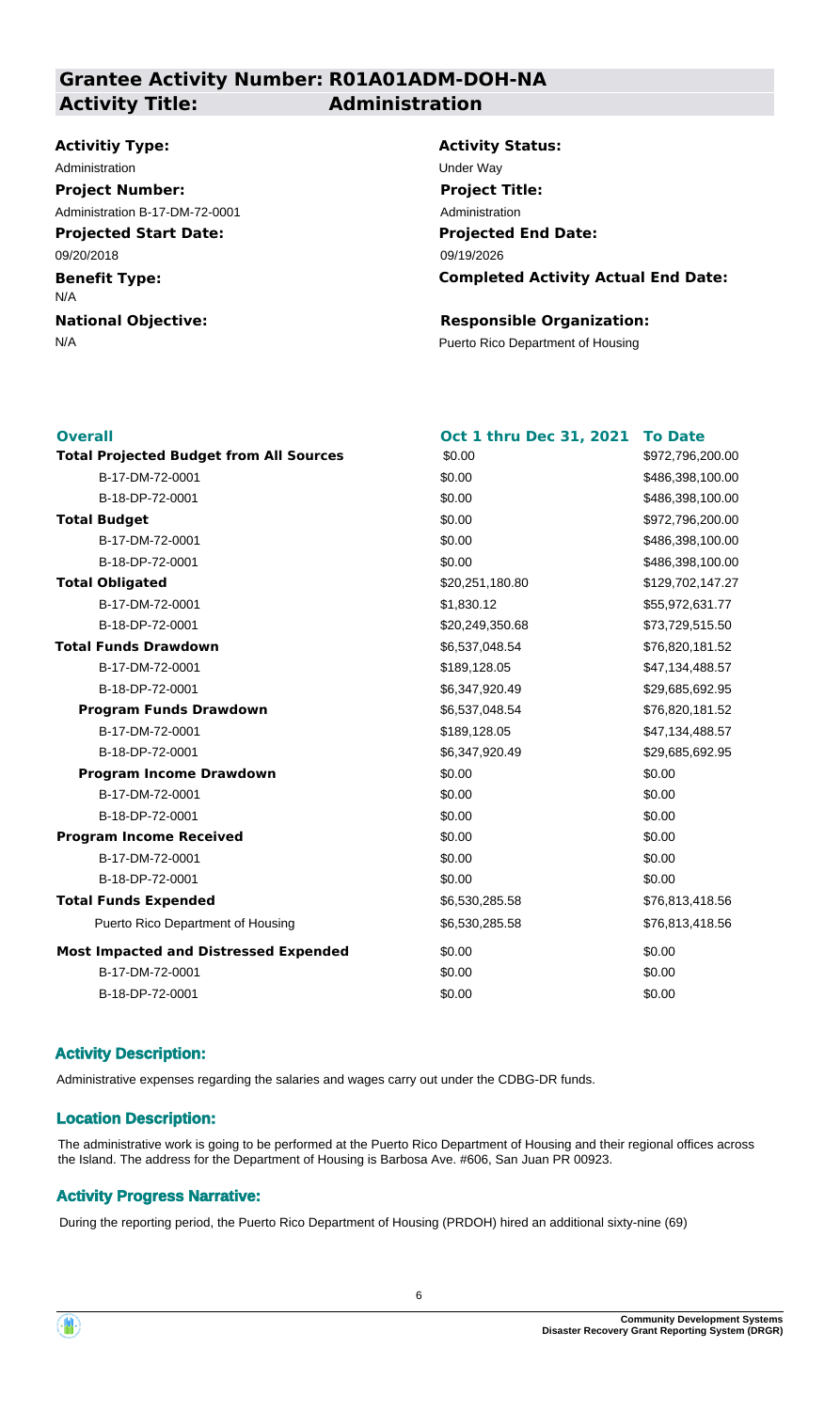staff members. These hires will assist in general management, oversight and coordination of the CDBG-DR grant as a whole. The Federal Compliance-Subrecipient Management Unit added new staff to assist in establishing policies, procedures and guidance, to allow for the adequate management and oversight of Subrecipients. Monitoring and Internal Audit units also hired additional staff to continue our efforts to have mechanisms in place to track progress, monitor performance and ensure subrecipients are properly carrying out activities.

### **Section 3 Qualitative Efforts:**

### **Accomplishments Performance Measures**

### **No Accomplishments Performance Measures**

### **Beneficiaries Performance Measures**

**No Beneficiaries Performance Measures found.**

### **Activity Locations**

### **No Activity Locations found.**

No Other Funding Sources Found **Other Funding Sources Amount Amount Amount Amount Amount Amount Amount** Total Other Funding Sources

### **Other Funding Sources Budgeted - Detail**

### **No Other Match Funding Sources Found**

**Activity Supporting Documents:** None

**Project # / Economic B-17-DM-72-0001 / Economic**

**Community Development Systems**

**Disaster Recovery Grant Reporting System (DRGR)**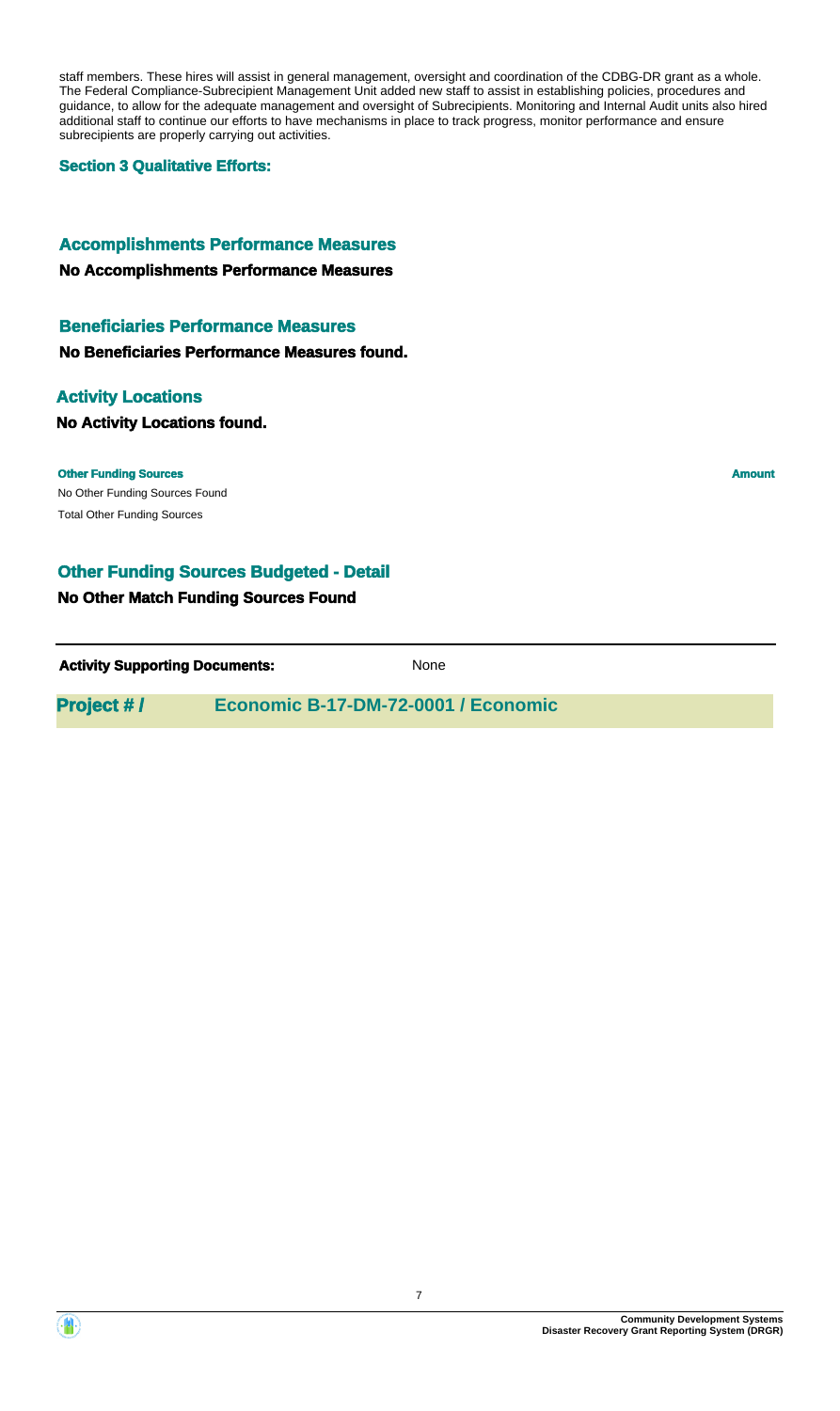## **Grantee Activity Number: R01E15SBF-EDC-LM Activity Title: Small Business Financing LMI**

### **Activitiy Type:**

Econ. development or recovery activity that creates/retains Under Way

**Project Number:**

Economic B-17-DM-72-0001

**Projected Start Date:** 09/20/2018

**Benefit Type:** Direct ( Person )

**National Objective:**

**Activity Status: Projected End Date: Completed Activity Actual End Date:** 09/19/2026 **Project Title:** Economic

### **Responsible Organization:**

Low/Mod Economic Development Bank of Puertorico (BDE)

| <b>Overall</b>                                 | Oct 1 thru Dec 31, 2021 | <b>To Date</b>   |
|------------------------------------------------|-------------------------|------------------|
| <b>Total Projected Budget from All Sources</b> | \$0.00                  | \$135,000,000.00 |
| B-17-DM-72-0001                                | \$0.00                  | \$67,500,000.00  |
| B-18-DP-72-0001                                | \$0.00                  | \$67,500,000.00  |
| <b>Total Budget</b>                            | \$0.00                  | \$135,000,000.00 |
| B-17-DM-72-0001                                | \$0.00                  | \$67,500,000.00  |
| B-18-DP-72-0001                                | \$0.00                  | \$67,500,000.00  |
| <b>Total Obligated</b>                         | \$23,825,487.52         | \$44,305,033.33  |
| B-17-DM-72-0001                                | \$556,009.55            | \$21,001,506.03  |
| B-18-DP-72-0001                                | \$23,269,477.97         | \$23,303,527.30  |
| <b>Total Funds Drawdown</b>                    | \$8,395,098.67          | \$14,517,340.32  |
| B-17-DM-72-0001                                | \$7,798,913.75          | \$13,921,155.40  |
| B-18-DP-72-0001                                | \$596,184.92            | \$596,184.92     |
| <b>Program Funds Drawdown</b>                  | \$8,395,098.67          | \$14,517,340.32  |
| B-17-DM-72-0001                                | \$7,798,913.75          | \$13,921,155.40  |
| B-18-DP-72-0001                                | \$596,184.92            | \$596,184.92     |
| <b>Program Income Drawdown</b>                 | \$0.00                  | \$0.00           |
| B-17-DM-72-0001                                | \$0.00                  | \$0.00           |
| B-18-DP-72-0001                                | \$0.00                  | \$0.00           |
| <b>Program Income Received</b>                 | \$0.00                  | \$0.00           |
| B-17-DM-72-0001                                | \$0.00                  | \$0.00           |
| B-18-DP-72-0001                                | \$0.00                  | \$0.00           |
| <b>Total Funds Expended</b>                    | \$8,395,098.67          | \$14,517,340.32  |
| Department of Economic Development and         | \$0.00                  | \$94,474.32      |
| Economic Development Bank of Puertorico (BDE)  | \$8,395,098.67          | \$14,422,112.15  |
| <b>Most Impacted and Distressed Expended</b>   | \$8,147,253.50          | \$13,485,727.65  |
| B-17-DM-72-0001                                | \$7,577,318.35          | \$12,915,792.50  |
| B-18-DP-72-0001                                | \$569,935.15            | \$569,935.15     |

### **Activity Description:**

The SBF Program provides a range of flexible and thoroughly underwritten grant and loan options to assist with hurricane recovery and business expansion. PRDOH projects that at least 1,000 small businesses will receive assistance under this program. Specifically, SBF's financial financing options will be composed of the Recovery Grant Program, and Recovery and Expansion Loans, which will include Option A Working Capital Line of Credit and Option B Term Loans for Larger Projects as described below. The SBF Program objective is to provide capital to:• Expand growth opportunities and economic recovery by addressing local business needs for working capital;• Retain and expand employment of Puerto Rico residents through business expansion; and Fortify and coach businesses to expand their ability to work with private banking institutions and other financial entities for future financing needs.Eligible applicants can apply for the Recovery Grant Program and Recovery

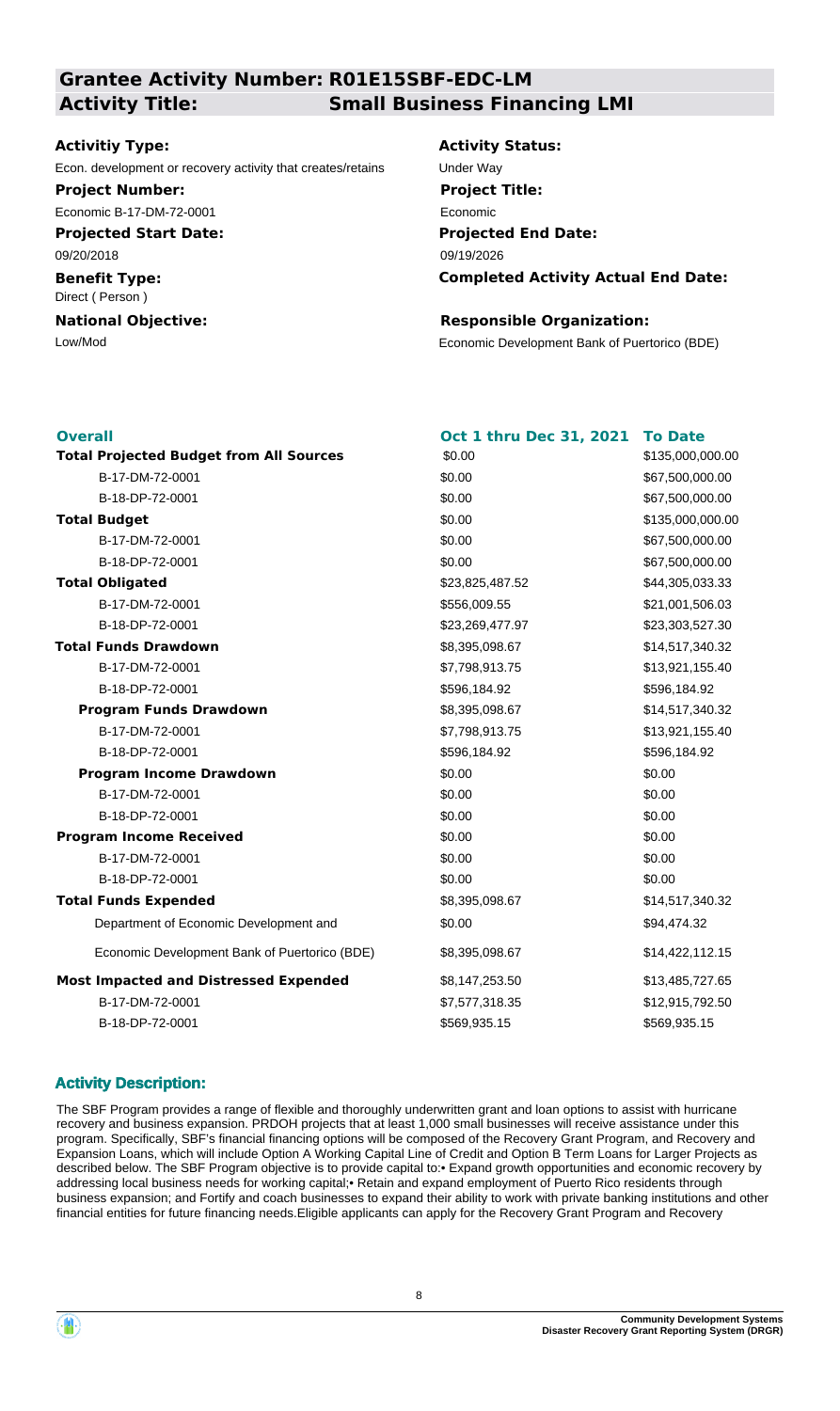and Expansion Loans in coordination with BDE, who will help applicants identify the type and amount of assistance that best serves their unmet business recovery and growth needs. BDE will offer technical assistance and guidance during the intake and application process as well. As loan underwriter, administrator and servicer, BDE will underwrite applications for grant and loan programs based on: • CDBG Economic Development underwriting criteria as specified in the CDBG-DR Notice with a focus on: credit, capacity, collateral, capital and character; and • CDBG-DR and Puerto Rico compliance requirements. The SBF Program will require and verify that all borrowers pay their employees living wages and adhere to all other federal compliance requirements as needed. As part of the SBF Program, a loan option of up to \$250,000 for construction or reconstruction and support of facilities may also be available for specialized medical providers -who qualify under Puerto Rican Incentives Act for the Retention and Return of Medical (Act 14-2017)- or other critical personnel.

### **Location Description:**

The funding is available to be used in all Puerto Rico municipalities affected by the hurricanes across the island.

### **Activity Progress Narrative:**

During the reporting period, the Puerto Rico Department of Housing (PRDOH) completed the following tasks in support of the Small Business Financing Program: disbursed three hundred and twenty-six (366) cases (187 LMI ; 179 UN) for a total \$16.1M and currently has eighty-two (82) Grant Agreements, which represent over \$3.5M in committed grants that are pending disbursement. In total, the Program has awarded a total of 1,232 cases for a total of \$54.2M in grant funding disbursed. To this effect, during this quarter, PRDOH implemented the following: submitted changes to the Action Plan and received approval for Action Plan 7, in which the grant award maximum was increased to \$150,000; signed BDE SRA Amendment B amending grant funding and updating staff changes. Updated Program Guidelines considering Action Plan 7 and changes in Environmental Review process. Held recurring meetings with the Subrecipient—BDE—where guidance and suggestions were addressed. Increased the case load to Case Management entities in the final phase of the program. Consulted with Subject Matter Experts to refine established procedures as well as comply with existing regulations. Additionally, all Underwriting service providers have completed their onboarding and started analyzing cases for subrecipient review. Conversely, the Case Manager entities have continuously submitted their contracted number of cases for BDE review. Outreach efforts continued throughout the quarter resulting in an increased recruitment of new cases. The SBF Program continued its efforts in gathering National Objectives data.

### **Section 3 Qualitative Efforts:**

### **Accomplishments Performance Measures**

|                 | <b>This Report Period</b> | <b>Cumulative Actual Total / Expected</b> |
|-----------------|---------------------------|-------------------------------------------|
|                 | <b>Total</b>              | <b>Total</b>                              |
| # of Businesses | 187                       | 305/360                                   |

## **Beneficiaries Performance Measures**

### **No Beneficiaries Performance Measures found.**

| <b>Activity Locations</b>          |             |               |              |            |                        |
|------------------------------------|-------------|---------------|--------------|------------|------------------------|
| <b>Address</b>                     | <b>City</b> | <b>County</b> | <b>State</b> | <b>Zip</b> | <b>Status / Accept</b> |
| <b>Other Funding Sources</b>       |             |               |              |            | <b>Amount</b>          |
| No Other Funding Sources Found     |             |               |              |            |                        |
| <b>Total Other Funding Sources</b> |             |               |              |            |                        |

### **Other Funding Sources Budgeted - Detail**

### **No Other Match Funding Sources Found**

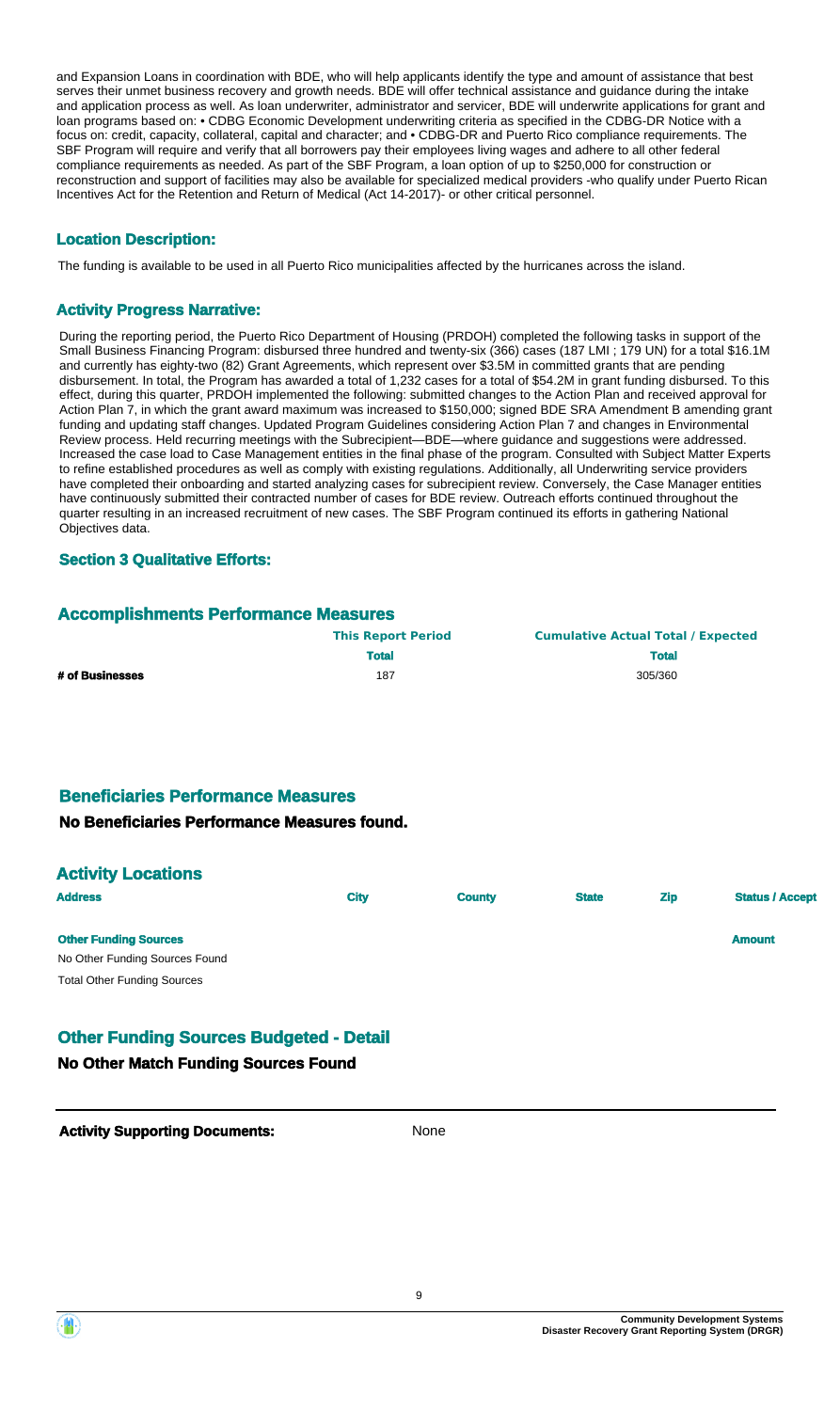## **Grantee Activity Number: R01E15SBF-EDC-UN Activity Title: Small Business Financing UN**

### **Activitiy Type:**

Econ. development or recovery activity that creates/retains Under Way

**Project Number:** Economic B-17-DM-72-0001

**Projected Start Date:**

09/20/2018

**Benefit Type:** Direct ( Person )

# **National Objective:**

**Activity Status: Projected End Date: Completed Activity Actual End Date:** 09/19/2024 **Project Title:** Economic

### **Responsible Organization:**

Urgent Need Economic Development Bank of Puertorico (BDE)

| <b>Overall</b>                                 | Oct 1 thru Dec 31, 2021 | <b>To Date</b>   |
|------------------------------------------------|-------------------------|------------------|
| <b>Total Projected Budget from All Sources</b> | \$0.00                  | \$315,000,000.00 |
| B-17-DM-72-0001                                | \$0.00                  | \$157,500,000.00 |
| B-18-DP-72-0001                                | \$0.00                  | \$157,500,000.00 |
| <b>Total Budget</b>                            | \$0.00                  | \$315,000,000.00 |
| B-17-DM-72-0001                                | \$0.00                  | \$157,500,000.00 |
| B-18-DP-72-0001                                | \$0.00                  | \$157,500,000.00 |
| <b>Total Obligated</b>                         | \$52,172,020.76         | \$99,957,945.01  |
| B-17-DM-72-0001                                | (\$526,094.52)          | \$47,180,381.30  |
| B-18-DP-72-0001                                | \$52,698,115.28         | \$52,777,563.71  |
| <b>Total Funds Drawdown</b>                    | \$10,344,119.61         | \$44,896,881.47  |
| B-17-DM-72-0001                                | \$2,571,539.70          | \$37,124,301.56  |
| B-18-DP-72-0001                                | \$7,772,579.91          | \$7,772,579.91   |
| <b>Program Funds Drawdown</b>                  | \$10,344,119.61         | \$44,896,881.47  |
| B-17-DM-72-0001                                | \$2,571,539.70          | \$37,124,301.56  |
| B-18-DP-72-0001                                | \$7,772,579.91          | \$7,772,579.91   |
| <b>Program Income Drawdown</b>                 | \$0.00                  | \$0.00           |
| B-17-DM-72-0001                                | \$0.00                  | \$0.00           |
| B-18-DP-72-0001                                | \$0.00                  | \$0.00           |
| <b>Program Income Received</b>                 | \$0.00                  | \$0.00           |
| B-17-DM-72-0001                                | \$0.00                  | \$0.00           |
| B-18-DP-72-0001                                | \$0.00                  | \$0.00           |
| <b>Total Funds Expended</b>                    | \$10,344,119.61         | \$44,896,881.47  |
| Department of Economic Development and         | \$0.00                  | \$5,803,147.58   |
| Economic Development Bank of Puertorico (BDE)  | \$10,344,119.61         | \$39,093,733.89  |
| <b>Most Impacted and Distressed Expended</b>   | \$8,040,420.10          | \$39,615,509.41  |
| B-17-DM-72-0001                                | \$273,691.49            | \$31,848,780.80  |
| B-18-DP-72-0001                                | \$7,766,728.61          | \$7,766,728.61   |

### **Activity Description:**

The SBF Program provides a range of flexible and thoroughly underwritten grant and loan options to assist with hurricane recovery and business expansion. PRDOH projects that at least 1,000 small businesses will receive assistance under this program. Specifically, SBF's financial financing options will be composed of the Recovery Grant Program, and Recovery and Expansion Loans, which will include Option A Working Capital Line of Credit and Option B Term Loans for Larger Projects as described below. The SBF Program objective is to provide capital to:• Expand growth opportunities and economic recovery by addressing local business needs for working capital;• Retain and expand employment of Puerto Rico residents through business expansion; and Fortify and coach businesses to expand their ability to work with private banking institutions and other financial entities for future financing needs.Eligible applicants can apply for the Recovery Grant Program and Recovery

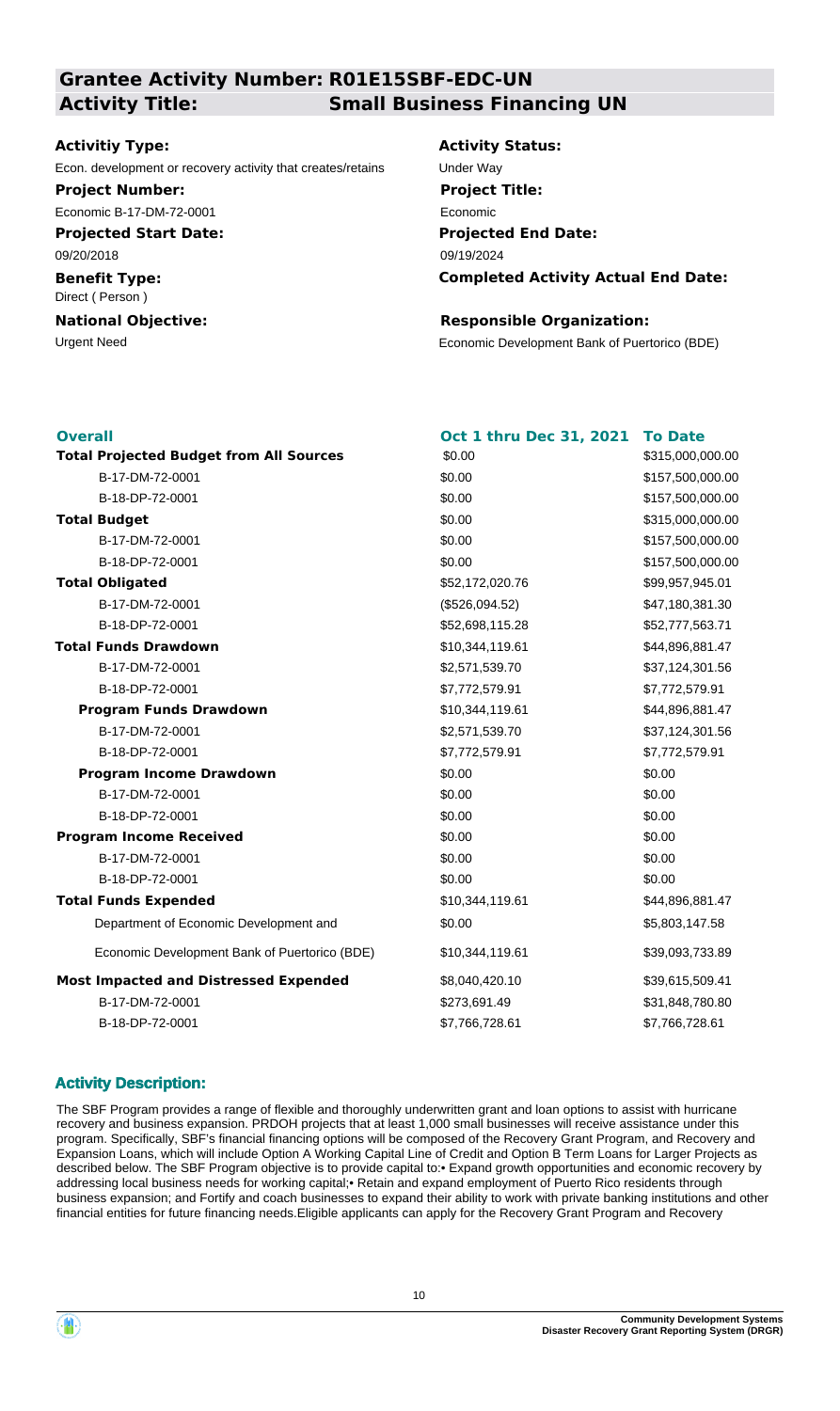and Expansion Loans in coordination with BDE, who will help applicants identify the type and amount of assistance that best serves their unmet business recovery and growth needs. BDE will offer technical assistance and guidance during the intake and application process as well. As loan underwriter, administrator and servicer, BDE will underwrite applications for grant and loan programs based on: • CDBG Economic Development underwriting criteria as specified in the CDBG-DR Notice with a focus on: credit, capacity, collateral, capital and character; and • CDBG-DR and Puerto Rico compliance requirements. The SBF Program will require and verify that all borrowers pay their employees living wages and adhere to all other federal compliance requirements as needed. As part of the SBF Program, a loan option of up to \$250,000 for construction or reconstruction and support of facilities may also be available for specialized medical providers -who qualify under Puerto Rican Incentives Act for the Retention and Return of Medical (Act 14-2017)- or other critical personnel.

### **Location Description:**

The funding is available to be used in all Puerto Rico municipalities affected by the hurricanes across the island.

### **Activity Progress Narrative:**

During the reporting period, the Puerto Rico Department of Housing (PRDOH) completed the following tasks in support of the Small Business Financing Program: disbursed three hundred and twenty-six (366) cases (187 LMI ; 179 UN) for a total \$16.1M and currently has eighty-two (82) Grant Agreements, which represent over \$3.5M in committed grants that are pending disbursement. In total, the Program has awarded a total of 1,232 cases for a total of \$54.2M in grant funding disbursed. To this effect, during this quarter, PRDOH implemented the following: submitted changes to the Action Plan and received approval for Action Plan 7, in which the grant award maximum was increased to \$150,000; signed BDE SRA Amendment B amending grant funding and updating staff changes. Updated Program Guidelines considering Action Plan 7 and changes in Environmental Review process. Held recurring meetings with the Subrecipient—BDE—where guidance and suggestions were addressed. Increased the case load to Case Management entities in the final phase of the program. Consulted with Subject Matter Experts to refine established procedures as well as comply with existing regulations. Additionally, all Underwriting service providers have completed their onboarding and started analyzing cases for subrecipient review. Conversely, the Case Manager entities have continuously submitted their contracted number of cases for BDE review. Outreach efforts continued throughout the quarter resulting in an increased recruitment of new cases. The SBF Program continued its efforts in gathering National Objectives data.

### **Section 3 Qualitative Efforts:**

### **Accomplishments Performance Measures**

|                 | <b>This Report Period</b> | <b>Cumulative Actual Total / Expected</b> |
|-----------------|---------------------------|-------------------------------------------|
|                 | <b>Total</b>              | <b>Total</b>                              |
| # of Businesses | 179                       | 927/1050                                  |

### **Beneficiaries Performance Measures**

### **No Beneficiaries Performance Measures found.**

| <b>Activity Locations</b> |
|---------------------------|
|                           |

| <b>Address</b>                     | <b>City</b> | <b>County</b> | <b>State</b> | <b>Zip</b> | <b>Status / Accept</b> |
|------------------------------------|-------------|---------------|--------------|------------|------------------------|
| <b>Other Funding Sources</b>       |             |               |              |            | <b>Amount</b>          |
| No Other Funding Sources Found     |             |               |              |            |                        |
| <b>Total Other Funding Sources</b> |             |               |              |            |                        |

### **Other Funding Sources Budgeted - Detail**

### **No Other Match Funding Sources Found**

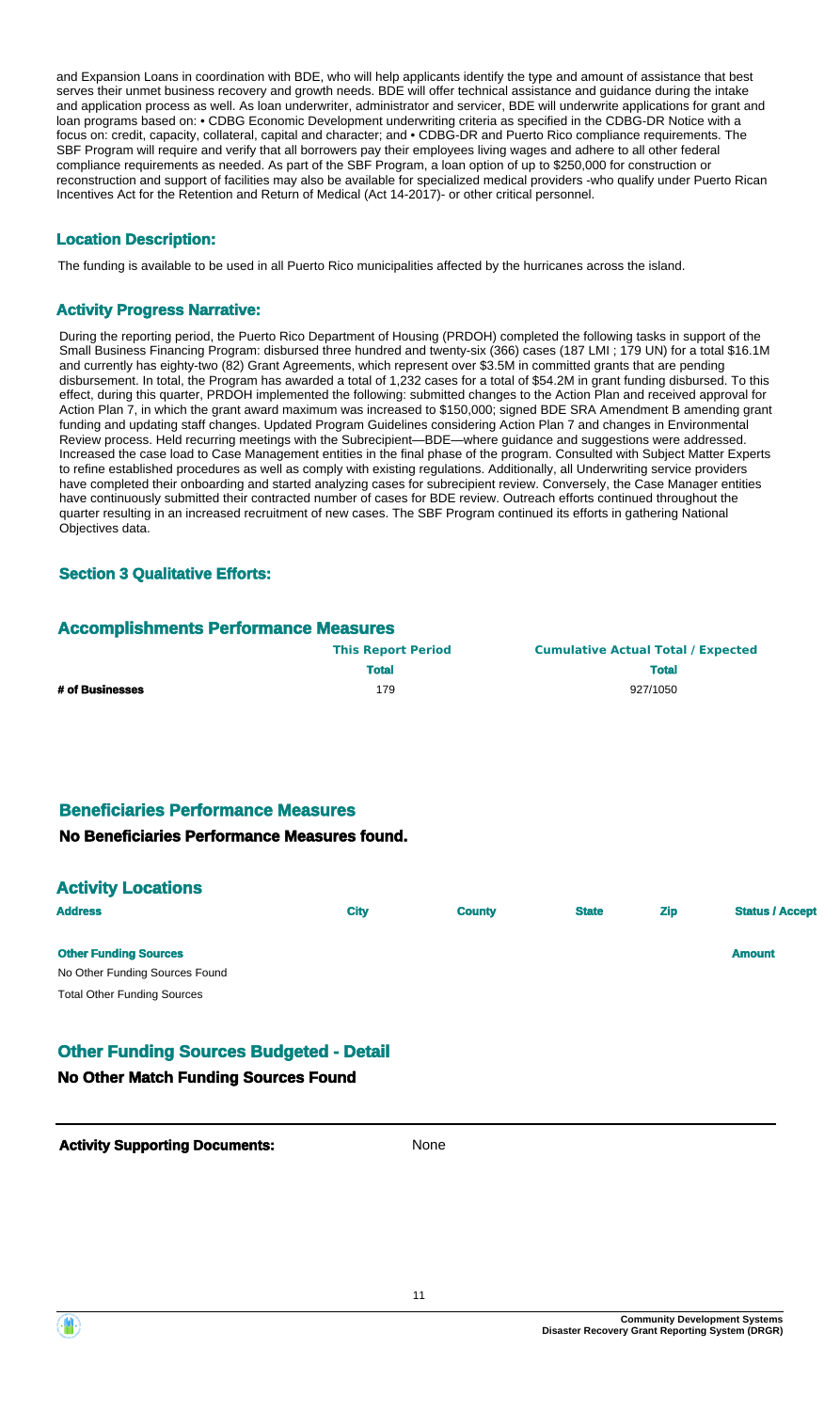# **Grantee Activity Number: R01E16BIA-EDC-LM**

### **Activitiy Type:**

Econ. development or recovery activity that creates/retains Under Way

### **Project Number:**

Economic B-17-DM-72-0001

**Projected Start Date:** 09/19/2018

**Benefit Type:**

Direct ( Person )

**National Objective:**

### **Activity Title: Business Incubators and Accelerators LMI**

**Activity Status: Projected End Date: Completed Activity Actual End Date:** 09/18/2026 **Project Title:** Economic

### **Responsible Organization:**

Low/Mod<br>
Puerto Rico Department of Housing

| <b>Overall</b>                                 | Oct 1 thru Dec 31, 2021 | <b>To Date</b>  |
|------------------------------------------------|-------------------------|-----------------|
| <b>Total Projected Budget from All Sources</b> | \$0.00                  | \$51,000,000.00 |
| B-17-DM-72-0001                                | \$0.00                  | \$25,500,000.00 |
| B-18-DP-72-0001                                | \$0.00                  | \$25,500,000.00 |
| <b>Total Budget</b>                            | \$0.00                  | \$51,000,000.00 |
| B-17-DM-72-0001                                | \$0.00                  | \$25,500,000.00 |
| B-18-DP-72-0001                                | \$0.00                  | \$25,500,000.00 |
| <b>Total Obligated</b>                         | \$567,747.78            | \$20,752,779.21 |
| B-17-DM-72-0001                                | \$2,698.98              | \$8,157,446.17  |
| B-18-DP-72-0001                                | \$565,048.80            | \$12,595,333.04 |
| <b>Total Funds Drawdown</b>                    | \$42,789.09             | \$285,547.52    |
| B-17-DM-72-0001                                | \$6,440.16              | \$249,198.59    |
| B-18-DP-72-0001                                | \$36,348.93             | \$36,348.93     |
| <b>Program Funds Drawdown</b>                  | \$42,789.09             | \$285,547.52    |
| B-17-DM-72-0001                                | \$6,440.16              | \$249,198.59    |
| B-18-DP-72-0001                                | \$36,348.93             | \$36,348.93     |
| <b>Program Income Drawdown</b>                 | \$0.00                  | \$0.00          |
| B-17-DM-72-0001                                | \$0.00                  | \$0.00          |
| B-18-DP-72-0001                                | \$0.00                  | \$0.00          |
| <b>Program Income Received</b>                 | \$0.00                  | \$0.00          |
| B-17-DM-72-0001                                | \$0.00                  | \$0.00          |
| B-18-DP-72-0001                                | \$0.00                  | \$0.00          |
| <b>Total Funds Expended</b>                    | \$42,789.09             | \$285,547.52    |
| Department of Economic Development and         | \$0.00                  | \$41,375.95     |
| Puerto Rico Department of Housing              | \$42,789.09             | \$244,171.57    |
| <b>Most Impacted and Distressed Expended</b>   | \$0.00                  | \$0.00          |
| B-17-DM-72-0001                                | \$0.00                  | \$0.00          |
| B-18-DP-72-0001                                | \$0.00                  | \$0.00          |
|                                                |                         |                 |

### **Activity Description:**

Puerto Rico recognizes that a blend of ideas, talent, capital, and a culture of openness and collaboration are all vital to nurturing an innovation ecosystem involving complex interactions among entrepreneurs, investors, suppliers, universities, government entities, large existing businesses, and a host of supportingactors and organizations.141 A business incubator and accelerator program supports the growth and success of small and/or new businesses in the early stages of operation by providing initial resources that significantly minimize the risk of small and/or new business failure and speeding up the time it takes to get to market. Business incubators and accelerators will be encouraged to incorporate resilience measures in businesses plans to allow for continuity of business operations in the event of power outages, natural disasters, or other disruptive events. This will provide the added benefit of creating business shelters during future events. PRDOH will

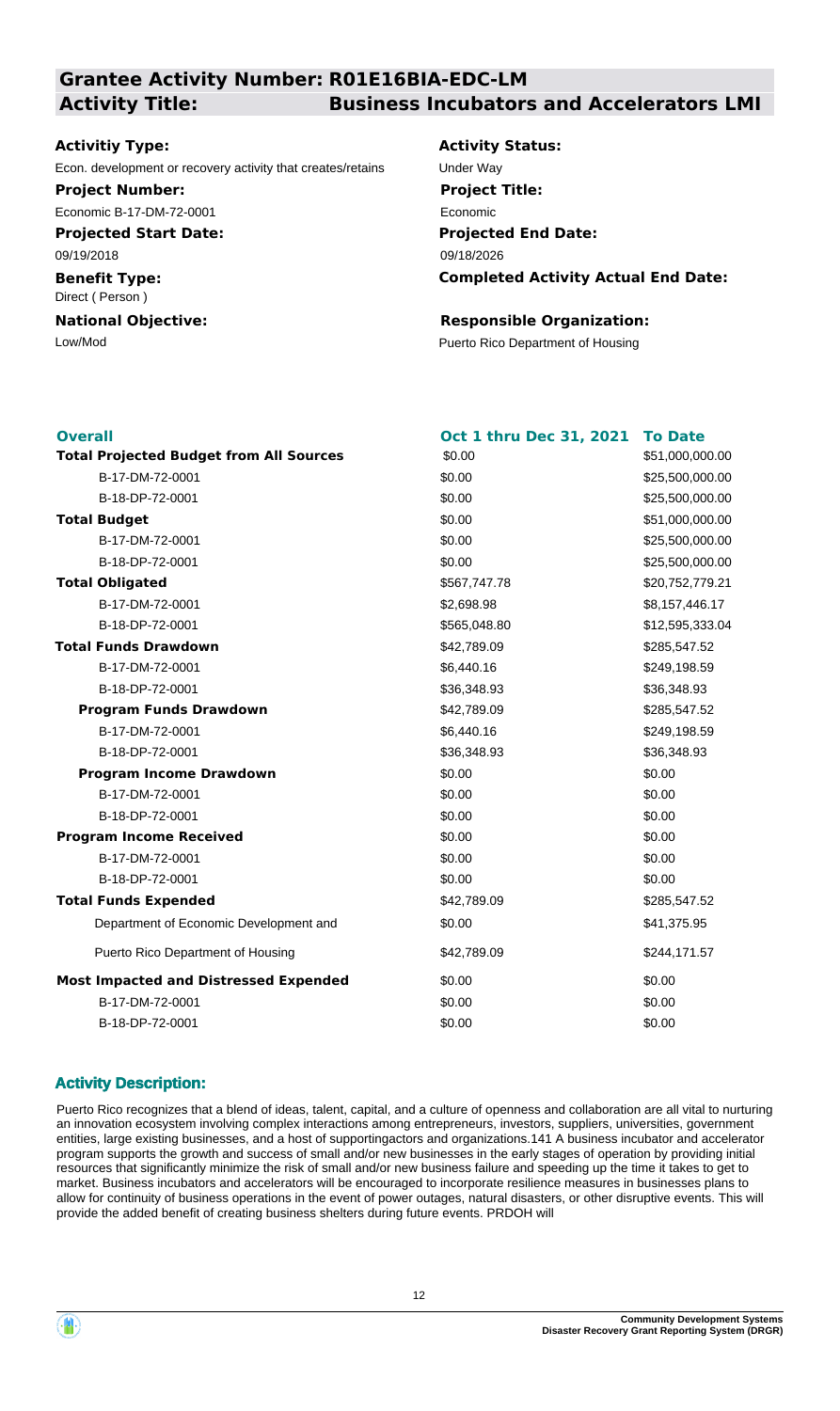oversee this program and will fund incubator and accelerator activities with units of local government, non-profit organizations or governmental agencies with proven experience in the implementation of business incubators and accelerators. Through SBIA, small and/or new businesses will gain access to shared office space and supportive operational resources such as office equipment, telecommunication services, technical assistance, and conference space. Daily work in a shared, collaborative office environment provides for ongoing access to mentoring services, professional networking, idea-exchange, and hands-on management training. This will help support small and/or new companies in the early stage of operation. The grant maximum is \$2,500,000; however, it is possible that not all incubators and accelerators will receive the maximum amount. Funding will be based on incubator/ accelerator capacity as proposed in the submittal.Projects proposed in the floodplain will be evaluated on a case by case basis for risk and cost reasonableness and will comply with all applicable requirements. Organizations simply offering shared work spaces for lease or purchase as a private-sector business model, without providing supportive services, are not eligible applicants. Application criteria and program guidelines will be published on the CDBG-DR website subsequent to HUD approval of the Action Plan.

### **Location Description:**

The funding is available to be used in all Puerto Rico municipalities affected by the hurricanes across the island.

### **Activity Progress Narrative:**

During the reporting period, the Puerto Rico Department of Housing (PRDOH) completed the following tasks pertaining to the Small Business Incubators and Accelerators Program (SBIA): Focused on continued training sessions provided for Subrecipients such as Branding Best Practices Guide and Content Review Tool, refresher session on Section 3 & M/WBE, Procurement training session based on 2 C.F.R. § 200.318 – 200.327, general session (Subrecipient Management)- CDBG-DR Grant Management and Invoicing process refresher. Also completed during the reporting period, were the Environmental review process related to Categorically Excluded Not Subject To (CENST) activities for the following subrecipients: Programa de Educación Comunal de Entrega y Servicio Inc. (P.E.C.E.S., Inc.), Universidad Ana G. Mendez – Carolina and Fondo de Inversión y Desarrollo Cooperativo (FIDECOOP). The Programmatic Area is focused on successfully managing subrecipients and reaching the program outcomes therefore, on site visits and recurring program status meetings were held to provide guidance, assist with inquiries, and align program efforts. As a result, 11 entities have reported on outreach activities performed. In addition, during this quarter Subrecipients have begun submitting invoices which contributed to \$840K in overall disbursement of the program up to 2022-Q1 to support the growth and success of small and/or new businesses in the early stages of operation. As per the current timeline, PRDOH will continue supporting subrecipients on any overall identified need for technical assistance in order to continue reporting on program established indicators and outcomes.

### **Section 3 Qualitative Efforts:**

### **Accomplishments Performance Measures**

### **No Accomplishments Performance Measures**

### **Beneficiaries Performance Measures**

**No Beneficiaries Performance Measures found.**

### **Activity Locations**

**No Activity Locations found.**

#### **Other Funding Sources Amount Amount Amount Amount Amount Amount Amount**

No Other Funding Sources Found Total Other Funding Sources

### **Other Funding Sources Budgeted - Detail**

**No Other Match Funding Sources Found**

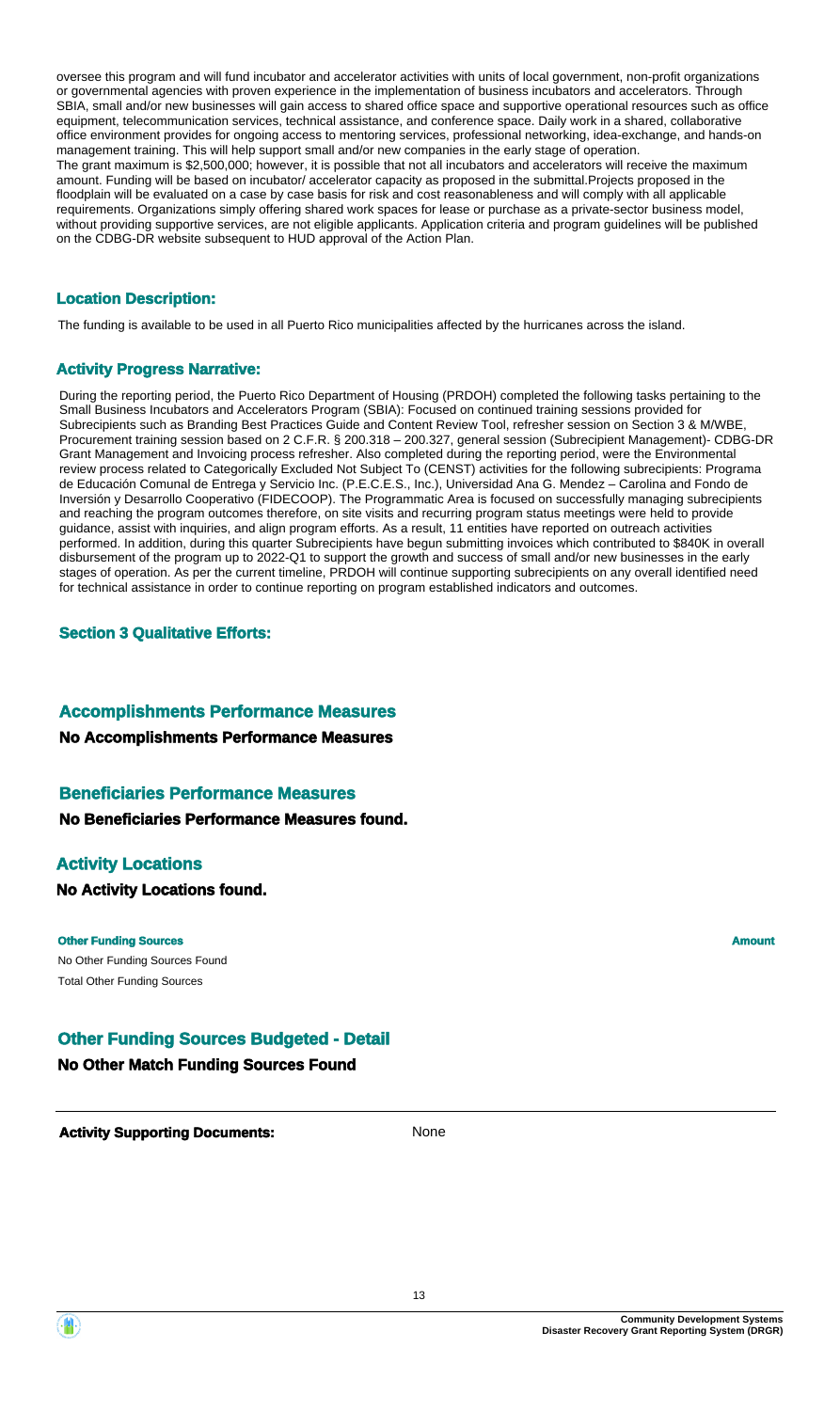### **Grantee Activity Number: R01E16BIA-EDC-UN Activity Title: Business Incubators and Accelerators UN**

### **Activitiy Type:**

Econ. development or recovery activity that creates/retains Under Way

### **Project Number:**

Economic B-17-DM-72-0001

**Projected Start Date:** 09/19/2018

**Benefit Type:** Direct ( Person )

# **National Objective:**

**Activity Status: Projected End Date: Completed Activity Actual End Date:** 09/18/2026 **Project Title:** Economic

### **Responsible Organization:**

Urgent Need **Puerto Rico Department of Housing** 

| <b>Overall</b>                                 | Oct 1 thru Dec 31, 2021 | <b>To Date</b>   |
|------------------------------------------------|-------------------------|------------------|
| <b>Total Projected Budget from All Sources</b> | \$0.00                  | \$119,000,000.00 |
| B-17-DM-72-0001                                | \$0.00                  | \$59,500,000.00  |
| B-18-DP-72-0001                                | \$0.00                  | \$59,500,000.00  |
| <b>Total Budget</b>                            | \$0.00                  | \$119,000,000.00 |
| B-17-DM-72-0001                                | \$0.00                  | \$59,500,000.00  |
| B-18-DP-72-0001                                | \$0.00                  | \$59,500,000.00  |
| <b>Total Obligated</b>                         | \$1,614,744.90          | \$48,713,229.01  |
| B-17-DM-72-0001                                | \$6,297.89              | \$19,200,787.10  |
| B-18-DP-72-0001                                | \$1,608,447.01          | \$29,512,441.91  |
| <b>Total Funds Drawdown</b>                    | \$141,643.54            | \$534,589.01     |
| B-17-DM-72-0001                                | \$125,512.46            | \$518,457.93     |
| B-18-DP-72-0001                                | \$16,131.08             | \$16,131.08      |
| <b>Program Funds Drawdown</b>                  | \$141,643.54            | \$534,589.01     |
| B-17-DM-72-0001                                | \$125,512.46            | \$518,457.93     |
| B-18-DP-72-0001                                | \$16,131.08             | \$16,131.08      |
| <b>Program Income Drawdown</b>                 | \$0.00                  | \$0.00           |
| B-17-DM-72-0001                                | \$0.00                  | \$0.00           |
| B-18-DP-72-0001                                | \$0.00                  | \$0.00           |
| <b>Program Income Received</b>                 | \$0.00                  | \$0.00           |
| B-17-DM-72-0001                                | \$0.00                  | \$0.00           |
| B-18-DP-72-0001                                | \$0.00                  | \$0.00           |
| <b>Total Funds Expended</b>                    | \$141,643.54            | \$534,589.01     |
| Department of Economic Development and         | \$0.00                  | \$21,054.12      |
| Puerto Rico Department of Housing              | \$141,643.54            | \$513,013.24     |
| <b>Most Impacted and Distressed Expended</b>   | \$0.00                  | \$0.00           |
| B-17-DM-72-0001                                | \$0.00                  | \$0.00           |
| B-18-DP-72-0001                                | \$0.00                  | \$0.00           |
|                                                |                         |                  |

### **Activity Description:**

Puerto Rico recognizes that a blend of ideas, talent, capital, and a culture of openness and collaboration are all vital to nurturing an innovation ecosystem involving complex interactions among entrepreneurs, investors, suppliers, universities, government entities, large existing businesses, and a host of supportingactors and organizations.141 A business incubator and accelerator program supports the growth and success of small and/or new businesses in the early stages of operation by providing initial resources that significantly minimize the risk of small and/or new business failure and speeding up the time it takes to get to market. Business incubators and accelerators will be encouraged to incorporate resilience measures in businesses plans to allow for continuity of business operations in the event of power outages, natural disasters, or other disruptive events. This will provide the added benefit of creating business shelters during future events. PRDOH will

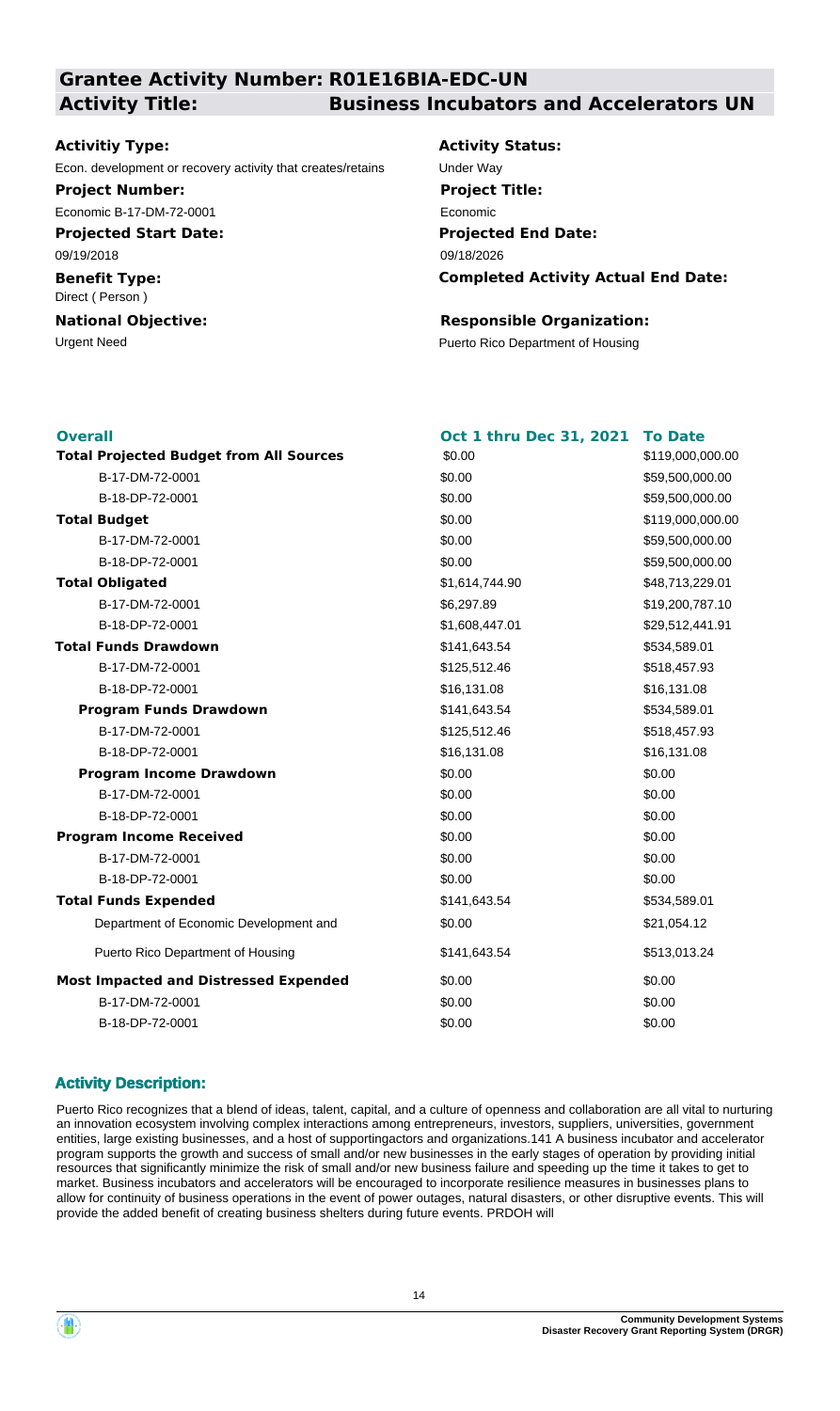oversee this program and will fund incubator and accelerator activities with units of local government, non-profit organizations or governmental agencies with proven experience in the implementation of business incubators and accelerators. Through SBIA, small and/or new businesses will gain access to shared office space and supportive operational resources such as office equipment, telecommunication services, technical assistance, and conference space. Daily work in a shared, collaborative office environment provides for ongoing access to mentoring services, professional networking, idea-exchange, and hands-on management training. This will help support small and/or new companies in the early stage of operation. The grant maximum is \$2,500,000; however, it is possible that not all incubators and accelerators will receive the maximum amount. Funding will be based on incubator/ accelerator capacity as proposed in the submittal.Projects proposed in the floodplain will be evaluated on a case by case basis for risk and cost reasonableness and will comply with all applicable requirements. Organizations simply offering shared work spaces for lease or purchase as a private-sector business model, without providing supportive services, are not eligible applicants. Application criteria and program guidelines will be published on the CDBG-DR website subsequent to HUD approval of the Action Plan.

### **Location Description:**

The funding is available to be used in all Puerto Rico municipalities affected by the hurricanes across the island.

### **Activity Progress Narrative:**

During the reporting period, the Puerto Rico Department of Housing (PRDOH) completed the following tasks pertaining to the Small Business Incubators and Accelerators Program (SBIA): Focused on continued training sessions provided for Subrecipients such as Branding Best Practices Guide and Content Review Tool, refresher session on Section 3 & M/WBE, Procurement training session based on 2 C.F.R. § 200.318 – 200.327, general session (Subrecipient Management)- CDBG-DR Grant Management and Invoicing process refresher. Also completed during the reporting period, were the Environmental review process related to Categorically Excluded Not Subject To (CENST) activities for the following subrecipients: Programa de Educación Comunal de Entrega y Servicio Inc. (P.E.C.E.S., Inc.), Universidad Ana G. Mendez – Carolina and Fondo de Inversión y Desarrollo Cooperativo (FIDECOOP). The Programmatic Area is focused on successfully managing subrecipients and reaching the program outcomes therefore, on site visits and recurring program status meetings were held to provide guidance, assist with inquiries, and align program efforts. As a result, 11 entities have reported on outreach activities performed. In addition, during this quarter Subrecipients have begun submitting invoices which contributed to \$840K in overall disbursement of the program up to 2022-Q1 to support the growth and success of small and/or new businesses in the early stages of operation. As per the current timeline, PRDOH will continue supporting subrecipients on any overall identified need for technical assistance in order to continue reporting on program established indicators and outcomes.

### **Section 3 Qualitative Efforts:**

### **Accomplishments Performance Measures**

### **No Accomplishments Performance Measures**

### **Beneficiaries Performance Measures**

**No Beneficiaries Performance Measures found.**

### **Activity Locations**

**No Activity Locations found.**

#### **Other Funding Sources Amount Amount Amount Amount Amount Amount Amount**

No Other Funding Sources Found Total Other Funding Sources

### **Other Funding Sources Budgeted - Detail**

**No Other Match Funding Sources Found**



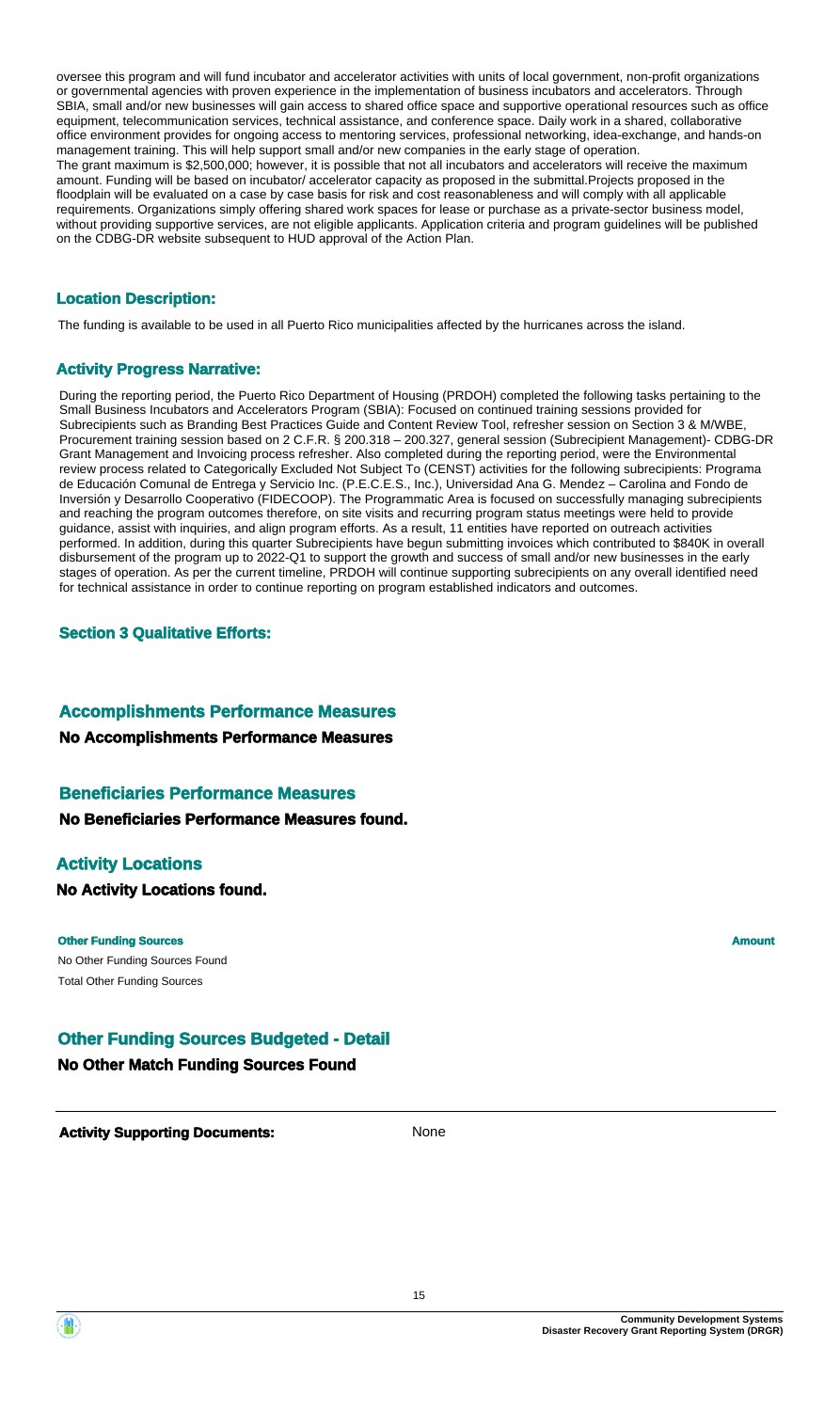## **Grantee Activity Number: R01E19TBM-EDC-UN Activity Title: Tourism & Business Marketing Program**

### **Activitiy Type:**

**Projected Start Date:** 09/20/2018 Tourism (Waiver Only) Tourism (Waiver Only) **Project Number:** Economic B-17-DM-72-0001

**Benefit Type:** Area ( Census )

Urgent Need Invest Puerto Rico Inc. **National Objective:**

**Activity Status: Projected End Date: Completed Activity Actual End Date:** 09/19/2026 **Project Title:** Economic

### **Responsible Organization:**

| <b>Overall</b>                                 | Oct 1 thru Dec 31, 2021 | <b>To Date</b>  |
|------------------------------------------------|-------------------------|-----------------|
| <b>Total Projected Budget from All Sources</b> | \$0.00                  | \$50,000,000.00 |
| B-17-DM-72-0001                                | \$0.00                  | \$25,000,000.00 |
| B-18-DP-72-0001                                | \$0.00                  | \$25,000,000.00 |
| <b>Total Budget</b>                            | \$0.00                  | \$50,000,000.00 |
| B-17-DM-72-0001                                | \$0.00                  | \$25,000,000.00 |
| B-18-DP-72-0001                                | \$0.00                  | \$25,000,000.00 |
| <b>Total Obligated</b>                         | \$507,173.05            | \$24,864,668.28 |
| B-17-DM-72-0001                                | \$107,173.05            | \$14,864,668.28 |
| B-18-DP-72-0001                                | \$400,000.00            | \$10,000,000.00 |
| <b>Total Funds Drawdown</b>                    | \$4,910,202.20          | \$11,750,996.80 |
| B-17-DM-72-0001                                | \$2,246,118.89          | \$9,086,913.49  |
| B-18-DP-72-0001                                | \$2,664,083.31          | \$2,664,083.31  |
| <b>Program Funds Drawdown</b>                  | \$4,910,202.20          | \$11,750,996.80 |
| B-17-DM-72-0001                                | \$2,246,118.89          | \$9,086,913.49  |
| B-18-DP-72-0001                                | \$2,664,083.31          | \$2,664,083.31  |
| <b>Program Income Drawdown</b>                 | \$0.00                  | \$0.00          |
| B-17-DM-72-0001                                | \$0.00                  | \$0.00          |
| B-18-DP-72-0001                                | \$0.00                  | \$0.00          |
| <b>Program Income Received</b>                 | \$0.00                  | \$0.00          |
| B-17-DM-72-0001                                | \$0.00                  | \$0.00          |
| B-18-DP-72-0001                                | \$0.00                  | \$0.00          |
| <b>Total Funds Expended</b>                    | \$4,910,202.20          | \$11,750,996.40 |
| Department of Economic Development and         | \$0.00                  | \$72,525.09     |
| Invest Puerto Rico Inc.                        | \$4,910,202.20          | \$11,676,167.35 |
| <b>Most Impacted and Distressed Expended</b>   | \$3,550,027.56          | \$9,889,375.15  |
| B-17-DM-72-0001                                | \$885,944.25            | \$7,225,291.84  |
| B-18-DP-72-0001                                | \$2,664,083.31          | \$2,664,083.31  |

### **Activity Description:**

 Given the impacts of Hurricane María on tourism assets and long-term economic conditions, PRDOH will fund subrecipients to develop a comprehensive marketing effort to promote outside the Island that the area is open for business.Additionally, Puerto Rico will create and implement strategies promoting Puerto Rico as an ideal place to do business. This will attract new businesses of external capital that can contribute additional capital to the economy. Marketing Puerto Rico as a pro-business jurisdiction will encourage new external investments, promote economic development and create new jobs. Efforts will work to prevent tourism and service sector displacement or business failure as a result of the hurricane impact.The projected use of funds for marketing and outreach efforts will be focused on advertising creation and media placement (television/radio/digital and out-of-home advertising) outside of Puerto Rico, as well as promoting the Island as an ideal place to do

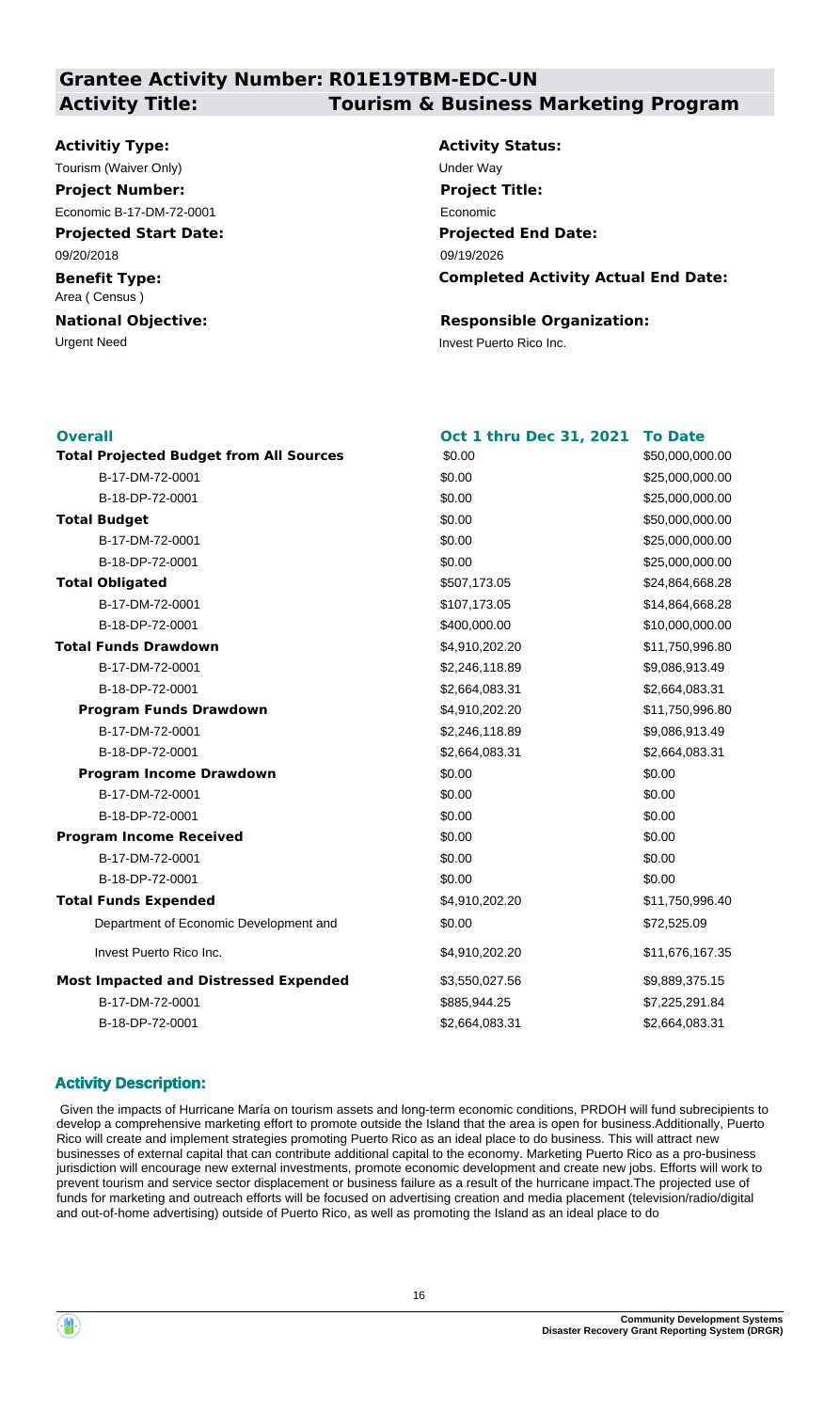business. No elected officials or political candidates will befeatured or included in promotional marketing funded through this program. Per CDBG regulation, CDBG-DR funds shall not be used to engage in partisan political activities, such as candidate forums.The increased revenue brought to local economies through tourism will fund jobs that stabilize households through primary, secondary and tertiary jobs created in communities across the Island.Puerto Rico requested and received a waiver from HUD for \$15,000,000 for this activity. PRDOH sought a waiver request to incorporate additional funds allocated in the Substantial Amendment due to the critical importance of creating investment in the Island post-María.

### **Location Description:**

The funding is available to be used in all Puerto Rico municipalities affected by the hurricanes across the island.

### **Activity Progress Narrative:**

During the reporting period, the Puerto Rico Department of Housing (PRDOH) completed the following tasks in support of the Tourism & Business Marketing Program: Finalized the reconciliation marketing activities execution from Discover Puerto Rico (DPR) for the for the first phase of investment of approximately \$7,840,000.00 related to the tourism portion of the Program. A Subrecipient Agreement (SRA) Amendment D between PRDOH and DPR was executed to increase DPR's tourism marketing activities execution budget by \$1,000,000.00, for a total new budget of \$16,040,000.00. Discover PR continued the execution of its second phase of tourism marketing activities with an investment of approximately \$7,200,000.00. Additionally, DPR submitted a Marketing Plan for the execution of additional \$1 Million, and it was approved by PRDOH for execution. PRDOH requested to HUD a 180 days waiver extension for the TBM Program. Both Subrecipients continue working toward the TBM Program conclusion on February 8, 2021.

In terms of execution, both Subrecipients continued executing marketing activities according to their approved Marketing Plans with a final total estimated investment of \$24,079,900.00 to promote Puerto Rico as a tourism and business investment destination. DPR has reported highly satisfactory performance data in alignment with the Key Performance Indicators. With targeted investment of CDBG-DR-funded media, Puerto Rico is the destination leading recovery efforts post-COVID. The U.S. Travel Association has shown Puerto Rico as the leader throughout the country in the return of visitors and travel spending. Tourism Economics estimates Puerto Rico's visitor spending was 23% higher than 2019, when the rest of the country was still down an average of 11%. There are a handful of states that are seeing increases in spending from two years ago, but that ranges from 1% to 9%. Nowhere near the 23% of Puerto Rico. While 2019 was a record-setting year in terms of arrivals and lodging demand, early data indicates that arriving passengers this year are more likely to be visitors rather than returning residents. Each of the past five months have set records for the number of arrivals. With a record number of arriving passengers and visitor spending 23% higher than 2019, Puerto Rico is seeing record-setting lodging revenues and tax collections. Not only is total lodging demand 14% higher than two years ago, but hotel rates are 10% higher and rental rates are 20% higher according to DPR's reporting.

### **Section 3 Qualitative Efforts:**

### **Accomplishments Performance Measures**

|                                | <b>This Report Period</b> | <b>Cumulative Actual Total / Expected</b> |
|--------------------------------|---------------------------|-------------------------------------------|
|                                | <b>Total</b>              | <b>Total</b>                              |
| # of Businesses                | 1525                      | 3502/15                                   |
| # of Posted Advertisements for | 442                       | 1348/379422                               |
| <b>Number of new visitors</b>  | 203705                    | 651830/44775                              |

### **Beneficiaries Performance Measures**

### **No Beneficiaries Performance Measures found.**

### **Activity Locations**

**No Activity Locations found.**

No Other Funding Sources Found **Other Funding Sources Amount Amount Amount Amount Amount Amount Amount** Total Other Funding Sources

### **Other Funding Sources Budgeted - Detail**

### **No Other Match Funding Sources Found**

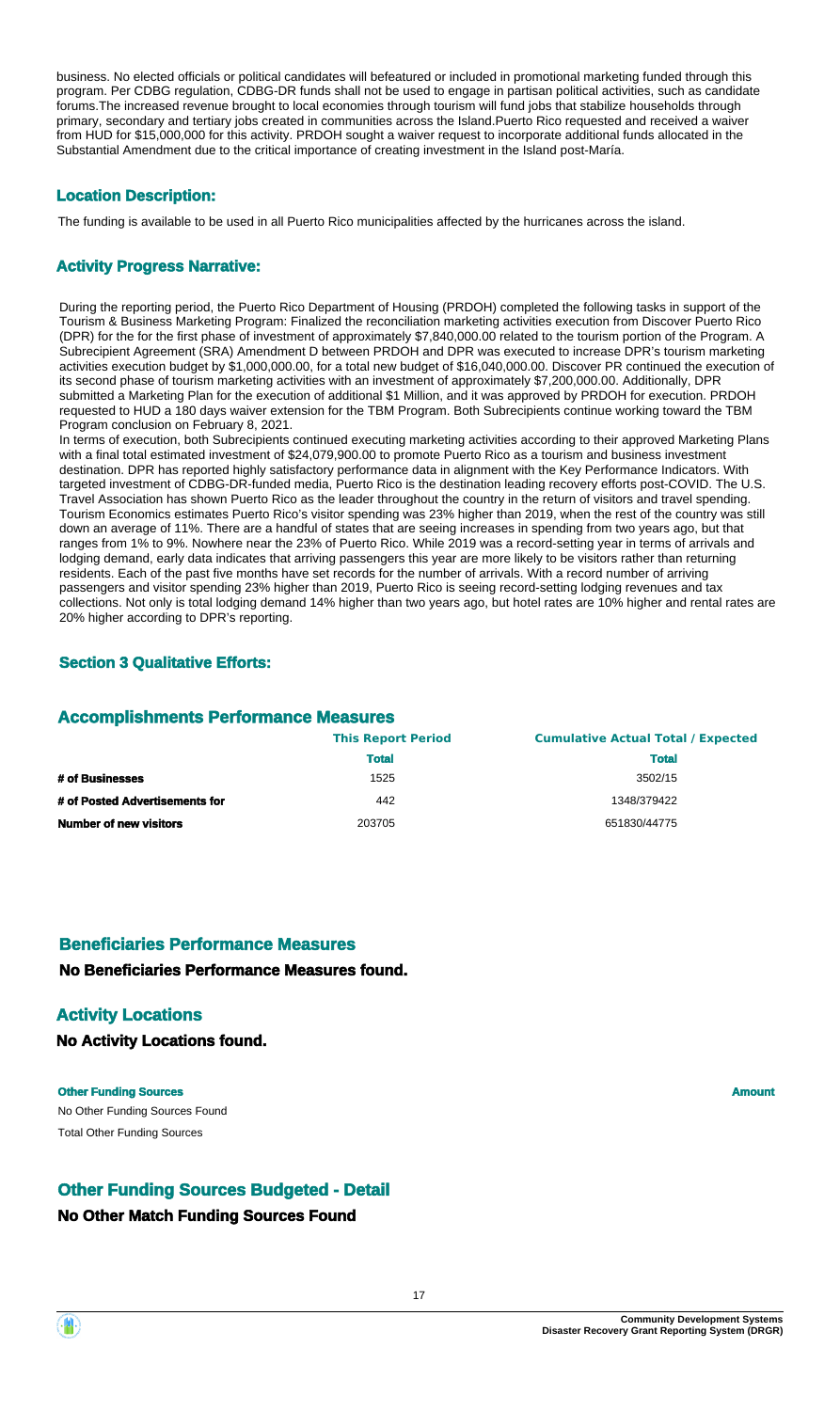# Activity **Supporting Documents:** None **Project # / Economic B-18-DP-72-0001 / Economic**

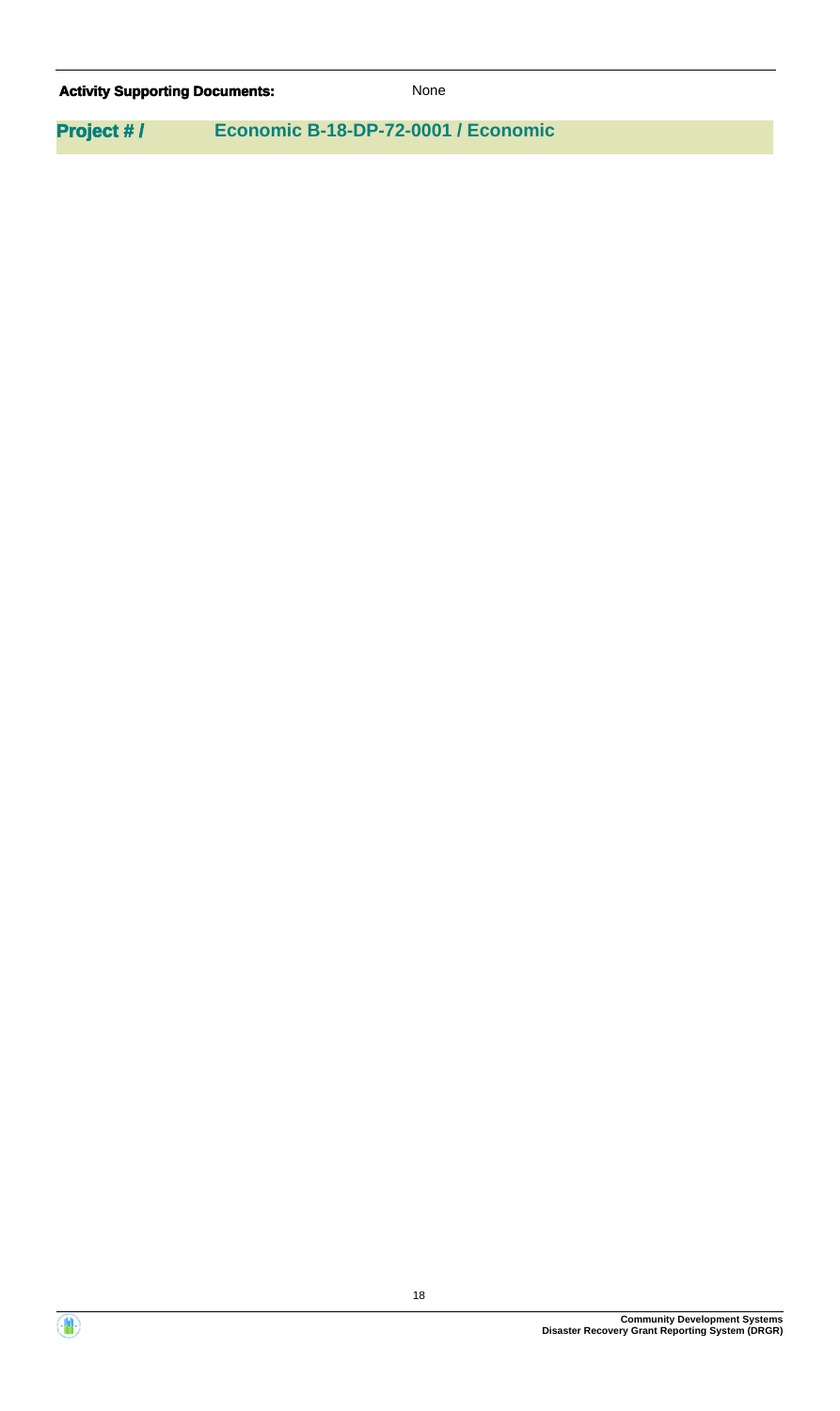### **Grantee Activity Number: R02E23RUR-DOA-LM**

**Activity Title:**

### **RE-GROW PR Urban-Rural Agriculture Program LMI**

### **Activitiy Type:**

Econ. development or recovery activity that creates/retains Under Way

### **Project Number:**

Economic B-18-DP-72-0001

### **Projected Start Date:**

02/20/2020

#### **Benefit Type:** Direct ( Person )

### **National Objective:**

### **Activity Status:**

**Projected End Date: Completed Activity Actual End Date:** 02/19/2026 **Project Title:** Economic

### **Responsible Organization:**

Low/Mod Puerto Rico Science, Technology and Research Trust

| <b>Overall</b>                                     | Oct 1 thru Dec 31, 2021 | <b>To Date</b>   |
|----------------------------------------------------|-------------------------|------------------|
| <b>Total Projected Budget from All Sources</b>     | \$0.00                  | \$129,500,000.00 |
| B-17-DM-72-0001                                    | \$0.00                  | \$64,750,000.00  |
| B-18-DP-72-0001                                    | \$0.00                  | \$64,750,000.00  |
| <b>Total Budget</b>                                | \$0.00                  | \$129,500,000.00 |
| B-17-DM-72-0001                                    | \$0.00                  | \$64,750,000.00  |
| B-18-DP-72-0001                                    | \$0.00                  | \$64,750,000.00  |
| <b>Total Obligated</b>                             | \$7,790,984.51          | \$31,497,917.10  |
| B-17-DM-72-0001                                    | \$0.00                  | \$0.00           |
| B-18-DP-72-0001                                    | \$7,790,984.51          | \$31,497,917.10  |
| <b>Total Funds Drawdown</b>                        | \$4,271,563.94          | \$10,871,544.65  |
| B-17-DM-72-0001                                    | \$0.00                  | \$0.00           |
| B-18-DP-72-0001                                    | \$4,271,563.94          | \$10,871,544.65  |
| <b>Program Funds Drawdown</b>                      | \$4,271,563.94          | \$10,871,544.65  |
| B-17-DM-72-0001                                    | \$0.00                  | \$0.00           |
| B-18-DP-72-0001                                    | \$4,271,563.94          | \$10,871,544.65  |
| <b>Program Income Drawdown</b>                     | \$0.00                  | \$0.00           |
| B-17-DM-72-0001                                    | \$0.00                  | \$0.00           |
| B-18-DP-72-0001                                    | \$0.00                  | \$0.00           |
| <b>Program Income Received</b>                     | \$0.00                  | \$0.00           |
| B-17-DM-72-0001                                    | \$0.00                  | \$0.00           |
| B-18-DP-72-0001                                    | \$0.00                  | \$0.00           |
| <b>Total Funds Expended</b>                        | \$4,271,563.94          | \$10,871,544.65  |
| Puerto Rico Department of Agriculture              | \$4,271,563.94          | \$10,871,544.65  |
| Puerto Rico Science, Technology and Research Trust | \$0.00                  | \$0.00           |
| <b>Most Impacted and Distressed Expended</b>       | \$3,145,671.00          | \$7,764,602.00   |
| B-17-DM-72-0001                                    | \$0.00                  | \$0.00           |
| B-18-DP-72-0001                                    | \$3,145,671.00          | \$7,764,602.00   |

### **Activity Description:**

RE-GROW PR has two primary aims: 1) Promote and increase food security island-wide, and 2) Enhance and expand agricultural production related to economic revitalization and development activity. Given its island status, Puerto Rico has long recognized the food security challenges of dependence on imported food products, and certainly experienced a heightened degree of risk during the aftermath of the hurricanes. Historically, Puerto Rico has focused agricultural production on several main crop typologies, and RE-GROW PR will address this food security risk by increasing local production and expanding diversity of agricultural production on the island. RE-GROW PR will serve both urban and rural areas and will seek to capitalize on urban in-fill opportunities to install community gardens where vacant lots may exist, or where blighted structures are being

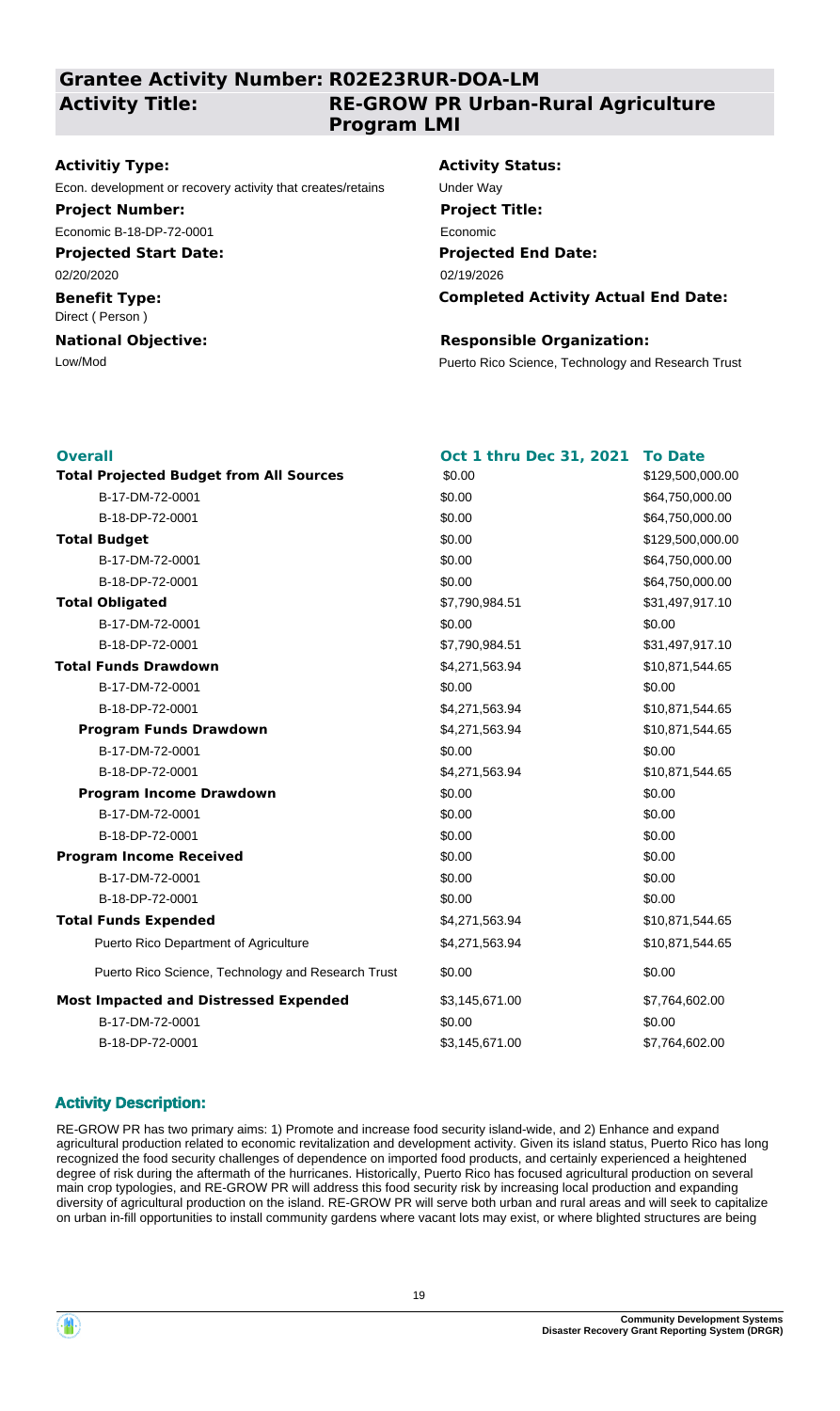demolished. RE-GROW PR will work to promote crop diversification and expand production of locally consumed produce, and further meet the needs of expansion in the tourism sector to meet culinary needs of Puerto Rico's renowned and burgeoning gastronomic sector. Greenhouses may also be viable strategies considered to reduce crop losses in both rural and urban environments, utilizing large-scale formats in rural areas, converted warehouses or abandoned industrial sites, and roof-top greenhouses in urban areas. Crops to support goals in the tourism sector via culinary arts and eco-tourism needs will also be prioritized, such as growth of key produce and herbs such as cilantro, chives, basil, oregano, avocados, tomatoes, peppers, etc. as well as investments to address impacts to coffee production. This program represents an opportunity for collaboration between multiple potential partners within the public, academic, and non-governmental sectors. At the outset, RE-GROW PR aims to focus on the following potential activities to increase food security and bolster social and economic resilience: • Urban agriculture - community gardens • Rural agriculture investments, crop diversification to meet island food security needs • Rural and urban greenhouses • Agricultural cultivation and livestock production to feed into culinary programs and meet culinary tourism demands • Aquaculture/aquafarming This program will release a notice of funding availability (NOFA) in the first quarter of 2019 that will outline parameters for application and participation, and outline award caps. Over the long-term, RE-GROW PR will aim to create further economic development opportunities through exports of locally grown produce, livestock, and aquaculture outputs.

### **Location Description:**

Municipalities across the island.

### **Activity Progress Narrative:**

During the reporting period, the Puerto Rico Department of Housing (PRDOH) completed the following tasks in support of the Re-Grow Urban Rural Agriculture (RGRW) Program: signed the Subrecipient Agreement with the Puerto Rico Department of Agriculture (PRDA), who will now serve as the Subrecipient for the Re-Grow Program; performed a Grant Management System (GMS) migration and transferred all Program data from PRSTRT's systems; drafted all program policies and procedures, SOPs, Notifications, and Forms to incorporate the GMS and include new Underwriting, Eligibility, DOB, LMI, Environmental Review, and Intake procedures; onboarded and began providing technical assistance to PRDA training staff to build their capacity to continue running the Program; began transitioning PRSTRT out of the Re-Grow Program; and continued addressing stakeholder concerns through targeted communications and public hearing preparations. For 2022-Q1 the Re-Grow Program had disbursed awards totaling \$1.8M to twenty-seven (27) entities. Overall the program have disbursed \$5.4 million to ninety (90) entities, currently there are fifty-four (54) awards in pending disbursement that represent \$3.2M in awards towards the applicant of the program. The Program has 2,442 applications submitted with over 1,179 currently in Underwriting Review, which is the Program phase that occurs right before the Award process. Currently PRDA—the Program's new administering Subrecipient—has brought key personnel on board and is receiving trainings and technical assistance to be able to start executing all Program tasks during the second quarter of 2022. All Case Management and Underwriting contractors are receiving trainings on the new GMS and Re-Grow processes, policies, and procedures. Conversely, the Re-Grow Program has adapted all communications and marketing materials, websites, and applicant materials to integrate the changes in Subrecipient—PRDA—and the GMS.

### **Section 3 Qualitative Efforts:**

### **Accomplishments Performance Measures**

|                 | <b>This Report Period</b> | <b>Cumulative Actual Total / Expected</b> |
|-----------------|---------------------------|-------------------------------------------|
|                 | <b>Total</b>              | <b>Total</b>                              |
| # of Businesses | 27                        | 90/462                                    |

### **Beneficiaries Performance Measures**

### **No Beneficiaries Performance Measures found.**

| <b>Activity Locations</b>          |             |               |              |            |                        |
|------------------------------------|-------------|---------------|--------------|------------|------------------------|
| <b>Address</b>                     | <b>City</b> | <b>County</b> | <b>State</b> | <b>Zip</b> | <b>Status / Accept</b> |
| <b>Other Funding Sources</b>       |             |               |              |            | <b>Amount</b>          |
| No Other Funding Sources Found     |             |               |              |            |                        |
| <b>Total Other Funding Sources</b> |             |               |              |            |                        |

### **Other Funding Sources Budgeted - Detail**

### **No Other Match Funding Sources Found**

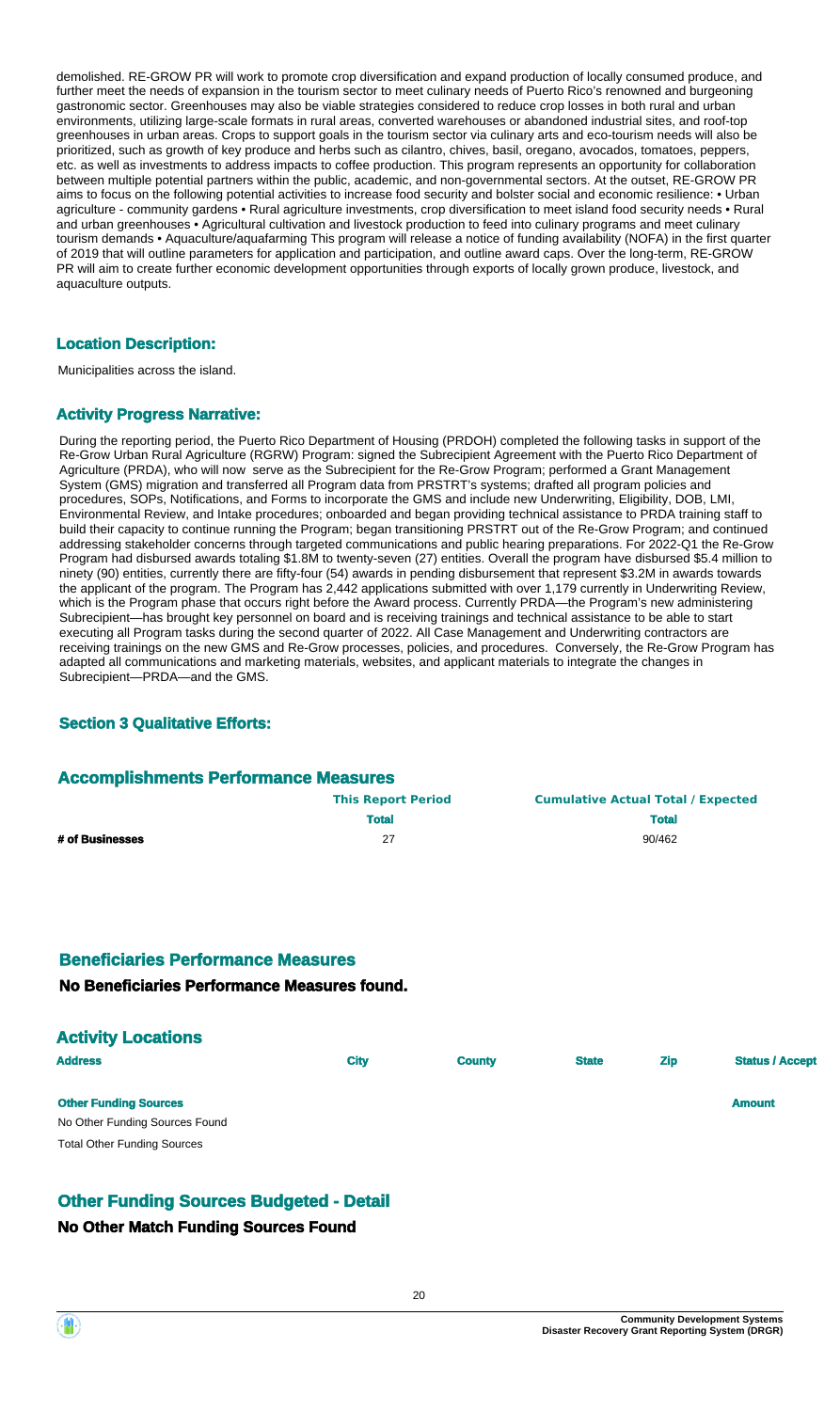

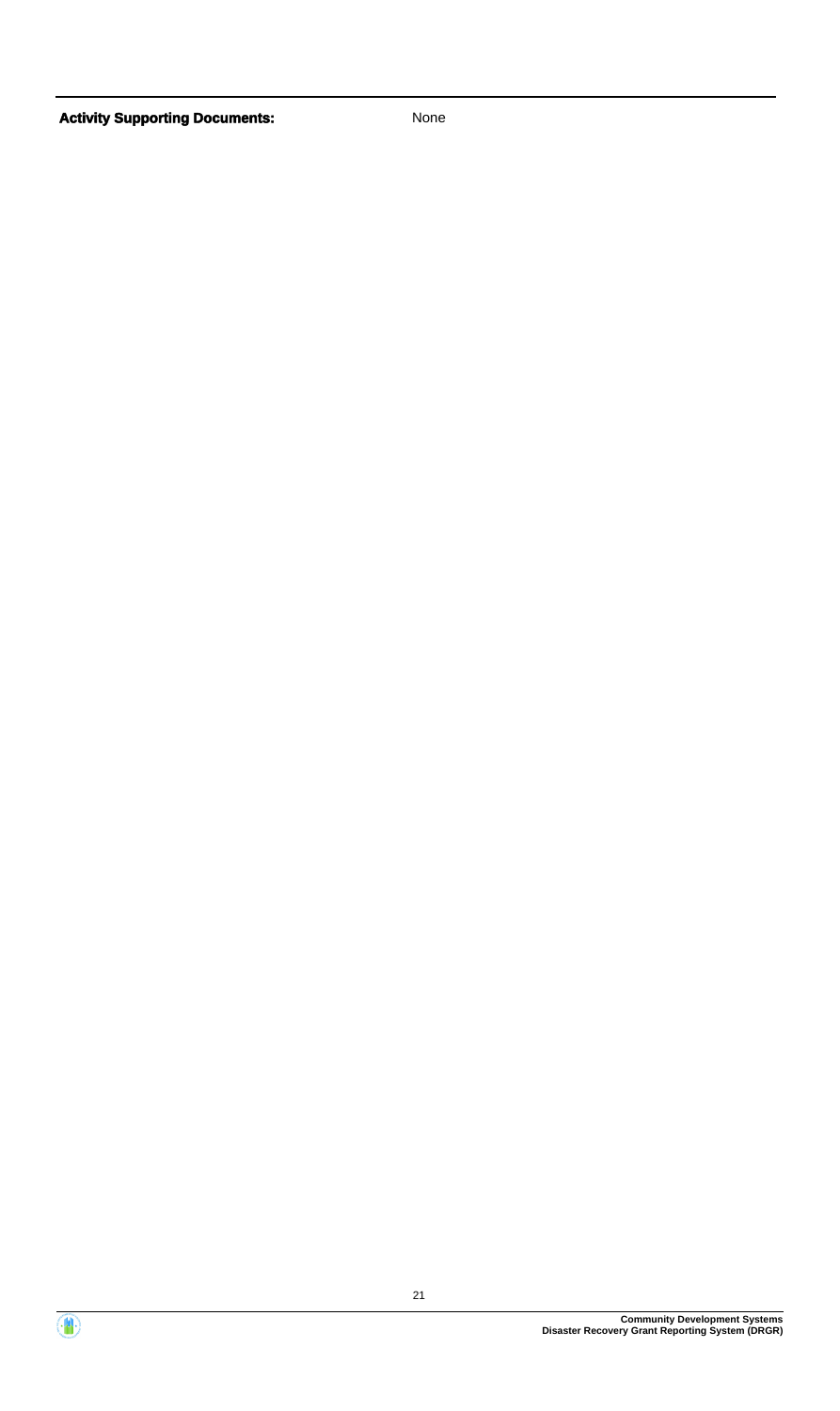### **Grantee Activity Number: R02E23RUR-DOA-UN**

**Activity Title:**

### **RE-GROW PR Urban-Rural Agriculture Program UN**

### **Activitiy Type:**

Econ. development or recovery activity that creates/retains Under Way

### **Project Number:**

Economic B-18-DP-72-0001

### **Projected Start Date:**

02/20/2020

#### **Benefit Type:** Direct ( Person )

### **National Objective:**

### **Activity Status:**

**Projected End Date: Completed Activity Actual End Date:** 02/19/2026 **Project Title:** Economic

### **Responsible Organization:**

Urgent Need **Puerto Rico Science, Technology and Research Trust** 

| <b>Overall</b>                                     | Oct 1 thru Dec 31, 2021 | <b>To Date</b>  |
|----------------------------------------------------|-------------------------|-----------------|
| <b>Total Projected Budget from All Sources</b>     | \$0.00                  | \$55,500,000.00 |
| B-17-DM-72-0001                                    | \$0.00                  | \$27,750,000.00 |
| B-18-DP-72-0001                                    | \$0.00                  | \$27,750,000.00 |
| <b>Total Budget</b>                                | \$0.00                  | \$55,500,000.00 |
| B-17-DM-72-0001                                    | \$0.00                  | \$27,750,000.00 |
| B-18-DP-72-0001                                    | \$0.00                  | \$27,750,000.00 |
| <b>Total Obligated</b>                             | \$3,302,458.94          | \$13,462,570.76 |
| B-17-DM-72-0001                                    | \$0.00                  | \$0.00          |
| B-18-DP-72-0001                                    | \$3,302,458.94          | \$13,462,570.76 |
| <b>Total Funds Drawdown</b>                        | \$128,742.82            | \$404,412.01    |
| B-17-DM-72-0001                                    | \$0.00                  | \$0.00          |
| B-18-DP-72-0001                                    | \$128,742.82            | \$404,412.01    |
| <b>Program Funds Drawdown</b>                      | \$128,742.82            | \$404,412.01    |
| B-17-DM-72-0001                                    | \$0.00                  | \$0.00          |
| B-18-DP-72-0001                                    | \$128,742.82            | \$404,412.01    |
| <b>Program Income Drawdown</b>                     | \$0.00                  | \$0.00          |
| B-17-DM-72-0001                                    | \$0.00                  | \$0.00          |
| B-18-DP-72-0001                                    | \$0.00                  | \$0.00          |
| <b>Program Income Received</b>                     | \$0.00                  | \$0.00          |
| B-17-DM-72-0001                                    | \$0.00                  | \$0.00          |
| B-18-DP-72-0001                                    | \$0.00                  | \$0.00          |
| <b>Total Funds Expended</b>                        | \$128,742.82            | \$404,412.01    |
| Puerto Rico Department of Agriculture              | \$128,742.82            | \$404,412.01    |
| Puerto Rico Science, Technology and Research Trust | \$0.00                  | \$0.00          |
| <b>Most Impacted and Distressed Expended</b>       | \$0.00                  | \$0.00          |
| B-17-DM-72-0001                                    | \$0.00                  | \$0.00          |
| B-18-DP-72-0001                                    | \$0.00                  | \$0.00          |

### **Activity Description:**

RE-GROW PR has two primary aims: 1) Promote and increase food security island-wide, and 2) Enhance and expand agricultural production related to economic revitalization and development activity. Given its island status, Puerto Rico has long recognized the food security challenges of dependence on imported food products, and certainly experienced a heightened degree of risk during the aftermath of the hurricanes. Historically, Puerto Rico has focused agricultural production on several main crop typologies, and RE-GROW PR will address this food security risk by increasing local production and expanding diversity of agricultural production on the island. RE-GROW PR will serve both urban and rural areas and will seek to capitalize on urban in-fill opportunities to install community gardens where vacant lots may exist, or where blighted structures are being

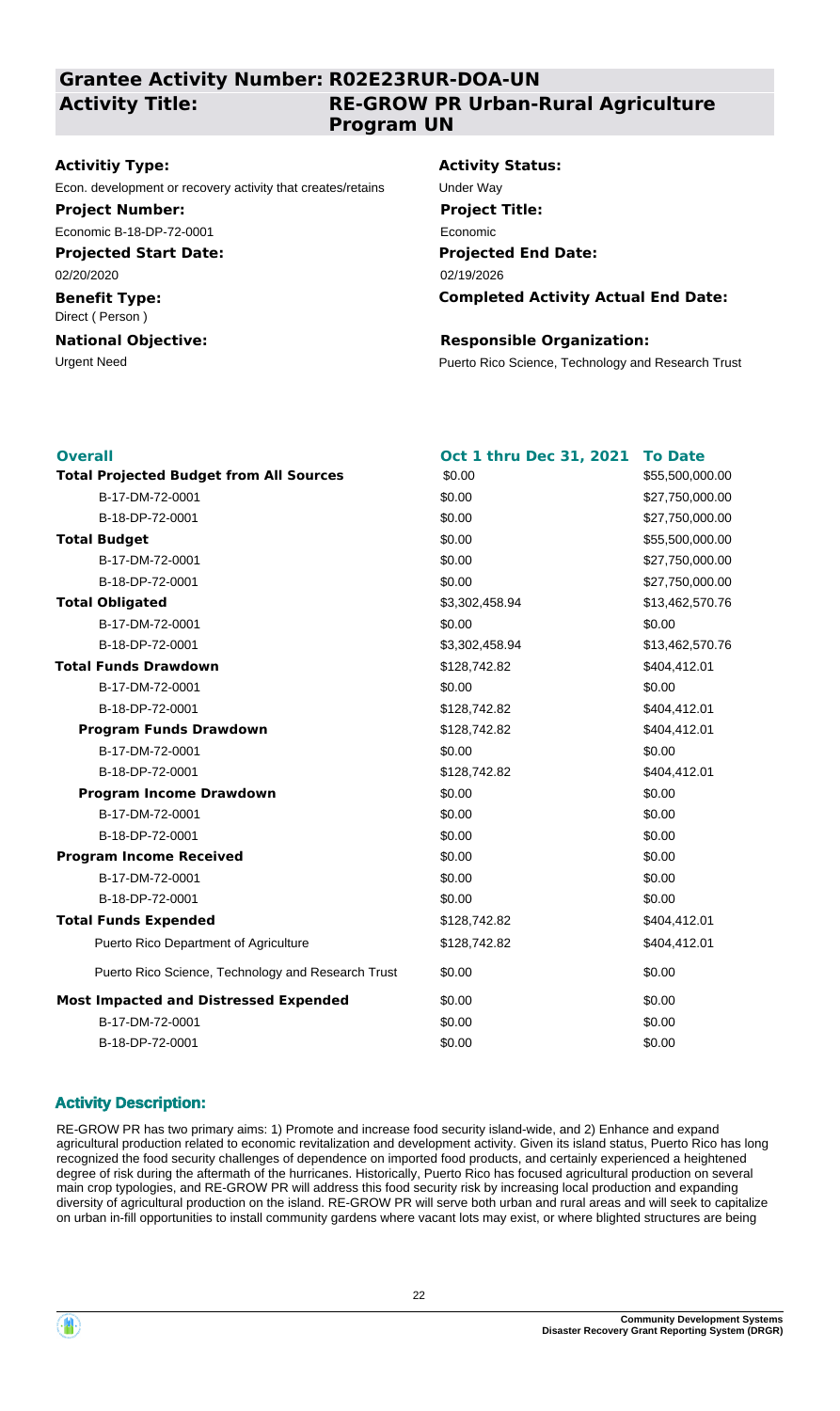demolished. RE-GROW PR will work to promote crop diversification and expand production of locally consumed produce, and further meet the needs of expansion in the tourism sector to meet culinary needs of Puerto Rico's renowned and burgeoning gastronomic sector. Greenhouses may also be viable strategies considered to reduce crop losses in both rural and urban environments, utilizing large-scale formats in rural areas, converted warehouses or abandoned industrial sites, and roof-top greenhouses in urban areas. Crops to support goals in the tourism sector via culinary arts and eco-tourism needs will also be prioritized, such as growth of key produce and herbs such as cilantro, chives, basil, oregano, avocados, tomatoes, peppers, etc. as well as investments to address impacts to coffee production. This program represents an opportunity for collaboration between multiple potential partners within the public, academic, and non-governmental sectors. At the outset, RE-GROW PR aims to focus on the following potential activities to increase food security and bolster social and economic resilience: • Urban agriculture - community gardens • Rural agriculture investments, crop diversification to meet island food security needs • Rural and urban greenhouses • Agricultural cultivation and livestock production to feed into culinary programs and meet culinary tourism demands • Aquaculture/aquafarming This program will release a notice of funding availability (NOFA) in the first quarter of 2019 that will outline parameters for application and participation, and outline award caps. Over the long-term, RE-GROW PR will aim to create further economic development opportunities through exports of locally grown produce, livestock, and aquaculture outputs.

### **Location Description:**

Municipalities across the island.

### **Activity Progress Narrative:**

During the reporting period, the Puerto Rico Department of Housing (PRDOH) completed the following tasks in support of the Re-Grow Urban Rural Agriculture (RGRW) Program: signed the Subrecipient Agreement with the Puerto Rico Department of Agriculture (PRDA), who will now serve as the Subrecipient for the Re-Grow Program; performed a Grant Management System (GMS) migration and transferred all Program data from PRSTRT's systems; drafted all program policies and procedures, SOPs, Notifications, and Forms to incorporate the GMS and include new Underwriting, Eligibility, DOB, LMI, Environmental Review, and Intake procedures; onboarded and began providing technical assistance to PRDA training staff to build their capacity to continue running the Program; began transitioning PRSTRT out of the Re-Grow Program; and continued addressing stakeholder concerns through targeted communications and public hearing preparations. For 2022-Q1 the Re-Grow Program had disbursed awards totaling \$1.8M to twenty-seven (27) entities. Overall the program have disbursed \$5.4 million to ninety (90) entities, currently there are fifty-four (54) awards in pending disbursement that represent \$3.2M in awards towards the applicant of the program. The Program has 2,442 applications submitted with over 1,179 currently in Underwriting Review, which is the Program phase that occurs right before the Award process. Currently PRDA—the Program's new administering Subrecipient—has brought key personnel on board and is receiving trainings and technical assistance to be able to start executing all Program tasks during the second quarter of 2022. All Case Management and Underwriting contractors are receiving trainings on the new GMS and Re-Grow processes, policies, and procedures. Conversely, the Re-Grow Program has adapted all communications and marketing materials, websites, and applicant materials to integrate the changes in Subrecipient—PRDA—and the GMS.

### **Section 3 Qualitative Efforts:**

### **No Accomplishments Performance Measures Accomplishments Performance Measures**

## **Beneficiaries Performance Measures**

### **No Beneficiaries Performance Measures found.**

### **Activity Locations**

**No Activity Locations found.**

### No Other Funding Sources Found **Other Funding Sources Amount Amount Amount Amount Amount Amount Amount** Total Other Funding Sources

### **No Other Match Funding Sources Found Other Funding Sources Budgeted - Detail**

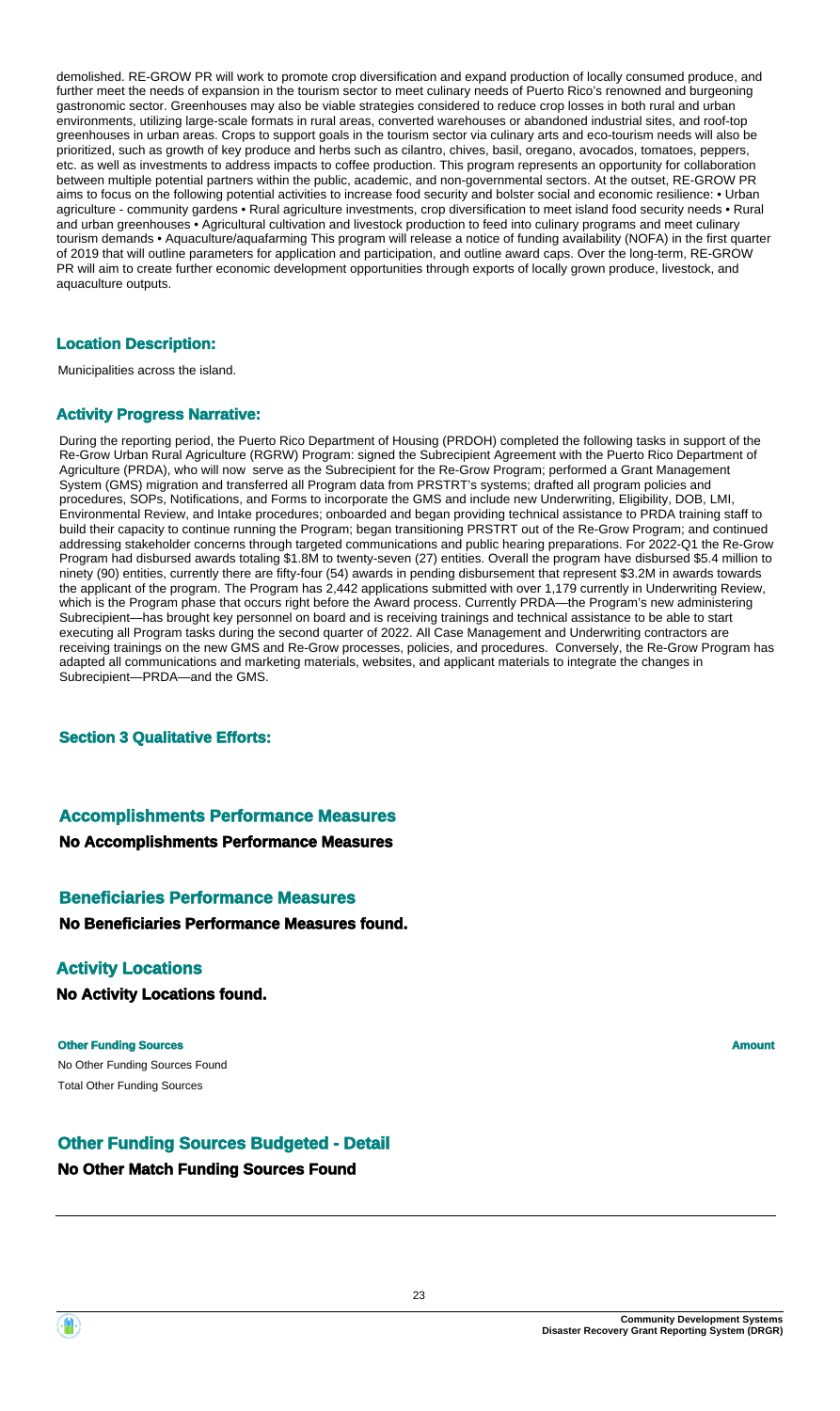### **Activity Supporting Documents:** None



4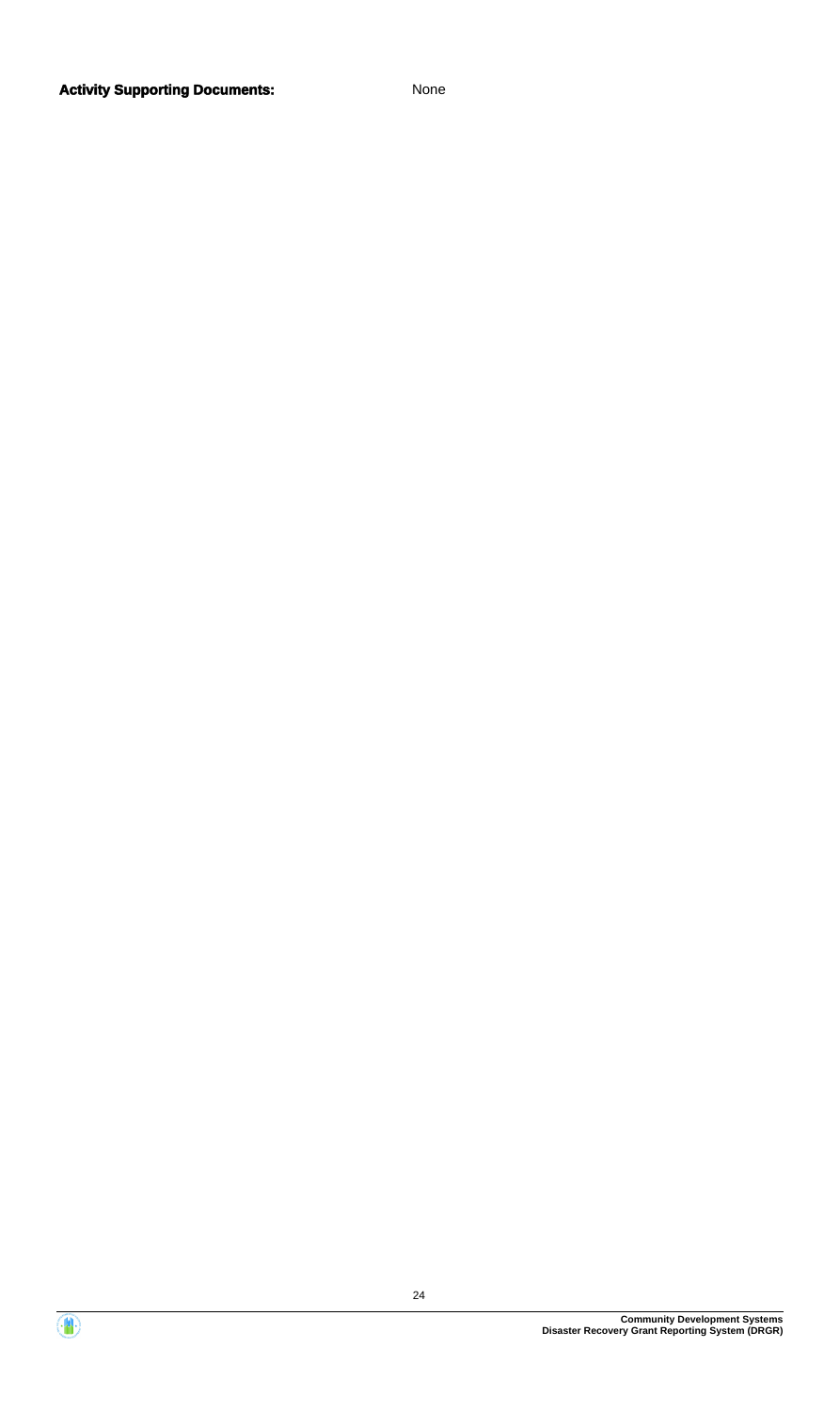### **Grantee Activity Number: R02E24EDI-PPP-LM**

### **Activity Title:**

## **Economic Dev. Investment Portafolio for Growth LM**

### **Activitiy Type:**

Econ. development or recovery activity that creates/retains Under Way

### **Project Number:**

Economic B-18-DP-72-0001

### **Projected Start Date:**

02/20/2020

### **Benefit Type:**

Direct ( Person )

### **National Objective:**

### **Activity Status:**

**Projected End Date: Completed Activity Actual End Date:** 02/19/2026 **Project Title:** Economic

### **Responsible Organization:**

Low/Mod Central Office for Recovery, Reconstruction and

| <b>Overall</b>                                  | Oct 1 thru Dec 31, 2021 | <b>To Date</b>   |
|-------------------------------------------------|-------------------------|------------------|
| <b>Total Projected Budget from All Sources</b>  | \$0.00                  | \$240,000,000.00 |
| B-17-DM-72-0001                                 | \$0.00                  | \$120,000,000.00 |
| B-18-DP-72-0001                                 | \$0.00                  | \$120,000,000.00 |
| <b>Total Budget</b>                             | \$0.00                  | \$240,000,000.00 |
| B-17-DM-72-0001                                 | \$0.00                  | \$120,000,000.00 |
| B-18-DP-72-0001                                 | \$0.00                  | \$120,000,000.00 |
| <b>Total Obligated</b>                          | \$707.28                | \$85,249.35      |
| B-17-DM-72-0001                                 | \$0.00                  | \$0.00           |
| B-18-DP-72-0001                                 | \$707.28                | \$85,249.35      |
| <b>Total Funds Drawdown</b>                     | \$537.21                | \$77,456.45      |
| B-17-DM-72-0001                                 | \$0.00                  | \$0.00           |
| B-18-DP-72-0001                                 | \$537.21                | \$77,456.45      |
| <b>Program Funds Drawdown</b>                   | \$537.21                | \$77,456.45      |
| B-17-DM-72-0001                                 | \$0.00                  | \$0.00           |
| B-18-DP-72-0001                                 | \$537.21                | \$77,456.45      |
| <b>Program Income Drawdown</b>                  | \$0.00                  | \$0.00           |
| B-17-DM-72-0001                                 | \$0.00                  | \$0.00           |
| B-18-DP-72-0001                                 | \$0.00                  | \$0.00           |
| <b>Program Income Received</b>                  | \$0.00                  | \$0.00           |
| B-17-DM-72-0001                                 | \$0.00                  | \$0.00           |
| B-18-DP-72-0001                                 | \$0.00                  | \$0.00           |
| <b>Total Funds Expended</b>                     | \$537.21                | \$77,456.45      |
| Central Office for Recovery, Reconstruction and | \$537.21                | \$77,456.45      |
| <b>Most Impacted and Distressed Expended</b>    | \$0.00                  | \$0.00           |
| B-17-DM-72-0001                                 | \$0.00                  | \$0.00           |
| B-18-DP-72-0001                                 | \$0.00                  | \$0.00           |

### **Activity Description:**

Responding to the varied opportunities that the designation of Opportunity Zones provides across the Island, the program will foster both mixed-use, community-based development, as well as major infrastructure improvements for Puerto Rico. The objective of this program is to develop a series of projects that are concentrated in opportunity zones across Puerto Rico, that result in large-scale commercial or industrial development is a broad-ranging category of activities and that cover a wide variety of economic development tasks. Projects are expected to result in the creation of public private partnerships in which CDBG-DR funds are used for the public infrastructure components of projects, while the leveraged funds will be used for the economic development activities or additional project costs. This may include, but is not limited to the development/redevelopment of:• Retail facilities such as shopping centers or stores; commercial facilities such as hotels, shipping distribution centers, or office buildings; Industrial/manufacturing complexes such as

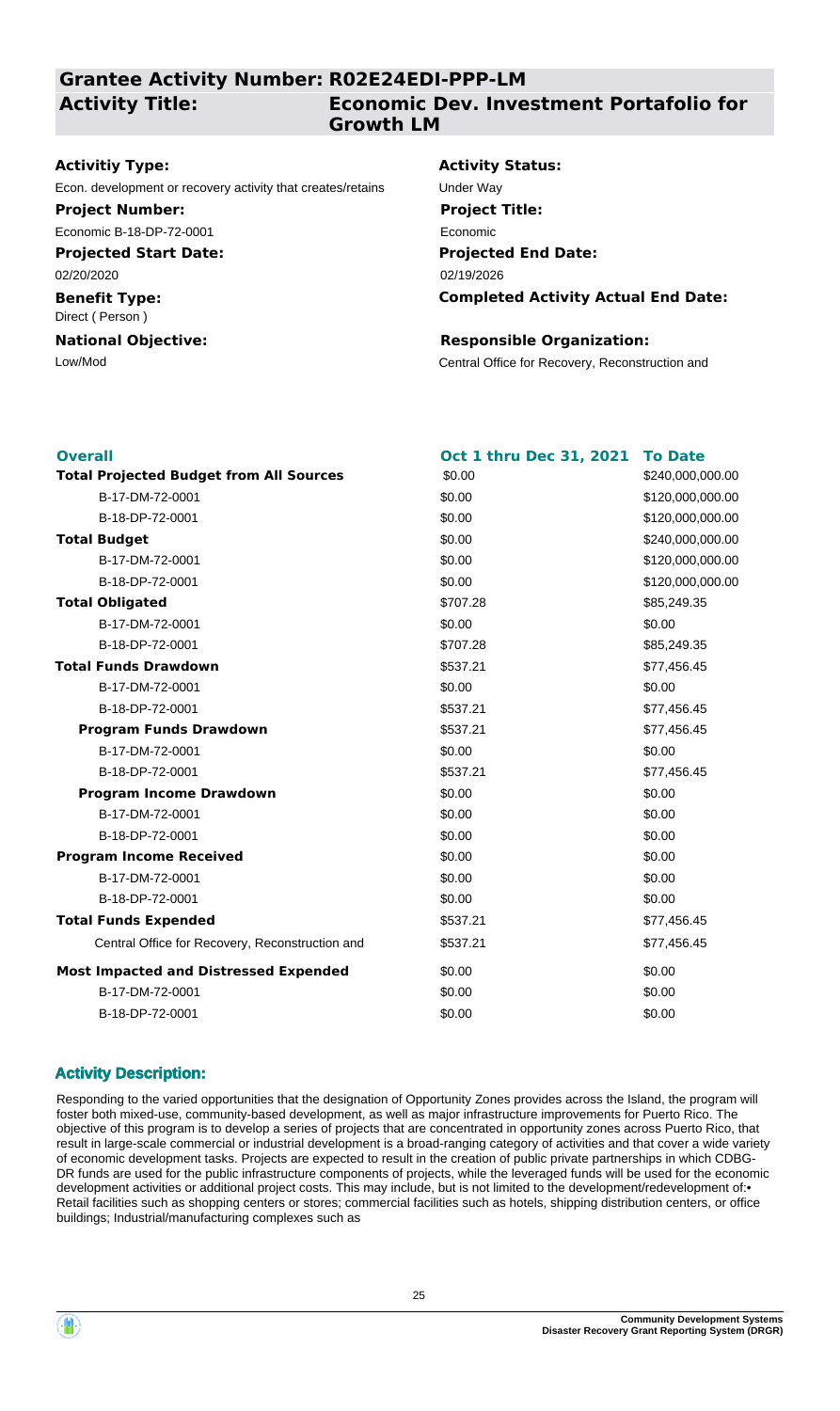factories or industrial parks; and public commercial spaces such as convention centers or parking garages. • Mixed-use developments in opportunity zones, whereby funds will be used to create housing, business opportunities, and other economic development, with an initial focus on housing stock being made available to low-to-moderate income persons.• Infrastructure development (such as a new road to a commercial facility) often accompanies these types of large economic development activities. Infrastructure activities, as related to large-scale development projects, are non-housing activities that support improvements to the public capital stock. This includes transportation facilities (street rehabilitation, sidewalk improvements, streetlights, parking facilities, etc.); and water, sewer, and drainage improvements. These projects will require large levels of financial investment, of which the CDBG-DR portion may range from minor to significant. The projects will have a large community impact, whether in terms of job creation, service to the neighborhood, or renewal of a given area. Depending on the nature of the project, they may involve real estate development, whether it is the construction of a new facility or the expansion of an existing building and will be expected to involve various types of financing and sources of funds. For example, large-scale projects often have a combination of private lender financing, various types of public financing, and business owner cash injections.This program will be established for the funding of projects that will significantly impact and enable the long-term economic growth and sustainability of the Island. This program has the capacity to be a funding stream for projects determined by the central government to be key drivers for Puerto Rico's new economy and to align with the economic recovery plan. As such, funds will be directed to innovative solutions that are forward-looking, cost efficient, and socially transformative. Targeting of new business incentives and existing business expansion will also be components of this program. Additionally, theprogram expects entities providing key services related to the project will result in the creation of activities that support LMI workers and key strategic growth sectors as outlined in the Recovery Plan and Fiscal Plan.The Public Private Partnerships (P3) will support this effort by cultivating potential projects with a high leverage component and initiatives that have long-term sustainability frameworks that do not solely rely upon CDBG-DR or other public funding streams. Other activities may include economic recovery subordinate loan components. PRDOH and/or P3 may enter into an agreement with BDE and/or Invest PR to provide assistance in the delivery of these programs as necessary. All potential projects will comply with HUD national objectives.

### **Location Description:**

Municipalities across the island.

### **Activity Progress Narrative:**

During the reporting period, the Puerto Rico Department of Housing (PRDOH) completed the following tasks in support of the Economic Development Investment Portfolio for Growth Program: Conducted Application Documents Submission Review, and an initial assessment for received Program applications was completed; Issued missing documentation notifications for applications resulting from documents submission review analysis; Uploaded to documents submission review platform documentation received; Provided technical assistance to applicants to resolve questions over missing required documents or information; Completed preparation of documentation for Commercial Underwriting, Real Estate and Financial Advisory Services Sub Recipient Agreement (SRA); Delivered Letter of Intent (LOI) to a potential Sub Recipient for Loan Servicing; Completed preparation of Legal Consulting Services Request for Proposals (RFP); Structured Created package for meeting held by the Evaluation Committee, in which the applications' evaluation process and methodology was approved; Evaluation Committee initiated application review process, which is the phase that precedes application referral for underwriting analysis; Further, Evaluation Committee's review is expected to be completed by 12/30/21.

### **Section 3 Qualitative Efforts:**

### **Accomplishments Performance Measures**

**No Accomplishments Performance Measures**

### **Beneficiaries Performance Measures**

**No Beneficiaries Performance Measures found.**

### **Activity Locations**

**No Activity Locations found.**

### **Other Funding Sources Amount Amount Amount Amount Amount Amount Amount**

No Other Funding Sources Found Total Other Funding Sources

### **Other Funding Sources Budgeted - Detail**

### **No Other Match Funding Sources Found**



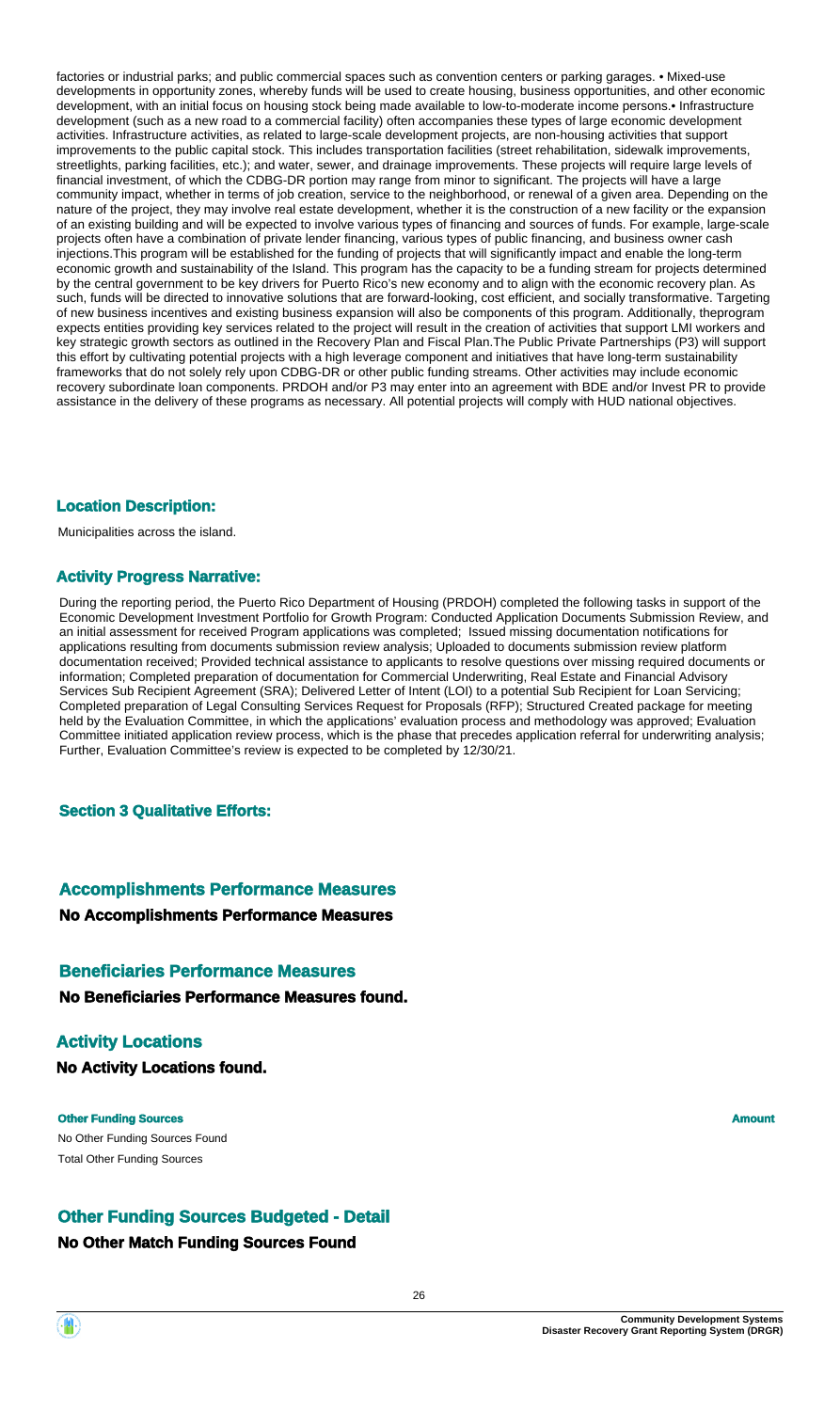

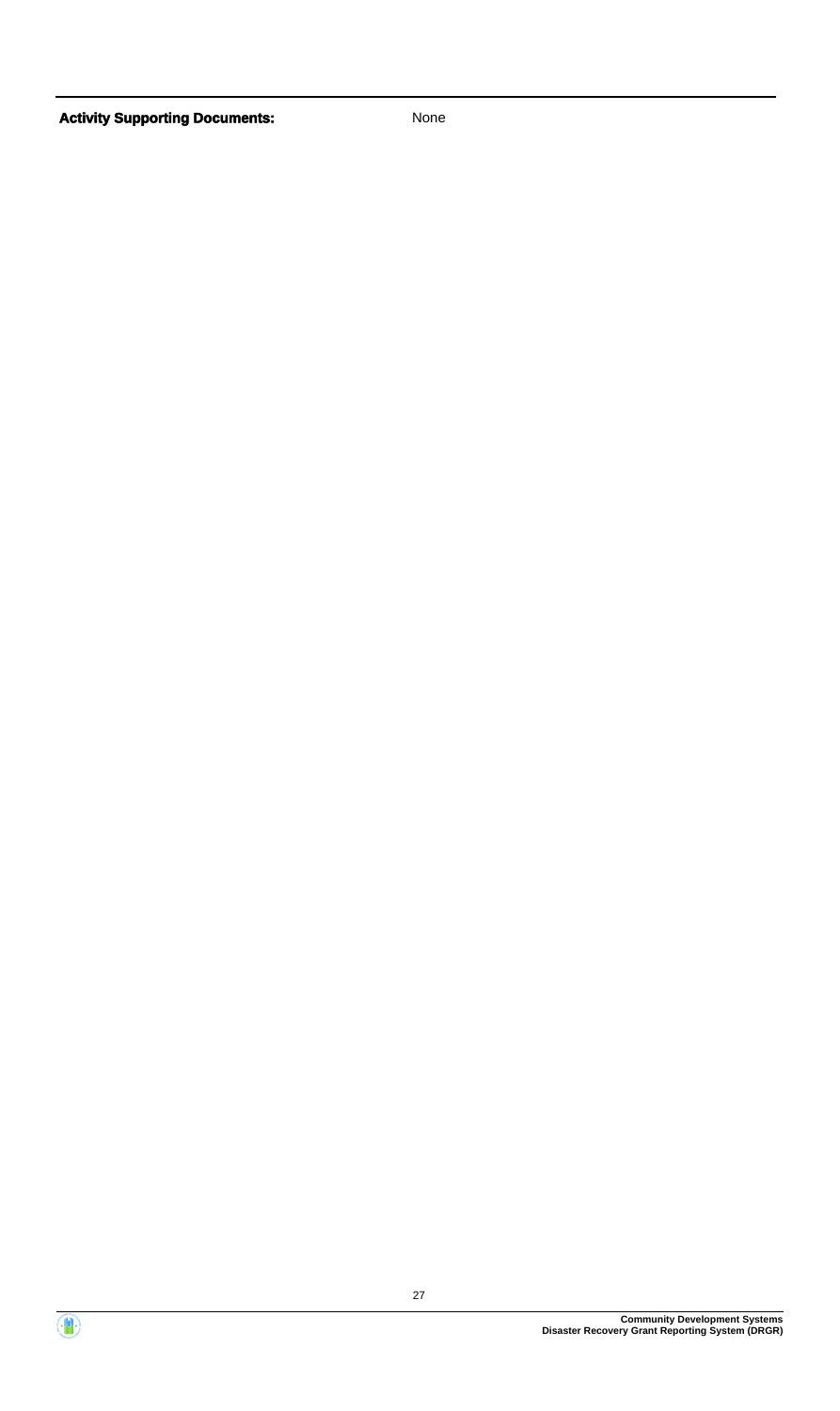### **Grantee Activity Number: R02E24EDI-PPP-UN**

### **Activity Title:**

### **Economic Dev. Investment Portafolio for Growth UN**

### **Activitiy Type:**

Econ. development or recovery activity that creates/retains Under Way

### **Project Number:**

Economic B-18-DP-72-0001

### **Projected Start Date:**

02/20/2020

#### **Benefit Type:** Direct ( Person )

### **National Objective:**

### **Activity Status:**

**Projected End Date: Completed Activity Actual End Date:** 02/19/2026 **Project Title:** Economic

### **Responsible Organization:**

Urgent Need Central Office for Recovery, Reconstruction and

| <b>Overall</b>                                  | Oct 1 thru Dec 31, 2021 | <b>To Date</b>     |
|-------------------------------------------------|-------------------------|--------------------|
| <b>Total Projected Budget from All Sources</b>  | \$0.00                  | \$1,360,000,000.00 |
| B-17-DM-72-0001                                 | \$0.00                  | \$680,000,000.00   |
| B-18-DP-72-0001                                 | \$0.00                  | \$680,000,000.00   |
| <b>Total Budget</b>                             | \$0.00                  | \$1,360,000,000.00 |
| B-17-DM-72-0001                                 | \$0.00                  | \$680,000,000.00   |
| B-18-DP-72-0001                                 | \$0.00                  | \$680,000,000.00   |
| <b>Total Obligated</b>                          | \$1,654,007.98          | \$2,133,079.51     |
| B-17-DM-72-0001                                 | \$0.00                  | \$0.00             |
| B-18-DP-72-0001                                 | \$1,654,007.98          | \$2,133,079.51     |
| <b>Total Funds Drawdown</b>                     | \$78,823.11             | \$379,580.62       |
| B-17-DM-72-0001                                 | \$0.00                  | \$0.00             |
| B-18-DP-72-0001                                 | \$78,823.11             | \$379,580.62       |
| <b>Program Funds Drawdown</b>                   | \$78,823.11             | \$379,580.62       |
| B-17-DM-72-0001                                 | \$0.00                  | \$0.00             |
| B-18-DP-72-0001                                 | \$78,823.11             | \$379,580.62       |
| <b>Program Income Drawdown</b>                  | \$0.00                  | \$0.00             |
| B-17-DM-72-0001                                 | \$0.00                  | \$0.00             |
| B-18-DP-72-0001                                 | \$0.00                  | \$0.00             |
| <b>Program Income Received</b>                  | \$0.00                  | \$0.00             |
| B-17-DM-72-0001                                 | \$0.00                  | \$0.00             |
| B-18-DP-72-0001                                 | \$0.00                  | \$0.00             |
| <b>Total Funds Expended</b>                     | \$78,823.11             | \$379,580.62       |
| Central Office for Recovery, Reconstruction and | \$78,823.11             | \$379,580.62       |
| <b>Most Impacted and Distressed Expended</b>    | \$0.00                  | \$0.00             |
| B-17-DM-72-0001                                 | \$0.00                  | \$0.00             |
| B-18-DP-72-0001                                 | \$0.00                  | \$0.00             |
|                                                 |                         |                    |

### **Activity Description:**

Responding to the varied opportunities that the designation of Opportunity Zones provides across the Island, the program will foster both mixed-use, community-based development, as well as major infrastructure improvements for Puerto Rico. The objective of this program is to develop a series of projects that are concentrated in opportunity zones across Puerto Rico, that result in large-scale commercial or industrial development is a broad-ranging category of activities and that cover a wide variety of economic development tasks. Projects are expected to result in the creation of public private partnerships in which CDBG-DR funds are used for the public infrastructure components of projects, while the leveraged funds will be used for the economic development activities or additional project costs. This may include, but is not limited to the development/redevelopment of:• Retail facilities such as shopping centers or stores; commercial facilities such as hotels, shipping distribution centers, or office buildings; Industrial/manufacturing complexes such as

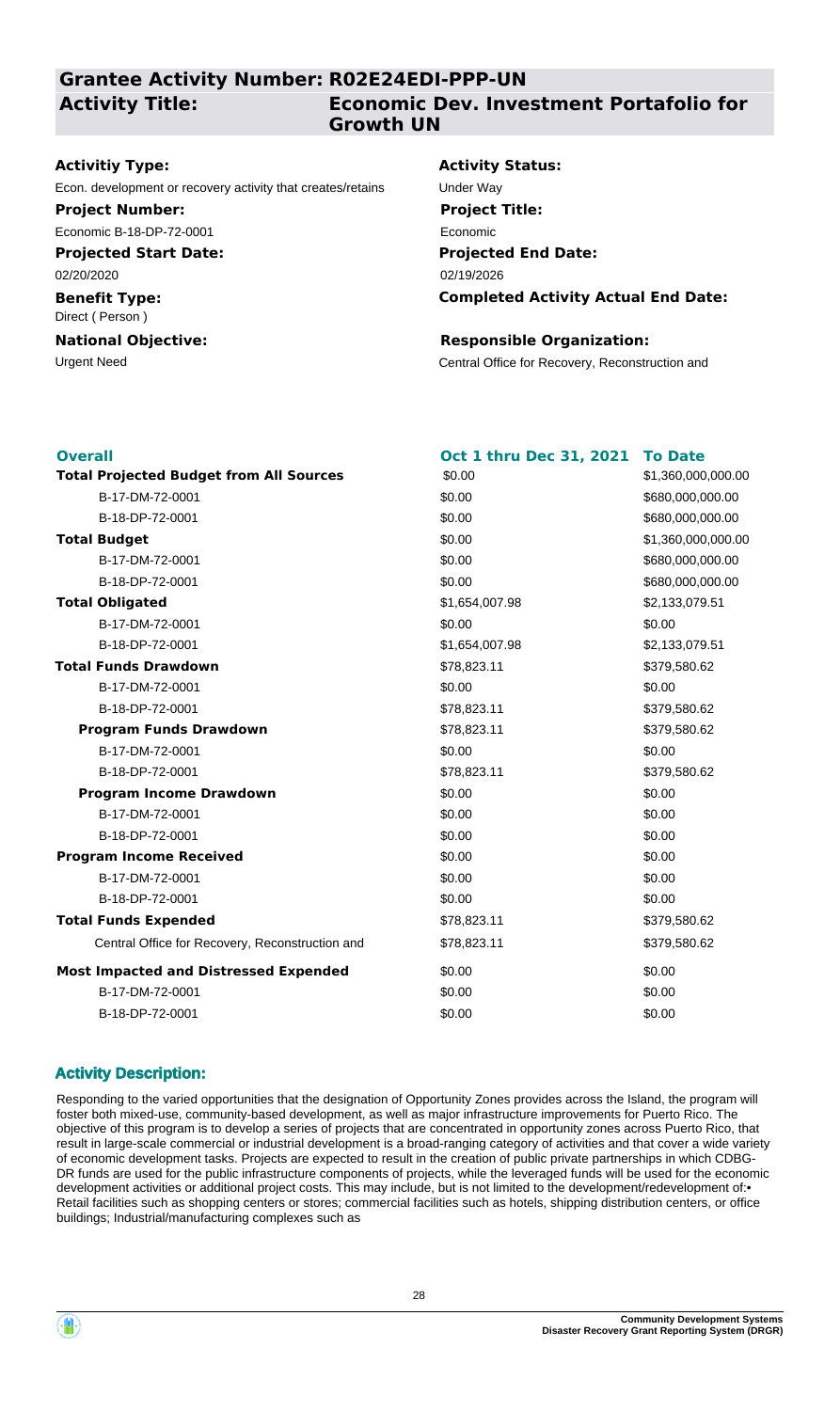factories or industrial parks; and public commercial spaces such as convention centers or parking garages. • Mixed-use developments in opportunity zones, whereby funds will be used to create housing, business opportunities, and other economic development, with an initial focus on housing stock being made available to low-to-moderate income persons.• Infrastructure development (such as a new road to a commercial facility) often accompanies these types of large economic development activities. Infrastructure activities, as related to large-scale development projects, are non-housing activities that support improvements to the public capital stock. This includes transportation facilities (street rehabilitation, sidewalk improvements, streetlights, parking facilities, etc.); and water, sewer, and drainage improvements. These projects will require large levels of financial investment, of which the CDBG-DR portion may range from minor to significant. The projects will have a large community impact, whether in terms of job creation, service to the neighborhood, or renewal of a given area. Depending on the nature of the project, they may involve real estate development, whether it is the construction of a new facility or the expansion of an existing building and will be expected to involve various types of financing and sources of funds. For example, large-scale projects often have a combination of private lender financing, various types of public financing, and business owner cash injections.This program will be established for the funding of projects that will significantly impact and enable the long-term economic growth and sustainability of the Island. This program has the capacity to be a funding stream for projects determined by the central government to be key drivers for Puerto Rico's new economy and to align with the economic recovery plan. As such, funds will be directed to innovative solutions that are forward-looking, cost efficient, and socially transformative. Targeting of new business incentives and existing business expansion will also be components of this program. Additionally, theprogram expects entities providing key services related to the project will result in the creation of activities that support LMI workers and key strategic growth sectors as outlined in the Recovery Plan and Fiscal Plan.The Public Private Partnerships (P3) will support this effort by cultivating potential projects with a high leverage component and initiatives that have long-term sustainability frameworks that do not solely rely upon CDBG-DR or other public funding streams. Other activities may include economic recovery subordinate loan components. PRDOH and/or P3 may enter into an agreement with BDE and/or Invest PR to provide assistance in the delivery of these programs as necessary. All potential projects will comply with HUD national objectives.

### **Location Description:**

Municipalities across the island.

### **Activity Progress Narrative:**

During the reporting period, the Puerto Rico Department of Housing (PRDOH) completed the following tasks in support of the Economic Development Investment Portfolio for Growth Program: Conducted Application Documents Submission Review, and an initial assessment for received Program applications was completed; Issued missing documentation notifications for applications resulting from documents submission review analysis; Uploaded to documents submission review platform documentation received; Provided technical assistance to applicants to resolve questions over missing required documents or information; Completed preparation of documentation for Commercial Underwriting, Real Estate and Financial Advisory Services Sub Recipient Agreement (SRA); Delivered Letter of Intent (LOI) to a potential Sub Recipient for Loan Servicing; Completed preparation of Legal Consulting Services Request for Proposals (RFP); Structured Created package for meeting held by the Evaluation Committee, in which the applications' evaluation process and methodology was approved; Evaluation Committee initiated application review process, which is the phase that precedes application referral for underwriting analysis; Further, Evaluation Committee's review is expected to be completed by 12/30/21.

**Section 3 Qualitative Efforts:**

### **Accomplishments Performance Measures**

### **No Accomplishments Performance Measures**

### **Beneficiaries Performance Measures**

**No Beneficiaries Performance Measures found.**

### **Activity Locations**

**No Activity Locations found.**

No Other Funding Sources Found **Other Funding Sources Amount Amount Amount Amount** Total Other Funding Sources

### **Other Funding Sources Budgeted - Detail**

### **No Other Match Funding Sources Found**

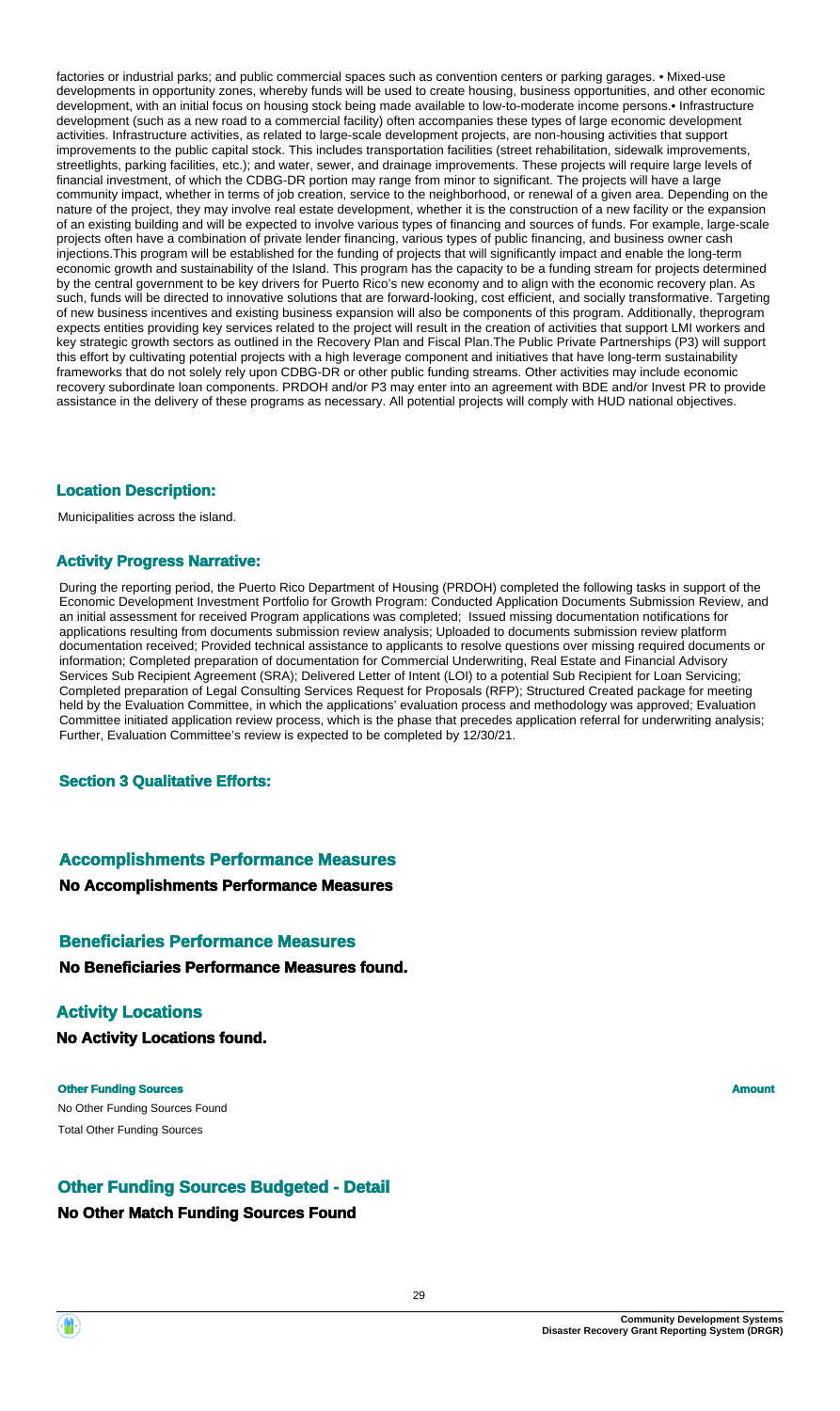| <b>Activity Supporting Documents:</b> |  | <b>None</b>                                         |  |
|---------------------------------------|--|-----------------------------------------------------|--|
| <b>Project #/</b>                     |  | Economic Non RLF B-17-DM-72-0001 / Economic Non RLF |  |

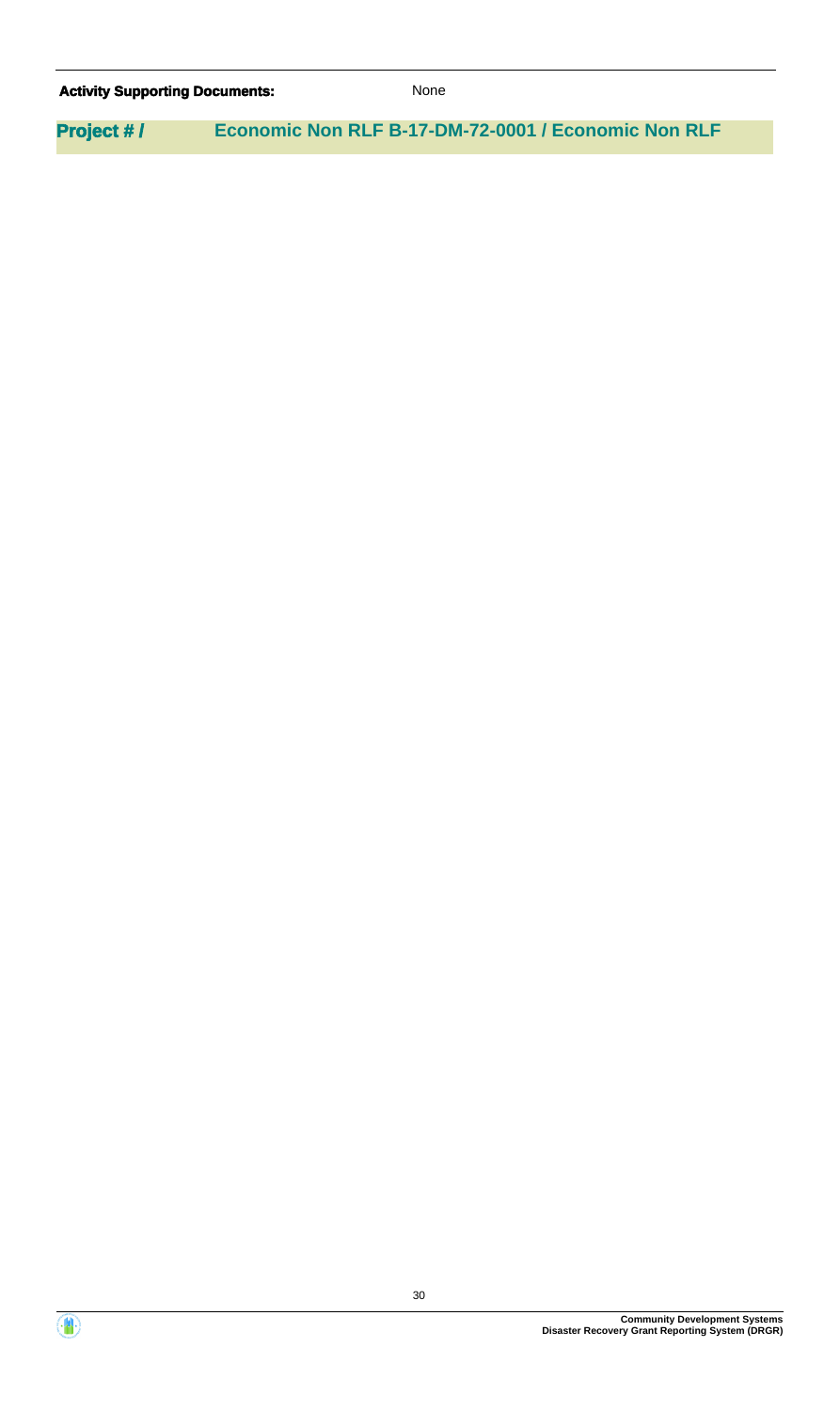### **Grantee Activity Number: R01E17WTP-EDC-LM Activity Title: Workforce Training Program LMI**

#### **Activitiy Type:**

**Projected Start Date:** 09/19/2018 Public services **Victor** Contract Contract Contract Contract Contract Contract Contract Contract Contract Contract Contract Contract Contract Contract Contract Contract Contract Contract Contract Contract Contract Contract **Project Number:** Economic Non RLF B-17-DM-72-0001

**Benefit Type:** Direct ( Person )

**National Objective:**

## **Activity Status: Projected End Date: Completed Activity Actual End Date:** 09/18/2026 **Project Title:** Economic Non RLF

### **Responsible Organization:**

Low/Mod<br>
Puerto Rico Department of Housing

| <b>Overall</b>                                 | Oct 1 thru Dec 31, 2021 | <b>To Date</b>   |
|------------------------------------------------|-------------------------|------------------|
| <b>Total Projected Budget from All Sources</b> | \$0.00                  | \$108,000,000.00 |
| B-17-DM-72-0001                                | \$0.00                  | \$54,000,000.00  |
| B-18-DP-72-0001                                | \$0.00                  | \$54,000,000.00  |
| <b>Total Budget</b>                            | \$0.00                  | \$108,000,000.00 |
| B-17-DM-72-0001                                | \$0.00                  | \$54,000,000.00  |
| B-18-DP-72-0001                                | \$0.00                  | \$54,000,000.00  |
| <b>Total Obligated</b>                         | \$1,150,716.56          | \$44,392,861.54  |
| B-17-DM-72-0001                                | \$309,592.76            | \$25,099,829.74  |
| B-18-DP-72-0001                                | \$841,123.80            | \$19,293,031.80  |
| <b>Total Funds Drawdown</b>                    | \$343,646.67            | \$730,466.06     |
| B-17-DM-72-0001                                | \$343,646.67            | \$730,466.06     |
| B-18-DP-72-0001                                | \$0.00                  | \$0.00           |
| <b>Program Funds Drawdown</b>                  | \$343,646.67            | \$730,466.06     |
| B-17-DM-72-0001                                | \$343,646.67            | \$730,466.06     |
| B-18-DP-72-0001                                | \$0.00                  | \$0.00           |
| <b>Program Income Drawdown</b>                 | \$0.00                  | \$0.00           |
| B-17-DM-72-0001                                | \$0.00                  | \$0.00           |
| B-18-DP-72-0001                                | \$0.00                  | \$0.00           |
| <b>Program Income Received</b>                 | \$0.00                  | \$0.00           |
| B-17-DM-72-0001                                | \$0.00                  | \$0.00           |
| B-18-DP-72-0001                                | \$0.00                  | \$0.00           |
| <b>Total Funds Expended</b>                    | \$343,646.67            | \$730,466.06     |
| Department of Economic Development and         | \$0.00                  | \$38,372.67      |
| Puerto Rico Department of Housing              | \$343,646.67            | \$692,093.39     |
| <b>Most Impacted and Distressed Expended</b>   | \$0.00                  | \$0.00           |
| B-17-DM-72-0001                                | \$0.00                  | \$0.00           |
| B-18-DP-72-0001                                | \$0.00                  | \$0.00           |

### **Activity Description:**

This program will help unemployed and underemployed residents find employment by providing job training in skill areas related to recovery efforts. The WFT Program will seek to work with other local government and other non-profit entities that will be able to provide training. Training curriculum offered will depend on the industries and areas with the greatest oportunity for growth and greatest need for trained individuals.Units of local government, non-profit organizations, and governmental and quasi-governmental agencies will be invited to propose workforce training programs under program guidelines, as approved by PRDOH. PRDOH or its designee will evaluate proposed training programs based on the entity's capacity to administer training, relationship of training material to job-readiness of participants and cost reasonableness. Entities interested in administering training programs are encouraged to develop and administer programs in partnership with

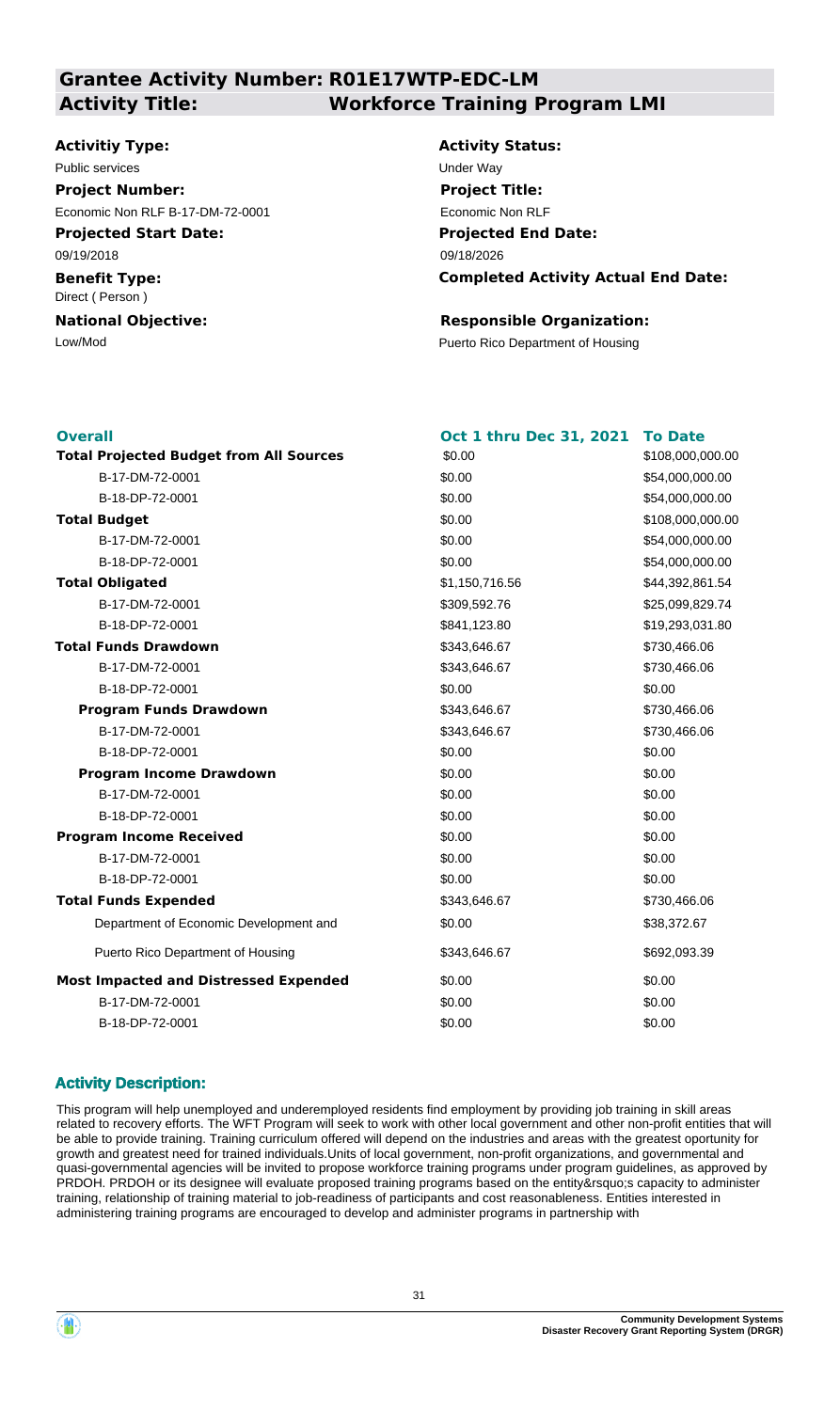institutions of higher education, workforce investment boards, business groups or trade organizations, labor or communitybased organizations and learning facilities. It is suggested that curriculum be developed in collaboration with subject matter experts in the area.Workforce training programs will be developed in those industry sectors identified in the economic development plan and may support recovery activities offered in the following categorical areas: & bull; Construction: o Inspections and enforcement services for storm damage and health and safety codeso Construction building trades (site preparation, masonry, framing and carpentry, plumbing, electrical, HVAC, painting and finish work, etc.)o Green building and energy efficiencyo Renewable energy and Water Purification systemso Lead and related hazard control and abatemento Weatherization/ Sustainable Retrofittingo Green Infrastructure, Hazard Mitigation and resilience&bull: Tourism and Hospitality• Healthcare• Technology training that supports new generation of digital workforce• Manufacturing• Other identified unmet workforce training needs to support Puerto Rico's long-term recovery goals. This program will also consider learning opportunities for other areas of immediate need to enable the current labor force to gain skills and participate. Program design for these initiatives will include sponsors who can facilitate on the job learning or LMI candidates who complete an application to participate in the curriculum developed. The WFT Program may also find new opportunities to partner with established entities providing meaningful skillset training that facilitate new job opportunities.

### **Location Description:**

The funding is available to be used in all Puerto Rico municipalities affected by the hurricanes across the island.

### **Activity Progress Narrative:**

During the reporting period, the Puerto Rico Department of Housing (PRDOH) completed the following tasks pertaining to the Workforce Training Program (WT): Focused on continued training sessions provided for Subrecipients such as Branding Best Practices Guide and Content Review Tool, refresher session on Section 3 & M/WBE, Procurement training session based on 2 C.F.R. § 200.318 – 200.327, general session (Subrecipient Management)- CDBG-DR Grant Management and Invoicing process refresher. Also completed during the reporting period, were the Environmental review process related to Categorically Excluded Not Subject To (CENST) activities for the following subrecipients: Puerto Rico Techno Economic Corridor, Inc. (PRTEC), Corporación para el Financiamiento Empresarial del Comercio y las Comunidades (COFECC), University of Puerto Rico at Humacao and PRoTechos. The Programmatic Area is focused on successfully managing subrecipients and reaching the program outcome therefore, on site visits and recurring program status meetings were held to provide guidance, assist with inquiries, and align program efforts. As a result, 9 entities have reported on outreach activities performed. In addition, Subrecipients have begun submitting invoices which contributed to \$937K in overall disbursement of the program up to 2022- Q1 to help unemployed and underemployed residents find employment by providing job training in skill areas related to recovery efforts. As per the current timeline, PRDOH will continue supporting subrecipients on any overall identified need for technical assistance in order to continue reporting on program establish indicators and outcomes.

### **Section 3 Qualitative Efforts:**

### **Accomplishments Performance Measures**

**No Accomplishments Performance Measures**

### **Beneficiaries Performance Measures**

**No Beneficiaries Performance Measures found.**

### **Activity Locations**

**No Activity Locations found.**

### **Other Funding Sources Amount Amount Amount Amount Amount Amount Amount**

No Other Funding Sources Found Total Other Funding Sources

### **Other Funding Sources Budgeted - Detail**

### **No Other Match Funding Sources Found**

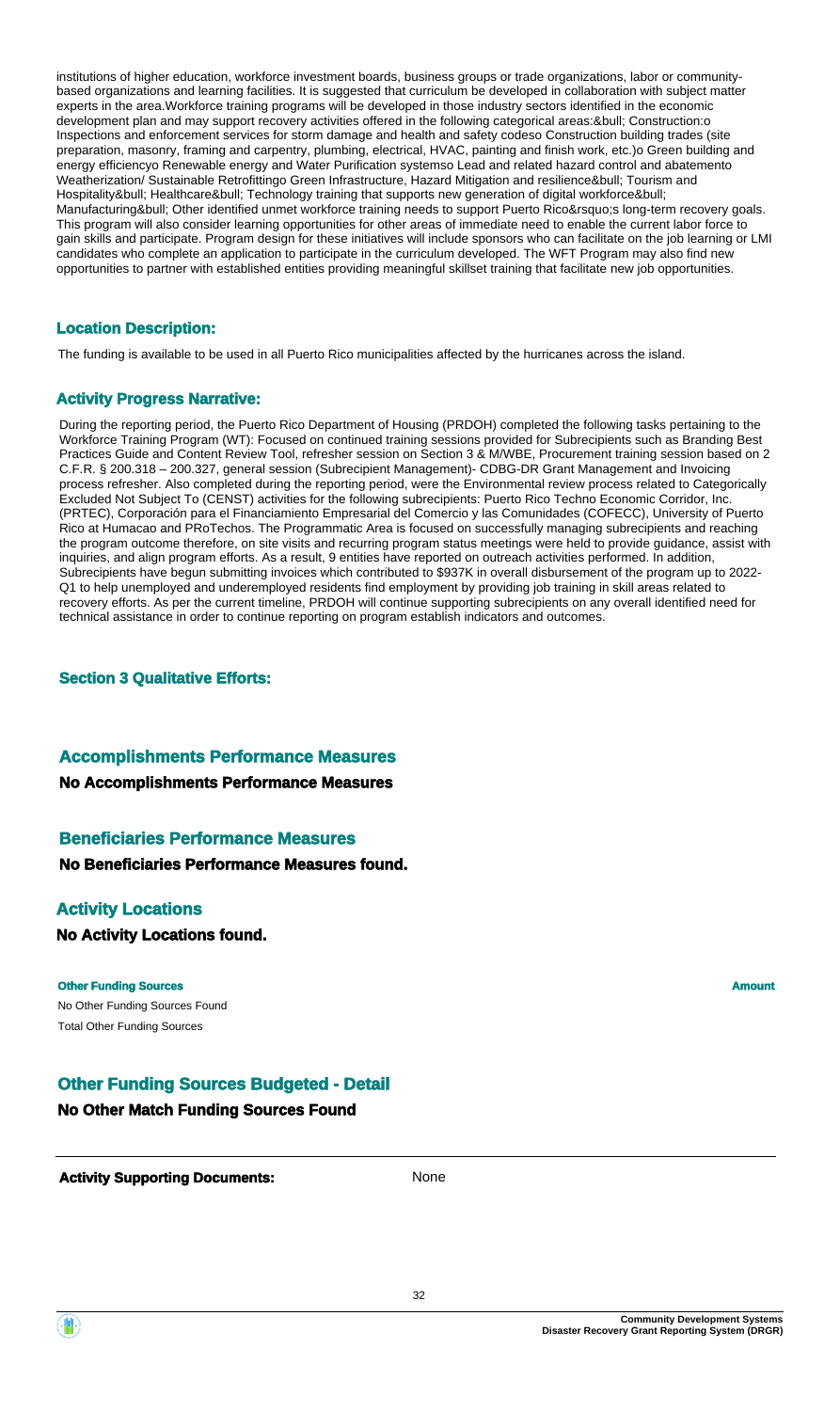### **Grantee Activity Number: R01E17WTP-EDC-UN Activity Title: Workforce Training Program UN**

### **Activitiy Type:**

**Projected Start Date:** 09/19/2018 Public services **Victor** Contract Contract Contract Contract Contract Contract Contract Contract Contract Contract Contract Contract Contract Contract Contract Contract Contract Contract Contract Contract Contract Contract **Project Number:** Economic Non RLF B-17-DM-72-0001

**Benefit Type:** Direct ( Person )

**National Objective:**

**Activity Status: Projected End Date: Completed Activity Actual End Date:** 09/18/2026 **Project Title:** Economic Non RLF

### **Responsible Organization:**

Urgent Need **Puerto Rico Department of Housing** 

| <b>Overall</b>                                 | <b>Oct 1 thru Dec 31, 2021</b> | <b>To Date</b><br>\$72,000,000.00 |
|------------------------------------------------|--------------------------------|-----------------------------------|
| <b>Total Projected Budget from All Sources</b> | \$0.00                         |                                   |
| B-17-DM-72-0001                                | \$0.00                         | \$36,000,000.00                   |
| B-18-DP-72-0001                                | \$0.00                         | \$36,000,000.00                   |
| <b>Total Budget</b>                            | \$0.00                         | \$72,000,000.00                   |
| B-17-DM-72-0001                                | \$0.00                         | \$36,000,000.00                   |
| B-18-DP-72-0001                                | \$0.00                         | \$36,000,000.00                   |
| <b>Total Obligated</b>                         | \$673,811.35                   | \$29,501,907.36                   |
| B-17-DM-72-0001                                | \$113,062.15                   | \$16,865,405.96                   |
| B-18-DP-72-0001                                | \$560,749.20                   | \$12,636,501.40                   |
| <b>Total Funds Drawdown</b>                    | \$39,620.15                    | \$205,232.15                      |
| B-17-DM-72-0001                                | \$39,620.15                    | \$205,232.15                      |
| B-18-DP-72-0001                                | \$0.00                         | \$0.00                            |
| <b>Program Funds Drawdown</b>                  | \$39,620.15                    | \$205,232.15                      |
| B-17-DM-72-0001                                | \$39,620.15                    | \$205,232.15                      |
| B-18-DP-72-0001                                | \$0.00                         | \$0.00                            |
| <b>Program Income Drawdown</b>                 | \$0.00                         | \$0.00                            |
| B-17-DM-72-0001                                | \$0.00                         | \$0.00                            |
| B-18-DP-72-0001                                | \$0.00                         | \$0.00                            |
| <b>Program Income Received</b>                 | \$0.00                         | \$0.00                            |
| B-17-DM-72-0001                                | \$0.00                         | \$0.00                            |
| B-18-DP-72-0001                                | \$0.00                         | \$0.00                            |
| <b>Total Funds Expended</b>                    | \$39,620.15                    | \$205,231.69                      |
| Department of Economic Development and         | \$0.00                         | \$13,191.67                       |
| Puerto Rico Department of Housing              | \$39,620.15                    | \$191,843.49                      |
| <b>Most Impacted and Distressed Expended</b>   | \$0.00                         | \$0.00                            |
| B-17-DM-72-0001                                | \$0.00                         | \$0.00                            |
| B-18-DP-72-0001                                | \$0.00                         | \$0.00                            |
|                                                |                                |                                   |

### **Activity Description:**

This program will help unemployed and underemployed residents find employment by providing job training in skill areas related to recovery efforts. The WFT Program will seek to work with other local government and other non-profit entities that will be able to provide training. Training curriculum offered will depend on the industries and areas with the greatest oportunity for growth and greatest need for trained individuals.Units of local government, non-profit organizations, and governmental and quasi-governmental agencies will be invited to propose workforce training programs under program guidelines, as approved by PRDOH. PRDOH or its designee will evaluate proposed training programs based on the entity's capacity to administer training, relationship of training material to job-readiness of participants and cost reasonableness. Entities interested in administering training programs are encouraged to develop and administer programs in partnership with

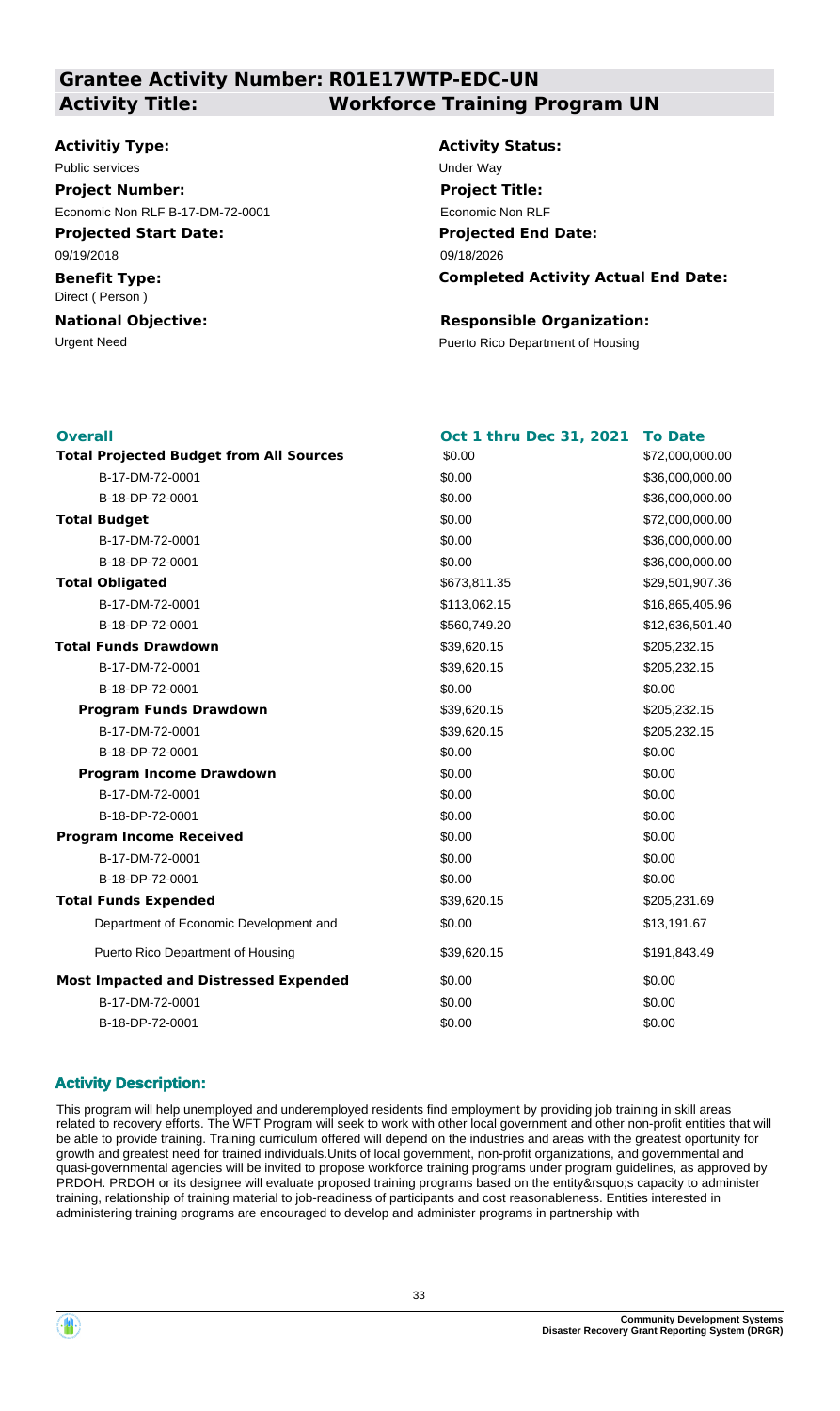institutions of higher education, workforce investment boards, business groups or trade organizations, labor or communitybased organizations and learning facilities. It is suggested that curriculum be developed in collaboration with subject matter experts in the area.Workforce training programs will be developed in those industry sectors identified in the economic development plan and may support recovery activities offered in the following categorical areas: & bull; Construction: o Inspections and enforcement services for storm damage and health and safety codeso Construction building trades (site preparation, masonry, framing and carpentry, plumbing, electrical, HVAC, painting and finish work, etc.)o Green building and energy efficiencyo Renewable energy and Water Purification systemso Lead and related hazard control and abatemento Weatherization/ Sustainable Retrofittingo Green Infrastructure, Hazard Mitigation and resilience&bull: Tourism and Hospitality• Healthcare• Technology training that supports new generation of digital workforce• Manufacturing• Other identified unmet workforce training needs to support Puerto Rico's long-term recovery goals. This program will also consider learning opportunities for other areas of immediate need to enable the current labor force to gain skills and participate. Program design for these initiatives will include sponsors who can facilitate on the job learning or LMI candidates who complete an application to participate in the curriculum developed. The WFT Program may also find new opportunities to partner with established entities providing meaningful skillset training that facilitate new job opportunities.

### **Location Description:**

The funding is available to be used in all Puerto Rico municipalities affected by the hurricanes across the island.

### **Activity Progress Narrative:**

During the reporting period, the Puerto Rico Department of Housing (PRDOH) completed the following tasks pertaining to the Workforce Training Program (WT): Focused on continued training sessions provided for Subrecipients such as Branding Best Practices Guide and Content Review Tool, refresher session on Section 3 & M/WBE, Procurement training session based on 2 C.F.R. § 200.318 – 200.327, general session (Subrecipient Management)- CDBG-DR Grant Management and Invoicing process refresher. Also completed during the reporting period, were the Environmental review process related to Categorically Excluded Not Subject To (CENST) activities for the following subrecipients: Puerto Rico Techno Economic Corridor, Inc. (PRTEC), Corporación para el Financiamiento Empresarial del Comercio y las Comunidades (COFECC), University of Puerto Rico at Humacao and PRoTechos. The Programmatic Area is focused on successfully managing subrecipients and reaching the program outcome therefore, on site visits and recurring program status meetings were held to provide guidance, assist with inquiries, and align program efforts. As a result, 9 entities have reported on outreach activities performed. In addition, Subrecipients have begun submitting invoices which contributed to \$937K in overall disbursement of the program up to 2022- Q1 to help unemployed and underemployed residents find employment by providing job training in skill areas related to recovery efforts. As per the current timeline, PRDOH will continue supporting subrecipients on any overall identified need for technical assistance in order to continue reporting on program establish indicators and outcomes.

### **Section 3 Qualitative Efforts:**

### **Accomplishments Performance Measures**

**No Accomplishments Performance Measures**

### **Beneficiaries Performance Measures**

**No Beneficiaries Performance Measures found.**

### **Activity Locations**

**No Activity Locations found.**

#### **Other Funding Sources Amount Amount Amount Amount Amount Amount Amount**

No Other Funding Sources Found Total Other Funding Sources

### **Other Funding Sources Budgeted - Detail**

### **No Other Match Funding Sources Found**

**Activity Supporting Documents:** None

### **Project # / Housing B-17-DM-72-0001 / Housing**

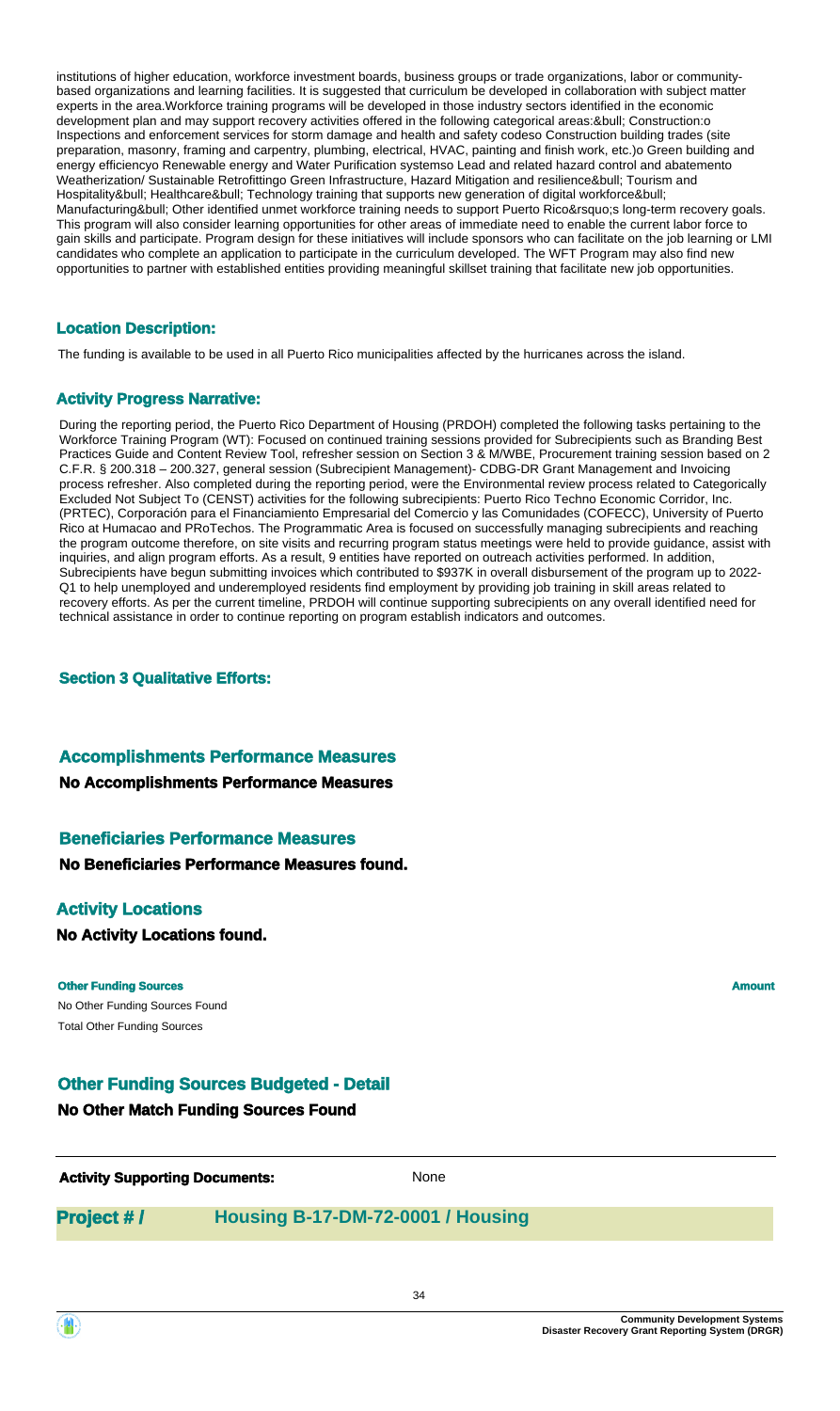# **Grantee Activity Number: R01H07BRP-DOH-LM**

**Activitiy Type:**

Rehabilitation/reconstruction of residential structures Under Way

### **Project Number:**

Housing B-17-DM-72-0001

**Projected Start Date:** 11/14/2021

**Benefit Type:** Direct ( HouseHold )

**National Objective:**

## **Activity Title: Blue Roof Repair Program LMI**

**Activity Status: Projected End Date: Completed Activity Actual End Date:** 09/01/2026 **Project Title:** Housing

\$1,425,000,000.00

 $$475,000,000.00$ B-18-DP-72-0001 \$474,250,000.00 \$475,000,000.00  $$475,000,000.00$ 

**Total Projected Budget from All Sources** \$1,425,000,000.00

 $$475,000,000.00$ B-18-DP-72-0001 \$474,250,000.00 \$475,000,000.00  $$475,000,000.00$ 

### **Responsible Organization:**

Low/Mod<br>
Puerto Rico Department of Housing

### **Overall**

| <b>Overall</b>                                 | <b>Oct 1 thru Dec 31, 2021</b> | <b>To Date</b> |
|------------------------------------------------|--------------------------------|----------------|
| <b>Total Projected Budget from All Sources</b> | \$0.00                         | \$1,425,000    |
| B-17-DM-72-0001                                | \$750,000.00                   | \$475,000,0    |
| B-18-DP-72-0001                                | \$474,250,000.00               | \$475,000,0    |
| B-19-DP-72-0001                                | \$0.00                         | \$475,000,0    |
| <b>Total Budget</b>                            | \$475,000,000.00               | \$1,425,000    |
| B-17-DM-72-0001                                | \$750,000.00                   | \$475,000,0    |
| B-18-DP-72-0001                                | \$474,250,000.00               | \$475,000,0    |
| B-19-DP-72-0001                                | \$0.00                         | \$475,000,0    |
| <b>Total Obligated</b>                         | \$655.27                       | \$655.27       |
| B-17-DM-72-0001                                | \$0.00                         | \$0.00         |
| B-18-DP-72-0001                                | \$655.27                       | \$655.27       |
| B-19-DP-72-0001                                | \$0.00                         | \$0.00         |
| <b>Total Funds Drawdown</b>                    | \$0.00                         | \$0.00         |
| B-17-DM-72-0001                                | \$0.00                         | \$0.00         |
| B-18-DP-72-0001                                | \$0.00                         | \$0.00         |
| B-19-DP-72-0001                                | \$0.00                         | \$0.00         |
| <b>Program Funds Drawdown</b>                  | \$0.00                         | \$0.00         |
| B-17-DM-72-0001                                | \$0.00                         | \$0.00         |
| B-18-DP-72-0001                                | \$0.00                         | \$0.00         |
| B-19-DP-72-0001                                | \$0.00                         | \$0.00         |
| <b>Program Income Drawdown</b>                 | \$0.00                         | \$0.00         |
| B-17-DM-72-0001                                | \$0.00                         | \$0.00         |
| B-18-DP-72-0001                                | \$0.00                         | \$0.00         |
| B-19-DP-72-0001                                | \$0.00                         | \$0.00         |
| <b>Program Income Received</b>                 | \$0.00                         | \$0.00         |
| B-17-DM-72-0001                                | \$0.00                         | \$0.00         |
| B-18-DP-72-0001                                | \$0.00                         | \$0.00         |
| B-19-DP-72-0001                                | \$0.00                         | \$0.00         |
| <b>Total Funds Expended</b>                    | \$0.00                         | \$0.00         |
| Puerto Rico Department of Housing              | \$0.00                         | \$0.00         |
| <b>Most Impacted and Distressed Expended</b>   | \$0.00                         | \$0.00         |
| B-17-DM-72-0001                                | \$0.00                         | \$0.00         |
| B-18-DP-72-0001                                | \$0.00                         | \$0.00         |
| B-19-DP-72-0001                                | \$0.00                         | \$0.00         |

### **Activity Description:**

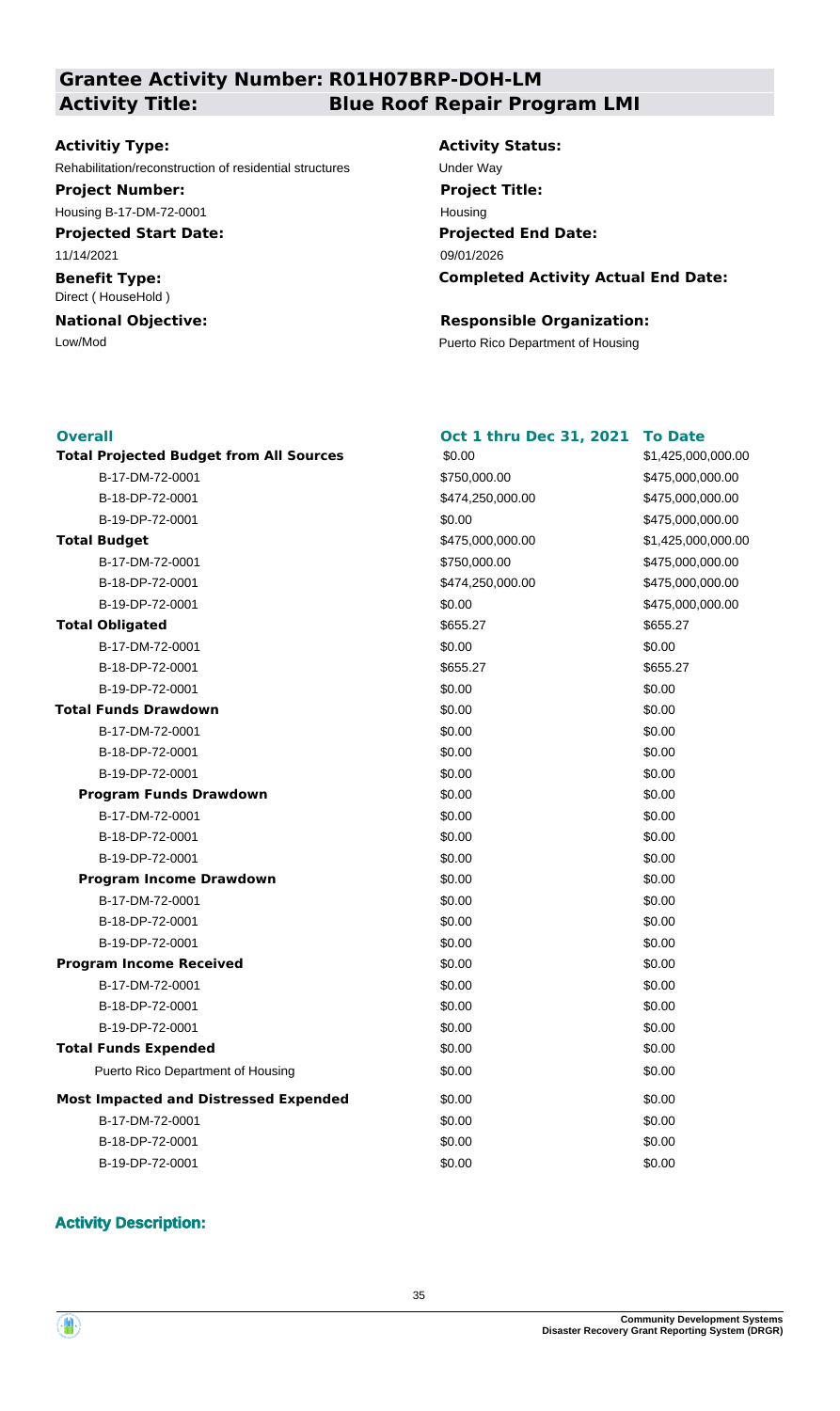The Blue Roof Repair Program objective is to target and fix the blue roofs remaining in Puerto Rico as a result of Hurricanes Irma and María. The Program is projected to pursue compliance with HUD's LMI National Objective, with an eligible activity of Housing Rehabilitation under Section 105(a)(4) – Housing Construction, Acquisition.

Based on the data from the Blue Roof survey, funds will be distributed through one or more subrecipients to implement the Blue Roof Repair Program across the Island. The Subrecipient will design its housing rehabilitation program according to the needs of vulnerable households in each area, so long as HUD CDBG-DR and Program Applicant-Level Eligibility requirements are met. This will afford the Subrecipient to take into consideration the expertise and experience of community organizations and local foundations that have been doing this work in those same communities. Program implementation includes, but is not limited to, applicant intake, eligibility determinations, duplication of benefit verification, damage assessment, environmental compliance, elevation requirements, green building and construction standards, and solution design. The Subrecipient may design an approach that includes rehabilitation of the structure to the extent it deems necessary and reasonable. Elevation requirements will be based on feasibility analysis, as stated in the Program Guidelines.

Once the Subrecipient develops its proposed Blue Roof Repair Program guidelines, the Subrecipient will submit the guidelines to PRDOH for compliance clearance and subsequent submission to HUD as required.

Subrecipients are encouraged to leverage CDBG-DR funds with other sources of funding to achieve a comprehensive recovery. Subrecipients are also encouraged to work with the Puerto Rico regulatory government agencies to waive permit requirements or other administrative burdens to the extent feasible that may prevent the blue roof population from receiving assistance. Duplication of Benefit

In accordance with the Robert T. Stafford Act, as amended, Subrecipients will implement policies and procedures to ensure no individual receives duplication of benefit for the same purpose and/or effect to recover from the hurricanes. Federal law prohibits any person, business concern, or other entity from receiving federal funds for any part of such loss as to which he has received financial assistance under any other program, from private insurance, charitable assistance, or any other source. A Duplication of Benefits (DOB) review is required by federal law. This DOB review will consist of self-disclosure on insurance, federal, non-profit, and other benefits received by the Applicant. After that, the municipality must perform a 100% federal dataset check for FEMA, SBA, and NFIP benefits; and verify with insurance providers the amount of benefits received by the Applicant in the case that the Applicant informed that they had insurance.

Applicant awardees must subrogate any additional funds received for damage caused by hurricanes Irma or María back to the program. CDBG-DR funds must be funding of last resort and if additional funds are paid to applicant awardees for the same purpose as the housing assistance award they receive through the Blue Roof Program after the Subrecipient has completed the project, those funds must be returned to the program. Permit Requirements

The Subrecipient is encouraged to work with the Puerto Rico Planning Board (PRPB) and the Office of Permit Management ("OGPe" for its Spanish acronym) to waive specific permit requirements for the work to be performed under the Blue Roof Repair Program. This will streamline the construction phase of the Program. Subrecipients are also encouraged to work with the Puerto Rico Department of Natural and Environmental Resources ("DRNA" for its Spanish acronym) to attain waivers for abatement work permits in the case they are required to be able to complete any repair or replacement work of roofs. Implementation of the Program

PRDOH will allow maximum feasible deference to Subrecipients to design the Blue Roof Repair Program based on a way that better serves the unmet recovery needs in the area they serve. In doing so, Subrecipients must implement the Program and publish Program Guidelines in accordance with this Action Plan and all applicable federal and local laws and regulations. PRDOH maintains a dedicated staff to support Subrecipients by providing technical assistance as necessary.

### **Location Description:**

### **Activity Progress Narrative:**

During this reporting period, the Puerto Rico Department of Housing completed the following tasks in support of the Blue Roof Repair Program. The Program was included in the APA-7 (substantial), effective on November 5, 2021. The first phase of the blue roof initiative included the survey of the approximately 19,000 structures around the island that were preliminarily identified by using geo-spatial analysis.

The survey was completed during December 2021. The survey has shown that around 10,600 structures (about 56% of those surveyed) could require repairs to the roof. Of the approx. 10,600 structures that could require repairs, around 5,200 were confirmed to currently have a tarp on the roof.

Based on these results, and through analysis of the data from the survey, PRDOH is currently working on different approaches in order to identify the most feasible alternative to implement the Program. PRDOH will design the Program according to the needs of the potential applicants and taking into consideration the fastest route for implementation.

#### **Section 3 Qualitative Efforts:**

### **Accomplishments Performance Measures**

**No Accomplishments Performance Measures**

### **Beneficiaries Performance Measures**

#### **No Beneficiaries Performance Measures found.**

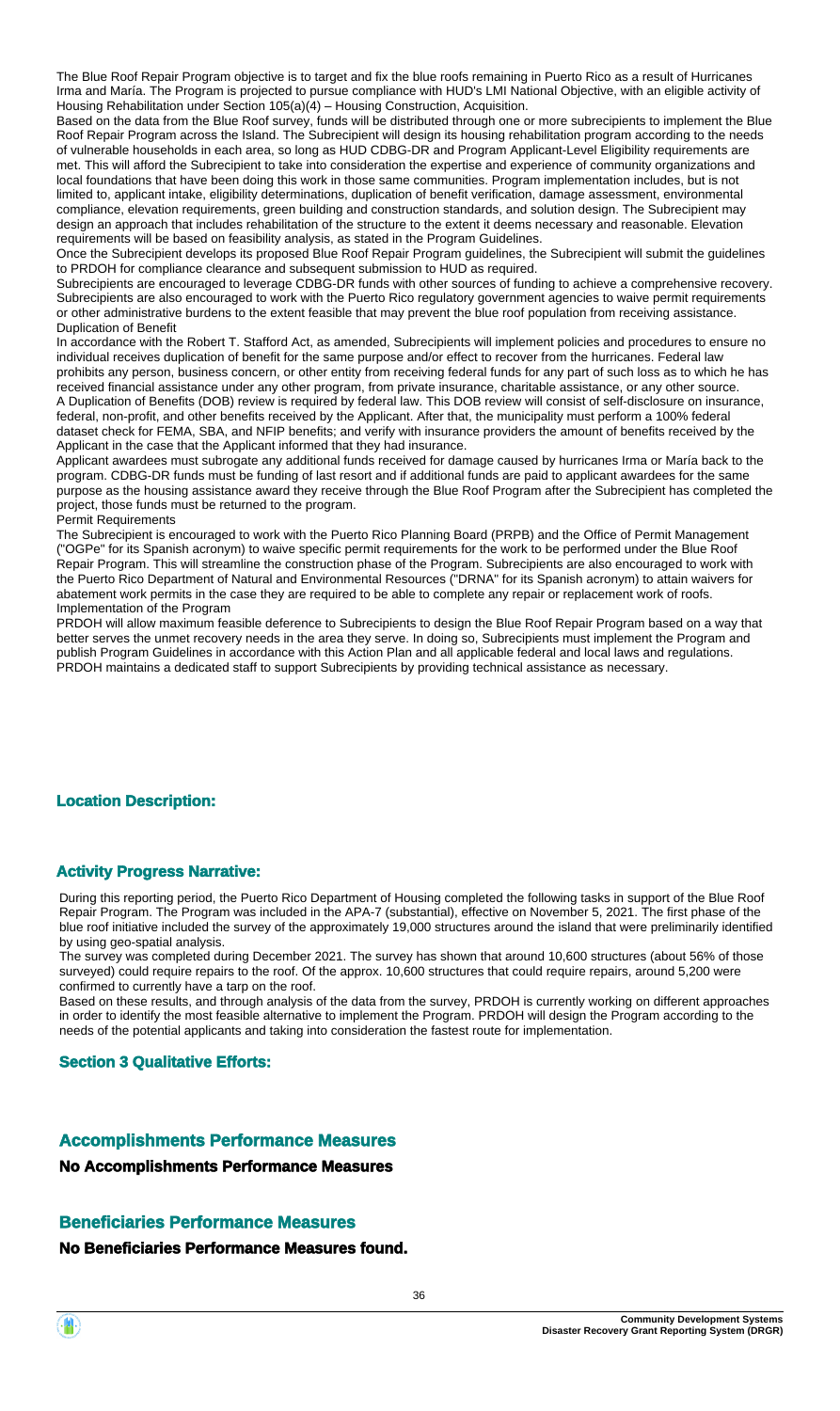### **Activity Locations**

### **No Activity Locations found.**

#### **Other Funding Sources Amount**

No Other Funding Sources Found Total Other Funding Sources

### **Other Funding Sources Budgeted - Detail**

#### **No Other Match Funding Sources Found**



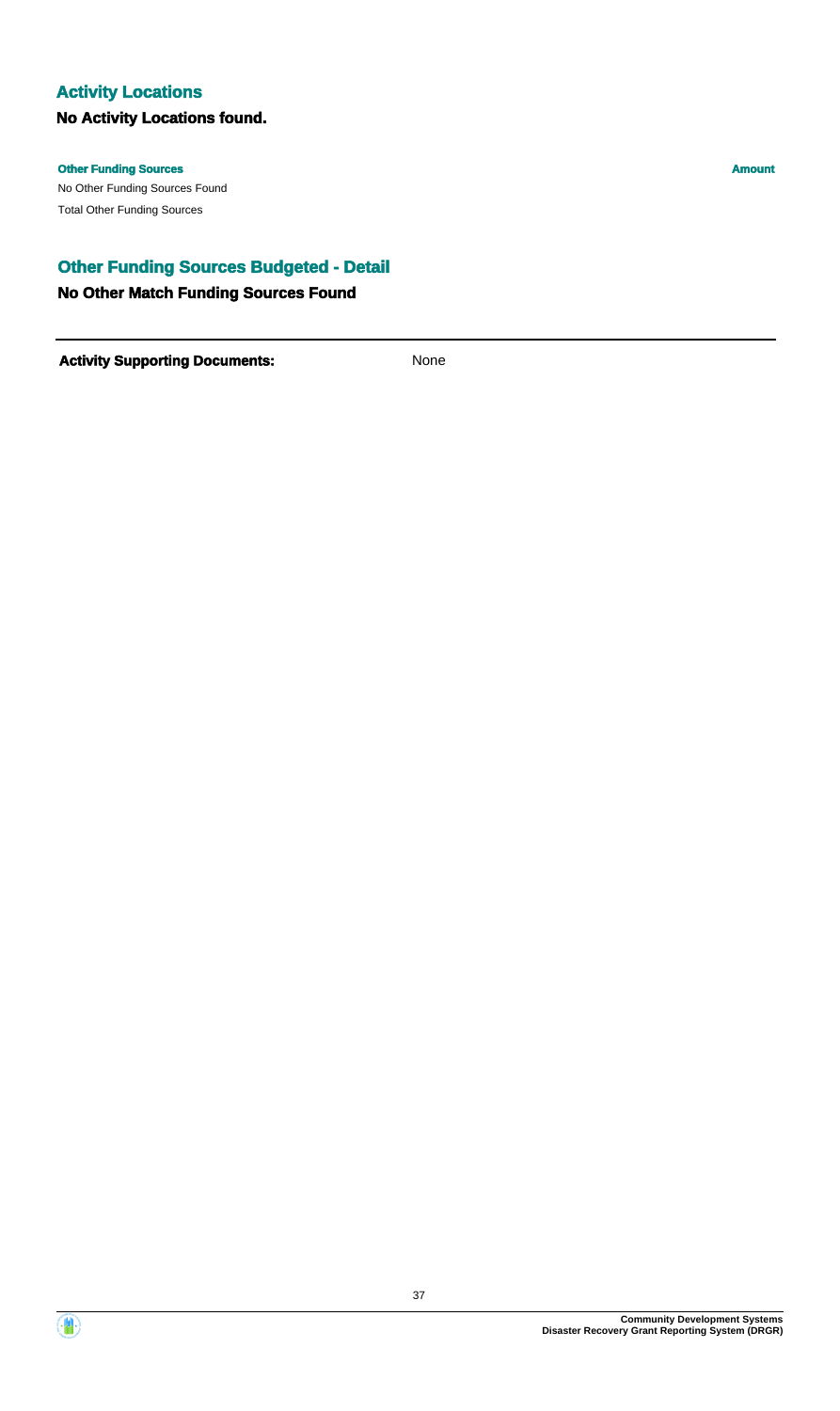**Grantee Activity Number: R01H07RRR-DOH-LM**

**Activity Title:**

### **Repair, Reconstruction, Relocation Program LMI**

#### **Activitiy Type:**

Rehabilitation/reconstruction of residential structures Under Way

## **Project Number:**

Housing B-17-DM-72-0001

### **Projected Start Date:**

09/20/2018

#### **Benefit Type:** Direct ( HouseHold )

#### **National Objective:**

#### **Activity Status:**

**Projected End Date: Completed Activity Actual End Date:** 09/19/2026 **Project Title:** Housing

#### **Responsible Organization:**

Low/Mod **Puerto Rico Department of Housing** 

#### **Overall**

| <b>Overall</b>                                 | <b>Oct 1 thru Dec 31, 2021</b> | <b>To Date</b>     |
|------------------------------------------------|--------------------------------|--------------------|
| <b>Total Projected Budget from All Sources</b> | \$0.00                         | \$8,835,841,857.00 |
| B-17-DM-72-0001                                | \$0.00                         | \$2,945,280,619.00 |
| B-18-DP-72-0001                                | (\$274, 250, 000.00)           | \$2,945,280,619.00 |
| B-19-DP-72-0001                                | \$0.00                         | \$2,945,280,619.00 |
| <b>Total Budget</b>                            | (\$274, 250, 000.00)           | \$8,835,841,857.00 |
| B-17-DM-72-0001                                | \$0.00                         | \$2,945,280,619.00 |
| B-18-DP-72-0001                                | (\$274,250,000.00)             | \$2,945,280,619.00 |
| B-19-DP-72-0001                                | \$0.00                         | \$2,945,280,619.00 |
| <b>Total Obligated</b>                         | \$290,991,239.31               | \$1,189,267,808.74 |
| B-17-DM-72-0001                                | (\$11,060,760.69)              | \$778,818,089.06   |
| B-18-DP-72-0001                                | \$302,052,000.00               | \$410,449,719.68   |
| B-19-DP-72-0001                                | \$0.00                         | \$0.00             |
| <b>Total Funds Drawdown</b>                    | \$76,859,902.16                | \$314,527,853.22   |
| B-17-DM-72-0001                                | \$75,326,902.16                | \$310,485,853.22   |
| B-18-DP-72-0001                                | \$1,533,000.00                 | \$4,042,000.00     |
| B-19-DP-72-0001                                | \$0.00                         | \$0.00             |
| <b>Program Funds Drawdown</b>                  | \$76,859,902.16                | \$314,527,853.22   |
| B-17-DM-72-0001                                | \$75,326,902.16                | \$310,485,853.22   |
| B-18-DP-72-0001                                | \$1,533,000.00                 | \$4,042,000.00     |
| B-19-DP-72-0001                                | \$0.00                         | \$0.00             |
| <b>Program Income Drawdown</b>                 | \$0.00                         | \$0.00             |
| B-17-DM-72-0001                                | \$0.00                         | \$0.00             |
| B-18-DP-72-0001                                | \$0.00                         | \$0.00             |
| B-19-DP-72-0001                                | \$0.00                         | \$0.00             |
| <b>Program Income Received</b>                 | \$0.00                         | \$0.00             |
| B-17-DM-72-0001                                | \$0.00                         | \$0.00             |
| B-18-DP-72-0001                                | \$0.00                         | \$0.00             |
| B-19-DP-72-0001                                | \$0.00                         | \$0.00             |
| <b>Total Funds Expended</b>                    | \$76,859,902.16                | \$314,526,404.47   |
| Puerto Rico Department of Housing              | \$76,859,902.16                | \$314,526,404.47   |
| <b>Most Impacted and Distressed Expended</b>   | \$0.00                         | \$94,335,107.07    |
| B-17-DM-72-0001                                | \$0.00                         | \$91,826,107.07    |
| B-18-DP-72-0001                                | \$0.00                         | \$2,509,000.00     |
| B-19-DP-72-0001                                | \$0.00                         | \$0.00             |

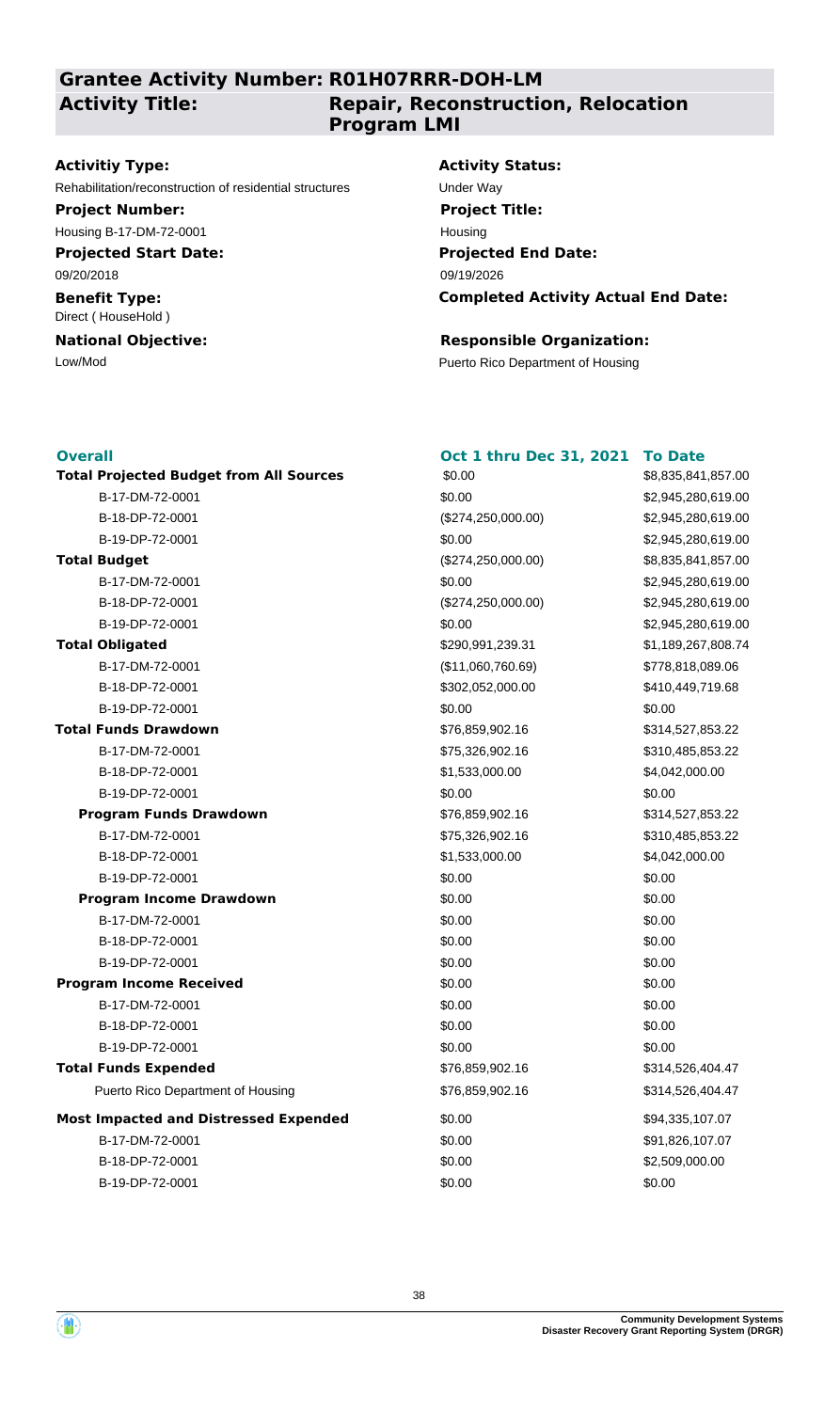### **Activity Description:**

R3 provides assistance to homeowners to repair or rebuild substantially damaged homes. Reconstruction activity returns otherwise displaced families to their homes in their same community. Homes become eligible for reconstruction when the property estimated cost of repair exceeds \$60,000 as confirmed through program inspection, the property is determined to be substantially damaged by an authority having jurisdiction, or a feasibility inspection determines that reconstruction is required. Homes meeting this damage threshold will be reconstructed to include resilient measures in structural materials. Homes that may not be rebuilt in place due to legal, engineering or environmental constraints (permitting, extraordinary site conditions, etc.) will not be reconstructed and the homeowner will be provided relocation options. Homes in the floodplain that meet the \$60,000 damage threshold for reconstruction, substantial damage, or substantial improvement (repairs exceeding 50% of the current market value of the structure) as defined in 24 C.F.R. § 55.2 be reconstructed only when elevation is reasonable based on the criteria defined in Program Guidelines. These eligible homeowners may also be offered relocation options. Elevation cost is estimated to be \$75,000.

For reconstruction and relocation activities, the homeowner must agree to own the home and use it as their primary residence for a period of 5 years after reconstruction or successful relocation, as secured through a Sworn Grant Agreement in compliance with Rule 35.4 of the Puerto Rico Civil Procedure Rules, 32 LPRA Ap. V, R.35.4 (Entry of Judgement by Confession). Additionally, for relocation activities, the homeowner and PRDOH will execute a Direct Mortgage Deed with Imposition of Restrictive Covenants, which shall be recorded in the Puerto Rico Property Registry. The latter is a unit of the Puerto Rico Department of Justice. If a homeowner moves, sells, leases, transfers, exchanges, donates, vacates, abandons or otherwise alienates the property during the affordability period, the amount of benefit that must be repaid will be determined by the straight-line, linear amortization schedule as established by the Program in the Applicant's Grant Agreement. For repair activities only, the ownership and occupancy compliance period will be three (3) years as secured through a Sworn Grant Agreement in compliance with the above-mentioned Rule 35.4, supra. If a homeowner moves, sells, leases, transfers, exchanges, donates, vacates, abandons or otherwise alienates the property within the first three (3) years, the entire (100%) amount of the benefit received must be repaid in full to PRDOH. Further information about program award requirements, occupancy and residency periods, ongoing monitoring during compliance periods, and/or applicant responsibilities related to acceptance of an R3 Program award can be found in the R3 Program Guidelines, available at www.cdbg-dr.pr.gov. Ownership & Primary Residency

Applicants must prove not only ownership of property, but primary residency at the time of the hurricane. Secondary or vacation homes are not eligible for assistance through this program. PRDOH will work to reasonably accommodate households with non-traditional documentation validating both ownership and residency. Documentation used to verify a primary residence may include a variety of documentation including, but not limited to, tax returns, homestead exemptions, driver's lices, and utility bills when used in conjunction with other documents. Applicants may be required to prove primary residency by providing documentation validating occupancy for consecutive weeks and/or months leading up the time of the hurricane. To the extent possible, PRDOH will validate ownership and/or primary residency through electronic verification utilizing locally or federally maintained registries. After conducting a due-diligence process, the R3 Program may also allow alternative methods for documenting ownership, including an affidavit process. As needed, the Program will refer applicants to the Title Clearance Program for support in obtaining clear title. In accordance with the Robert T. Stafford Act, as amended, Puerto Rico will implement policies and procedures to ensure no individual receives duplication of benefit for the same purpose and/or effect to recover from the hurricanes. Federal law prohibits any person, business concern, or other entity from receiving federal funds for any part of such loss as to which he has received financial assistance under any other program, from private insurance, charitable assistance or any other source.

If eligible and awarded, housing assistance award calculations are based on the following factors: damage/scope of project work needed; a review of funding from all sources to ensure no Duplication of Benefits (DOB); and availability of DOB funds, if any, for use in the project. Housing assistance awards will be determined after factoring in the inputs listed above, subtracting any unaccounted-for DOB, and then factoring in the pre-determined program caps that apply to the particular housing assistance activities to be used.

Applicant awardees must subrogate any additional funds received for damage caused by hurricanes Irma or María back to the housing program. CDBG-DR funds must be funding of last resort and if additional funds are paid to applicant awardees for the same purpose as the housing assistance award they receive through PRDOH assistance (i.e., repair or replacement of the damaged structure) after PRDOH has completed the repair/rehabilitation project, those funds must be returned to PRDOH. R3 provides homeowners with substantially damaged homes located in high risk areas an opportunity to relocate to a safer location when elevated reconstruction is not reasonable. At the time it is determined that a homeowner is eligible for relocation, the R3 Program will make available housing counseling services to the homeowner to inform the applicant of available housing options and information to assist the applicant in making an informed decision regarding housing options available under the relocation program. Additionally, the R3 Program provides homeowners with clear titles whose homes suffered more than \$60,000 in damages the opportunity to relocate by forgoing a reconstruction award and accepting a relocation voucher. Relocation allows for the following two options:

• Option 1: A housing voucher which allows the applicant to select an existing or under construction home outside of a high-risk area. Existing Replacement homes must be located in Puerto Rico and must pass applicable environmental clearance and permit requirements before an applicant awardee may move in.

Purchase price will be capped at \$185,000 or a regional cap more appropriate to market availability that does not limit housing choice and must be market reasonable. Purchase of replacement homes i h preferred method of relocation and must be explored prior to exercising Option 2. Assistance received under the program is for the purchase of the newly acquired property.

• Option 2: Construction of a program-designed home on a new lot. New lots must be located outside of a high-risk area, including floodplains, and must comply with all applicable environmental regulations. This option may be exercised if no suitable options are available under Option 1. Homeowners who are relocated by the program must agree to occupy the new home as a primary residence for not less than 5 years, as secured through a Sworn Grant Agreement in compliance with Rule 35.4 of the Puerto Rico Civil Procedure Rules, supra, and a Direct Mortgage Deed with Imposition of Restrictive Covenants, which shall be recorded in the Puerto Rico Property Registry.

In cases where the ownership of the hurricane-damaged property cannot be transferred to PRDOH, the Program may consider other alternatives to satisfy the eligible activities. The Program will make a relocation

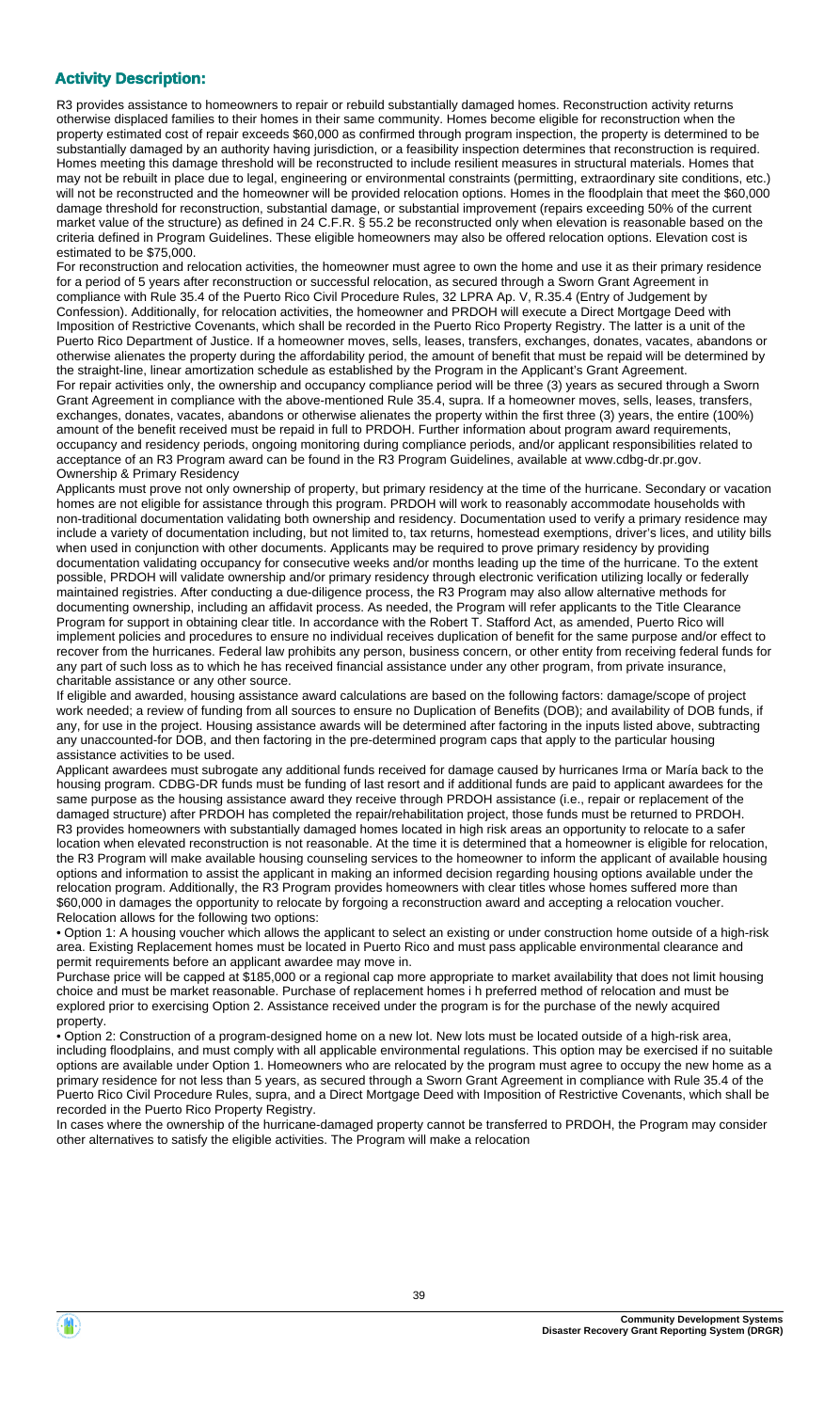determination on a case-by-case basis as it may not be feasible for the Program to acquire the property from the R3 Program applicant in some scenarios. The R3 Program, at its discretion, may choose to select other eligible end uses for the hurricanedamaged property. More information about eligible activities for relocation and end uses will be available in the Program Guidelines.

Participants who are awarded relocation, but who do not wish to relocate immediately, may defer accepting the R3 Program award to allow for the participative development of a housing mitigation program under the CDBG-MIT Program. Applicants who opt to defer acceptance of a relocation award from the CDBG-DR R3 Program to participate in a forthcoming housing mitigation program will remain on hold in the CDBG-DR R3 Program until such time as the CDBG-MIT Single-Family Housing Mitigation Program starts operating.

HUD-certified housing counselors are available to support R3 Program applicants during the relocation process. If the eligible applicant is unable to identify a suitable existing home to purchase with a voucher, the applicant will be allowed to identify available vacant lots for purchase outside the floodplain, on which a new home would be built by the program. Limited legal services for applicants participating in the relocation program may be provided on a case by case basis. Program Caps

\*Note – in Substantial Amendment 1, approved by HUD February 28, 2019, the maximum award caps increased to reflect the increase in costs of construction with respect to labor and materials on the Island. The maximum award for housing rehabilitation in place is \$60,000 in construction and/or hard costs per unit. The maximum award for relocation or reconstruction is \$185,000 in construction and/or hard costs per unit. In elevation cases, the maximum award is \$185,000 for reconstruction plus the elevation cost (which is estimated to \$75,000). However, additional costs in excess of the caps are permissible and may account for demolition and environmental abatement, unique site-specific costs such as plots of land whose size obligate the construction of a two-story unit or construction of accessways (driveways or walkways) with lengths in excess of minimum setbacks established by regulations, or utility connection costs. Temporary relocation assistance may be available for applicants while program sponsored construction is underway, or on a case by case basis as determined by the R3 Program. Exceptions to the caps may be considered on a case by case basis in accordance with policies and procedures. Exceptions to the caps may also consider necessary accessibility features or historic preservation. PRDOH will work with the Permit Management Office (OGPe for its Spanish acronym) to establish a streamlined permitting process for the Disaster Recovery Program.

Community Energy and Water Resilience Installations Alignment: all reconstruction and rehabilitation projects, when feasible, will be eligible to participate in this program as well. Those additional costs will be reflected and accounted for via Community Energy and Water Resilience Installations Program and will not be reflected under the award caps mentioned above.

#### **Location Description:**

The funding is available to be used in all Puerto Rico municipalities affected by the hurricanes across the island.

#### **Activity Progress Narrative:**

During the reporting period, the Puerto Rico Department of Housing completed the following tasks in support of the Repair, Reconstruction, or Relocation Program:

Program Team continued to make significant progress towards its goal to assist applicants recovering from the 2017 storms. Program's field operations continued working under COVID-19 protocols required within the guidelines established by the Government of Puerto Rico to protect applicants and program staff's health and safety. Applicants with concerns related to COVID-19 were continued to be allowed to put their applications on administrative hold without being withdrawn from the Program.

The R3 Program continued with intake and eligibility activities to continue moving applications into the Program's assessment phase during the current reporting period. Over this time, the R3 Program also continued efforts on performing site walks for scoping and the development of final scopes of work for repair and reconstruction projects to support the execution of Grant Agreements, which is a critical step to keep the flow of applications into the construction phase.

During the reporting period, the Program sent out 1,091 pre-eligibility notifications to applicants; 1,949 damage assessments were approved along with 429 appraisal reports and 1,954 Environmental Tier-2 reports. By the end of the reporting period, 1,969 grant awards were executed for homes still with blue roofs/or significantly damaged. Construction had started on 1,436 of those.

The Program continued prioritizing applications according to the following structure: (P-1) Applications with an elderly applicant or co-applicant, and a disabled household member, and the house still significantly damaged; (P-2) Applications with an elderly applicant or co-applicant, and the house still significantly damaged, or applications with a disabled household member, and the house still significantly damaged; (P-3) Applications with the house still significantly damaged; (P-4) Applications with an elderly applicant or co-applicant, and/or a disabled household member.

As a result, the Program reached a cumulative total of 4,832 awards executed. By the end of the reporting period, construction had started for a total of 3,677 awards, of which 2,476 were for Repairs and 1,201 were for Reconstruction. Additionally, the Program has issued 927 vouchers for Relocation, enabling these applicants to start their search for a home. The R3 Program has completed 38 relocations. Overall, the Program has benefited 3,246 households (with repairs, reconstructions or relocation vouchers), exceeding the Program established end of year goal of 3,000. The R3 Program will continue to work promptly to ensure an effective recovery process by repairing damaged homes or replacing substantially damaged homes throughout the Island.

#### **Section 3 Qualitative Efforts:**

### **Accomplishments Performance Measures**

|                 | <b>This Report Period</b> | <b>Cumulative Actual Total / Expected</b> |
|-----------------|---------------------------|-------------------------------------------|
|                 | Total                     | <b>Total</b>                              |
| # of Properties |                           | 1802/11284                                |
|                 |                           |                                           |

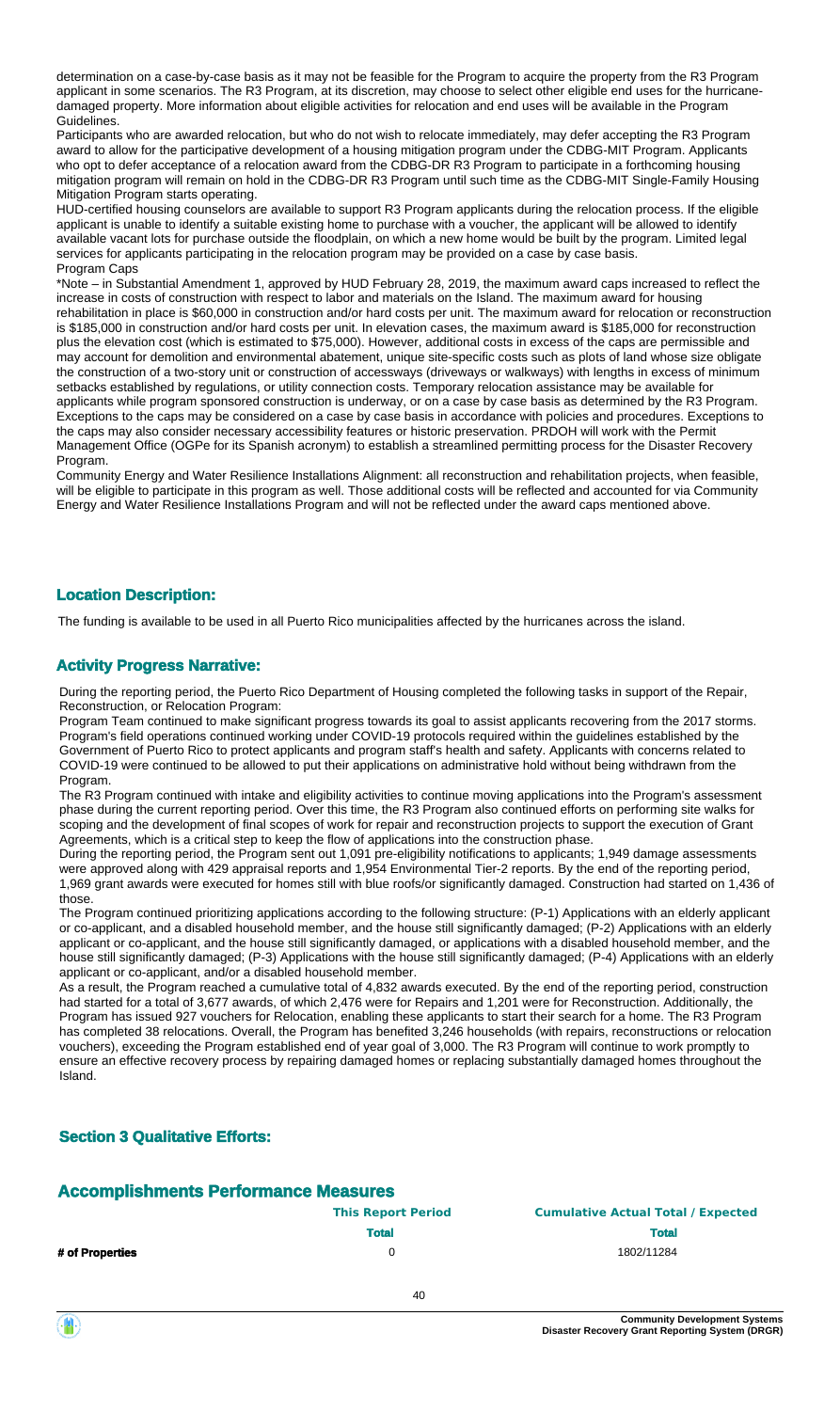|                         | <b>This Report Period</b> | <b>Cumulative Actual Total / Expected</b> |
|-------------------------|---------------------------|-------------------------------------------|
|                         | <b>Total</b>              | <b>Total</b>                              |
| # of Housing Units      |                           | 1802/14746                                |
| # of Singlefamily Units |                           | 1802/14746                                |

#### **Beneficiaries Performance Measures**

|                                    | <b>This Report Period</b> |             |               | <b>Cumulative Actual Total / Expected</b> |              |              |                        |
|------------------------------------|---------------------------|-------------|---------------|-------------------------------------------|--------------|--------------|------------------------|
|                                    | Low                       | <b>Mod</b>  | <b>Total</b>  | Low                                       | <b>Mod</b>   | <b>Total</b> | <b>Low/Mod</b>         |
| # of Households                    | 553                       | 67          | 620           | 2161/1188                                 | 260/1187     | 2421/2375    | 100.00                 |
| # Owner Households                 | 553                       | 67          | 620           | 2161/1188                                 | 260/1187     | 2421/2375    | 100.00                 |
| <b>Activity Locations</b>          |                           |             |               |                                           |              |              |                        |
| <b>Address</b>                     |                           | <b>City</b> | <b>County</b> |                                           | <b>State</b> | <b>Zip</b>   | <b>Status / Accept</b> |
| <b>Other Funding Sources</b>       |                           |             |               |                                           |              |              | <b>Amount</b>          |
| No Other Funding Sources Found     |                           |             |               |                                           |              |              |                        |
| <b>Total Other Funding Sources</b> |                           |             |               |                                           |              |              |                        |
|                                    |                           |             |               |                                           |              |              |                        |

### **Other Funding Sources Budgeted - Detail**

### **No Other Match Funding Sources Found**

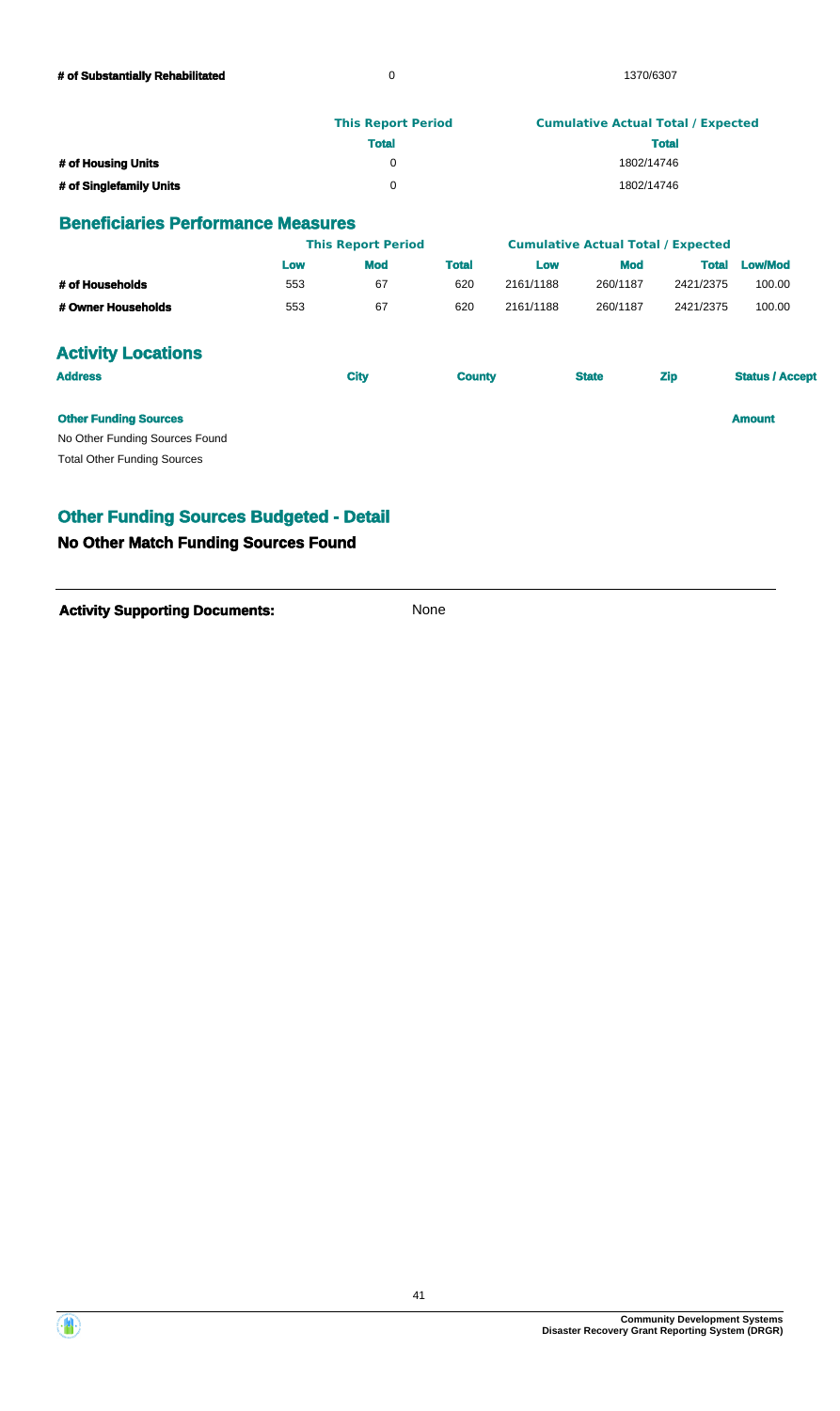**Grantee Activity Number: R01H07RRR-DOH-UN**

**Activity Title:**

### **Repair, Reconstruction, Relocation Program UN**

#### **Activitiy Type:**

Rehabilitation/reconstruction of residential structures Cancelled

#### **Project Number:**

Housing B-17-DM-72-0001

#### **Projected Start Date:**

09/20/2018

#### **Benefit Type:** Direct ( HouseHold )

#### **National Objective:**

# **Activity Status: Projected End Date: Project Title:** Housing

09/19/2026

### **Completed Activity Actual End Date:**

### **Responsible Organization:**

Urgent Need **Puerto Rico Department of Housing** 

| <b>Overall</b>                                 | Oct 1 thru Dec 31, 2021 To Date |        |
|------------------------------------------------|---------------------------------|--------|
| <b>Total Projected Budget from All Sources</b> | \$0.00                          | \$0.00 |
| B-18-DP-72-0001                                | (\$147, 264, 031.00)            | \$0.00 |
| <b>Total Budget</b>                            | (\$147, 264, 031.00)            | \$0.00 |
| B-18-DP-72-0001                                | (\$147,264,031.00)              | \$0.00 |
| <b>Total Obligated</b>                         | \$0.00                          | \$0.00 |
| B-18-DP-72-0001                                | \$0.00                          | \$0.00 |
| <b>Total Funds Drawdown</b>                    | \$0.00                          | \$0.00 |
| B-18-DP-72-0001                                | \$0.00                          | \$0.00 |
| <b>Program Funds Drawdown</b>                  | \$0.00                          | \$0.00 |
| B-18-DP-72-0001                                | \$0.00                          | \$0.00 |
| <b>Program Income Drawdown</b>                 | \$0.00                          | \$0.00 |
| B-18-DP-72-0001                                | \$0.00                          | \$0.00 |
| <b>Program Income Received</b>                 | \$0.00                          | \$0.00 |
| B-18-DP-72-0001                                | \$0.00                          | \$0.00 |
| <b>Total Funds Expended</b>                    | \$0.00                          | \$0.00 |
| Puerto Rico Department of Housing              | \$677.33                        | \$0.00 |
| <b>Most Impacted and Distressed Expended</b>   | \$0.00                          | \$0.00 |
| B-18-DP-72-0001                                | \$0.00                          | \$0.00 |

### **Activity Description:**

R3 provides assistance to homeowners to repair or rebuild substantially damaged homes. Reconstruction activity returns otherwise displaced families to their homes in their same community. Homes become eligible for reconstruction when the property estimated cost of repair exceeds \$60,000 as confirmed through program inspection, the property is determined to be substantially damaged by an authority having jurisdiction, or a feasibility inspection determines that reconstruction is required. Homes meeting this damage threshold will be reconstructed to include resilient measures in structural materials. Homes that may not be rebuilt in place due to legal, engineering or environmental constraints (permitting, extraordinary site conditions, etc.) will not be reconstructed and the homeowner will be provided relocation options. Homes in the floodplain that meet the \$60,000 damage threshold for reconstruction, substantial damage, or substantial improvement (repairs exceeding 50% of the current market value of the structure) as defined in 24 C.F.R. § 55.2 be reconstructed only when elevation is reasonable based on the criteria defined in Program Guidelines. These eligible homeowners may also be offered relocation options. Elevation cost is estimated to be \$75,000.

For reconstruction and relocation activities, the homeowner must agree to own the home and use it as their primary residence for a period of 5 years after reconstruction or successful relocation, as secured through a Sworn Grant Agreement in compliance with Rule 35.4 of the Puerto Rico Civil Procedure Rules, 32 LPRA Ap. V, R.35.4 (Entry of Judgement by Confession). Additionally, for relocation activities, the homeowner and PRDOH will execute a Direct Mortgage Deed with Imposition of Restrictive Covenants, which shall be recorded in the Puerto Rico Property Registry. The latter is a unit of the Puerto Rico Department of Justice. If a homeowner moves, sells, leases, transfers, exchanges, donates, vacates, abandons or otherwise alienates the property during the affordability period, the amount of benefit that must be repaid will be determined by the straight-line, linear amortization schedule as established by the Program in the Applicant's Grant Agreement.

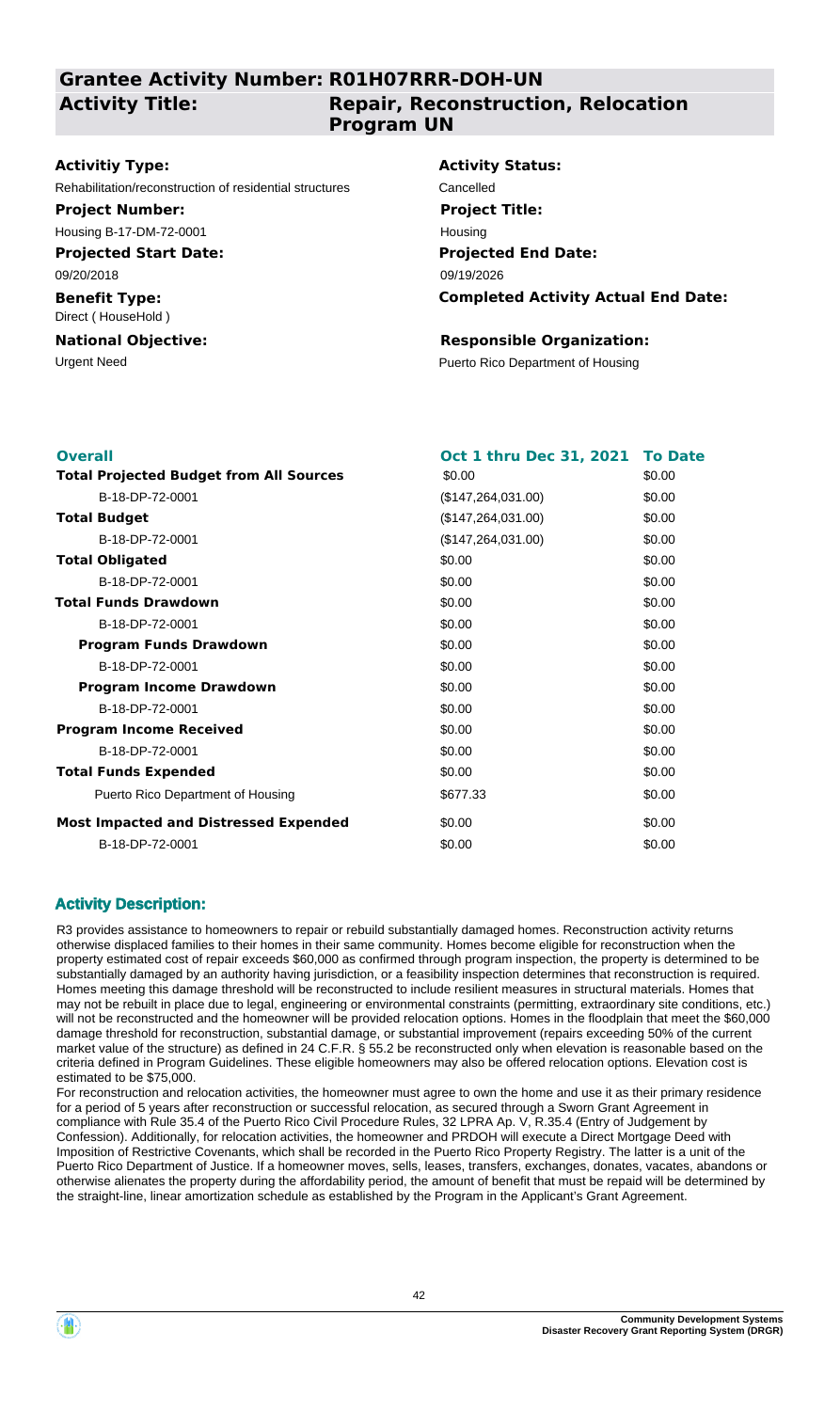For repair activities only, the ownership and occupancy compliance period will be three (3) years as secured through a Sworn Grant Agreement in compliance with the above-mentioned Rule 35.4, supra. If a homeowner moves, sells, leases, transfers, exchanges, donates, vacates, abandons or otherwise alienates the property within the first three (3) years, the entire (100%) amount of the benefit received must be repaid in full to PRDOH. Further information about program award requirements, occupancy and residency periods, ongoing monitoring during compliance periods, and/or applicant responsibilities related to acceptance of an R3 Program award can be found in the R3 Program Guidelines, available at www.cdbg-dr.pr.gov. Ownership & Primary Residency

Applicants must prove not only ownership of property, but primary residency at the time of the hurricane. Secondary or vacation homes are not eligible for assistance through this program. PRDOH will work to reasonably accommodate households with non-traditional documentation validating both ownership and residency. Documentation used to verify a primary residence may include a variety of documentation including, but not limited to, tax returns, homestead exemptions, driver's lics, and utility bills when used in conjunction with other documents. Applicants may be required to prove primary residency by providing documentation validating occupancy for consecutive weeks and/or months leading up the time of the hurricane. To the extent possible, PRDOH will validate ownership and/or primary residency through electronic verification utilizing locally or federally maintained registries. After conducting a due-diligence process, the R3 Program may also allow alternative methods for documenting ownership, including an affidavit process. As needed, the Program will refer applicants to the Title Clearance Program for support in obtaining clear title. In accordance with the Robert T. Stafford Act, as amended, Puerto Rico will implement policies and procedures to ensure no individual receives duplication of benefit for the same purpose and/or effect to recover from the hurricanes. Federal law prohibits any person, business concern, or other entity from receiving federal funds for any part of such loss as to which he has received financial assistance under any other program, from private insurance, charitable assistance or any other source.

If eligible and awarded, housing assistance award calculations are based on the following factors: damage/scope of project work needed; a review of funding from all sources to ensure no Duplication of Benefits (DOB); and availability of DOB funds, if any, for use in the project. Housing assistance awards will be determined after factoring in the inputs listed above, subtracting any unaccounted-for DOB, and then factoring in the pre-determined program caps that apply to the particular housing assistance activities to be used.

Applicant awardees must subrogate any additional funds received for damage caused by hurricanes Irma or María back to the housing program. CDBG-DR funds must be funding of last resort and if additional funds are paid to applicant awardees for the same purpose as the housing assistance award they receive through PRDOH assistance (i.e., repair or replacement of the damaged structure) after PRDOH has completed the repair/rehabilitation project, those funds must be returned to PRDOH. R3 provides homeowners with substantially damaged homes located in high risk areas an opportunity to relocate to a safer location when elevated reconstruction is not reasonable. At the time it is determined that a homeowner is eligible for relocation, the R3 Program will make available housing counseling services to the homeowner to inform the applicant of available housing options and information to assist the applicant in making an informed decision regarding housing options available under the relocation program. Additionally, the R3 Program provides homeowners with clear titles whose homes suffered more than \$60,000 in damages the opportunity to relocate by forgoing a reconstruction award and accepting a relocation voucher. Relocation allows for the following two options:

• Option 1: A housing voucher which allows the applicant to select an existing or under construction home outside of a high-risk area. Existing Replacement homes must be located in Puerto Rico and must pass applicable environmental clearance and permit requirements before an applicant awardee may move in.

Purchase price will be capped at \$185,000 or a regional cap more appropriate to market availability that does not limit housing choice and must be market reasonable. Purchase of replacement homes i h referred method of relocation and must be explored prior to exercising Option 2. Assistance received under the program is for the purchase of the newly acquired property.

• Option 2: Construction of a program-designed home on a new lot. New lots must be located outside of a high-risk area, including floodplains, and must comply with all applicable environmental regulations. This option may be exercised if no suitable options are available under Option 1. Homeowners who are relocated by the program must agree to occupy the new home as a primary residence for not less than 5 years, as secured through a Sworn Grant Agreement in compliance with Rule 35.4 of the Puerto Rico Civil Procedure Rules, supra, and a Direct Mortgage Deed with Imposition of Restrictive Covenants, which shall be recorded in the Puerto Rico Property Registry.

In cases where the ownership of the hurricane-damaged property cannot be transferred to PRDOH, the Program may consider other alternatives to satisfy the eligible activities. The Program will make a relocation determination on a case-by-case basis as it may not be feasible for the Program to acquire the property from the R3 Program applicant in some scenarios. The R3 Program, at its discretion, may choose to select other eligible end uses for the hurricane-damaged property. More information about eligible activities for relocation and end uses will be available in the Program Guidelines.

Participants who are awarded relocation, but who do not wish to relocate immediately, may defer accepting the R3 Program award to allow for the participative development of a housing mitigation program under the CDBG-MIT Program. Applicants who opt to defer acceptance of a relocation award from the CDBG-DR R3 Program to participate in a forthcoming housing mitigation program will remain on hold in the CDBG-DR R3 Program until such time as the CDBG-MIT Single-Family Housing Mitigation Program starts operating.

HUD-certified housing counselors are available to support R3 Program applicants during the relocation process. If the eligible applicant is unable to identify a suitable existing home to purchase with a voucher, the applicant will be allowed to identify available vacant lots for purchase outside the floodplain, on which a new home would be built by the program. Limited legal services for applicants participating in the relocation program may be provided on a case by case basis. Program Caps

\*Note – in Substantial Amendment 1, approved by HUD February 28, 2019, the maximum award caps increased to reflect the increase in costs of construction with respect to labor and materials on the Island. The maximum award for housing rehabilitation in place is \$60,000 in construction and/or hard costs per unit. The maximum award for relocation or reconstruction is \$185,000 in construction and/or hard costs per unit. In elevation cases, the maximum award is \$185,000 for reconstruction plus the elevation cost (which is estimated to \$75,000). However, additional costs in excess of the caps are permissible and may account for demolition and environmental abatement, unique site-specific costs such as plots of land whose size obligate the construction of a two-story unit or construction of accessways (driveways or walkways) with lengths in excess of minimum

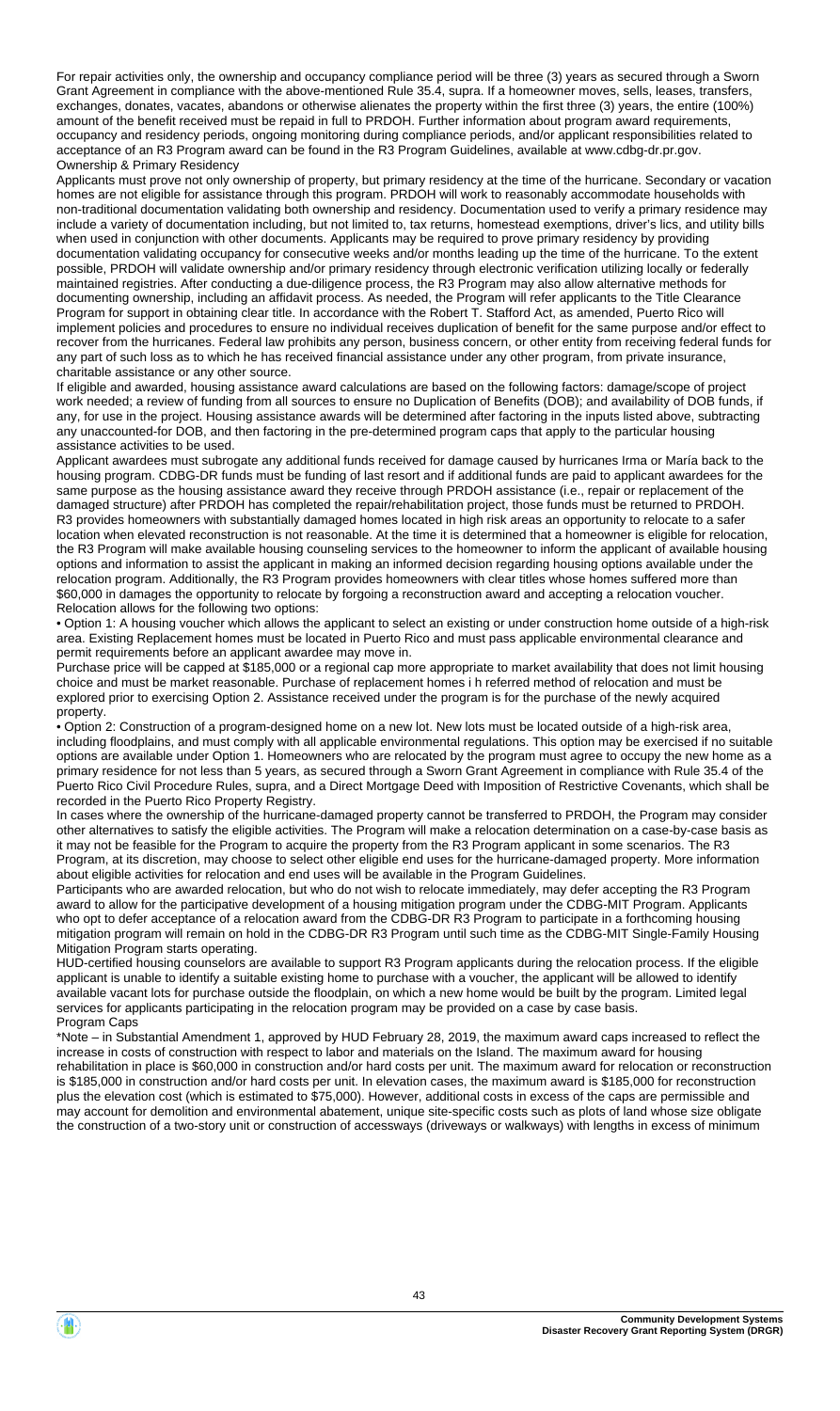setbacks established by regulations, or utility connection costs. Temporary relocation assistance may be available for applicants while program sponsored construction is underway, or on a case by case basis as determined by the R3 Program. Exceptions to the caps may be considered on a case by case basis in accordance with policies and procedures. Exceptions to the caps may also consider necessary accessibility features or historic preservation. PRDOH will work with the Permit Management Office (OGPe for its Spanish acronym) to establish a streamlined permitting process for the Disaster Recovery Program.

Community Energy and Water Resilience Installations Alignment: all reconstruction and rehabilitation projects, when feasible, will be eligible to participate in this program as well. Those additional costs will be reflected and accounted for via Community Energy and Water Resilience Installations Program and will not be reflected under the award caps mentioned above.

#### **Location Description:**

The funding is available to be used in all Puerto Rico municipalities affected by the hurricanes across the island.

#### **Activity Progress Narrative:**

**Section 3 Qualitative Efforts:**

**No Accomplishments Performance Measures Accomplishments Performance Measures**

#### **Beneficiaries Performance Measures**

**No Beneficiaries Performance Measures found.**

#### **Activity Locations**

**No Activity Locations found.**

#### **Other Funding Sources Amount Amount Amount Amount Amount Amount Amount**

Œ

No Other Funding Sources Found Total Other Funding Sources

### **Other Funding Sources Budgeted - Detail**

#### **No Other Match Funding Sources Found**

**Activity Supporting Documents:** None

**Community Development Systems Disaster Recovery Grant Reporting System (DRGR)**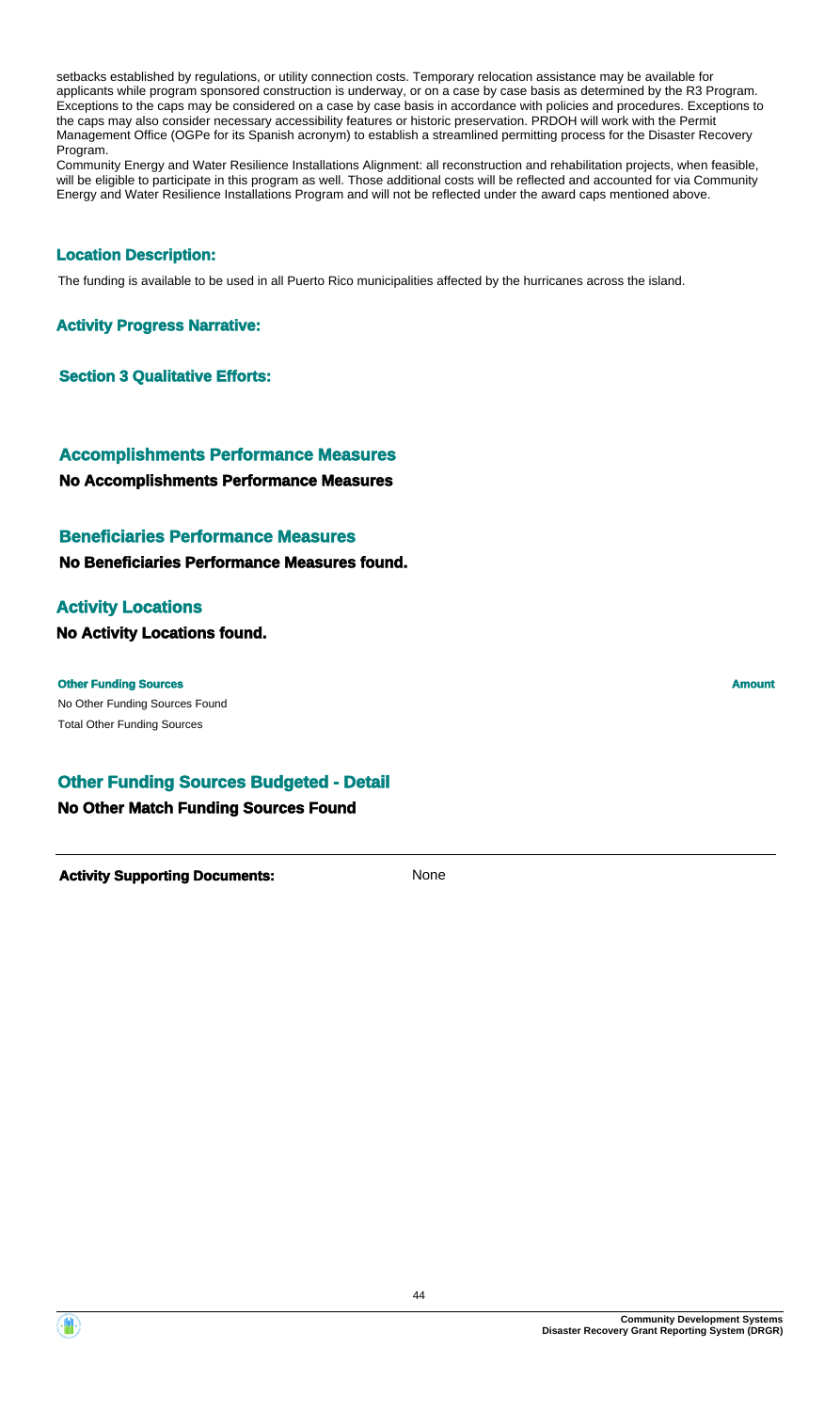## **Grantee Activity Number: R01H08TCP-DOH-LM Activity Title: Title Clearance Program LMI**

#### **Activitiy Type:**

Homeownership Assistance to low- and moderate-income Under Way

#### **Project Number:**

Housing B-17-DM-72-0001

**Projected Start Date:** 09/19/2018

**Benefit Type:** Direct ( HouseHold )

# **National Objective:**

**Activity Status: Projected End Date: Completed Activity Actual End Date:** 09/18/2026 **Project Title:** Housing

#### **Responsible Organization:**

Low/Mod Puerto Rico Department of Housing

| <b>Total Projected Budget from All Sources</b><br>\$0.00<br>\$80,000,000.00<br>B-17-DM-72-0001<br>\$0.00<br>\$40,000,000.00<br>B-18-DP-72-0001<br>\$0.00<br>\$40,000,000.00<br>\$0.00<br><b>Total Budget</b><br>\$80,000,000.00<br>B-17-DM-72-0001<br>\$0.00<br>\$40,000,000.00 | \$40,000,000.00 |
|---------------------------------------------------------------------------------------------------------------------------------------------------------------------------------------------------------------------------------------------------------------------------------|-----------------|
|                                                                                                                                                                                                                                                                                 |                 |
|                                                                                                                                                                                                                                                                                 |                 |
|                                                                                                                                                                                                                                                                                 |                 |
|                                                                                                                                                                                                                                                                                 |                 |
|                                                                                                                                                                                                                                                                                 |                 |
| \$0.00<br>B-18-DP-72-0001                                                                                                                                                                                                                                                       |                 |
| <b>Total Obligated</b><br>(\$1,186,057.73)<br>\$20,626,576.16                                                                                                                                                                                                                   |                 |
| B-17-DM-72-0001<br>(\$1,186,057.73)<br>\$20,626,576.16                                                                                                                                                                                                                          |                 |
| \$0.00<br>B-18-DP-72-0001<br>\$0.00                                                                                                                                                                                                                                             |                 |
| <b>Total Funds Drawdown</b><br>\$415,150.98<br>\$2,206,040.79                                                                                                                                                                                                                   |                 |
| B-17-DM-72-0001<br>\$415,150.98<br>\$2,206,040.79                                                                                                                                                                                                                               |                 |
| B-18-DP-72-0001<br>\$0.00<br>\$0.00                                                                                                                                                                                                                                             |                 |
| <b>Program Funds Drawdown</b><br>\$415,150.98<br>\$2,206,040.79                                                                                                                                                                                                                 |                 |
| B-17-DM-72-0001<br>\$415,150.98<br>\$2,206,040.79                                                                                                                                                                                                                               |                 |
| \$0.00<br>\$0.00<br>B-18-DP-72-0001                                                                                                                                                                                                                                             |                 |
| \$0.00<br><b>Program Income Drawdown</b><br>\$0.00                                                                                                                                                                                                                              |                 |
| B-17-DM-72-0001<br>\$0.00<br>\$0.00                                                                                                                                                                                                                                             |                 |
| B-18-DP-72-0001<br>\$0.00<br>\$0.00                                                                                                                                                                                                                                             |                 |
| <b>Program Income Received</b><br>\$0.00<br>\$0.00                                                                                                                                                                                                                              |                 |
| \$0.00<br>B-17-DM-72-0001<br>\$0.00                                                                                                                                                                                                                                             |                 |
| B-18-DP-72-0001<br>\$0.00<br>\$0.00                                                                                                                                                                                                                                             |                 |
| <b>Total Funds Expended</b><br>\$415,150.98<br>\$2,206,040.79                                                                                                                                                                                                                   |                 |
| Puerto Rico Department of Housing<br>\$415,150.98<br>\$2,206,040.79                                                                                                                                                                                                             |                 |
| <b>Most Impacted and Distressed Expended</b><br>\$315,057.21<br>\$952,450.40                                                                                                                                                                                                    |                 |
| B-17-DM-72-0001<br>\$315,057.21<br>\$952,450.40                                                                                                                                                                                                                                 |                 |
| \$0.00<br>B-18-DP-72-0001<br>\$0.00                                                                                                                                                                                                                                             |                 |

### **Activity Description:**

The goal of the Title Clearance Program is to provide clear title to homeowners throughout the hurricane-impacted area, therefore resulting in long-term sustainability and security for residents. Applicants who are otherwise eligible for rehabilitation or reconstruction assistance under the housing program who need remedial and curative title/ownership actions will be prioritized for limited legal services assistance. Limited legal services to resolve title issues will be performed under the direction or supervision of one or more attorneys duly licensed and authorized to practice law within the Commonwealth of Puerto Rico under rates that are subject to program approval. Homeowners unable to resolve title issues with the assistance of the legal service providers may be recommended for longer-term assistance, separate and apart from the services provided under this program.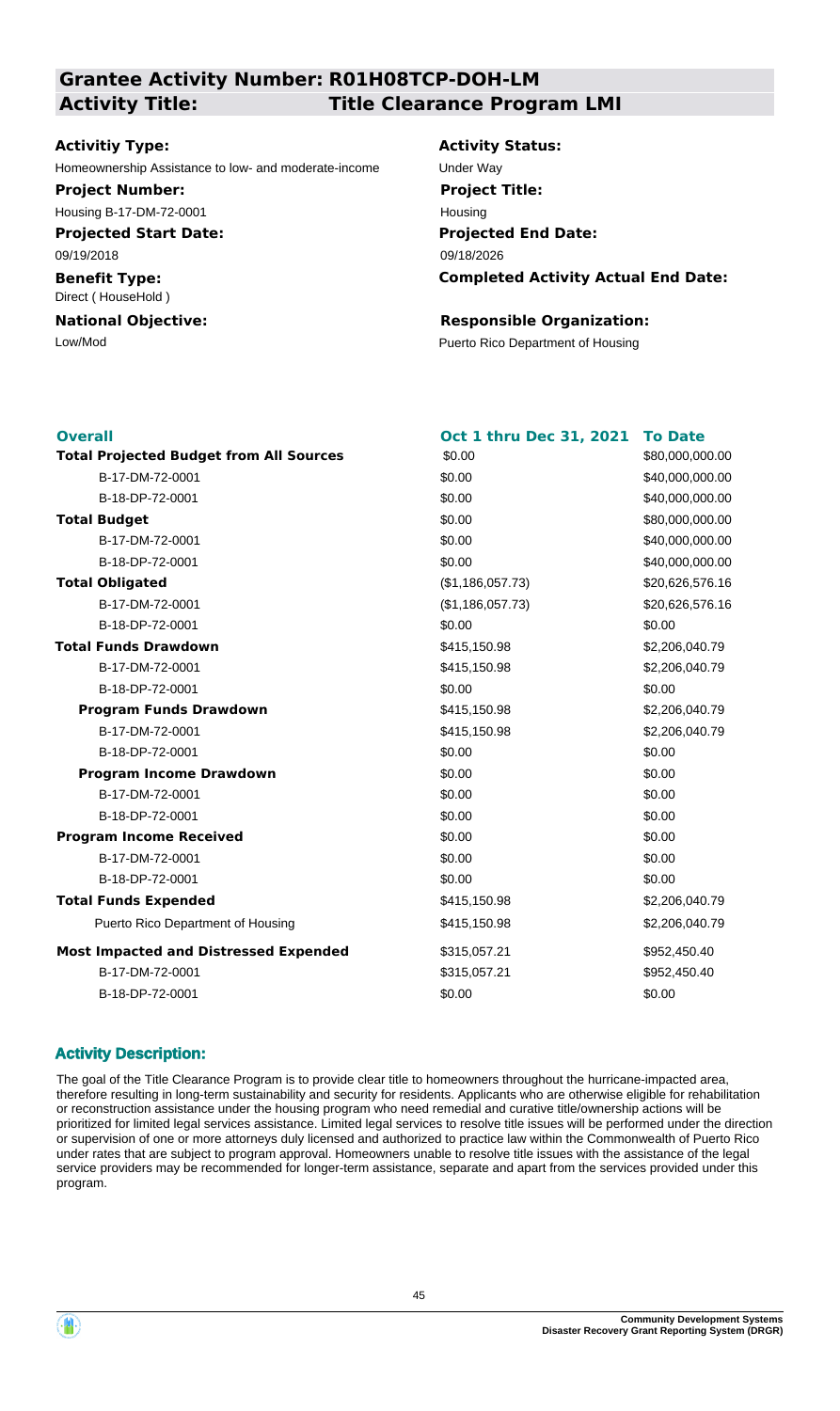#### **Location Description:**

The funding is available to be used in all Puerto Rico municipalities affected by the hurricanes across the island.

#### **Activity Progress Narrative:**

During the reporting period, the Puerto Rico Department of Housing (PRDOH) completed the following tasks in support of the Title Clearance Program (TCP): continued providing training to Program staff and service vendors regarding changes made to the Grant Management System Program workflow; continued holding meetings with Program staff and vendors to receive feedback on the implementation of the new workflows; prepared development requests and implemented changes in the Grant Management System to adjust tasks identified by vendors and title specialists; provided a workshop for title specialists and regional directors to review the Program's legal framework and appeals process, among other topics; and completed the hiring process of new Title Specialists in order to meet the staffing needs of several regional offices.

The Program continues to hold meetings with directors and secretaries of several agencies and governmental offices. The purpose has been to receive priority with the requests and the delivery of documents. Multiple applicants continue to encounter problems submitting documents, due to lack of access to the internet, computers, or scanners, among other issues. The Program has provided a number of orientations and carried out several intake activities in communities across Puerto Rico. Moreover, the Program has met with mayors and legislators as part of the processes necessary to acquire the land where citizens have their houses, and of which Municipalities or other agencies are the owners.

As of this moment, there are 10,064 applications, of which 8,024 intakes have been completed and 7,996 deemed eligible. The Program has assigned a total of 2,822 title-related services tasks to vendors, of which 253 are currently in process and 2,346 have been completed. By the end of this quarter, 4,462 proprietary interest determinations (PID) have been performed, allowing Program R3 to continue the repairs and reconstructions assistance on cases referred to the Title Clearance Program. The Title Clearance Program has granted 133 titles.

#### **Section 3 Qualitative Efforts:**

#### **Accomplishments Performance Measures**

|                         | <b>This Report Period</b> | <b>Cumulative Actual Total / Expected</b> |
|-------------------------|---------------------------|-------------------------------------------|
|                         | <b>Total</b>              | <b>Total</b>                              |
| # of Housing Units      |                           | 94/20000                                  |
| # of Singlefamily Units | $^{\prime}$               | 94/20000                                  |

#### **Beneficiaries Performance Measures**

|                    | <b>This Report Period</b> |            | <b>Cumulative Actual Total / Expected</b> |           |            |           |                |
|--------------------|---------------------------|------------|-------------------------------------------|-----------|------------|-----------|----------------|
|                    | Low                       | <b>Mod</b> | <b>Total</b>                              | Low       | <b>Mod</b> | Total     | <b>Low/Mod</b> |
| # of Households    | 30                        |            | 37                                        | 75/18000  | 26/2000    | 131/20000 | 77.10          |
| # Owner Households | 30                        |            | 37                                        | 105/18000 | 26/2000    | 131/20000 | 100.00         |

#### **Activity Locations**

| <b>Address</b>                     | <b>City</b> | <b>County</b> | <b>State</b> | <b>Zip</b> | <b>Status / Accept</b> |  |
|------------------------------------|-------------|---------------|--------------|------------|------------------------|--|
| <b>Other Funding Sources</b>       |             |               |              |            | <b>Amount</b>          |  |
| No Other Funding Sources Found     |             |               |              |            |                        |  |
| <b>Total Other Funding Sources</b> |             |               |              |            |                        |  |

### **Other Funding Sources Budgeted - Detail**

#### **No Other Match Funding Sources Found**

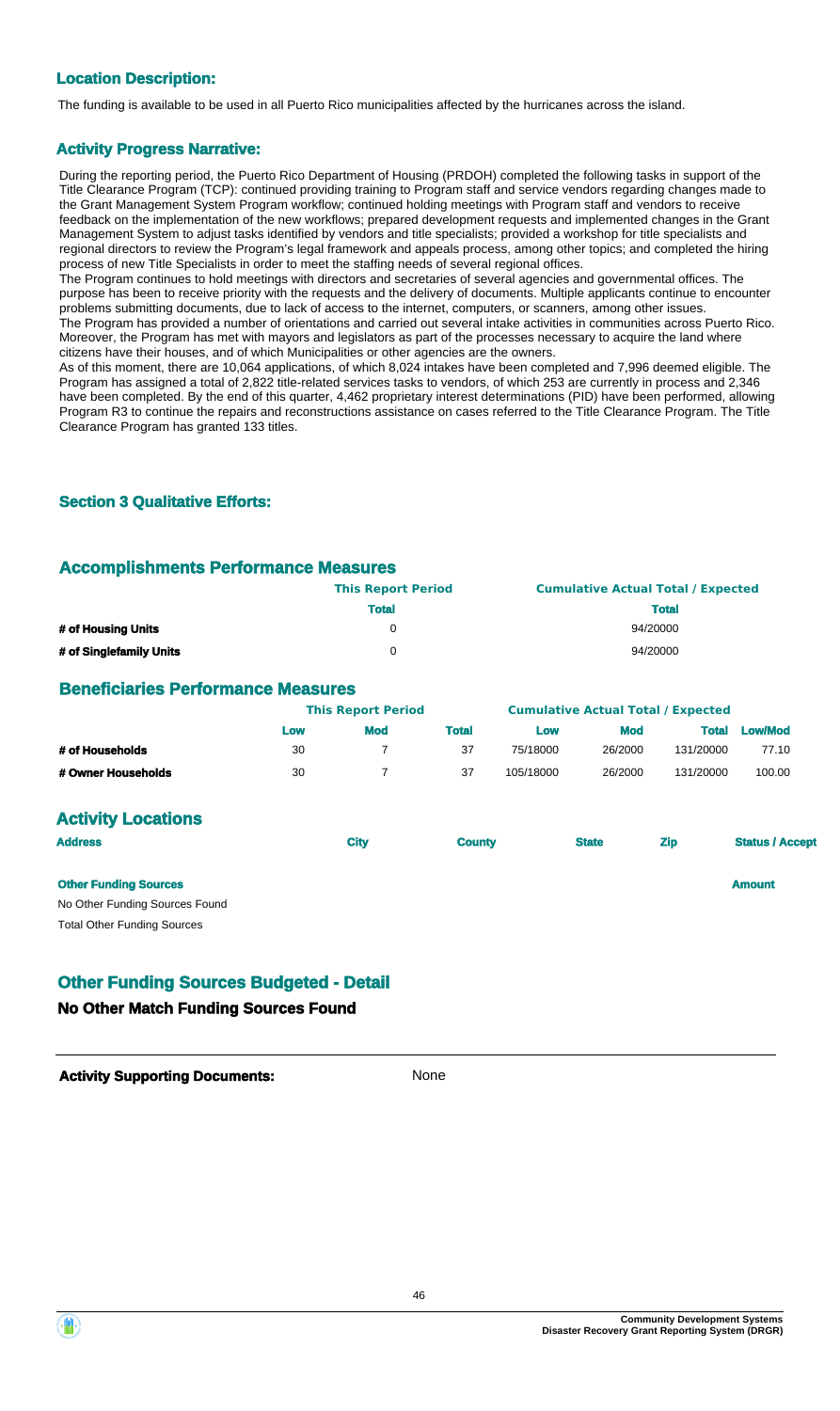### **Grantee Activity Number: R01H09RAP-DOH-LM Activity Title: Rental Assistance Program LMI**

#### **Activitiy Type:**

Rental Assistance (waiver only) example the Under Way

**Project Number:**

**Projected Start Date:** Housing B-17-DM-72-0001

09/18/2018

**Benefit Type:** Direct ( Person )

**National Objective:**

**Activity Status: Projected End Date: Completed Activity Actual End Date:** 09/17/2026 **Project Title:** Housing

#### **Responsible Organization:**

Low/Mod Puerto Rico Department of Housing

| <b>Overall</b>                                 | <b>Oct 1 thru Dec 31, 2021</b> | <b>To Date</b>  |
|------------------------------------------------|--------------------------------|-----------------|
| <b>Total Projected Budget from All Sources</b> | \$0.00                         | \$40,000,000.00 |
| B-17-DM-72-0001                                | \$0.00                         | \$20,000,000.00 |
| B-18-DP-72-0001                                | \$0.00                         | \$20,000,000.00 |
| <b>Total Budget</b>                            | \$0.00                         | \$40,000,000.00 |
| B-17-DM-72-0001                                | \$0.00                         | \$20,000,000.00 |
| B-18-DP-72-0001                                | \$0.00                         | \$20,000,000.00 |
| <b>Total Obligated</b>                         | \$615,863.85                   | \$16,100,452.08 |
| B-17-DM-72-0001                                | (\$149,080.15)                 | \$9,727,322.40  |
| B-18-DP-72-0001                                | \$764,944.00                   | \$6,373,129.68  |
| <b>Total Funds Drawdown</b>                    | \$1,654,857.34                 | \$6,718,778.12  |
| B-17-DM-72-0001                                | \$867,955.01                   | \$4,960,048.15  |
| B-18-DP-72-0001                                | \$786,902.33                   | \$1,758,729.97  |
| <b>Program Funds Drawdown</b>                  | \$1,654,857.34                 | \$6,718,778.12  |
| B-17-DM-72-0001                                | \$867,955.01                   | \$4,960,048.15  |
| B-18-DP-72-0001                                | \$786,902.33                   | \$1,758,729.97  |
| <b>Program Income Drawdown</b>                 | \$0.00                         | \$0.00          |
| B-17-DM-72-0001                                | \$0.00                         | \$0.00          |
| B-18-DP-72-0001                                | \$0.00                         | \$0.00          |
| <b>Program Income Received</b>                 | \$0.00                         | \$0.00          |
| B-17-DM-72-0001                                | \$0.00                         | \$0.00          |
| B-18-DP-72-0001                                | \$0.00                         | \$0.00          |
| <b>Total Funds Expended</b>                    | \$1,654,857.34                 | \$6,718,778.12  |
| Puerto Rico Department of Housing              | \$1,654,857.34                 | \$6,718,778.12  |
| <b>Most Impacted and Distressed Expended</b>   | \$1,622,556.38                 | \$4,763,254.00  |
| B-17-DM-72-0001                                | \$835,654.05                   | \$3,004,524.03  |
| B-18-DP-72-0001                                | \$786,902.33                   | \$1,758,729.97  |
|                                                |                                |                 |

#### **Activity Description:**

Grant funds will provide temporary rental assistance to residents of storm-impacted areas (pursuant to Federal Register Notice of allocation) who are experiencing homelessness or are at risk of becoming homeless. Those at risk of homelessness are further defined as persons living in unstable or overcrowded housing; those forced to move frequently due to economic hardship; those being evicted from a private dwelling unit and lacking resources or a support network to obtain other housing; living in a shelter or transitional housing; and other reasons such as those associated with increased risk of homelessness as defined by HUD.

#### **Location Description:**

The funding is available to be used in all Puerto Rico municipalities affected by the hurricanes across the island.

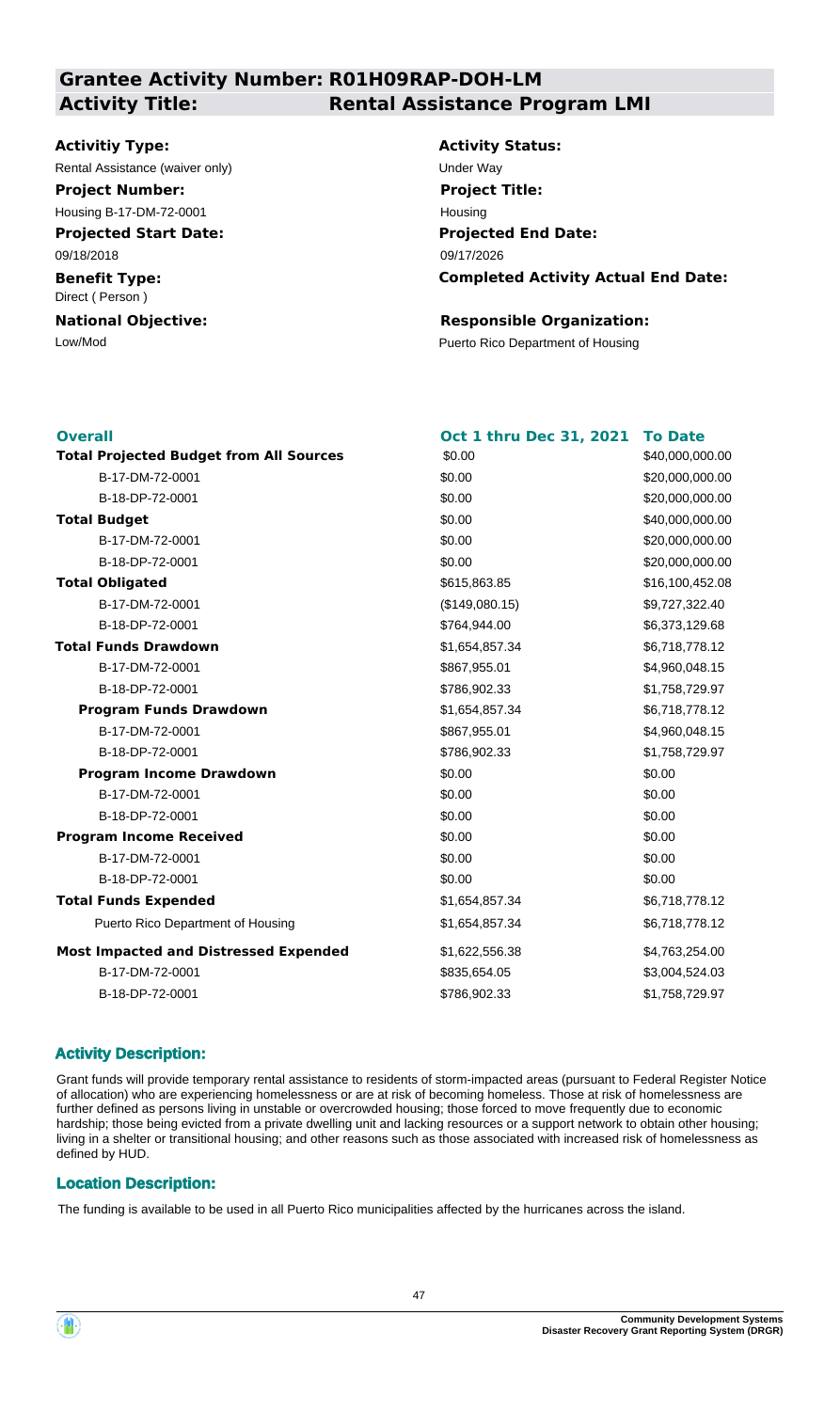#### **Activity Progress Narrative:**

During the reporting period, the Puerto Rico Department of Housing (PRDOH) completed the following tasks in support of the Rental Assistance Program (RAP): The Program has received a total of 1,939 applications and currently has a total of 1,377 eligible and active participants. The PRDOH completed the exit strategy process for Golden Age Tower – Toa Baja Elderly, which was acquired by the Puerto Rico Public Housing Authority. Their 150 tenants will end their Rental Assistance Program participation with their affordable rental housing assured permanently. Two housing properties and their tenants signed agreements, of which one began receiving subsidy during Q1-2022 and the other will begin receiving subsidy during Q2-2022. An additional housing property and their tenants will sign agreements soon and is also expected to start receiving subsidy during Q2-2022.

The Program completed an Exit Strategy Plan for Law 173 and Rental Assistance Program rental units and submitted it to HUD along with a waiver request for extension of the Rental Assistance Program subsidy for an additional 36 months. Inspections and re-inspections by PRPHA inspectors continued during this reporting period in rental units from five housing properties. Tenant Subsidy Agreements have continued to be signed according to COVID-19 protocols. Virtual invoice process trainings with housing property administrators from three different properties were conducted during this reporting period. The Rental Assistance Program has disbursed approximately a total of \$5.9M in rental assistance to eligible elderly applicants, of which \$1.5M was disbursed during this reporting period. The total outcome for the current reporting period is 7, of which seventy-six (76) are new tenants composed of move-ins and a new housing property application submissions and sixty-nine (- 69) are adjustments on total outcomes up to September 2021. One tenant (-1) due to a non-participation/move-out before receiving any subsidy payment and the remaining sixty-eight tenants (-68) due to changes in the expected subsidy effective date.

#### **Section 3 Qualitative Efforts:**

#### **Accomplishments Performance Measures**

#### **No Accomplishments Performance Measures**

#### **Beneficiaries Performance Measures**

|                                    | <b>This Report Period</b> |             |               | <b>Cumulative Actual Total / Expected</b> |            |              |                        |
|------------------------------------|---------------------------|-------------|---------------|-------------------------------------------|------------|--------------|------------------------|
|                                    | Low                       | <b>Mod</b>  | <b>Total</b>  | Low                                       | <b>Mod</b> | <b>Total</b> | <b>Low/Mod</b>         |
| # of Persons                       | 7                         | 0           | 7             | 1589/1200                                 | 5/0        | 1594/1200    | 100.00                 |
| <b>Activity Locations</b>          |                           |             |               |                                           |            |              |                        |
| <b>Address</b>                     |                           | <b>City</b> | <b>County</b> | <b>State</b>                              |            | <b>Zip</b>   | <b>Status / Accept</b> |
| <b>Other Funding Sources</b>       |                           |             |               |                                           |            |              | <b>Amount</b>          |
| No Other Funding Sources Found     |                           |             |               |                                           |            |              |                        |
| <b>Total Other Funding Sources</b> |                           |             |               |                                           |            |              |                        |

### **Other Funding Sources Budgeted - Detail**

#### **No Other Match Funding Sources Found**

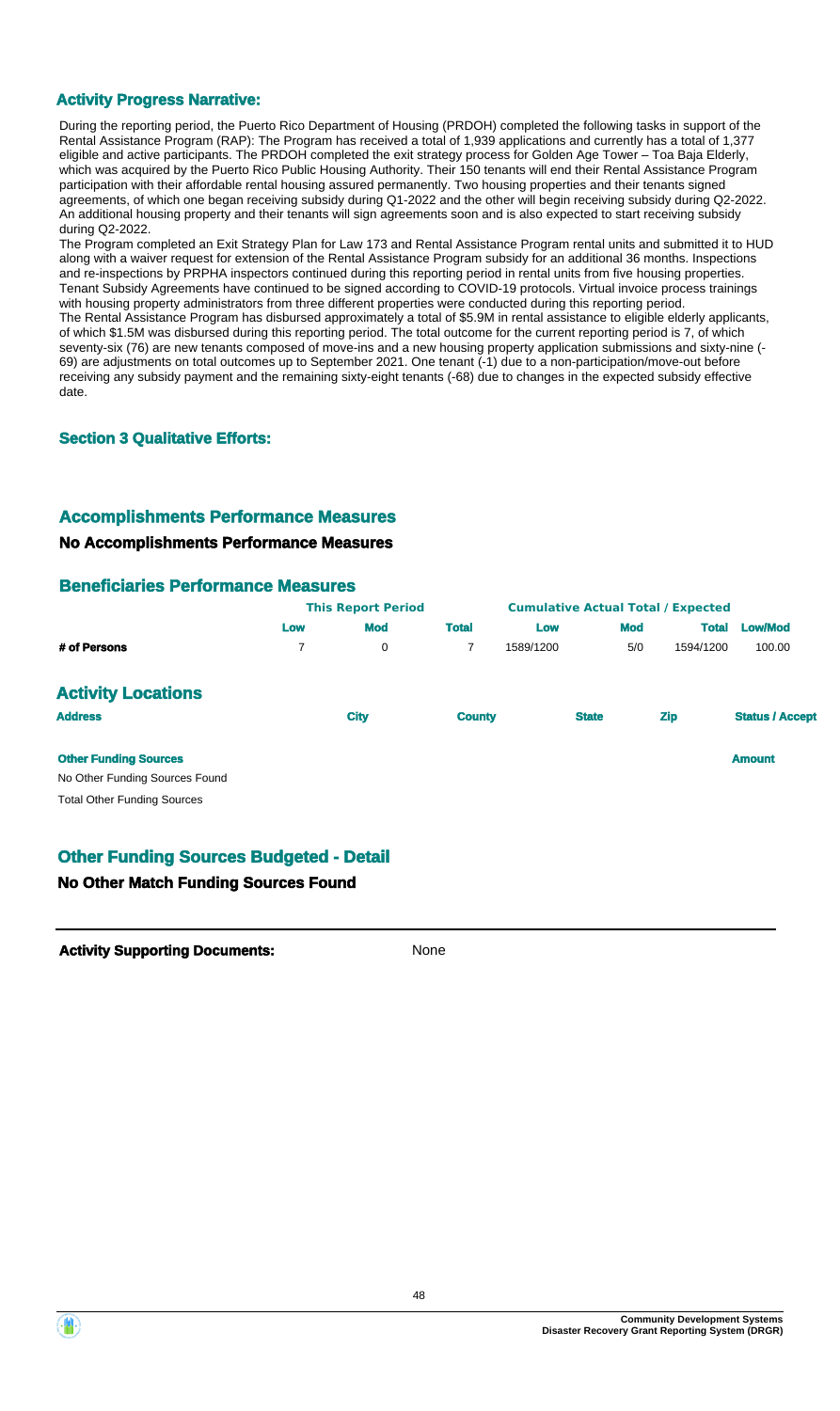### **Grantee Activity Number: R01H11SIH-DOH-LM Activity Title: Social Interest Housing LMI**

#### **Activitiy Type:**

Construction of new housing Theorem 2012 Construction of the Way

**Project Number:**

**Projected Start Date:** Housing B-17-DM-72-0001

09/19/2018

**Benefit Type:** Direct ( HouseHold )

**National Objective:**

**Activity Status: Projected End Date: Completed Activity Actual End Date:** 09/18/2026 **Project Title:** Housing

#### **Responsible Organization:**

Low/Mod Puerto Rico Department of Housing

#### **Overall**

| <b>Overall</b>                                 | Oct 1 thru Dec 31, 2021 | <b>To Date</b>   |
|------------------------------------------------|-------------------------|------------------|
| <b>Total Projected Budget from All Sources</b> | \$0.00                  | \$112,500,000.00 |
| B-17-DM-72-0001                                | \$0.00                  | \$37,500,000.00  |
| B-18-DP-72-0001                                | \$5,000,000.00          | \$37,500,000.00  |
| B-19-DP-72-0001                                | \$0.00                  | \$37,500,000.00  |
| <b>Total Budget</b>                            | \$5,000,000.00          | \$112,500,000.00 |
| B-17-DM-72-0001                                | \$0.00                  | \$37,500,000.00  |
| B-18-DP-72-0001                                | \$5,000,000.00          | \$37,500,000.00  |
| B-19-DP-72-0001                                | \$0.00                  | \$37,500,000.00  |
| <b>Total Obligated</b>                         | \$2,404,553.86          | \$30,670,624.84  |
| B-17-DM-72-0001                                | (\$95,446.14)           | \$12,318,421.84  |
| B-18-DP-72-0001                                | \$2,500,000.00          | \$18,352,203.00  |
| B-19-DP-72-0001                                | \$0.00                  | \$0.00           |
| <b>Total Funds Drawdown</b>                    | \$227,168.56            | \$735,003.12     |
| B-17-DM-72-0001                                | \$174,132.29            | \$677,806.85     |
| B-18-DP-72-0001                                | \$53,036.27             | \$57,196.27      |
| B-19-DP-72-0001                                | \$0.00                  | \$0.00           |
| <b>Program Funds Drawdown</b>                  | \$227,168.56            | \$735,003.12     |
| B-17-DM-72-0001                                | \$174,132.29            | \$677,806.85     |
| B-18-DP-72-0001                                | \$53,036.27             | \$57,196.27      |
| B-19-DP-72-0001                                | \$0.00                  | \$0.00           |
| <b>Program Income Drawdown</b>                 | \$0.00                  | \$0.00           |
| B-17-DM-72-0001                                | \$0.00                  | \$0.00           |
| B-18-DP-72-0001                                | \$0.00                  | \$0.00           |
| B-19-DP-72-0001                                | \$0.00                  | \$0.00           |
| <b>Program Income Received</b>                 | \$0.00                  | \$0.00           |
| B-17-DM-72-0001                                | \$0.00                  | \$0.00           |
| B-18-DP-72-0001                                | \$0.00                  | \$0.00           |
| B-19-DP-72-0001                                | \$0.00                  | \$0.00           |
| <b>Total Funds Expended</b>                    | \$227,168.56            | \$735,003.12     |
| Puerto Rico Department of Housing              | \$227,168.56            | \$710,523.78     |
| <b>Most Impacted and Distressed Expended</b>   | \$0.00                  | \$0.00           |
| B-17-DM-72-0001                                | \$0.00                  | \$0.00           |
| B-18-DP-72-0001                                | \$0.00                  | \$0.00           |
| B-19-DP-72-0001                                | \$0.00                  | \$0.00           |

### **Activity Description:**

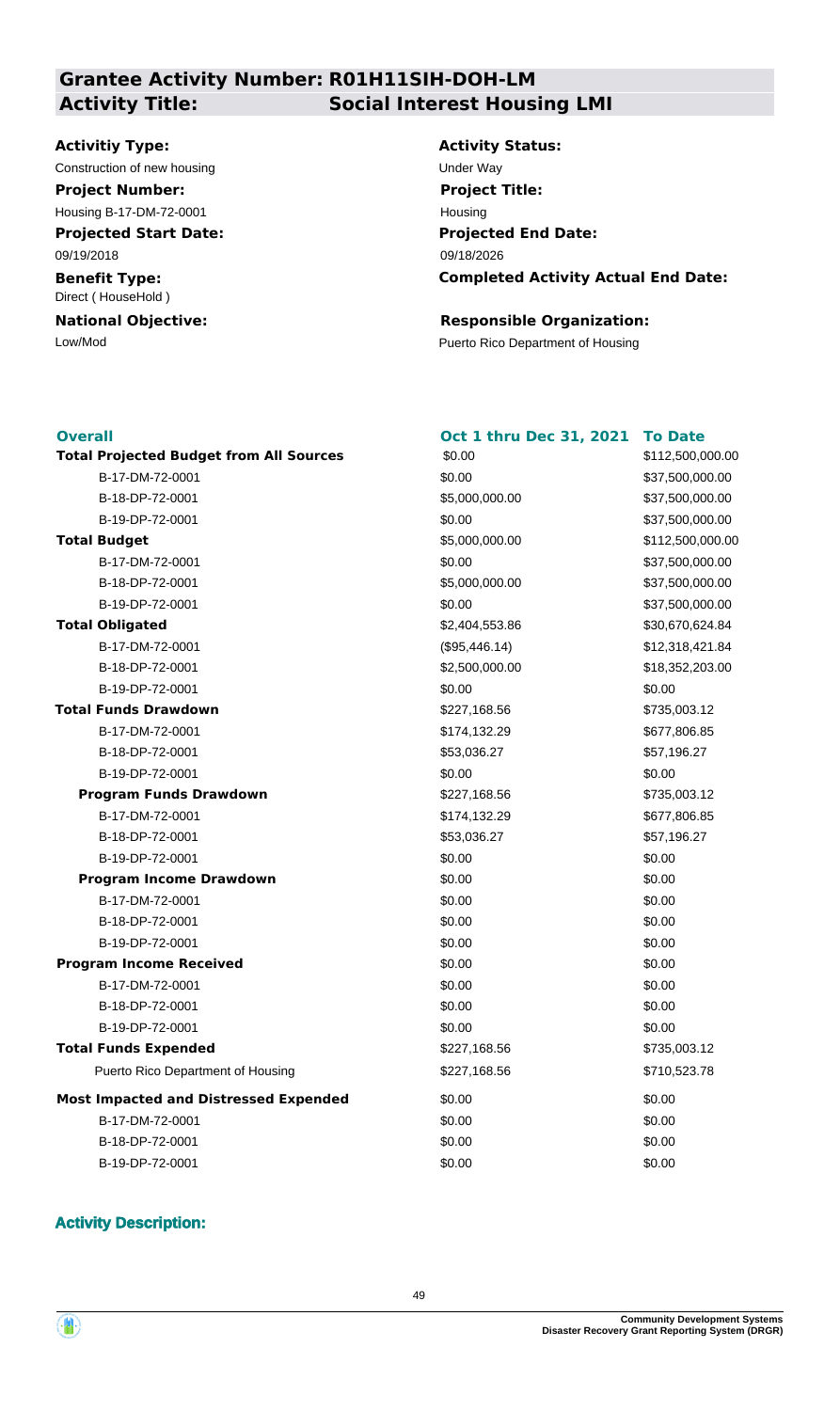This program creates housing capacity for special needs populations such as: homeless, senior citizens, domestic violence victims, persons with intellectual disability, persons with developmental and/ or physical disability, persons living with HIV/AIDS, individuals recovering from addiction and individuals with other functional or access needs. Residents of social interest housing constructed through this program may have access to housing counseling services, which may connect the resident with support services such as HOPWA, Section 8, or rental subsidy programs. The goal for the program is to create high-quality, modern, resilient housing solutions for these populations in need.Non-profit, non-governmental organizations will provide project proposals for social interest housing. PRDOH will evaluate submissions based on cost reasonableness, number of beneficiaries served, project duration, leverage, and shovel readiness. NGOs with projects approved by PRDOH will be responsible for execution of the project under the guidance of PRDOH. Facilities may be overseen by HUD Continuum of Care Program providers and may supplement Emergency Solutions Grants (ESG) programs for a coordinated impact to:• Provide essential services to shelter residents;• Rapid re-housing of homeless individuals and families; and• Prevention of families and individuals from becoming homeless.Submissions may include proposals for more than one project. Public services provided as part of a proposed project may not supplant other funds and must be part of a new service or quantifiable increase in the level of a service previously provided. Program guidelines regarding the application process will be published on the disaster recovery website subsequent to HUD approval of the Action Plan.

#### **Location Description:**

The funding is available to be used in all Puerto Rico municipalities affected by the hurricanes across the island.

#### **Activity Progress Narrative:**

During the reporting period, the Puerto Rico Department of Housing completed the following tasks, in support of the Social Interest Housing (SIH) Program: Provided technical assistance to Subrecipients, with the preparation and courtesy reviews of their procurement packages for Project Management, Arquitectural and Engineering Services, and Inspection Services. Subrecipients started preparation of their RFP processes for Design-Build Services. The Program also provided technical assistance to Subrecipients related to the review of monthly reports, invoicing process, and compliance with CDBG-DR Program regulations. PRDOH executed an amendment with one of the Subrecipients, including an additional project to their Subrecipient Agreement. By the end of this period, 11 out of 12 Subrecipients had issued invitations for the acquisition of planning-related services and construction related procurement processes for their projects. PRDOH visited various subrecipient entities to discuss topics related to their organization, services provided, description of project, schedule, programed activities and the status of their procurement processes. Action Plan Amendment - 7 was approved, which includes an increase of \$5,000,000.00 to the SIH Program budget, for a revised Total Program Allocation of \$37,500,00.00.

#### **Section 3 Qualitative Efforts:**

#### **Accomplishments Performance Measures**

#### **No Accomplishments Performance Measures**

### **Beneficiaries Performance Measures**

**No Beneficiaries Performance Measures found.**

#### **Activity Locations**

### **No Activity Locations found.**

#### **Other Funding Sources Amount Amount Amount Amount**

No Other Funding Sources Found Total Other Funding Sources

### **Other Funding Sources Budgeted - Detail**

#### **No Other Match Funding Sources Found**

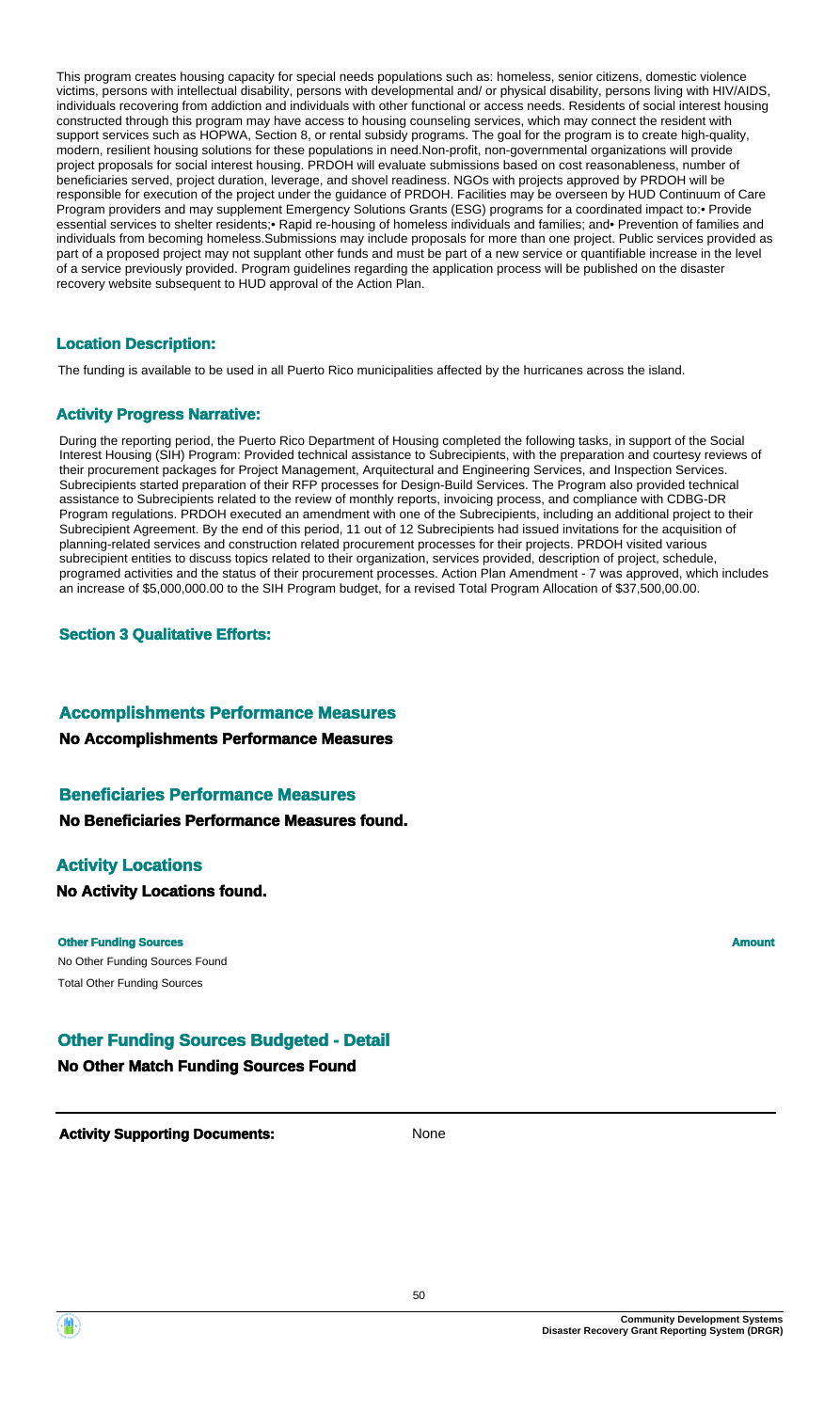### **Grantee Activity Number: R01H12HCP-DOH-LM Activity Title: Housing Counseling Program LMI**

#### **Activitiy Type:**

## Public services **Under Way**

**Projected Start Date: Project Number:** Housing B-17-DM-72-0001

09/20/2018

**Benefit Type:** Direct ( HouseHold )

**National Objective:**

**Activity Status: Projected End Date: Completed Activity Actual End Date:** 09/19/2026 **Project Title:** Housing

#### **Responsible Organization:**

Low/Mod Puerto Rico Department of Housing

| <b>Overall</b>                                 | <b>Oct 1 thru Dec 31, 2021</b> | <b>To Date</b>  |
|------------------------------------------------|--------------------------------|-----------------|
| <b>Total Projected Budget from All Sources</b> | \$0.00                         | \$26,250,000.00 |
| B-17-DM-72-0001                                | \$0.00                         | \$13,125,000.00 |
| B-18-DP-72-0001                                | \$0.00                         | \$13,125,000.00 |
| <b>Total Budget</b>                            | \$0.00                         | \$26,250,000.00 |
| B-17-DM-72-0001                                | \$0.00                         | \$13,125,000.00 |
| B-18-DP-72-0001                                | \$0.00                         | \$13,125,000.00 |
| <b>Total Obligated</b>                         | \$1,899,969.28                 | \$9,816,111.98  |
| B-17-DM-72-0001                                | \$243,592.30                   | \$5,535,610.84  |
| B-18-DP-72-0001                                | \$1,656,376.98                 | \$4,280,501.14  |
| <b>Total Funds Drawdown</b>                    | \$493,655.68                   | \$4,103,608.16  |
| B-17-DM-72-0001                                | \$468,011.28                   | \$4,077,963.76  |
| B-18-DP-72-0001                                | \$25,644.40                    | \$25,644.40     |
| <b>Program Funds Drawdown</b>                  | \$493,655.68                   | \$4,103,608.16  |
| B-17-DM-72-0001                                | \$468,011.28                   | \$4,077,963.76  |
| B-18-DP-72-0001                                | \$25,644.40                    | \$25,644.40     |
| <b>Program Income Drawdown</b>                 | \$0.00                         | \$0.00          |
| B-17-DM-72-0001                                | \$0.00                         | \$0.00          |
| B-18-DP-72-0001                                | \$0.00                         | \$0.00          |
| <b>Program Income Received</b>                 | \$0.00                         | \$0.00          |
| B-17-DM-72-0001                                | \$0.00                         | \$0.00          |
| B-18-DP-72-0001                                | \$0.00                         | \$0.00          |
| <b>Total Funds Expended</b>                    | \$493,655.68                   | \$4,103,608.16  |
| Puerto Rico Department of Housing              | \$493,655.68                   | \$4,103,608.16  |
| <b>Most Impacted and Distressed Expended</b>   | \$412,634.77                   | \$3,372,295.60  |
| B-17-DM-72-0001                                | \$386,990.37                   | \$3,346,651.20  |
| B-18-DP-72-0001                                | \$25,644.40                    | \$25,644.40     |
|                                                |                                |                 |

#### **Activity Description:**

This program will provide recovering residents with wrap-around educational services to promote understanding of housing and financial options such as: financial literacy education, homebuyercounseling, credit repair counseling, mitigate default/foreclosure proceedings, etc. Housing Counselors will be equipped to connect program participants with resources including, but not limited to Voluntary Organizations Active in Disaster (VOAD), and other federally funded programs like CoC and Section 8, and rental subsidy programs.Puerto Rico will work with HUD-approved housing counseling agencies which are uniquely situated to assist with long-term recovery. They are regulated extensively by HUD to ensure they are trained, knowledgeable, unbiased and acting with the best interests of the household. Most of them have worked in the communities for long periods of time, with neighborhood-based staff and board members, and are known and trusted by the residents.Special training seminar(s) will be held to ensure current and new counselors are well-informed about programs offered under CDBG-DR. Curriculum will cover the scope of available programs and cover eligibility

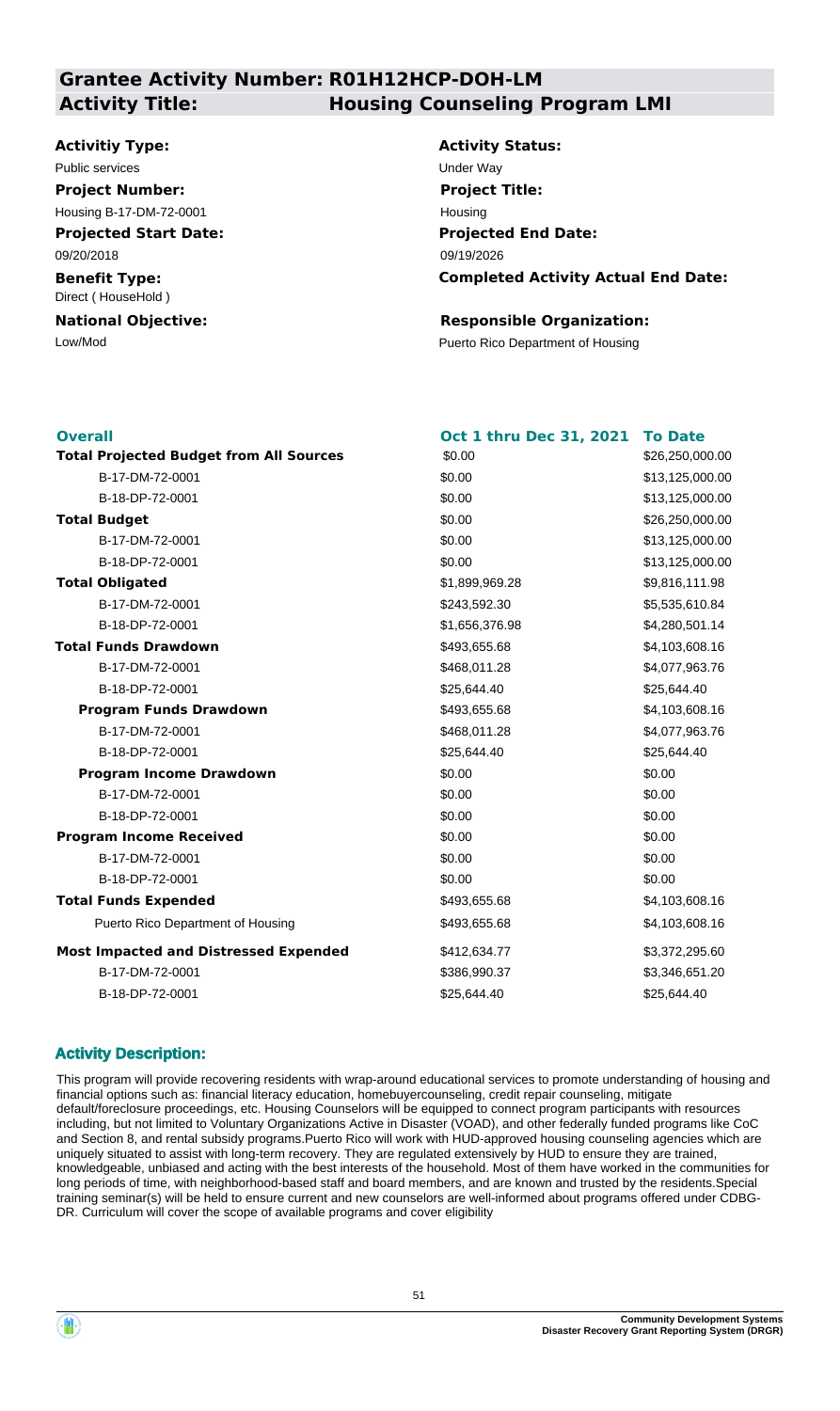requirements in depth. Additional efforts will be made, as necessary, to hold special training sessions to educate surge staff new to housing counseling services to ensure service providers are appropriately staffed to meet applicant needs.Counseling services can range from individualized, one-on-one counseling to help homeowners identify and address barriers to permanent, safe and affordable housing, to advocacy with insurance and mortgage companies, to group education addressing how to remediate mold or how to avoid common scams. Services will be made accessible to individuals having wide-ranging disabilities including mobility, sensory, developmental, emotional, and other impairments through communication standards and or program guidelines that adhere to HUD policies such as ADA compliance and 504. Services may also be provided related to rental counseling.The maximum award for a single housing counseling entity is \$3,000,000. PRDOH estimates that multiple counseling programs will be implemented. If distinct HUD-certified counseling organizations are unable to provide services, any remaining funds may be made available to one or more of the other contracted counseling providers. Program guidelines regarding the application process will be published on the disaster recovery website subsequent to HUD approval of the Action Plan.

#### **Location Description:**

The funding is available to be used in all Puerto Rico municipalities affected by the hurricanes across the island.

#### **Activity Progress Narrative:**

During the reporting period, the Puerto Rico Department of Housing (PRDOH) completed the following tasks in support of the Housing Counseling Program: One-on-one monthly meetings continue to be scheduled during each quarter with each one of the 6 Housing Counseling Agencies. These monthly meetings have proven to be successful by giving the opportunity to the Program Staff to discuss with the subrecipients what is required of them in terms of established timelines and goals within the Program. In addition, a monthly agenda is prepared, reviewed, and then sent to all the 6 housing counseling agencies with topics that align directly with the Program's goals. Lastly, these meetings also offer all 6 subrecipients the opportunity to ask any questions, suggestions, or concerns that they may have relating to the Program. In addition, Program "Check In" meetings are scheduled every 2 weeks throughout the quarter and PRDOH, Program Staff and all 6 subrecipients are in attendance. The purpose of these meetings is to establish and discuss in detail upcoming deadlines, provide resources and important Program updates and events. In terms of efforts implemented by PRDOH in expanding the outreach efforts of the Program. One major event that was organized and executed during this quarter by PRDOH for the Program was titled "RUTA CDBG-DR". The primary goal of this event was to educate and offer important information to the public at large regarding all housing counseling services and in turn offer a front row seat to all these individuals that attended this event. "RUTA CDBG-DR" took place over a period of 4 months starting on August 25th and ending on the 17th of November. The following 7 municipalities: San Juan, Fajardo, Rincon, Manati, Caguas, Ponce and Aibonito hosted this event. Regarding this initiative, we are proud to announce that the number of participants in attendance exceeded all expectations and contributed greatly to the growth of the Program on a larger scale. In terms of the Program's year end goal. PRDOH requested that by the end of December 2021 the Program should've completed 20,000 housing counseling services. We are extremely happy to announce that this goal was achieved ahead of schedule during the 1st week of December. As of 12/31/21, the program completed 21,761 housing counseling services. Since the Program launch back in August of 2019 over 21,000 participants have benefited from the services that they've received from all 6 subrecipients. In terms of the Closeout Phase, currently there are over 10,000 participants that have reached the Closeout Phase of the Program. In addition, the Program Staff continues assisting the Housing Counseling participants in completing their Closeout Survey's. The end goal for this initiative is to increase the number of participants that have completed this survey. The Program has also included in the HCP Intake form with 3 tie-back questions that will identify applicants that were directly impacted by Hurricanes Irma or Maria. Lastly, in terms of monthly reporting, the Program Staff continues to offer any additional training when needed to all 6 subrecipients on the new Subrecipient Agreement Performance Report known as (SAPR). This platform will replace the previous way all 6 subrecipients reported their progress and achievements in Program.

#### **Section 3 Qualitative Efforts:**

#### **Accomplishments Performance Measures**

#### **No Accomplishments Performance Measures**

#### **Beneficiaries Performance Measures**

|                                    | <b>This Report Period</b> |             |               | <b>Cumulative Actual Total / Expected</b> |              |              |                        |
|------------------------------------|---------------------------|-------------|---------------|-------------------------------------------|--------------|--------------|------------------------|
|                                    | Low                       | <b>Mod</b>  | <b>Total</b>  | Low                                       | <b>Mod</b>   | <b>Total</b> | <b>Low/Mod</b>         |
| # of Households                    | 995                       | 717         | 2283          | 4016/2375                                 | 2644/2375    | 9006/5000    | 73.95                  |
| <b>Activity Locations</b>          |                           |             |               |                                           |              |              |                        |
| <b>Address</b>                     |                           | <b>City</b> | <b>County</b> |                                           | <b>State</b> | <b>Zip</b>   | <b>Status / Accept</b> |
| <b>Other Funding Sources</b>       |                           |             |               |                                           |              |              | <b>Amount</b>          |
| No Other Funding Sources Found     |                           |             |               |                                           |              |              |                        |
| <b>Total Other Funding Sources</b> |                           |             |               |                                           |              |              |                        |
|                                    |                           |             |               |                                           |              |              |                        |

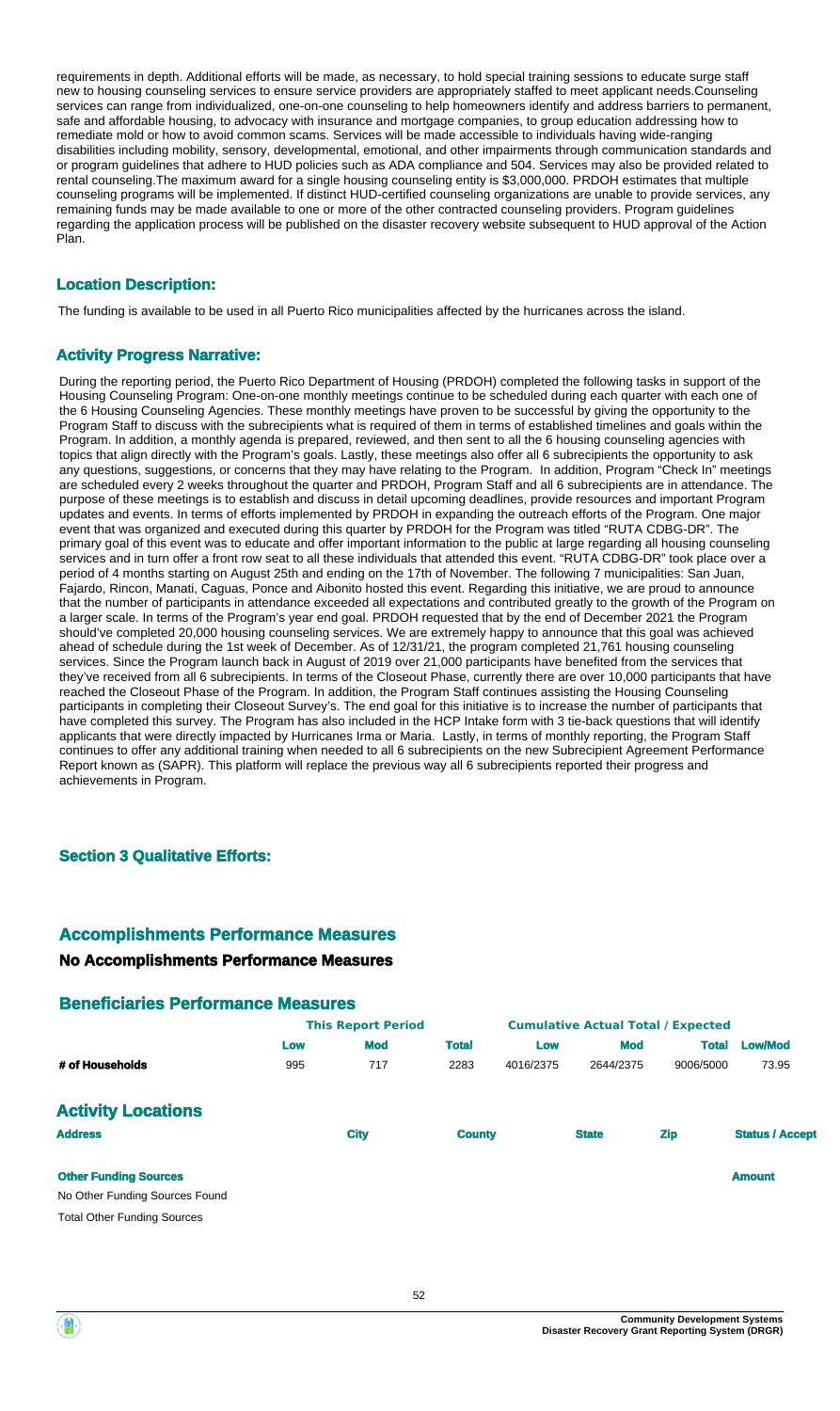## **Other Funding Sources Budgeted - Detail**

### **No Other Match Funding Sources Found**

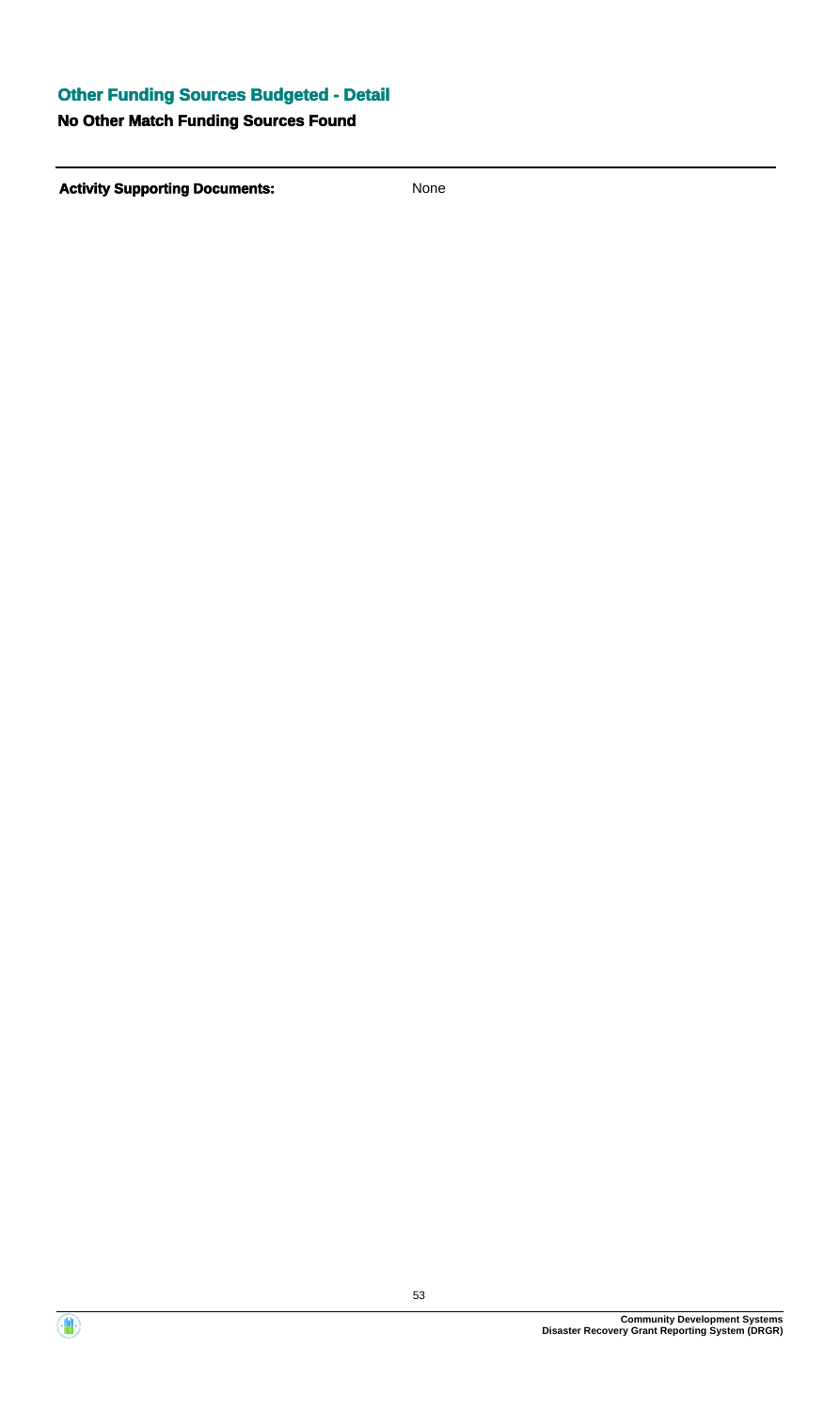### **Grantee Activity Number: R01H12HCP-DOH-UN Activity Title: Housing Counseling Program UN**

#### **Activitiy Type:**

### Public services **Under Way**

**Projected Start Date: Project Number:** Housing B-17-DM-72-0001

09/19/2018

**Benefit Type:** Direct ( HouseHold )

**National Objective:**

**Activity Status: Projected End Date: Completed Activity Actual End Date:** 09/18/2026 **Project Title:** Housing

#### **Responsible Organization:**

Urgent Need **Puerto Rico Department of Housing** 

| <b>Overall</b>                                 | Oct 1 thru Dec 31, 2021 | <b>To Date</b> |
|------------------------------------------------|-------------------------|----------------|
| <b>Total Projected Budget from All Sources</b> | \$0.00                  | \$8,750,000.00 |
| B-17-DM-72-0001                                | \$0.00                  | \$4,375,000.00 |
| B-18-DP-72-0001                                | \$0.00                  | \$4,375,000.00 |
| <b>Total Budget</b>                            | \$0.00                  | \$8,750,000.00 |
| B-17-DM-72-0001                                | \$0.00                  | \$4,375,000.00 |
| B-18-DP-72-0001                                | \$0.00                  | \$4,375,000.00 |
| <b>Total Obligated</b>                         | \$527,530.29            | \$1,405,758.70 |
| B-17-DM-72-0001                                | \$0.00                  | \$0.00         |
| B-18-DP-72-0001                                | \$527,530.29            | \$1,405,758.70 |
| <b>Total Funds Drawdown</b>                    | \$0.00                  | \$0.00         |
| B-17-DM-72-0001                                | \$0.00                  | \$0.00         |
| B-18-DP-72-0001                                | \$0.00                  | \$0.00         |
| <b>Program Funds Drawdown</b>                  | \$0.00                  | \$0.00         |
| B-17-DM-72-0001                                | \$0.00                  | \$0.00         |
| B-18-DP-72-0001                                | \$0.00                  | \$0.00         |
| <b>Program Income Drawdown</b>                 | \$0.00                  | \$0.00         |
| B-17-DM-72-0001                                | \$0.00                  | \$0.00         |
| B-18-DP-72-0001                                | \$0.00                  | \$0.00         |
| <b>Program Income Received</b>                 | \$0.00                  | \$0.00         |
| B-17-DM-72-0001                                | \$0.00                  | \$0.00         |
| B-18-DP-72-0001                                | \$0.00                  | \$0.00         |
| <b>Total Funds Expended</b>                    | \$0.00                  | \$0.00         |
| Puerto Rico Department of Housing              | \$0.00                  | \$0.00         |
| <b>Most Impacted and Distressed Expended</b>   | \$0.00                  | \$0.00         |
| B-17-DM-72-0001                                | \$0.00                  | \$0.00         |
| B-18-DP-72-0001                                | \$0.00                  | \$0.00         |
|                                                |                         |                |

#### **Activity Description:**

This program will provide recovering residents with wrap-around educational services to promote understanding of housing and financial options such as: financial literacy education, homebuyercounseling, credit repair counseling, mitigate default/foreclosure proceedings, etc. Housing Counselors will be equipped to connect program participants with resources including, but not limited to Voluntary Organizations Active in Disaster (VOAD), and other federally funded programs like CoC and Section 8, and rental subsidy programs.Puerto Rico will work with HUD-approved housing counseling agencies which are uniquely situated to assist with long-term recovery. They are regulated extensively by HUD to ensure they are trained, knowledgeable, unbiased and acting with the best interests of the household. Most of them have worked in the communities for long periods of time, with neighborhood-based staff and board members, and are known and trusted by the residents.Special training seminar(s) will be held to ensure current and new counselors are well-informed about programs offered under CDBG-DR. Curriculum will cover the scope of available programs and cover eligibility

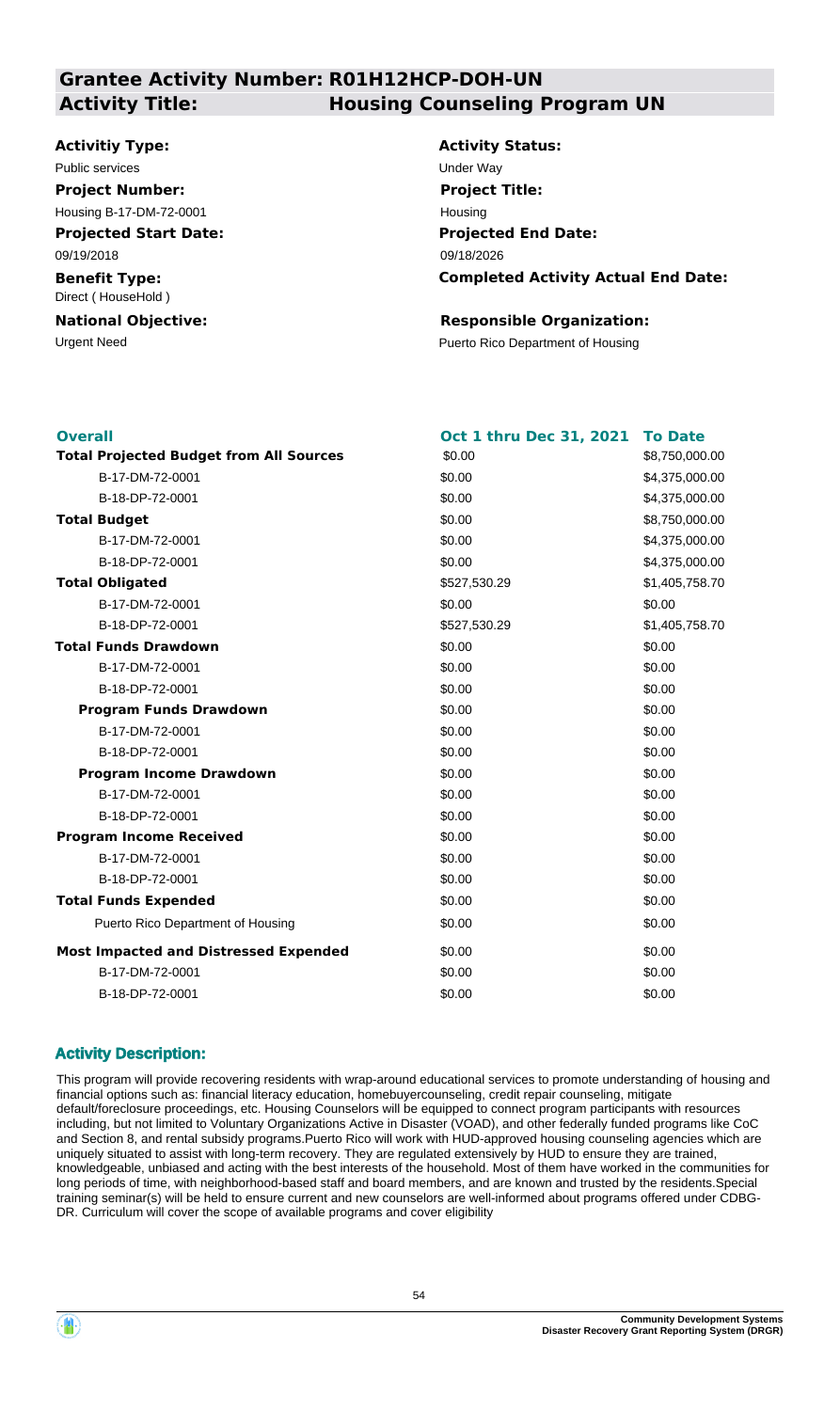requirements in depth. Additional efforts will be made, as necessary, to hold special training sessions to educate surge staff new to housing counseling services to ensure service providers are appropriately staffed to meet applicant needs.Counseling services can range from individualized, one-on-one counseling to help homeowners identify and address barriers to permanent, safe and affordable housing, to advocacy with insurance and mortgage companies, to group education addressing how to remediate mold or how to avoid common scams. Services will be made accessible to individuals having wide-ranging disabilities including mobility, sensory, developmental, emotional, and other impairments through communication standards and or program guidelines that adhere to HUD policies such as ADA compliance and 504. Services may also be provided related to rental counseling.The maximum award for a single housing counseling entity is \$3,000,000. PRDOH estimates that multiple counseling programs will be implemented. If distinct HUD-certified counseling organizations are unable to provide services, any remaining funds may be made available to one or more of the other contracted counseling providers. Program guidelines regarding the application process will be published on the disaster recovery website subsequent to HUD approval of the Action Plan.

#### **Location Description:**

#### **Activity Progress Narrative:**

During the reporting period, the Puerto Rico Department of Housing (PRDOH) completed the following tasks in support of the Housing Counseling Program: One-on-one monthly meetings continue to be scheduled during each quarter with each one of the 6 Housing Counseling Agencies. These monthly meetings have proven to be successful by giving the opportunity to the Program Staff to discuss with the subrecipients what is required of them in terms of established timelines and goals within the Program. In addition, a monthly agenda is prepared, reviewed, and then sent to all the 6 housing counseling agencies with topics that align directly with the Program's goals. Lastly, these meetings also offer all 6 subrecipients the opportunity to ask any questions, suggestions, or concerns that they may have relating to the Program. In addition, Program "Check In" meetings are scheduled every 2 weeks throughout the quarter and PRDOH, Program Staff and all 6 subrecipients are in attendance. The purpose of these meetings is to establish and discuss in detail upcoming deadlines, provide resources and important Program updates and events. In terms of efforts implemented by PRDOH in expanding the outreach efforts of the Program. One major event that was organized and executed during this quarter by PRDOH for the Program was titled "RUTA CDBG-DR". The primary goal of this event was to educate and offer important information to the public at large regarding all housing counseling services and in turn offer a front row seat to all these individuals that attended this event. "RUTA CDBG-DR" took place over a period of 4 months starting on August 25th and ending on the 17th of November. The following 7 municipalities: San Juan, Fajardo, Rincon, Manati, Caguas, Ponce and Aibonito hosted this event. Regarding this initiative, we are proud to announce that the number of participants in attendance exceeded all expectations and contributed greatly to the growth of the Program on a larger scale. In terms of the Program's year end goal. PRDOH requested that by the end of December 2021 the Program should've completed 20,000 housing counseling services. We are extremely happy to announce that this goal was achieved ahead of schedule during the 1st week of December. As of 12/31/21, the program completed 21,761 housing counseling services. Since the Program launch back in August of 2019 over 21,000 participants have benefited from the services that they've received from all 6 subrecipients. In terms of the Closeout Phase, currently there are over 10,000 participants that have reached the Closeout Phase of the Program. In addition, the Program Staff continues assisting the Housing Counseling participants in completing their Closeout Survey's. The end goal for this initiative is to increase the number of participants that have completed this survey. The Program has also included in the HCP Intake form with 3 tie-back questions that will identify applicants that were directly impacted by Hurricanes Irma or Maria. Lastly, in terms of monthly reporting, the Program Staff continues to offer any additional training when needed to all 6 subrecipients on the new Subrecipient Agreement Performance Report known as (SAPR). This platform will replace the previous way all 6 subrecipients reported their progress and achievements in Program.

#### **Section 3 Qualitative Efforts:**

### **Accomplishments Performance Measures**

**No Accomplishments Performance Measures**

### **Beneficiaries Performance Measures**

**No Beneficiaries Performance Measures found.**

### **Activity Locations**

**No Activity Locations found.**

#### **Other Funding Sources Amount Amount Amount Amount Amount**

No Other Funding Sources Found Total Other Funding Sources

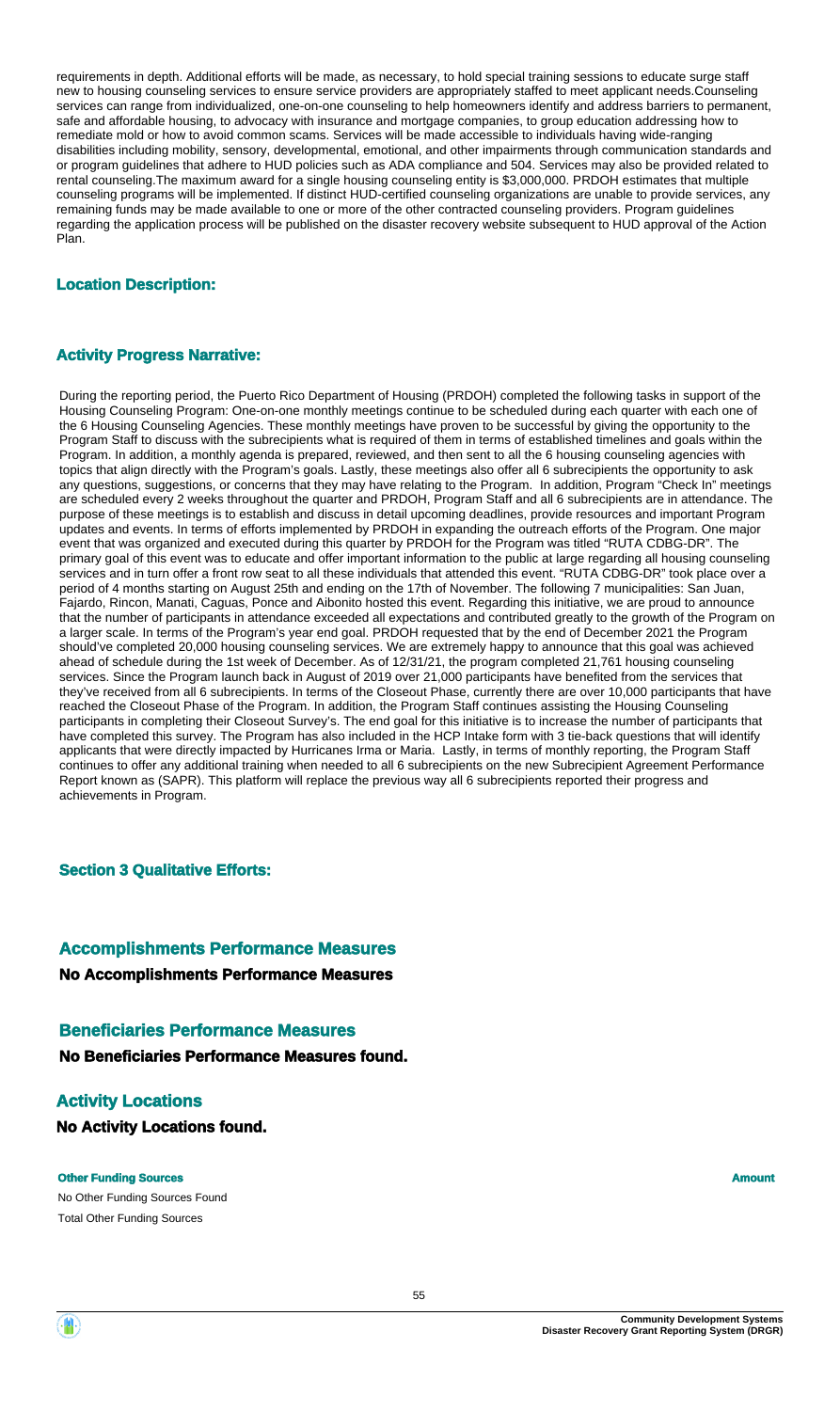## **Other Funding Sources Budgeted - Detail**

### **No Other Match Funding Sources Found**

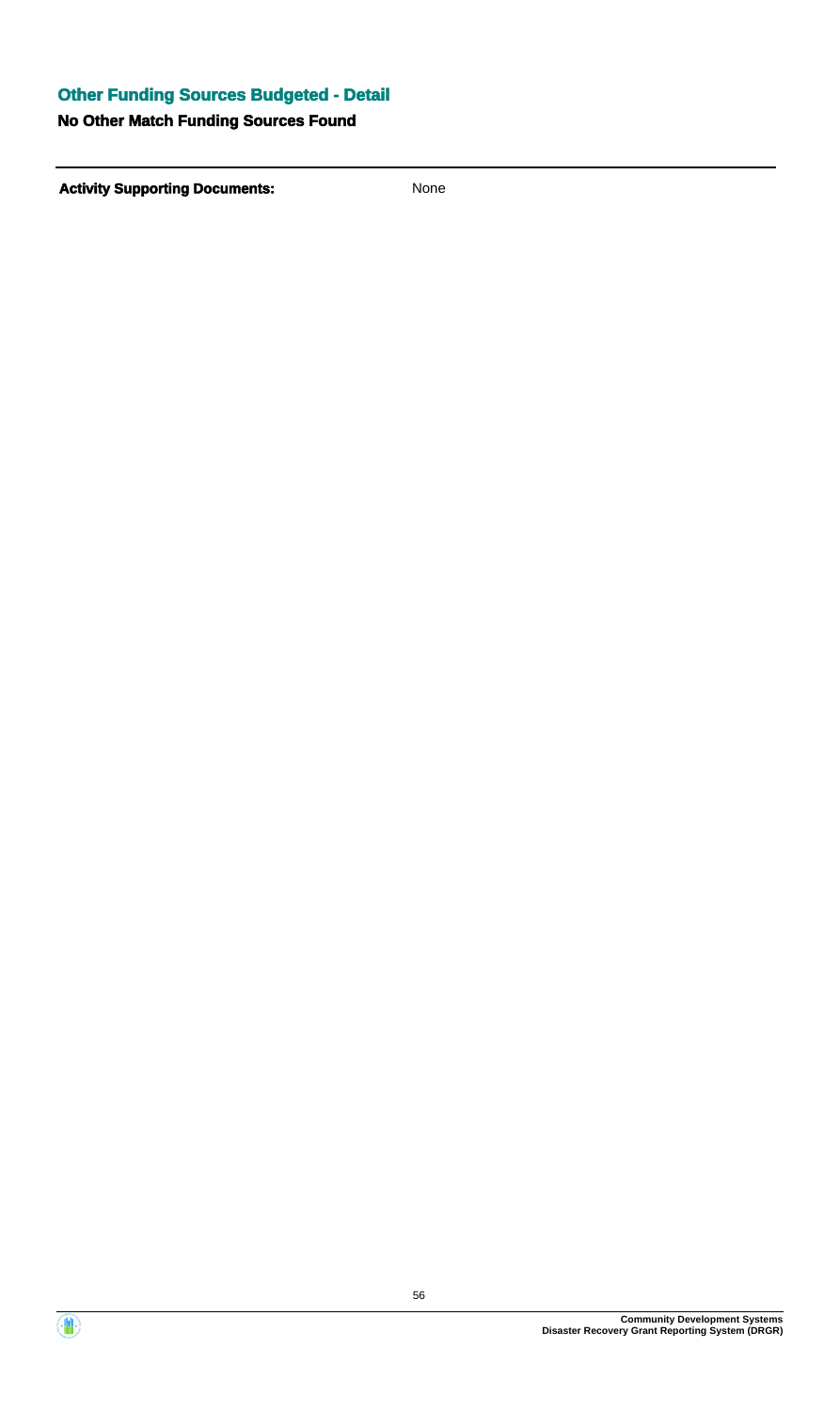**Grantee Activity Number: R01H13LIH-AFV-LM**

# **Activity Title: CDBG-DR Gap to LIHTC LMI**

#### **Activitiy Type:**

Rehabilitation/reconstruction of residential structures Under Way

#### **Project Number:**

Housing B-17-DM-72-0001

**Projected Start Date:** 09/19/2018

**Benefit Type:** Direct ( HouseHold )

**National Objective:**

# **Activity Status: Project Title:** Housing

**Projected End Date: Completed Activity Actual End Date:** 09/18/2026

### **Responsible Organization:**

Low/Mod Puerto Rico Housing Finance (AFV)

#### **Overall**

| <b>Total Projected Budget from All Sources</b> | \$0.00            | \$2,72 |
|------------------------------------------------|-------------------|--------|
| B-17-DM-72-0001                                | (\$35,072,071.51) | \$909, |
| B-18-DP-72-0001                                | (\$18,798,826.00) | \$909, |
| B-19-DP-72-0001                                | \$0.00            | \$909, |
| <b>Total Budget</b>                            | (\$53,870,897.51) | \$2,72 |
| B-17-DM-72-0001                                | (\$35,072,071.51) | \$909, |
| B-18-DP-72-0001                                | (\$18,798,826.00) | \$909, |
| B-19-DP-72-0001                                | \$0.00            | \$909, |
| <b>Total Obligated</b>                         | \$798,133,546.84  | \$897, |
| B-17-DM-72-0001                                | (\$33,067,627.16) | \$66,6 |
| B-18-DP-72-0001                                | \$831,201,174.00  | \$831, |
| B-19-DP-72-0001                                | \$0.00            | \$0.00 |
| <b>Total Funds Drawdown</b>                    | \$9,780,102.42    | \$38,9 |
| B-17-DM-72-0001                                | \$9,780,102.42    | \$38,9 |
| B-18-DP-72-0001                                | \$0.00            | \$0.00 |
| B-19-DP-72-0001                                | \$0.00            | \$0.00 |
| <b>Program Funds Drawdown</b>                  | \$9,780,102.42    | \$38,9 |
| B-17-DM-72-0001                                | \$9,780,102.42    | \$38,9 |
| B-18-DP-72-0001                                | \$0.00            | \$0.00 |
| B-19-DP-72-0001                                | \$0.00            | \$0.00 |
| <b>Program Income Drawdown</b>                 | \$0.00            | \$0.00 |
| B-17-DM-72-0001                                | \$0.00            | \$0.00 |
| B-18-DP-72-0001                                | \$0.00            | \$0.00 |
| B-19-DP-72-0001                                | \$0.00            | \$0.00 |
| <b>Program Income Received</b>                 | \$0.00            | \$0.00 |
| B-17-DM-72-0001                                | \$0.00            | \$0.00 |
| B-18-DP-72-0001                                | \$0.00            | \$0.00 |
| B-19-DP-72-0001                                | \$0.00            | \$0.00 |
| <b>Total Funds Expended</b>                    | \$9,780,102.42    | \$38,9 |
| Puerto Rico Department of Housing              | \$0.00            | \$0.00 |
| Puerto Rico Housing Finance (AFV)              | \$9,780,102.42    | \$38,9 |
| <b>Most Impacted and Distressed Expended</b>   | \$9,758,826.66    | \$33,2 |
| B-17-DM-72-0001                                | \$9,758,826.66    | \$33,2 |
| B-18-DP-72-0001                                | \$0.00            | \$0.00 |
| B-19-DP-72-0001                                | \$0.00            | \$0.00 |

### **Oct 1 thru Dec 31, 2021 To Date**

\$2,727,387,307.47 **Total Projected Budget from All Sources** \$2,727,387,307.47 \$897,805,356.94 \$33,233,266.24 \$0.00 \$0.00 \$38,952,668.29  $$38,952,668.29$  $$38,952,668.29$  $$38,952,668.29$ \$909,129,102.49 \$909,129,102.49 \$909,129,102.49 \$909,129,102.49 \$909,129,102.49 \$909,129,102.49 B-17-DM-72-0001 (\$33,067,627.16) \$66,604,182.94 B-18-DP-72-0001 \$831,201,174.00 \$831,201,174.00 \$38,952,668.29 B-17-DM-72-0001 \$9,780,102.42 \$38,952,668.29 B-17-DM-72-0001 \$9,758,826.66 \$33,233,266.24

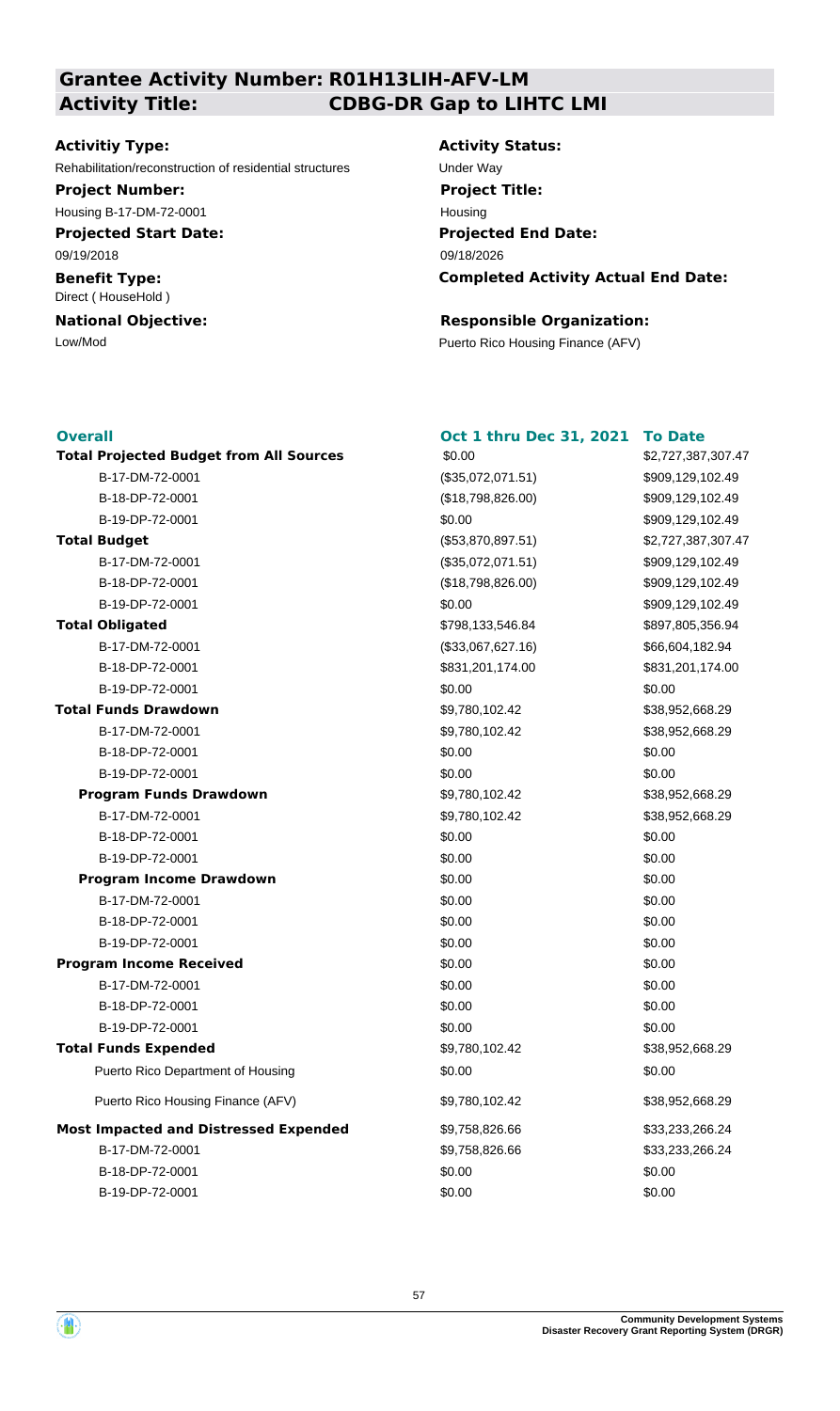#### **Activity Description:**

Puerto Rico receives millions of dollars each year in Low Income Housing Tax Credits (LIHTC) and currently has more than \$1 billion in LIHTC 4% projects available to be leveraged. Additionally, several projects under the 9% tax-credit program are shovel-ready and awaiting gap financing. PRDOH will provide gap funding, using CDBG-DR dollars, for properties being developed with LIHTC, thus maximizing the benefit provided by both federal funding streams.

PRDOH will partner with the Housing Finance Authority (AFV, for its Spanish acronym), to select projects for this Program, as proposed by developers qualified to use LIHTC. Projects will be evaluated based on cost reasonableness, developer capacity, number of beneficiaries served and shovel readiness. The LIHTC program will provide gap funding through either grants and/or loans (when needed) to developers with approved projects. Repaid loan funding will be used to fund additional approved LIHTC projects. Any program income generated will be used to fund program activities or administrative costs.

The maximum total award (grant and any necessary loan funding) per project is contingent on proposals already submitted to AFV to qualify for the pre-approved 9% tax credit roster. Additional project rosters will be curated by AFV. The Program will consist of \$963,000,000 for funding multiple projects, and projects will be funded to the extent that funds are available. Each project will include multiple individual housing units. Either 4% or 9% tax credit projects are eligible, as approved by AFV. The AFV has participated in the rehabilitation of low-in-come housing projects throughout the Island using, among others, LIHTC. This program, established in 1988, has being instrumental in the rehabilitation of 19,507 units.

Currently, 1,533 units are in the pipeline with 9% low income housing tax credits program and will be completed within 24 months of each project start. CDBG-DR loans with 9% LIHTC will leveraged to stretch both funding sources and to create projects that accomplish several goals.

All projects must generate affordable LMI housing in a supply proportional to the area LMI population, and in compliance with HUD Fair Market rent rates for an affordability period. Projects funded through this program must maintain affordable housing in accordance with the 15 or 20 -year affordability period outlined in 83 FR 40314, or the affordability period required by LIHTC, whichever is longer. 2020 LIHTC rent rates are included as Appendix H to this Action Plan.

Proposed LIHTC projects that include specific targets that consider and correlate to greater city revitalization efforts, opportunity zones, or strategic growth nodes will be weighted more strongly upon evaluation. Further, project proposals incorporating transportation services for the elderly (Égidas) under the second tranche will also be weighted more favorably.

PRDOH may include targeted funds under this LIHTC Program to address affordable housing needs based on data provided by the Puerto Rico Public Housing Authority (PRPHA) regarding potential public housing projects. Taking into account the above, PRDOH has set-aside \$250,000,000 from the CDBG-DR allocation for preservation, rehabilitation, or qualified new construction projects that are part of a comprehensive plan to redevelop, replace, and/or rehabilitate existing Puerto Rico Public Housing Administration's inventory.

#### **Location Description:**

The funding is available to be used in all Puerto Rico municipalities affected by the hurricanes across the island.

#### **Activity Progress Narrative:**

During the reporting period, the Puerto Rico Department of Housing (PRDOH) completed the following tasks in support of the collaborative efforts for the CDBG-DR Gap to Low-Income Housing Tax Credits (LIHTC) Program with the Subrecipient, the Puerto Rico Housing Finance Authority (PRHFA): continued focusing on providing support and assistance in the implementation of the CDBG-DR Gap to LIHTC Program, four percent (4%) and nine percent (9%) phases, Public Housing Set-Aside Strategy and maintained efforts towards invoicing and completion of closings for the remaining LIHTC 9% projects (Phase 1 of the Program), as well as giving continuance towards Program goals. In addition, billing and disbursement processes have continued for projects under construction. Until now, the Program has currently been reimbursed \$38.9M of CDBG-DR funds. Recently, seven (7) new activies were created in DRGR to segregate the cost by complex within the program. Out of the \$38.9M disbursed from the program \$30.5M have been paid and \$7.9M have been invoiced pending to be disbursed bringing the total to \$38.4M which belongs to six (6) complex. An analysis is being done and a reclassification of expenditure will be done with the following approximately amounts: Jose Gautier Benitez Family - \$19.1M (paid) & \$4.2M (invoiced), Sabana Village Apartments - \$3.6M (paid) & \$800K (invoiced), Jose Gautier Benitez Elderly - \$2.6M (paid) & \$1.6M (invoiced), San Blas Apartments - \$2.4M & \$800K (invoiced), De Diego Village - \$1.9M (paid) & \$200K (invoiced) and Hogar Manuel Mediavilla Negron II - \$900K (paid) & \$300K (invoiced).

The PRDOH provided continued support to PRHFA throughout these efforts. As part of implementing the second phase of the Program, PRDOH gave continuance towards submitted environmental reviews for five (5) LIHTC 4% projects, and the activities related to discussions with the Puerto Rico Fiscal Agency and Financial Advisory Authority (AFAAF), PRHFA, and the bond counsel and negotiations with Lenders to continue with the second phase of the Program. Also, the SRA Amendment between PRDOH and PRHFA was issued to continue further reaching the Program's goals. Furthermore, the PRPHA Set-Aside will be incorporated into the Qualified Allocation Plan (QAP) 2022 that PRHFA is currently drafting.

During this period, the PRDOH and the PRHFA conducted monthly conference calls to discuss Program updates and progress. In addition, the Program continued working with other PRDOH areas to discuss outreach, finance, and other pertinent matters.

**Section 3 Qualitative Efforts:**

#### **Accomplishments Performance Measures**

#### **No Accomplishments Performance Measures**

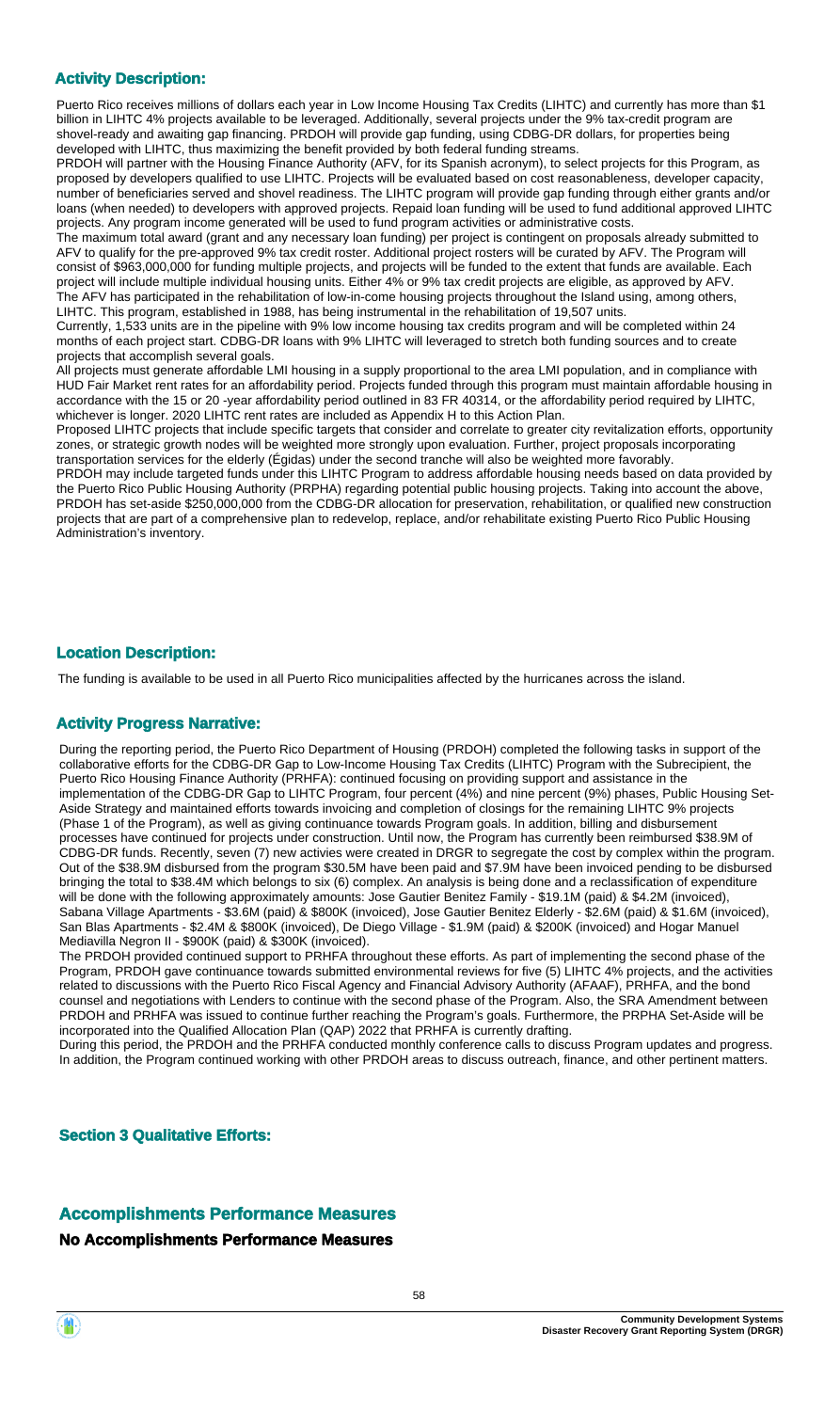### **Beneficiaries Performance Measures**

#### **No Beneficiaries Performance Measures found.**

### **Activity Locations**

### **No Activity Locations found.**

#### **Other Funding Sources Amount**

No Other Funding Sources Found Total Other Funding Sources

### **Other Funding Sources Budgeted - Detail**

#### **No Other Match Funding Sources Found**

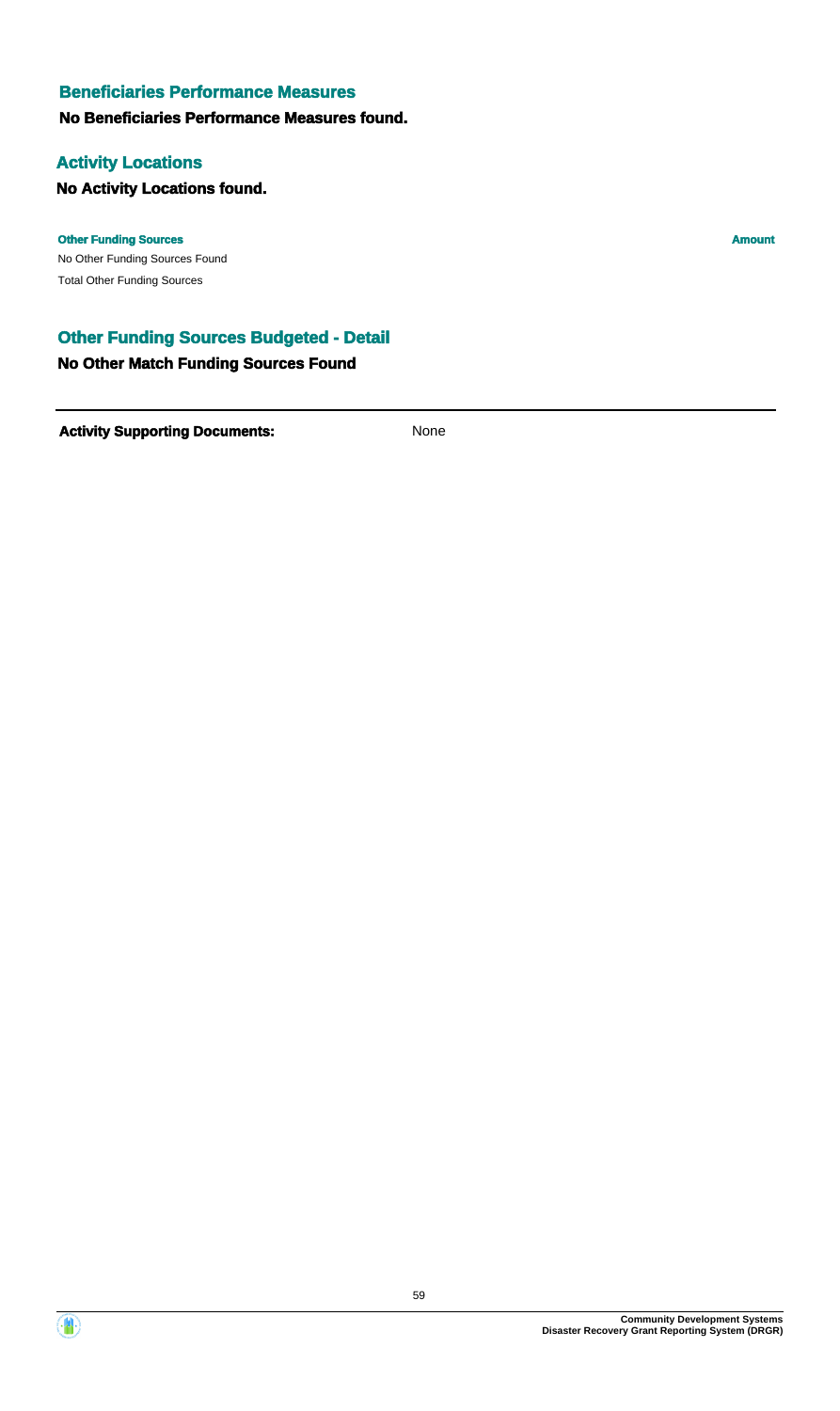# **Activity Title:**

### **Grantee Activity Number: R01H14HER-DOH-LM COMMUNITY ENERGY AND WATER RESILIENCE INSTALLATION**

#### **Activitiy Type:**

Public services **Under Way** 

#### **Project Number:**

Housing B-17-DM-72-0001

#### **Projected Start Date:**

09/19/2018

#### **Benefit Type:** Direct ( HouseHold )

### **National Objective:**

# **Activity Status:**

**Projected End Date: Completed Activity Actual End Date:** 09/18/2026 **Project Title:** Housing

### **Responsible Organization:**

Low/Mod Puerto Rico Department of Housing

#### **Overall** \$900,000,000.00 **Total Projected Budget from All Sources** \$90,000 \$900,000,000,000,000.000.00 \$30,000,000.00 \$0.00 \$54,823,221.56 \$0.00 **Total Budget Program Income Drawdown Program Income Received Total Funds Drawdown Total Obligated** \$65,267.16 \$0.00 \$0.00 **Oct 1 thru Dec 31, 2021 To Date** \$0.00 \$54,816,112.03 \$70,040.92 **Most Impacted and Distressed Expended** \$0.00 Puerto Rico Department of Housing \$65,267.16 \$65,267.16 \$70,040.92 **Program Funds Drawdown**  $$65,267.16$   $$70,040.92$ **Total Funds Expended**  $$65,267.16$   $$70,040.92$ B-17-DM-72-0001 \$0.00 \$300,000,000.00 B-18-DP-72-0001 \$30,000,000.00 \$300,000,000.00 B-19-DP-72-0001 \$0.00 \$300,000,000.00 B-17-DM-72-0001 \$0.00 \$300,000,000.00 B-18-DP-72-0001 \$30,000,000.00 \$300,000,000.00 B-19-DP-72-0001 \$0.00 \$300,000,000.00 B-17-DM-72-0001 \$0.00 \$0.00 B-18-DP-72-0001 \$54,816,112.03 \$54,823,221.56 B-19-DP-72-0001 \$0.00 \$0.00  $B-17-DM-72-0001$  \$0.00 \$0.00 \$0.00 B-18-DP-72-0001 \$65,267.16 \$70,040.92 B-19-DP-72-0001 \$0.00 \$0.00 B-17-DM-72-0001 \$0.00 \$0.00 B-18-DP-72-0001 \$65,267.16 \$70,040.92 B-19-DP-72-0001 \$0.00 \$0.00 \$0.00 \$0.00 B-17-DM-72-0001 \$0.00 \$0.00 B-18-DP-72-0001 \$0.00 \$0.00  $B - 19 - D$ P-72-0001  $B - 19 - D$   $D = 72 - 0001$  $B-17-DM-72-0001$  \$0.00 \$0.00 \$0.00 B-18-DP-72-0001 \$0.00 \$0.00  $B - 19 - D$ P-72-0001  $B - 19 - D$   $D = 72 - 0001$  $B-17-DM-72-0001$  \$0.00 \$0.00 \$0.00 B-18-DP-72-0001 \$0.00 \$0.00 B-19-DP-72-0001 \$0.00 \$0.00 \$0.00



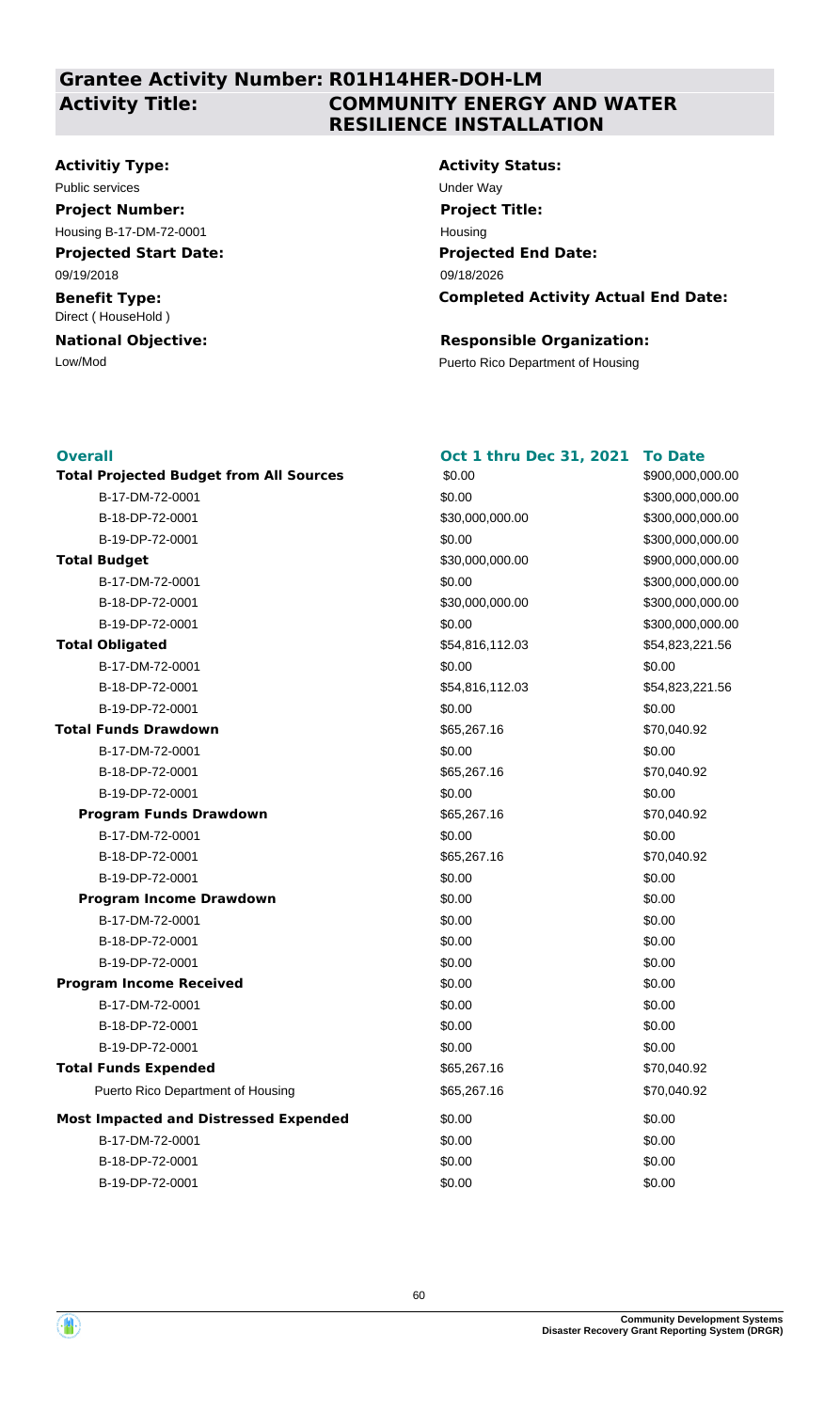### **Activity Description:**

The island-wide power outages and potable water disruptions as a result of Hurricane María have complicated recovery across the entire spectrum. Businesses have closed, critical services have been disrupted, and residents have been unable to stay in their homes because of lack of light, cooking facilities, cooling, water heating, and refrigeration. This is especially perilous for families with special needs and medical conditions.

While the Island begins the larger process of transforming the power grid and distribution systems, and addresses vulnerabilities to potable water supplies, residents must receive assurance that they can avoid displacement or threats to health and safety caused by interruptions to power service and potable water.

To address the energy and water system vulnerabilities, a portion of the Community Energy and Water Resilience Installation program will provide energy and water efficiency improvements and any other improvement, to promote energy and water resilience to eligible owned or rented household units, without any cost to the applicant. The eligible household units may receive improvements which include, but are not limited to, refrigerator replacement; electric water heater replacement with solar or gas powered water heater; electric stove with gas powered stove; lighting replacements with LED; water fixture replacement with low flush fixtures; installation of aerators; installation of a small solar (photovoltaic) system with battery system for essential plug loads to supply energy in the event of a power outage situation; installation of a water catchment system; and installation of health and safety measures such as CO2 monitoring alarm.

Priority will be given to the elderly and to households below 80% AMFI. Priority for the elderly does not preclude assistance to other eligible applicants.

A longer-term component of this program will entail energy and water resilience installations. Eligible applicants will have the ability to apply for solar panel systems retrofits for residential structures. This component involves a variable scale solar power retrofit designed to backfeed the structure to provide sufficient power to run critical household appliances and allow for shelterin-place options during outages. The scale of the solar power system will depend on the size of the household, income, and the ability of the applicant to finance a portion of the system. In the case for water resilience installation, the water catchment system will provide households with the ability to collect and store rainwater to be used for bathing and/or consumption, if used in concert with a purification filter or system. This program may also be used as an add-on to, or potentially integrated within the R3 program.

### **Location Description:**

The funding is available to be used in all Puerto Rico municipalities affected by the hurricanes across the island.

#### **Activity Progress Narrative:**

During the reporting period, the Puerto Rico Department of Housing completed the following tasks in support of the Community Energy and Water Resilience Installations Program: The CEWRI Program launched during this Reporting Period. Contract Agreement was executed for Program Management Services and for two Acquisition and Installation Services (Installation Contractors). The following CEWRI Program Training were conducted: CEWRI Program Overview and Canopy Internal Training to Grant Management and PRDOH staff; CEWRI Program Overview + Canopy Training (Program Manager) including the FCLS Introduction to DBRA Training Onboarding Master session; CEWRI Program Overview + Canopy Training (Installation Contractors) including the FCLS Intro to DBRA Training Onboarding Master session; NREL Pre-Assessment survey presentation meeting to the Program Manager and Installation Contractors. The following Standard Operating Procedures were approved: General System Navigation, R3/CEWRI Referral Due Diligence, Intake Review Process, Eligibility Process, Installation and Inspection Process, Award Process, Case Inactivation, and Closeout Process. Completed system modules for Installation Process and Inspection, Program Closeout, Warranty Claim, and Program Based Reconsideration. Program Notifications, documents, Forms, and Templates (Spanish and English) were approved. The Submittal Evaluation Cover Sheet, Pre-Installation Assessment Report Form-PM Certification\_rev2, Commissioning Report Template, Program Manager Final Inspection Report Template were approved. Coordination meetings were held with NREL/DOE regarding PM, Installation Contractors, and trainings for End-Users. Coordination meeting with LUMA/AEE was held to discuss the need for an agreement between PRDOH and LUMA to manage data sharing for the benefit of the CEWRI Program. Implementation of CEWRI Pilot Cases started, with one project installed. The Program continues working on system development, trainings, standard operating procedures, program documents and Program Guidelines v.3. For the next reporting period, the Program expects to move into the full-launch phase with the completion of contract executions with the other awarded installation contractors.

#### **Section 3 Qualitative Efforts:**

#### **Accomplishments Performance Measures**

**No Accomplishments Performance Measures**

#### **Beneficiaries Performance Measures**

**No Beneficiaries Performance Measures found.**

### **Activity Locations**

**No Activity Locations found.**

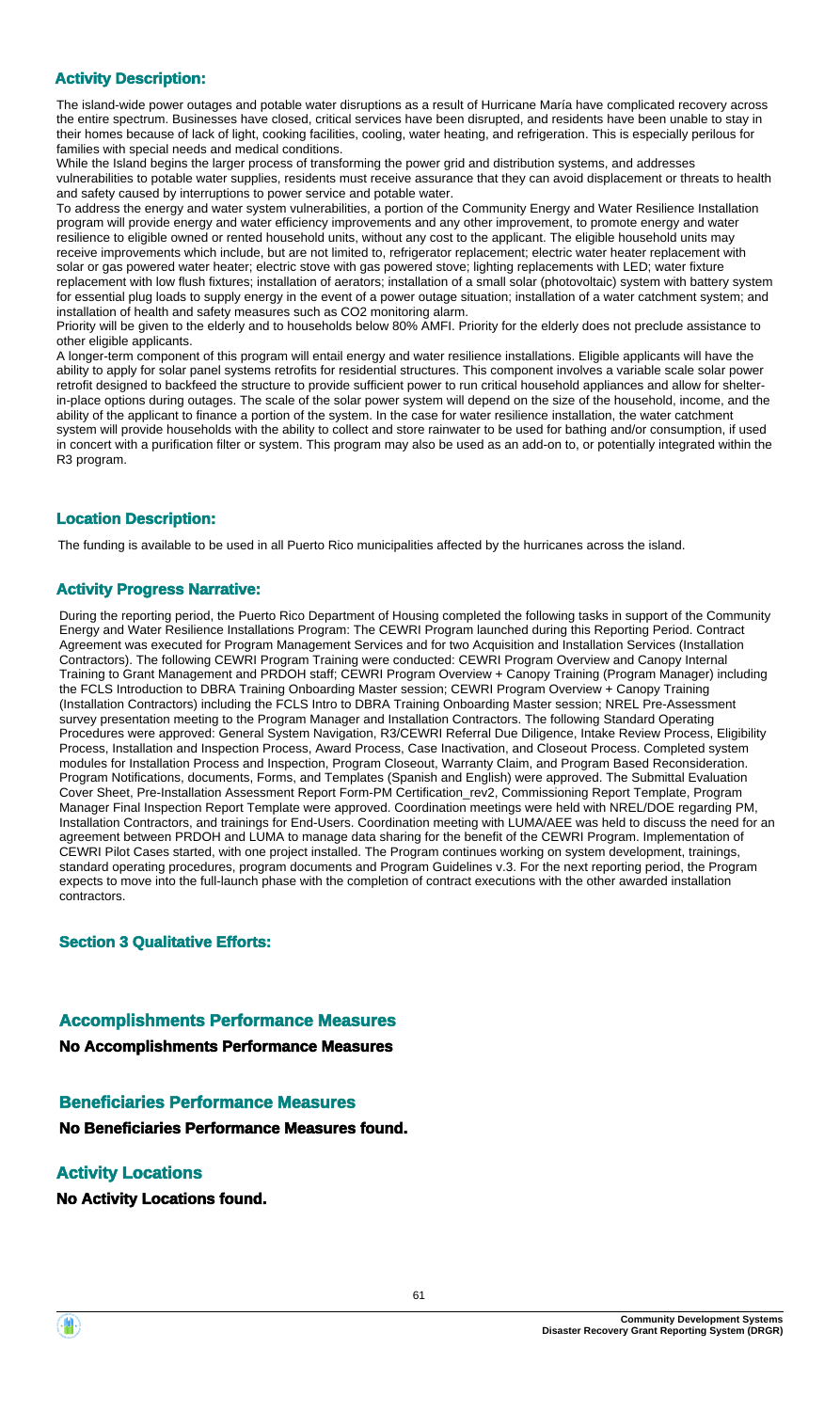## **Other Funding Sources Budgeted - Detail**

#### **No Other Match Funding Sources Found**

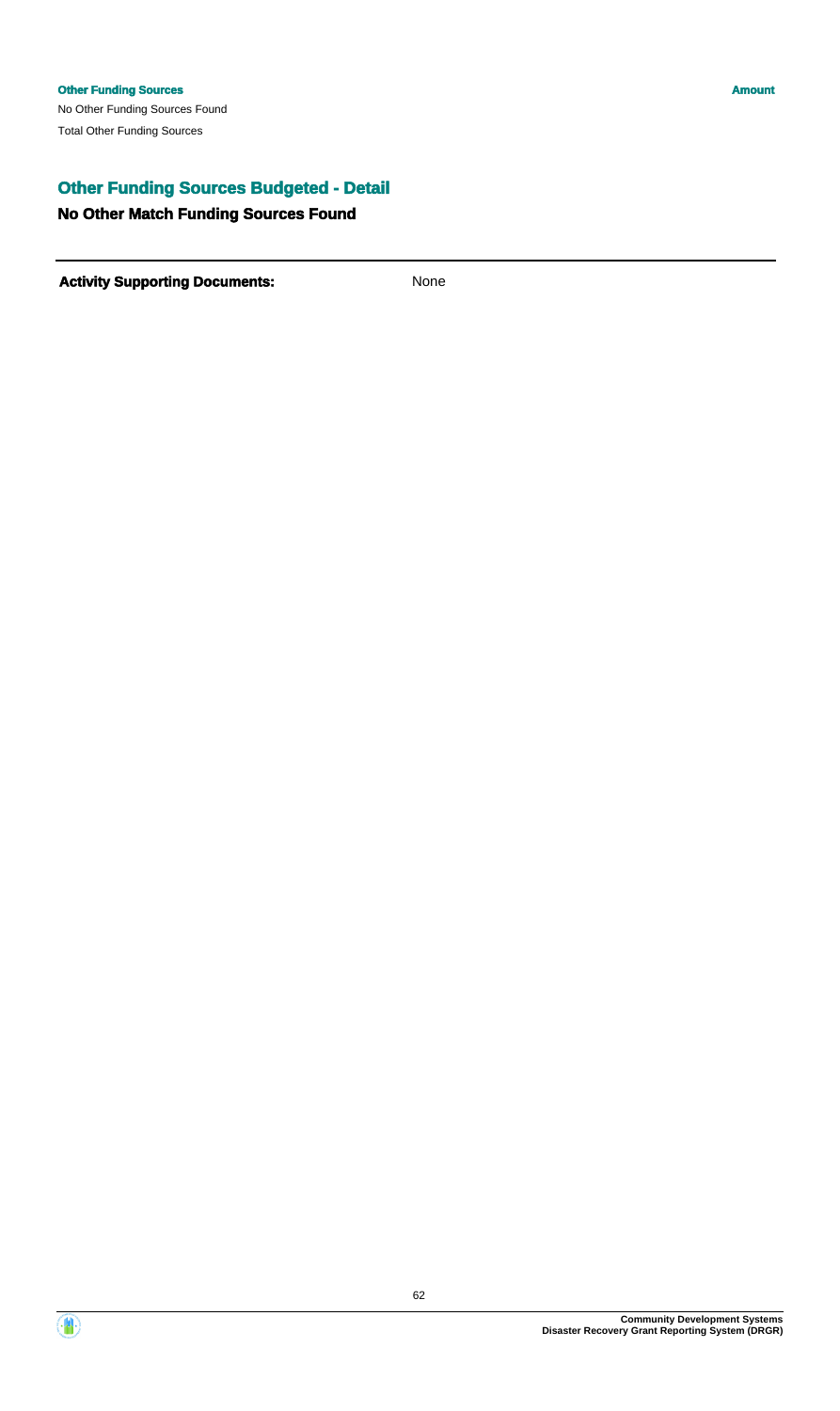# **Activity Title:**

### **Grantee Activity Number: R01H14HER-DOH-UN COMMUNITY ENERGY AND WATER RESILIENCE INSTALLATION**

### **Activitiy Type:**

**Projected Start Date: Benefit Type: National Objective:** 09/19/2018 N/A Public services **Under Way Project Number:** Housing B-17-DM-72-0001

## **Activity Status: Projected End Date: Completed Activity Actual End Date:** 09/18/2026 **Project Title:** Housing

#### **Responsible Organization:**

Urgent Need **Puerto Rico Department of Housing** 

| <b>Overall</b>                                 | Oct 1 thru Dec 31, 2021 | <b>To Date</b> |
|------------------------------------------------|-------------------------|----------------|
| <b>Total Projected Budget from All Sources</b> | \$0.00                  | \$0.00         |
| B-17-DM-72-0001                                | \$0.00                  | \$0.00         |
| B-18-DP-72-0001                                | (\$30,000,000.00)       | \$0.00         |
| B-19-DP-72-0001                                | \$0.00                  | \$0.00         |
| <b>Total Budget</b>                            | (\$30,000,000.00)       | \$0.00         |
| B-17-DM-72-0001                                | \$0.00                  | \$0.00         |
| B-18-DP-72-0001                                | (\$30,000,000.00)       | \$0.00         |
| B-19-DP-72-0001                                | \$0.00                  | \$0.00         |
| <b>Total Obligated</b>                         | (\$789.95)              | \$0.00         |
| B-17-DM-72-0001                                | \$0.00                  | \$0.00         |
| B-18-DP-72-0001                                | (\$789.95)              | \$0.00         |
| B-19-DP-72-0001                                | \$0.00                  | \$0.00         |
| <b>Total Funds Drawdown</b>                    | (\$530.42)              | \$0.00         |
| B-17-DM-72-0001                                | \$0.00                  | \$0.00         |
| B-18-DP-72-0001                                | (\$530.42)              | \$0.00         |
| B-19-DP-72-0001                                | \$0.00                  | \$0.00         |
| <b>Program Funds Drawdown</b>                  | (\$530.42)              | \$0.00         |
| B-17-DM-72-0001                                | \$0.00                  | \$0.00         |
| B-18-DP-72-0001                                | (\$530.42)              | \$0.00         |
| B-19-DP-72-0001                                | \$0.00                  | \$0.00         |
| <b>Program Income Drawdown</b>                 | \$0.00                  | \$0.00         |
| B-17-DM-72-0001                                | \$0.00                  | \$0.00         |
| B-18-DP-72-0001                                | \$0.00                  | \$0.00         |
| B-19-DP-72-0001                                | \$0.00                  | \$0.00         |
| <b>Program Income Received</b>                 | \$0.00                  | \$0.00         |
| B-17-DM-72-0001                                | \$0.00                  | \$0.00         |
| B-18-DP-72-0001                                | \$0.00                  | \$0.00         |
| B-19-DP-72-0001                                | \$0.00                  | \$0.00         |
| <b>Total Funds Expended</b>                    | (\$530.42)              | \$0.00         |
| Puerto Rico Department of Housing              | (\$530.42)              | \$0.00         |
| <b>Most Impacted and Distressed Expended</b>   | \$0.00                  | \$0.00         |
| B-17-DM-72-0001                                | \$0.00                  | \$0.00         |
| B-18-DP-72-0001                                | \$0.00                  | \$0.00         |
| B-19-DP-72-0001                                | \$0.00                  | \$0.00         |



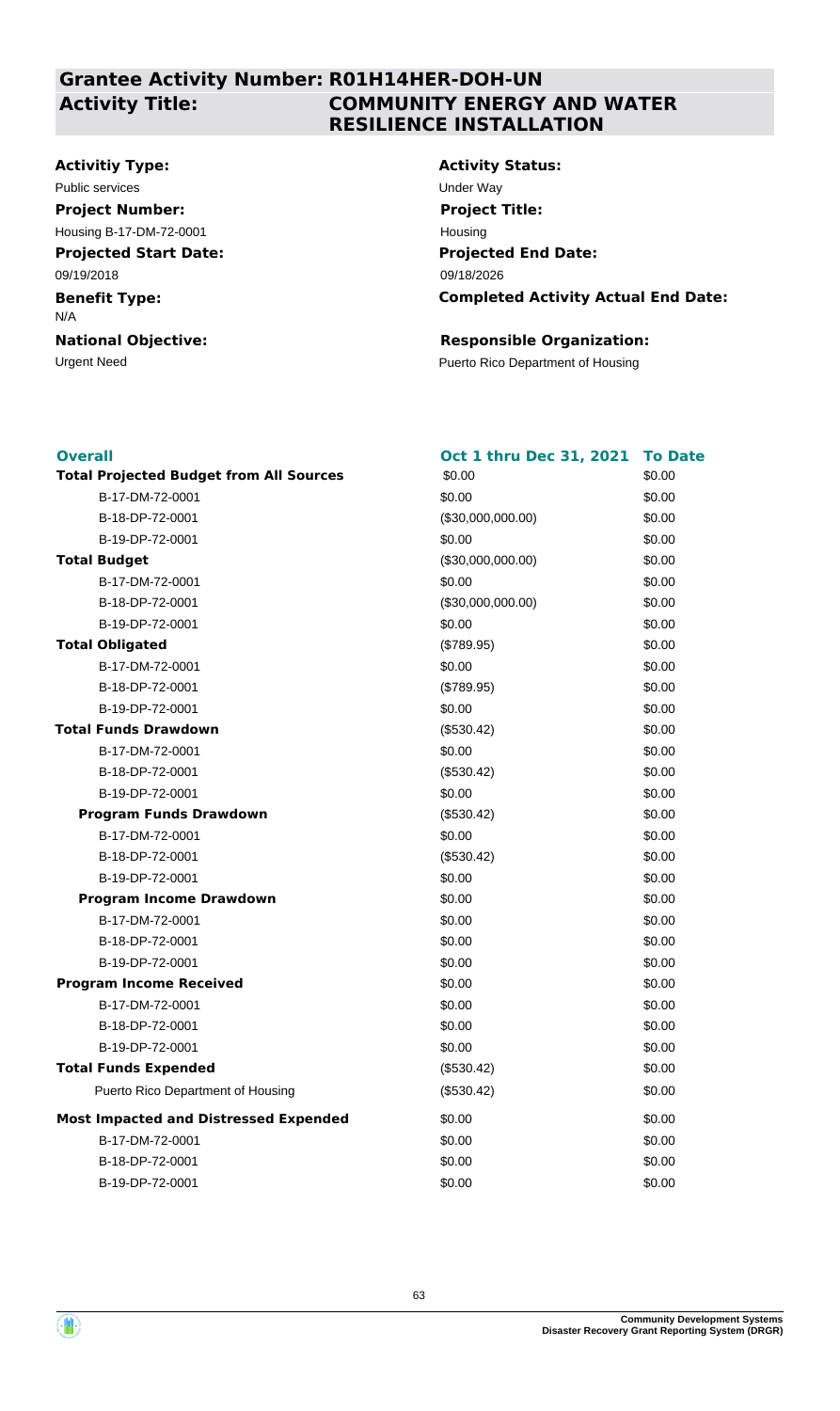### **Activity Description:**

The island-wide power outages and potable water disruptions as a result of Hurricane María have complicated recovery across the entire spectrum. Businesses have closed, critical services have been disrupted, and residents have been unable to stay in their homes because of lack of light, cooking facilities, cooling, water heating, and refrigeration. This is especially perilous for families with special needs and medical conditions.<br>While the Island begins the larger process of transforming the power grid and distribution systems, and addresses vulnerabilities to potable water supplies, residents must receive assurance that they can avoid displacement or threats to health and safety caused by interruptions to power service and potable water.<br>To address the energy and water system vulnerabilities, a portion of the Community Energy and Water Resilience Installation program will provide energy and water efficiency improvements and any other improvement, to promote energy and water resilience to eligible owned or rented household units, without any cost to the applicant. The eligible household units may receive improvements which include, but are not limited to, refrigerator replacement; electric water heater replacement with solar or gas powered water heater; electric stove with gas powered stove; lighting replacements with LED; water fixture replacement with low flush fixtures; installation of aerators; installation of a small solar (photovoltaic) system with battery system for essential plug loads to supply energy in the event of a power outage situation; installation of a water catchment system; and installation of health and safety measures such as CO2 monitoring alarm.<br>Priority will be given to the elderly and to households below 80% AMFI. Priority for the elderly does not preclude assistance to other eligible applicants.<br>A longer-term component of this program will entail energy and water resilience installations. Eligible applicants will have the ability to apply for solar panel systems retrofits for residential structures. This component involves a variable scale solar power retrofit designed to backfeed the structure to provide sufficient power to run critical household appliances and allow for shelter-in-place options during outages. The scale of the solar power system will depend on the size of the household, income, and the ability of the applicant to finance a portion of the system. In the case for water resilience installation, the water catchment system will provide households with the ability to collect and store rainwater to be used for bathing and/or consumption, if used in concert with a purification filter or system. This program may also be used as an add-on to, or potentially integrated within the R3 program.

### **Location Description:**

#### **Activity Progress Narrative:**

During the reporting period, the Puerto Rico Department of Housing completed the following tasks in support of the Community Energy and Water Resilience Installations Program: The CEWRI Program launched during this Reporting Period. Contract Agreement was executed for Program Management Services and for two Acquisition and Installation Services (Installation Contractors). The following CEWRI Program Training were conducted: CEWRI Program Overview and Canopy Internal Training to Grant Management and PRDOH staff; CEWRI Program Overview + Canopy Training (Program Manager) including the FCLS Introduction to DBRA Training Onboarding Master session; CEWRI Program Overview + Canopy Training (Installation Contractors) including the FCLS Intro to DBRA Training Onboarding Master session; NREL Pre-Assessment survey presentation meeting to the Program Manager and Installation Contractors. The following Standard Operating Procedures were approved: General System Navigation, R3/CEWRI Referral Due Diligence, Intake Review Process, Eligibility Process, Installation and Inspection Process, Award Process, Case Inactivation, and Closeout Process. Completed system modules for Installation Process and Inspection, Program Closeout, Warranty Claim, and Program Based Reconsideration. Program Notifications, documents, Forms, and Templates (Spanish and English) were approved. The Submittal Evaluation Cover Sheet, Pre-Installation Assessment Report Form-PM Certification\_rev2, Commissioning Report Template, Program Manager Final Inspection Report Template were approved. Coordination meetings were held with NREL/DOE regarding PM, Installation Contractors, and trainings for End-Users. Coordination meeting with LUMA/AEE was held to discuss the need for an agreement between PRDOH and LUMA to manage data sharing for the benefit of the CEWRI Program. Implementation of CEWRI Pilot Cases started, with one project installed. The Program continues working on system development, trainings, standard operating procedures, program documents and Program Guidelines v.3. For the next reporting period, the Program expects to move into the full-launch phase with the completion of contract executions with the other awarded installation contractors.

#### **Section 3 Qualitative Efforts:**

#### **Accomplishments Performance Measures**

**No Accomplishments Performance Measures**

#### **Beneficiaries Performance Measures**

**No Beneficiaries Performance Measures found.**

#### **Activity Locations**

**No Activity Locations found.**

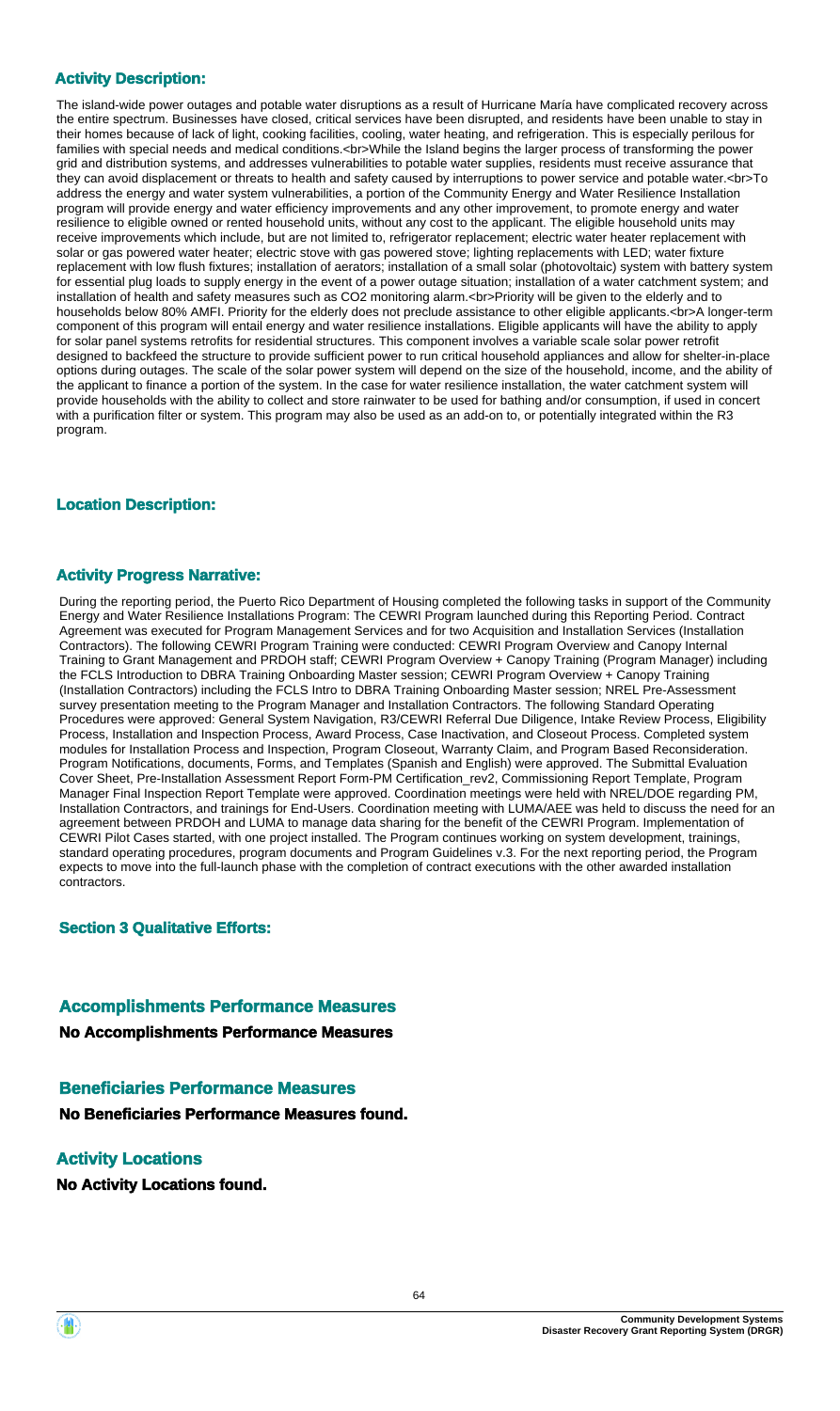## **Other Funding Sources Budgeted - Detail**

#### **No Other Match Funding Sources Found**

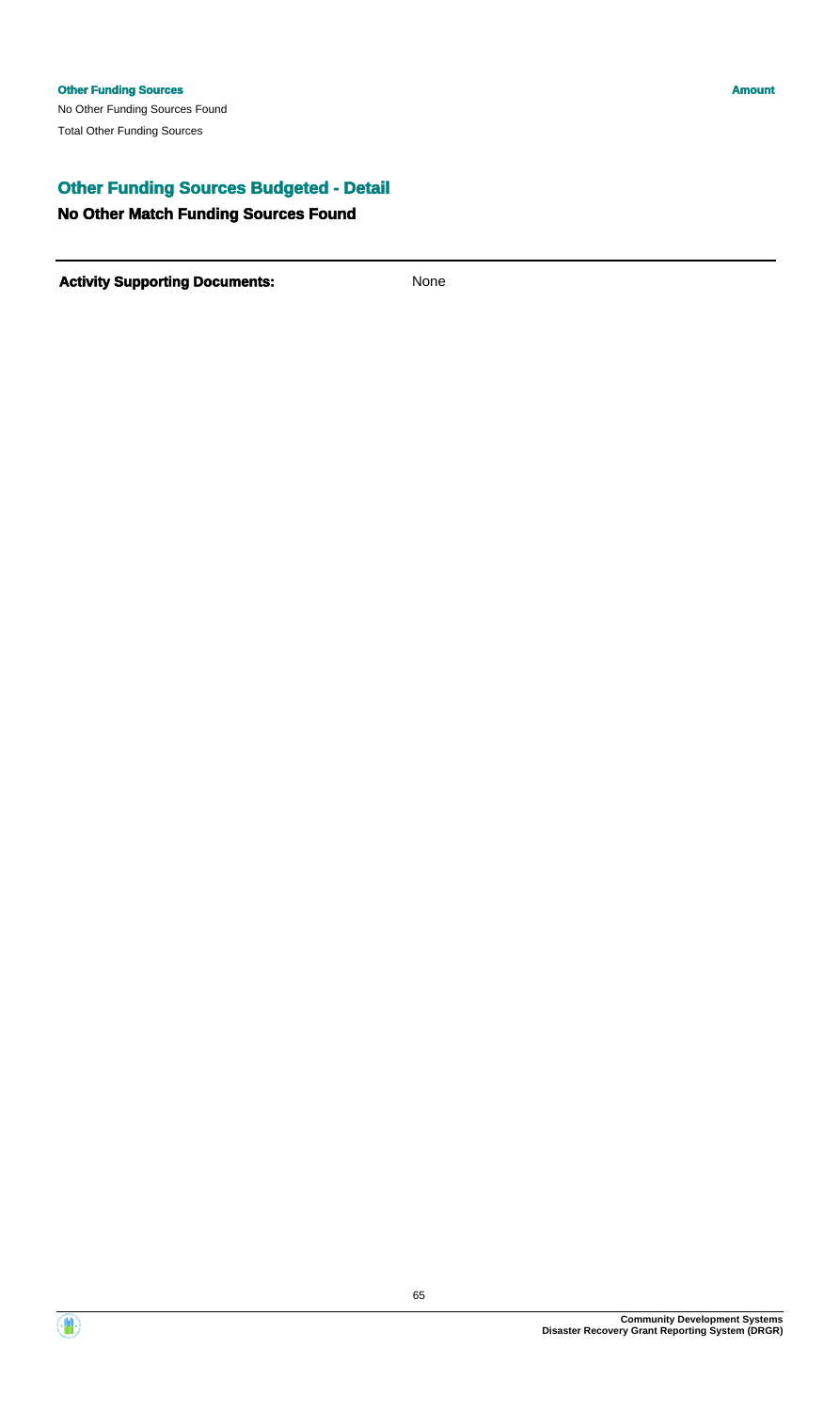### **Grantee Activity Number: R01HLIHAFVLM1301 Activity Title: LIHTC Jose Gautier Benitez**

#### **Activitiy Type:**

Construction of new housing Theorem 2012 Construction of new housing Theorem 2012 **Project Number:**

**Projected Start Date:** Housing B-17-DM-72-0001

09/19/2018

**Benefit Type:**

N/A

**National Objective:**

**Activity Status: Projected End Date: Completed Activity Actual End Date:** 09/18/2026 **Project Title:** Housing

\$66,075,685.95

 $$22.025,228.65$ \$22,025,228.65 \$22,025,228.65

\$22,025,228.65

 $$22.025,228.65$ 

**Total Projected Budget from All Sources** \$66,075,685.95

 $$22.025,228.65$ \$22,025,228.65 \$22,025,228.65

#### **Responsible Organization:**

Low/Mod Puerto Rico Housing Finance (AFV)

#### **Overall**

| <b>Overall</b>                                 | Oct 1 thru Dec 31, 2021 | <b>To Date</b> |
|------------------------------------------------|-------------------------|----------------|
| <b>Total Projected Budget from All Sources</b> | \$0.00                  | \$66,075,68    |
| B-17-DM-72-0001                                | \$22,025,228.65         | \$22,025,22    |
| B-18-DP-72-0001                                | \$0.00                  | \$22,025,22    |
| B-19-DP-72-0001                                | \$0.00                  | \$22,025,22    |
| <b>Total Budget</b>                            | \$22,025,228.65         | \$66,075,68    |
| B-17-DM-72-0001                                | \$22,025,228.65         | \$22,025,22    |
| B-18-DP-72-0001                                | \$0.00                  | \$22,025,22    |
| B-19-DP-72-0001                                | \$0.00                  | \$22,025,22    |
| <b>Total Obligated</b>                         | \$22,025,228.65         | \$22,025,22    |
| B-17-DM-72-0001                                | \$22,025,228.65         | \$22,025,22    |
| B-18-DP-72-0001                                | \$0.00                  | \$0.00         |
| B-19-DP-72-0001                                | \$0.00                  | \$0.00         |
| <b>Total Funds Drawdown</b>                    | \$0.00                  | \$0.00         |
| B-17-DM-72-0001                                | \$0.00                  | \$0.00         |
| B-18-DP-72-0001                                | \$0.00                  | \$0.00         |
| B-19-DP-72-0001                                | \$0.00                  | \$0.00         |
| <b>Program Funds Drawdown</b>                  | \$0.00                  | \$0.00         |
| B-17-DM-72-0001                                | \$0.00                  | \$0.00         |
| B-18-DP-72-0001                                | \$0.00                  | \$0.00         |
| B-19-DP-72-0001                                | \$0.00                  | \$0.00         |
| <b>Program Income Drawdown</b>                 | \$0.00                  | \$0.00         |
| B-17-DM-72-0001                                | \$0.00                  | \$0.00         |
| B-18-DP-72-0001                                | \$0.00                  | \$0.00         |
| B-19-DP-72-0001                                | \$0.00                  | \$0.00         |
| <b>Program Income Received</b>                 | \$0.00                  | \$0.00         |
| B-17-DM-72-0001                                | \$0.00                  | \$0.00         |
| B-18-DP-72-0001                                | \$0.00                  | \$0.00         |
| B-19-DP-72-0001                                | \$0.00                  | \$0.00         |
| <b>Total Funds Expended</b>                    | \$0.00                  | \$0.00         |
| Puerto Rico Housing Finance (AFV)              | \$0.00                  | \$0.00         |
| <b>Most Impacted and Distressed Expended</b>   | \$0.00                  | \$0.00         |
| B-17-DM-72-0001                                | \$0.00                  | \$0.00         |
| B-18-DP-72-0001                                | \$0.00                  | \$0.00         |
| B-19-DP-72-0001                                | \$0.00                  | \$0.00         |

#### **Activity Description:**

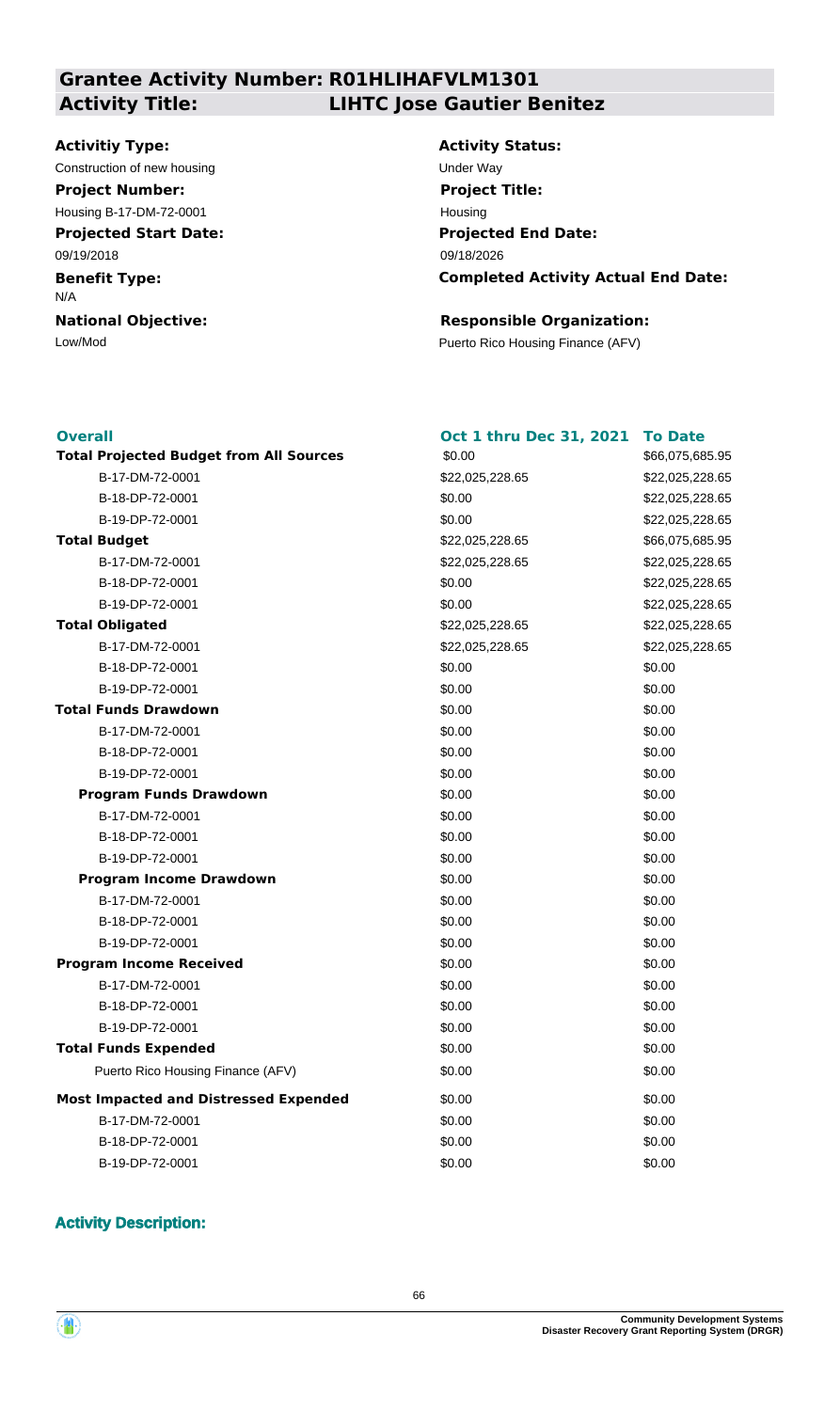Puerto Rico receives millions of dollars each year in Low Income Housing Tax Credits (LIHTC) and currently has more than \$1 billion in LIHTC 4% projects available to be leveraged. Additionally, several projects under the 9% tax-credit program are shovel-ready and awaiting gap financing. PRDOH will provide gap funding, using CDBG-DR dollars, for properties being developed with LIHTC, thus maximizing the benefit provided by both federal funding streams.

PRDOH will partner with the Housing Finance Authority (AFV, for its Spanish acronym), to select projects for this Program, as proposed by developers qualified to use LIHTC. Projects will be evaluated based on cost reasonableness, developer capacity, number of beneficiaries served and shovel readiness. The LIHTC program will provide gap funding through either grants and/or loans (when needed) to developers with approved projects. Repaid loan funding will be used to fund additional approved LIHTC projects. Any program income generated will be used to fund program activities or administrative costs.

The maximum total award (grant and any necessary loan funding) per project is contingent on proposals already submitted to AFV to qualify for the pre-approved 9% tax credit roster. Additional project rosters will be curated by AFV. The Program will consist of \$963,000,000 for funding multiple projects, and projects will be funded to the extent that funds are available. Each project will include multiple individual housing units. Either 4% or 9% tax credit projects are eligible, as approved by AFV. The AFV has participated in the rehabilitation of low-in-come housing projects throughout the Island using, among others, LIHTC. This program, established in 1988, has being instrumental in the rehabilitation of 19,507 units.

Currently, 1,533 units are in the pipeline with 9% low income housing tax credits program and will be completed within 24 months of each project start. CDBG-DR loans with 9% LIHTC will leveraged to stretch both funding sources and to create projects that accomplish several goals.

All projects must generate affordable LMI housing in a supply proportional to the area LMI population, and in compliance with HUD Fair Market rent rates for an affordability period. Projects funded through this program must maintain affordable housing in accordance with the 15 or 20 -year affordability period outlined in 83 FR 40314, or the affordability period required by LIHTC, whichever is longer. 2020 LIHTC rent rates are included as Appendix H to this Action Plan.

Proposed LIHTC projects that include specific targets that consider and correlate to greater city revitalization efforts, opportunity zones, or strategic growth nodes will be weighted more strongly upon evaluation. Further, project proposals incorporating transportation services for the elderly (Égidas) under the second tranche will also be weighted more favorably.

PRDOH may include targeted funds under this LIHTC Program to address affordable housing needs based on data provided by the Puerto Rico Public Housing Authority (PRPHA) regarding potential public housing projects. Taking into account the above, PRDOH has set-aside \$250,000,000 from the CDBG-DR allocation for preservation, rehabilitation, or qualified new construction projects that are part of a comprehensive plan to redevelop, replace, and/or rehabilitate existing Puerto Rico Public Housing Administration's inventory.

#### **Location Description:**

#### **Activity Progress Narrative:**

During the current period, PRDOH established individual activities in DRGR for each multifamily housing complex for the purpose of evaluating activity benefit test for Low-Mod activities. Currently, PRDOH is currently in the process of identifying and reconciling the proposed revised voucher draws for disbursements made for each complex to ensure complete and accurate reporting.

**Section 3 Qualitative Efforts:**

#### **Accomplishments Performance Measures**

#### **No Accomplishments Performance Measures**

#### **Beneficiaries Performance Measures**

**No Beneficiaries Performance Measures found.**

#### **Activity Locations**

**No Activity Locations found.**

No Other Funding Sources Found **Other Funding Sources Amount Amount Amount Amount** Total Other Funding Sources

#### **Other Funding Sources Budgeted - Detail**

#### **No Other Match Funding Sources Found**

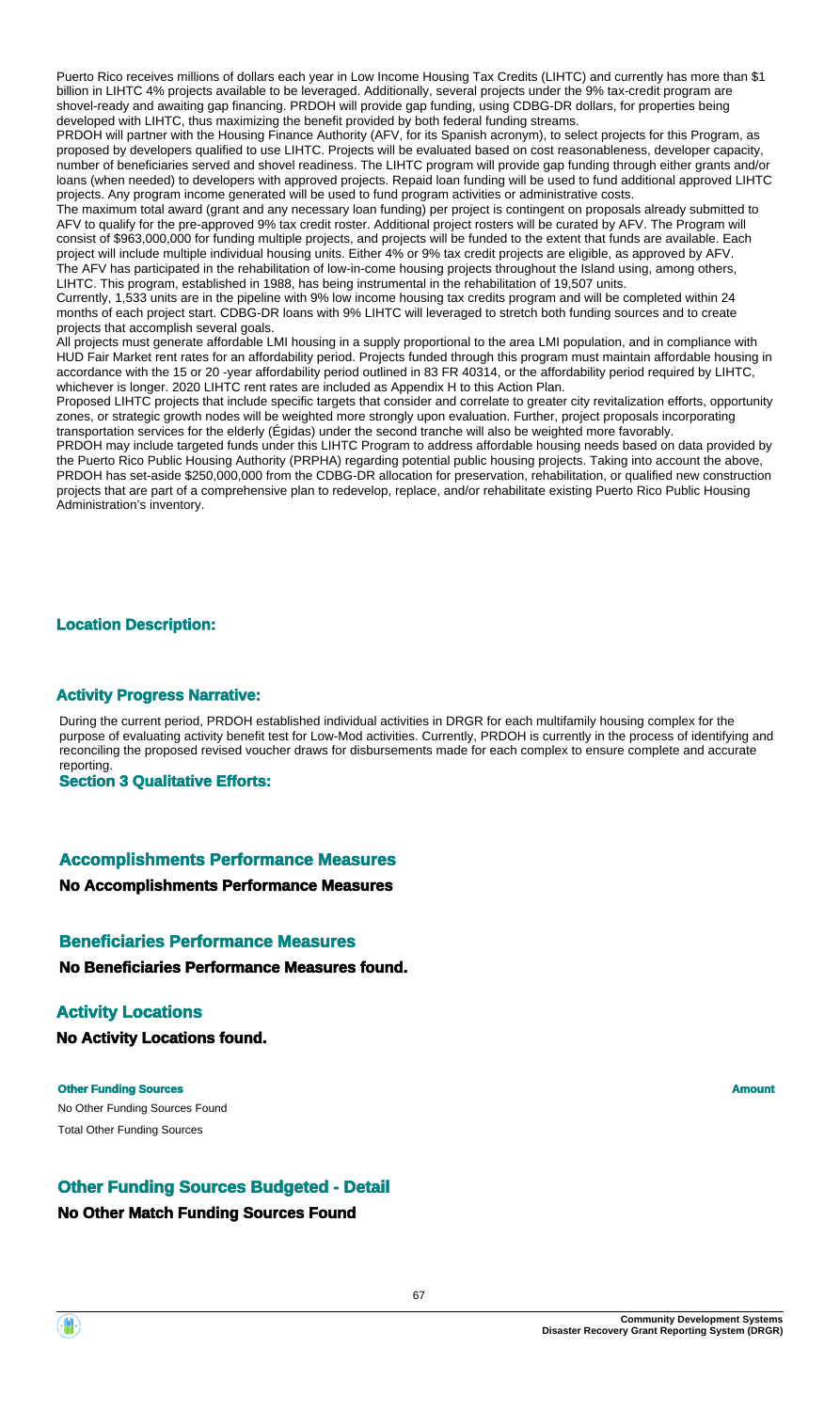

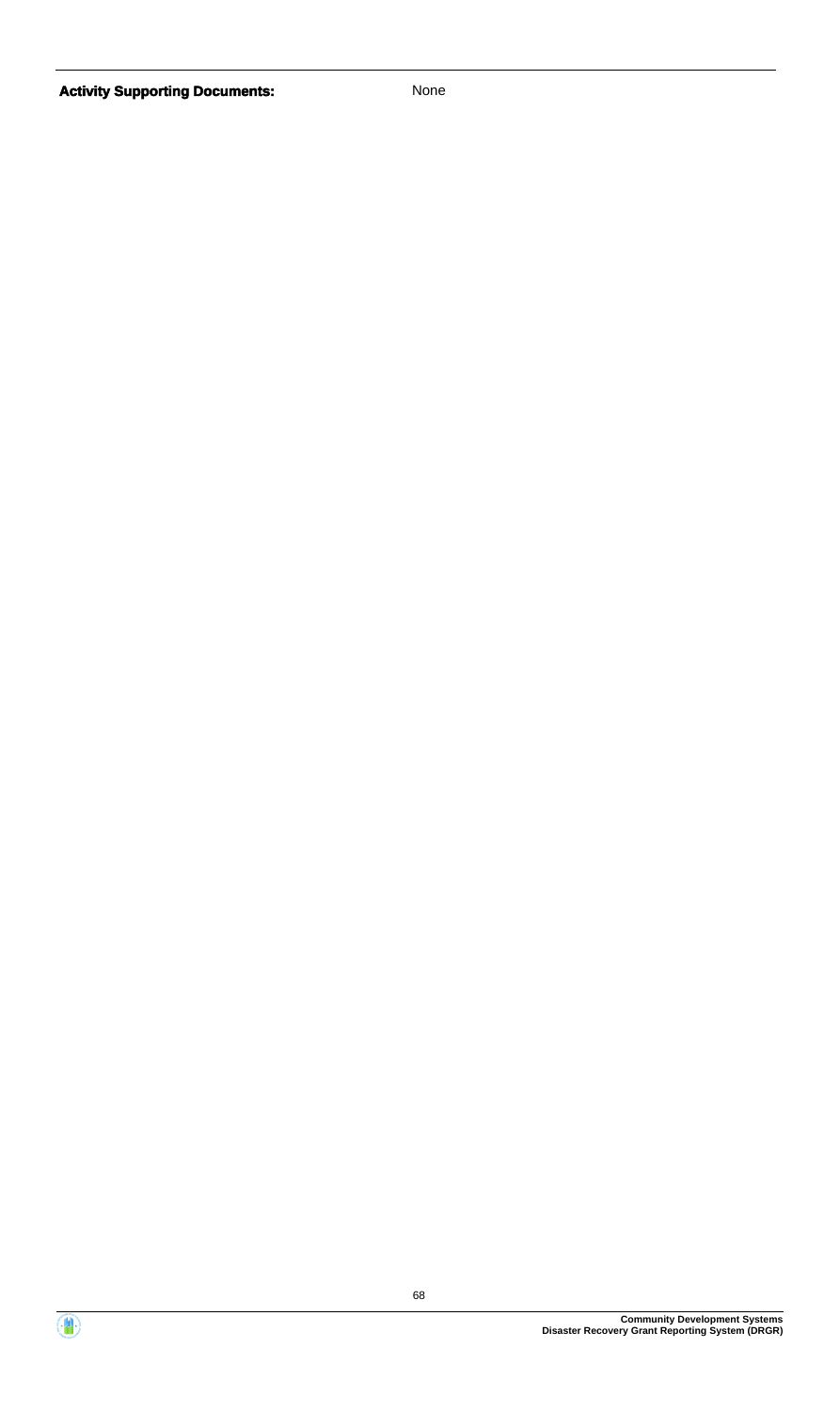### **Grantee Activity Number: R01HLIHAFVLM1302 Activity Title: LIHTC De Diego Village**

#### **Activitiy Type:**

Construction of new housing Theorem 2012 Construction of the Way **Project Number:**

**Projected Start Date:** Housing B-17-DM-72-0001

09/19/2018

**Benefit Type:**

N/A

**National Objective:**

# **Activity Status: Projected End Date:** 09/18/2026 **Project Title:** Housing

### **Completed Activity Actual End Date:**

#### **Responsible Organization:**

Low/Mod Puerto Rico Housing Finance (AFV)

#### **Overall**

| <b>Overall</b>                                 | Oct 1 thru Dec 31, 2021 | <b>To Date</b> |
|------------------------------------------------|-------------------------|----------------|
| <b>Total Projected Budget from All Sources</b> | \$0.00                  | \$6,448,815.90 |
| B-17-DM-72-0001                                | \$2,149,605.30          | \$2,149,605.30 |
| B-18-DP-72-0001                                | \$0.00                  | \$2,149,605.30 |
| B-19-DP-72-0001                                | \$0.00                  | \$2,149,605.30 |
| <b>Total Budget</b>                            | \$2,149,605.30          | \$6,448,815.90 |
| B-17-DM-72-0001                                | \$2,149,605.30          | \$2,149,605.30 |
| B-18-DP-72-0001                                | \$0.00                  | \$2,149,605.30 |
| B-19-DP-72-0001                                | \$0.00                  | \$2,149,605.30 |
| <b>Total Obligated</b>                         | \$2,149,605.30          | \$2,149,605.30 |
| B-17-DM-72-0001                                | \$2,149,605.30          | \$2,149,605.30 |
| B-18-DP-72-0001                                | \$0.00                  | \$0.00         |
| B-19-DP-72-0001                                | \$0.00                  | \$0.00         |
| <b>Total Funds Drawdown</b>                    | \$0.00                  | \$0.00         |
| B-17-DM-72-0001                                | \$0.00                  | \$0.00         |
| B-18-DP-72-0001                                | \$0.00                  | \$0.00         |
| B-19-DP-72-0001                                | \$0.00                  | \$0.00         |
| <b>Program Funds Drawdown</b>                  | \$0.00                  | \$0.00         |
| B-17-DM-72-0001                                | \$0.00                  | \$0.00         |
| B-18-DP-72-0001                                | \$0.00                  | \$0.00         |
| B-19-DP-72-0001                                | \$0.00                  | \$0.00         |
| <b>Program Income Drawdown</b>                 | \$0.00                  | \$0.00         |
| B-17-DM-72-0001                                | \$0.00                  | \$0.00         |
| B-18-DP-72-0001                                | \$0.00                  | \$0.00         |
| B-19-DP-72-0001                                | \$0.00                  | \$0.00         |
| <b>Program Income Received</b>                 | \$0.00                  | \$0.00         |
| B-17-DM-72-0001                                | \$0.00                  | \$0.00         |
| B-18-DP-72-0001                                | \$0.00                  | \$0.00         |
| B-19-DP-72-0001                                | \$0.00                  | \$0.00         |
| <b>Total Funds Expended</b>                    | \$0.00                  | \$0.00         |
| Puerto Rico Housing Finance (AFV)              | \$0.00                  | \$0.00         |
| <b>Most Impacted and Distressed Expended</b>   | \$0.00                  | \$0.00         |
| B-17-DM-72-0001                                | \$0.00                  | \$0.00         |
| B-18-DP-72-0001                                | \$0.00                  | \$0.00         |
| B-19-DP-72-0001                                | \$0.00                  | \$0.00         |

### **Activity Description:**

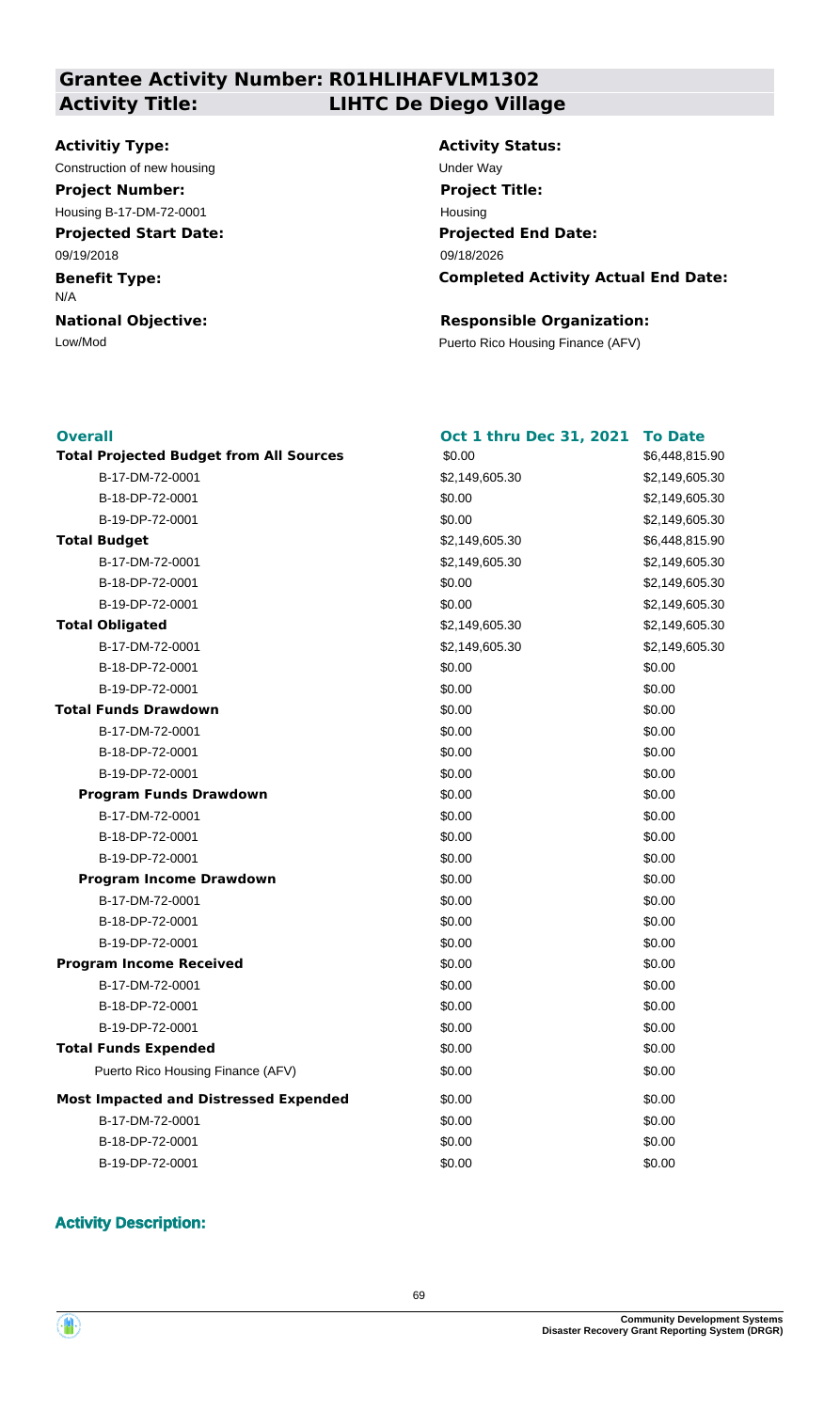Puerto Rico receives millions of dollars each year in Low Income Housing Tax Credits (LIHTC) and currently has more than \$1 billion in LIHTC 4% projects available to be leveraged. Additionally, several projects under the 9% tax-credit program are shovel-ready and awaiting gap financing. PRDOH will provide gap funding, using CDBG-DR dollars, for properties being developed with LIHTC, thus maximizing the benefit provided by both federal funding streams.

PRDOH will partner with the Housing Finance Authority (AFV, for its Spanish acronym), to select projects for this Program, as proposed by developers qualified to use LIHTC. Projects will be evaluated based on cost reasonableness, developer capacity, number of beneficiaries served and shovel readiness. The LIHTC program will provide gap funding through either grants and/or loans (when needed) to developers with approved projects. Repaid loan funding will be used to fund additional approved LIHTC projects. Any program income generated will be used to fund program activities or administrative costs.

The maximum total award (grant and any necessary loan funding) per project is contingent on proposals already submitted to AFV to qualify for the pre-approved 9% tax credit roster. Additional project rosters will be curated by AFV. The Program will consist of \$963,000,000 for funding multiple projects, and projects will be funded to the extent that funds are available. Each project will include multiple individual housing units. Either 4% or 9% tax credit projects are eligible, as approved by AFV. The AFV has participated in the rehabilitation of low-in-come housing projects throughout the Island using, among others, LIHTC. This program, established in 1988, has being instrumental in the rehabilitation of 19,507 units.

Currently, 1,533 units are in the pipeline with 9% low income housing tax credits program and will be completed within 24 months of each project start. CDBG-DR loans with 9% LIHTC will leveraged to stretch both funding sources and to create projects that accomplish several goals.

All projects must generate affordable LMI housing in a supply proportional to the area LMI population, and in compliance with HUD Fair Market rent rates for an affordability period. Projects funded through this program must maintain affordable housing in accordance with the 15 or 20 -year affordability period outlined in 83 FR 40314, or the affordability period required by LIHTC, whichever is longer. 2020 LIHTC rent rates are included as Appendix H to this Action Plan.

Proposed LIHTC projects that include specific targets that consider and correlate to greater city revitalization efforts, opportunity zones, or strategic growth nodes will be weighted more strongly upon evaluation. Further, project proposals incorporating transportation services for the elderly (Égidas) under the second tranche will also be weighted more favorably.

PRDOH may include targeted funds under this LIHTC Program to address affordable housing needs based on data provided by the Puerto Rico Public Housing Authority (PRPHA) regarding potential public housing projects. Taking into account the above, PRDOH has set-aside \$250,000,000 from the CDBG-DR allocation for preservation, rehabilitation, or qualified new construction projects that are part of a comprehensive plan to redevelop, replace, and/or rehabilitate existing Puerto Rico Public Housing Administration's inventory.

#### **Location Description:**

#### **Activity Progress Narrative:**

During the current period, PRDOH established individual activities in DRGR for each multifamily housing complex for the purpose of evaluating activity benefit test for Low-Mod activities. Currently, PRDOH is currently in the process of identifying and reconciling the proposed revised voucher draws for disbursements made for each complex to ensure complete and accurate reporting.

**Section 3 Qualitative Efforts:**

#### **Accomplishments Performance Measures**

#### **No Accomplishments Performance Measures**

#### **Beneficiaries Performance Measures**

**No Beneficiaries Performance Measures found.**

#### **Activity Locations**

**No Activity Locations found.**

No Other Funding Sources Found **Other Funding Sources Amount Amount Amount Amount** Total Other Funding Sources

#### **Other Funding Sources Budgeted - Detail**

#### **No Other Match Funding Sources Found**

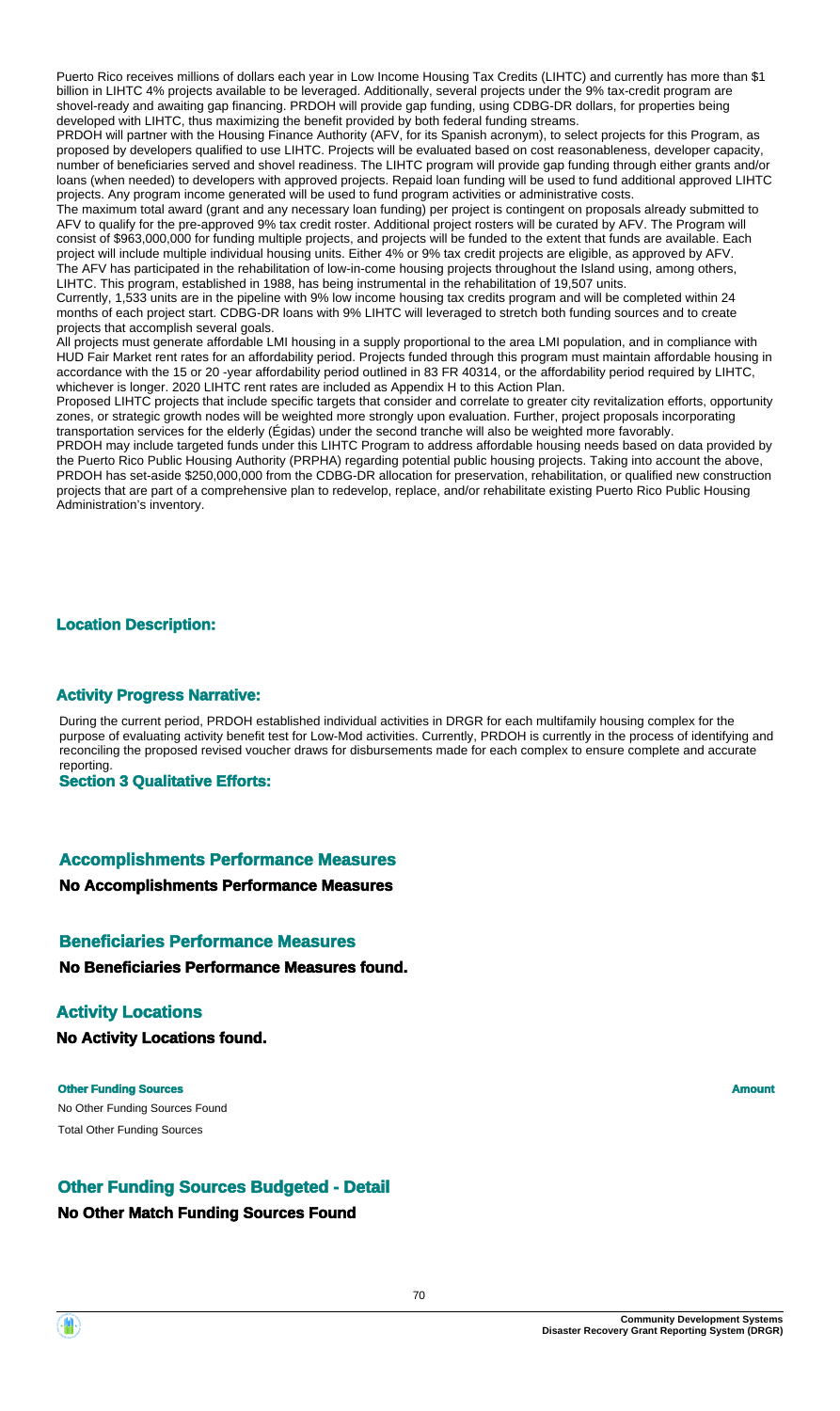

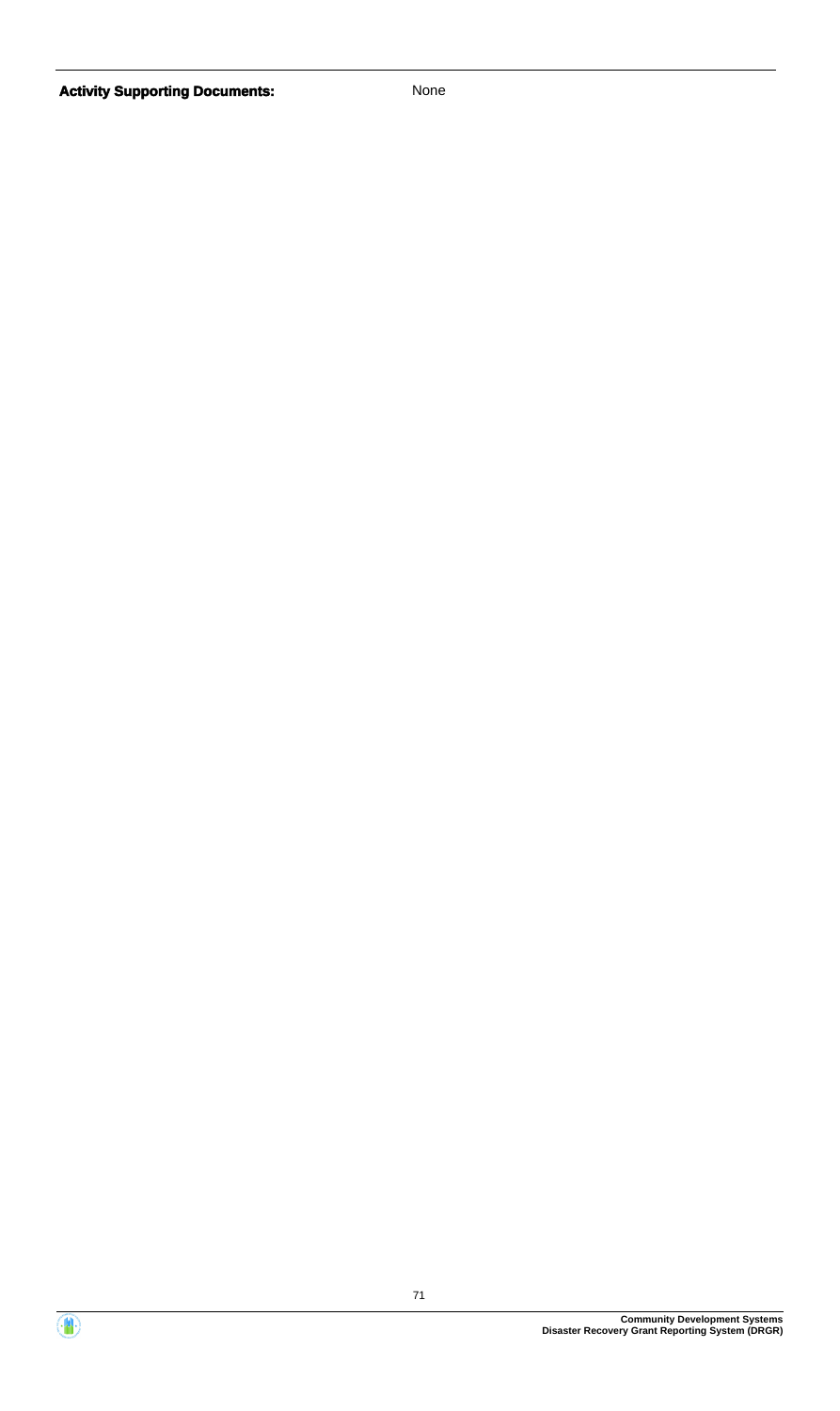## **Grantee Activity Number: R01HLIHAFVLM1303 Activity Title: LIHTC Jose Gautier Benitez Elderly**

#### **Activitiy Type:**

Construction of new housing Theorem 2012 Construction of the Way **Project Number:**

**Projected Start Date:** Housing B-17-DM-72-0001

09/19/2018

**Benefit Type:**

N/A

**National Objective:**

**Activity Status: Projected End Date: Completed Activity Actual End Date:** 09/18/2026 **Project Title:** Housing

#### **Responsible Organization:**

Low/Mod Puerto Rico Housing Finance (AFV)

#### **Overall**

| <b>Overall</b>                                 | Oct 1 thru Dec 31, 2021 | <b>To Date</b>  |
|------------------------------------------------|-------------------------|-----------------|
| <b>Total Projected Budget from All Sources</b> | \$0.00                  | \$10,409,745.30 |
| B-17-DM-72-0001                                | \$3,469,915.10          | \$3,469,915.10  |
| B-18-DP-72-0001                                | \$0.00                  | \$3,469,915.10  |
| B-19-DP-72-0001                                | \$0.00                  | \$3,469,915.10  |
| <b>Total Budget</b>                            | \$3,469,915.10          | \$10,409,745.30 |
| B-17-DM-72-0001                                | \$3,469,915.10          | \$3,469,915.10  |
| B-18-DP-72-0001                                | \$0.00                  | \$3,469,915.10  |
| B-19-DP-72-0001                                | \$0.00                  | \$3,469,915.10  |
| <b>Total Obligated</b>                         | \$3,469,915.10          | \$3,469,915.10  |
| B-17-DM-72-0001                                | \$3,469,915.10          | \$3,469,915.10  |
| B-18-DP-72-0001                                | \$0.00                  | \$0.00          |
| B-19-DP-72-0001                                | \$0.00                  | \$0.00          |
| <b>Total Funds Drawdown</b>                    | \$0.00                  | \$0.00          |
| B-17-DM-72-0001                                | \$0.00                  | \$0.00          |
| B-18-DP-72-0001                                | \$0.00                  | \$0.00          |
| B-19-DP-72-0001                                | \$0.00                  | \$0.00          |
| <b>Program Funds Drawdown</b>                  | \$0.00                  | \$0.00          |
| B-17-DM-72-0001                                | \$0.00                  | \$0.00          |
| B-18-DP-72-0001                                | \$0.00                  | \$0.00          |
| B-19-DP-72-0001                                | \$0.00                  | \$0.00          |
| <b>Program Income Drawdown</b>                 | \$0.00                  | \$0.00          |
| B-17-DM-72-0001                                | \$0.00                  | \$0.00          |
| B-18-DP-72-0001                                | \$0.00                  | \$0.00          |
| B-19-DP-72-0001                                | \$0.00                  | \$0.00          |
| <b>Program Income Received</b>                 | \$0.00                  | \$0.00          |
| B-17-DM-72-0001                                | \$0.00                  | \$0.00          |
| B-18-DP-72-0001                                | \$0.00                  | \$0.00          |
| B-19-DP-72-0001                                | \$0.00                  | \$0.00          |
| <b>Total Funds Expended</b>                    | \$0.00                  | \$0.00          |
| Puerto Rico Housing Finance (AFV)              | \$0.00                  | \$0.00          |
| <b>Most Impacted and Distressed Expended</b>   | \$0.00                  | \$0.00          |
| B-17-DM-72-0001                                | \$0.00                  | \$0.00          |
| B-18-DP-72-0001                                | \$0.00                  | \$0.00          |
| B-19-DP-72-0001                                | \$0.00                  | \$0.00          |

#### **Activity Description:**

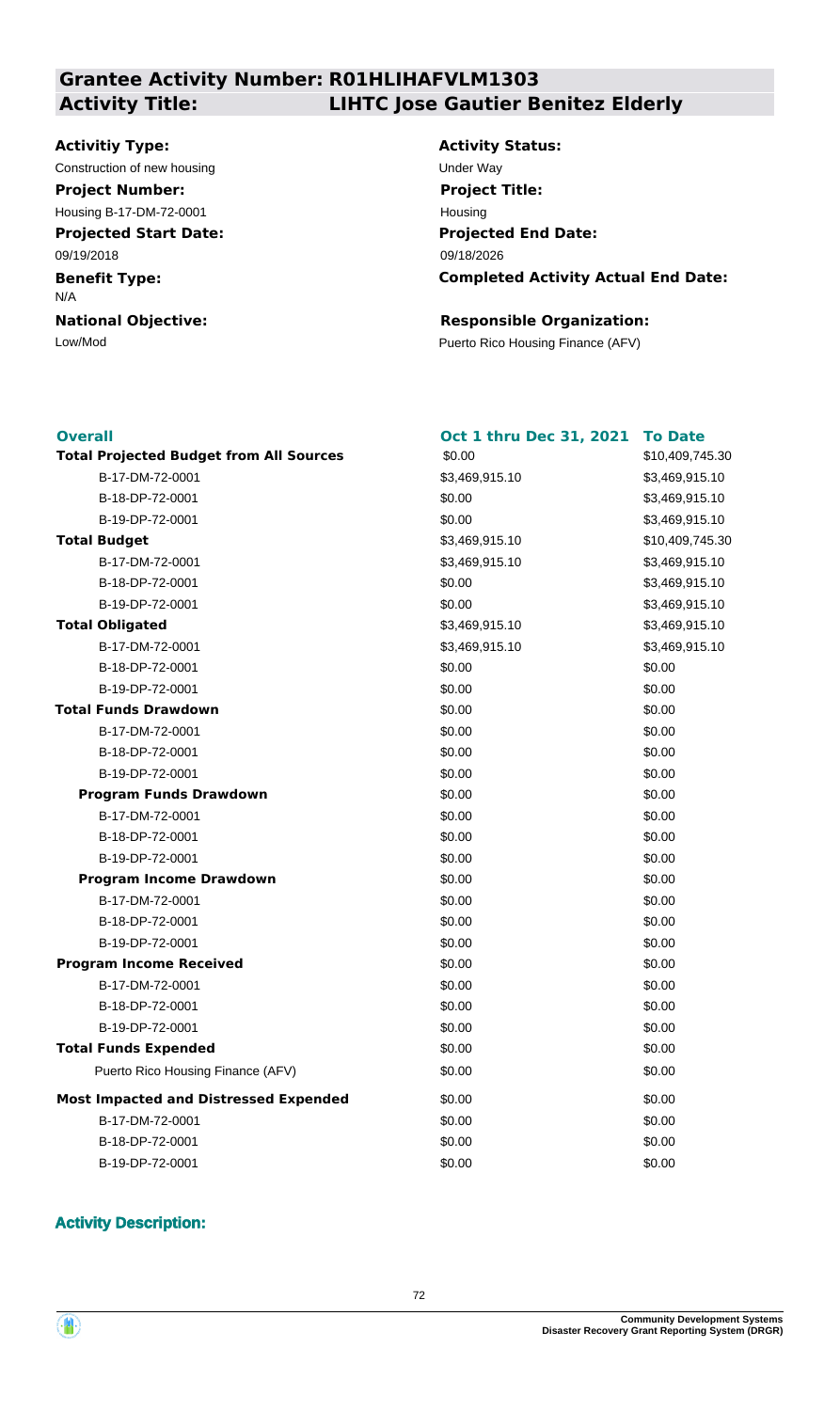Puerto Rico receives millions of dollars each year in Low Income Housing Tax Credits (LIHTC) and currently has more than \$1 billion in LIHTC 4% projects available to be leveraged. Additionally, several projects under the 9% tax-credit program are shovel-ready and awaiting gap financing. PRDOH will provide gap funding, using CDBG-DR dollars, for properties being developed with LIHTC, thus maximizing the benefit provided by both federal funding streams.

PRDOH will partner with the Housing Finance Authority (AFV, for its Spanish acronym), to select projects for this Program, as proposed by developers qualified to use LIHTC. Projects will be evaluated based on cost reasonableness, developer capacity, number of beneficiaries served and shovel readiness. The LIHTC program will provide gap funding through either grants and/or loans (when needed) to developers with approved projects. Repaid loan funding will be used to fund additional approved LIHTC projects. Any program income generated will be used to fund program activities or administrative costs.

The maximum total award (grant and any necessary loan funding) per project is contingent on proposals already submitted to AFV to qualify for the pre-approved 9% tax credit roster. Additional project rosters will be curated by AFV. The Program will consist of \$963,000,000 for funding multiple projects, and projects will be funded to the extent that funds are available. Each project will include multiple individual housing units. Either 4% or 9% tax credit projects are eligible, as approved by AFV. The AFV has participated in the rehabilitation of low-in-come housing projects throughout the Island using, among others, LIHTC. This program, established in 1988, has being instrumental in the rehabilitation of 19,507 units.

Currently, 1,533 units are in the pipeline with 9% low income housing tax credits program and will be completed within 24 months of each project start. CDBG-DR loans with 9% LIHTC will leveraged to stretch both funding sources and to create projects that accomplish several goals.

All projects must generate affordable LMI housing in a supply proportional to the area LMI population, and in compliance with HUD Fair Market rent rates for an affordability period. Projects funded through this program must maintain affordable housing in accordance with the 15 or 20 -year affordability period outlined in 83 FR 40314, or the affordability period required by LIHTC, whichever is longer. 2020 LIHTC rent rates are included as Appendix H to this Action Plan.

Proposed LIHTC projects that include specific targets that consider and correlate to greater city revitalization efforts, opportunity zones, or strategic growth nodes will be weighted more strongly upon evaluation. Further, project proposals incorporating transportation services for the elderly (Égidas) under the second tranche will also be weighted more favorably.

PRDOH may include targeted funds under this LIHTC Program to address affordable housing needs based on data provided by the Puerto Rico Public Housing Authority (PRPHA) regarding potential public housing projects. Taking into account the above, PRDOH has set-aside \$250,000,000 from the CDBG-DR allocation for preservation, rehabilitation, or qualified new construction projects that are part of a comprehensive plan to redevelop, replace, and/or rehabilitate existing Puerto Rico Public Housing Administration's inventory.

#### **Location Description:**

#### **Activity Progress Narrative:**

During the current period, PRDOH established individual activities in DRGR for each multifamily housing complex for the purpose of evaluating activity benefit test for Low-Mod activities. Currently, PRDOH is currently in the process of identifying and reconciling the proposed revised voucher draws for disbursements made for each complex to ensure complete and accurate reporting.

**Section 3 Qualitative Efforts:**

#### **Accomplishments Performance Measures**

#### **No Accomplishments Performance Measures**

#### **Beneficiaries Performance Measures**

**No Beneficiaries Performance Measures found.**

#### **Activity Locations**

**No Activity Locations found.**

No Other Funding Sources Found **Other Funding Sources Amount Amount Amount Amount** Total Other Funding Sources

#### **Other Funding Sources Budgeted - Detail**

#### **No Other Match Funding Sources Found**

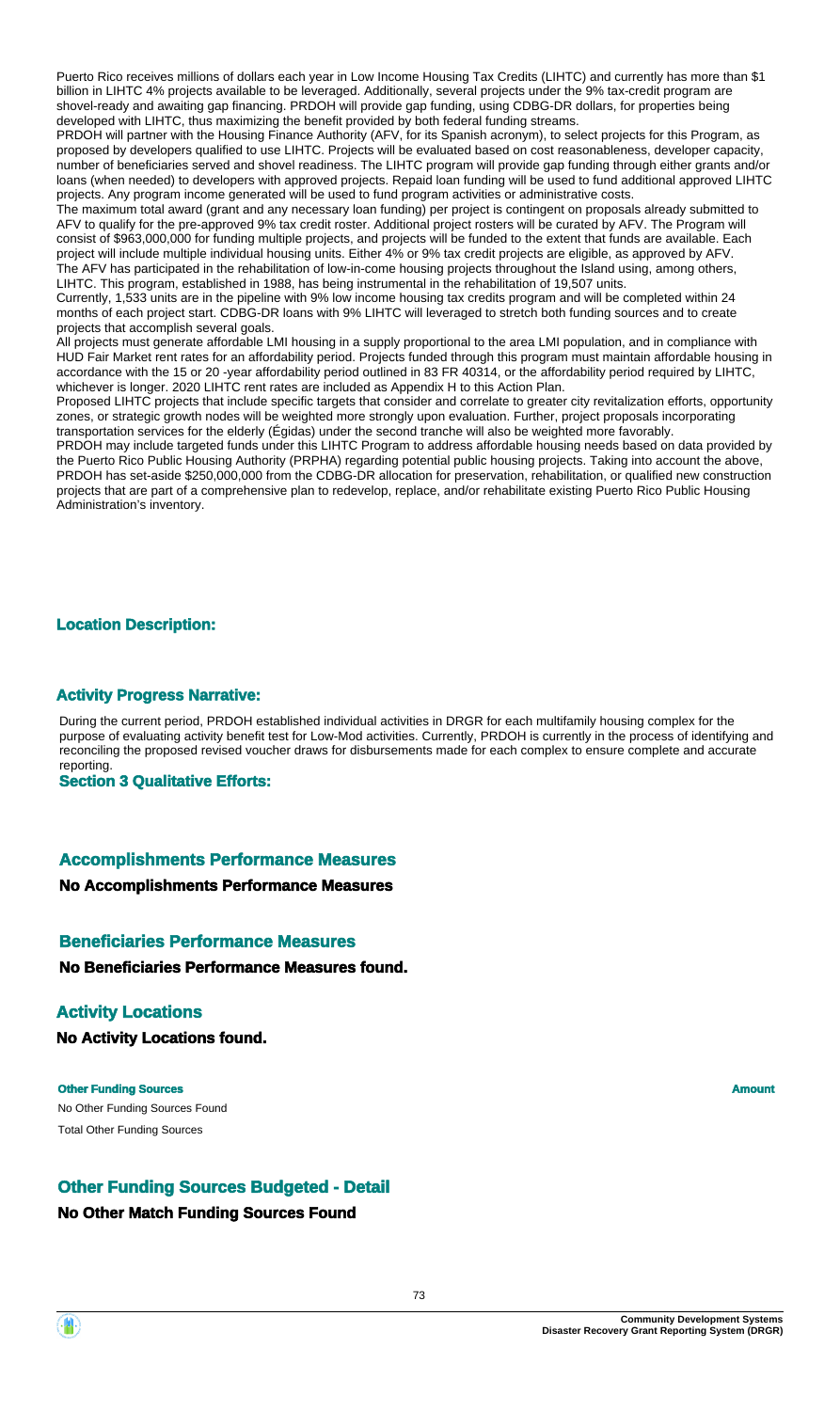

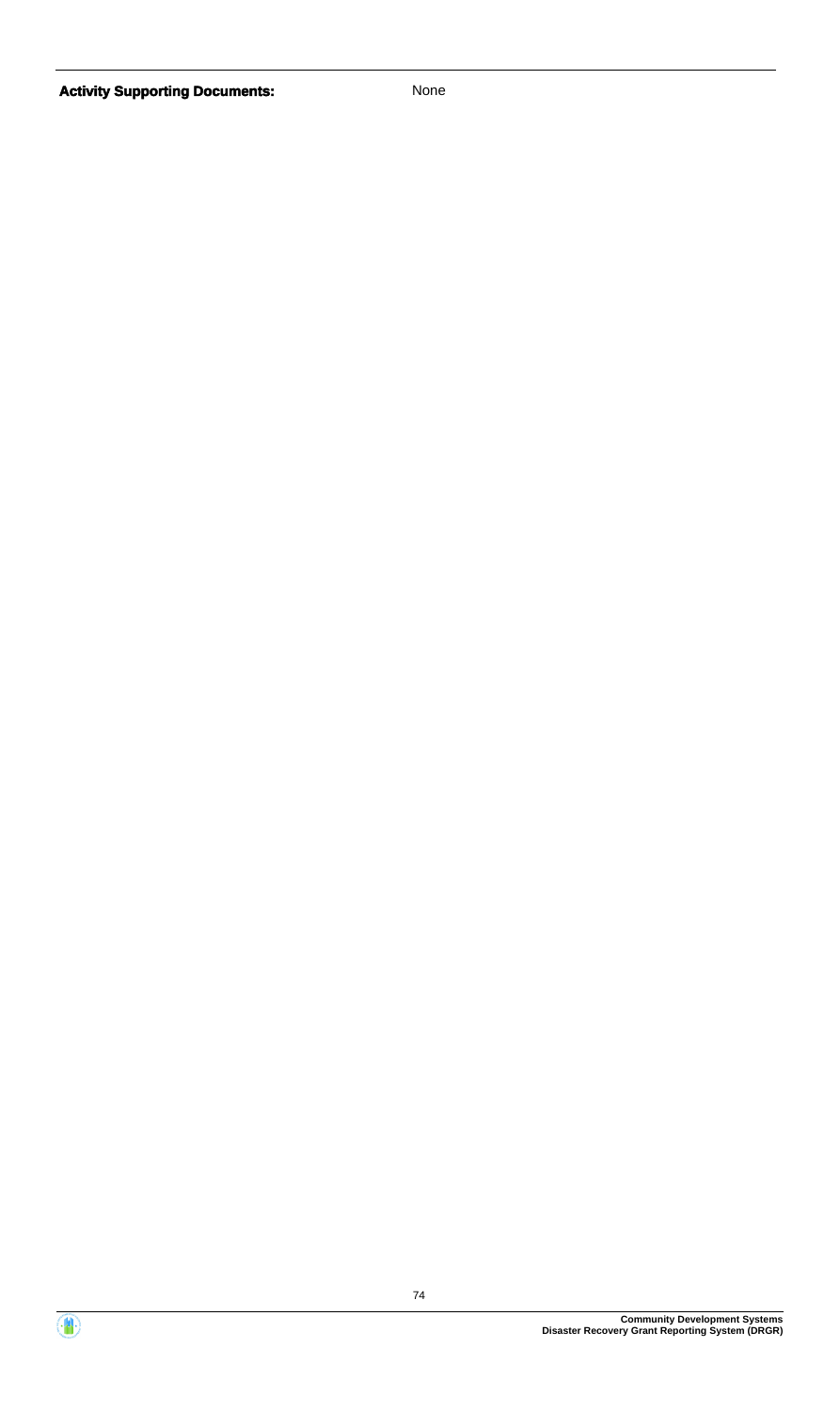## **Grantee Activity Number: R01HLIHAFVLM1305 Activity Title: LIHTC Hogar Manuel Mediavilla Negron II**

#### **Activitiy Type:**

Construction of new housing Theorem 2012 Construction of the Way **Project Number:**

**Projected Start Date:** Housing B-17-DM-72-0001

09/19/2018

**Benefit Type:**

N/A

**National Objective:**

**Activity Status: Projected End Date: Completed Activity Actual End Date:** 09/18/2026 **Project Title:** Housing

#### **Responsible Organization:**

Low/Mod Puerto Rico Housing Finance (AFV)

#### **Overall**

| <b>Overall</b>                                 | <b>Oct 1 thru Dec 31, 2021</b> | <b>To Date</b> |
|------------------------------------------------|--------------------------------|----------------|
| <b>Total Projected Budget from All Sources</b> | \$0.00                         | \$2,897,529.54 |
| B-17-DM-72-0001                                | \$965,843.18                   | \$965,843.18   |
| B-18-DP-72-0001                                | \$0.00                         | \$965,843.18   |
| B-19-DP-72-0001                                | \$0.00                         | \$965,843.18   |
| <b>Total Budget</b>                            | \$965,843.18                   | \$2,897,529.54 |
| B-17-DM-72-0001                                | \$965,843.18                   | \$965,843.18   |
| B-18-DP-72-0001                                | \$0.00                         | \$965,843.18   |
| B-19-DP-72-0001                                | \$0.00                         | \$965,843.18   |
| <b>Total Obligated</b>                         | \$965,843.18                   | \$965,843.18   |
| B-17-DM-72-0001                                | \$965,843.18                   | \$965,843.18   |
| B-18-DP-72-0001                                | \$0.00                         | \$0.00         |
| B-19-DP-72-0001                                | \$0.00                         | \$0.00         |
| <b>Total Funds Drawdown</b>                    | \$0.00                         | \$0.00         |
| B-17-DM-72-0001                                | \$0.00                         | \$0.00         |
| B-18-DP-72-0001                                | \$0.00                         | \$0.00         |
| B-19-DP-72-0001                                | \$0.00                         | \$0.00         |
| <b>Program Funds Drawdown</b>                  | \$0.00                         | \$0.00         |
| B-17-DM-72-0001                                | \$0.00                         | \$0.00         |
| B-18-DP-72-0001                                | \$0.00                         | \$0.00         |
| B-19-DP-72-0001                                | \$0.00                         | \$0.00         |
| <b>Program Income Drawdown</b>                 | \$0.00                         | \$0.00         |
| B-17-DM-72-0001                                | \$0.00                         | \$0.00         |
| B-18-DP-72-0001                                | \$0.00                         | \$0.00         |
| B-19-DP-72-0001                                | \$0.00                         | \$0.00         |
| <b>Program Income Received</b>                 | \$0.00                         | \$0.00         |
| B-17-DM-72-0001                                | \$0.00                         | \$0.00         |
| B-18-DP-72-0001                                | \$0.00                         | \$0.00         |
| B-19-DP-72-0001                                | \$0.00                         | \$0.00         |
| <b>Total Funds Expended</b>                    | \$0.00                         | \$0.00         |
| Puerto Rico Housing Finance (AFV)              | \$0.00                         | \$0.00         |
| <b>Most Impacted and Distressed Expended</b>   | \$0.00                         | \$0.00         |
| B-17-DM-72-0001                                | \$0.00                         | \$0.00         |
| B-18-DP-72-0001                                | \$0.00                         | \$0.00         |
| B-19-DP-72-0001                                | \$0.00                         | \$0.00         |

#### **Activity Description:**

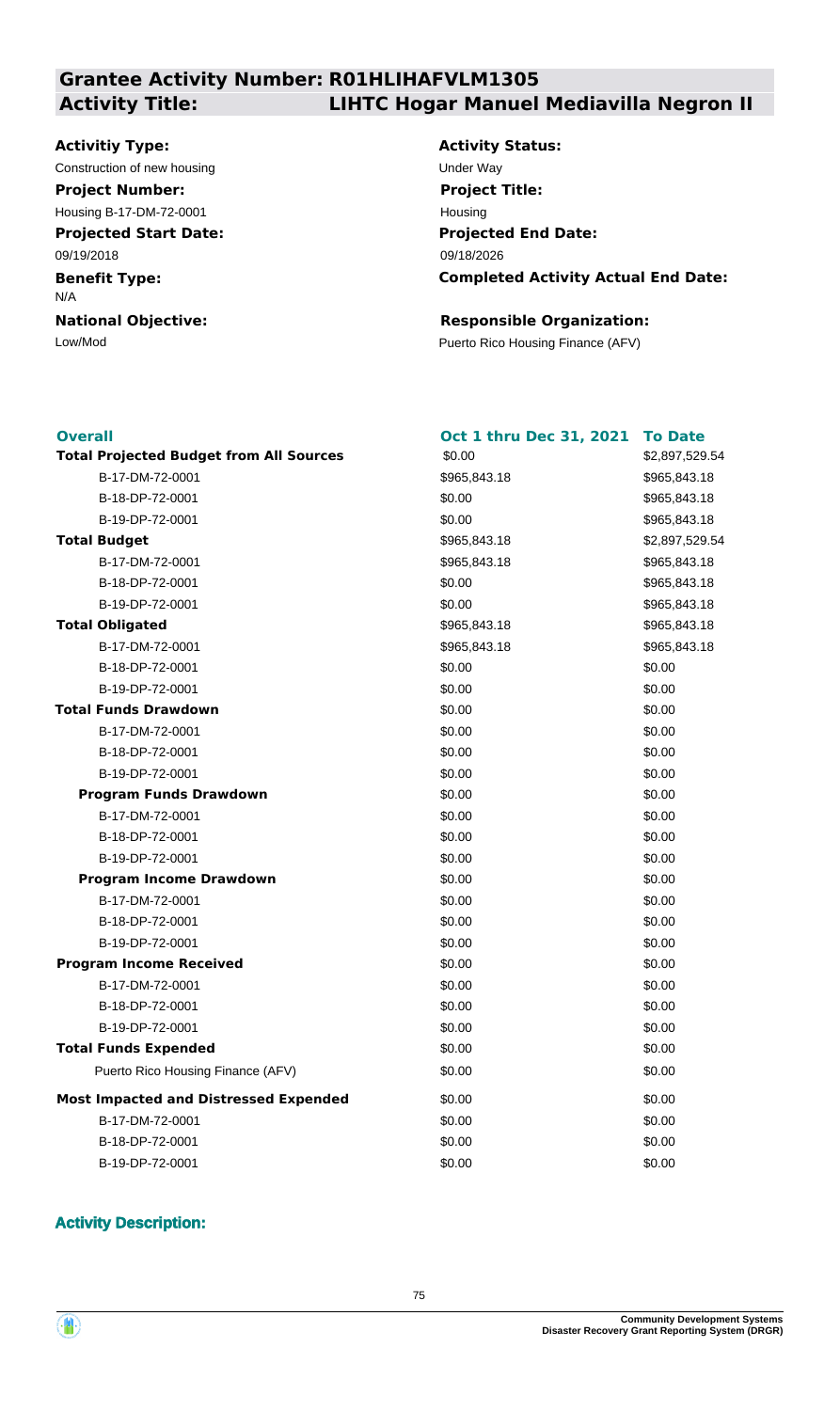Puerto Rico receives millions of dollars each year in Low Income Housing Tax Credits (LIHTC) and currently has more than \$1 billion in LIHTC 4% projects available to be leveraged. Additionally, several projects under the 9% tax-credit program are shovel-ready and awaiting gap financing. PRDOH will provide gap funding, using CDBG-DR dollars, for properties being developed with LIHTC, thus maximizing the benefit provided by both federal funding streams.

PRDOH will partner with the Housing Finance Authority (AFV, for its Spanish acronym), to select projects for this Program, as proposed by developers qualified to use LIHTC. Projects will be evaluated based on cost reasonableness, developer capacity, number of beneficiaries served and shovel readiness. The LIHTC program will provide gap funding through either grants and/or loans (when needed) to developers with approved projects. Repaid loan funding will be used to fund additional approved LIHTC projects. Any program income generated will be used to fund program activities or administrative costs.

The maximum total award (grant and any necessary loan funding) per project is contingent on proposals already submitted to AFV to qualify for the pre-approved 9% tax credit roster. Additional project rosters will be curated by AFV. The Program will consist of \$963,000,000 for funding multiple projects, and projects will be funded to the extent that funds are available. Each project will include multiple individual housing units. Either 4% or 9% tax credit projects are eligible, as approved by AFV. The AFV has participated in the rehabilitation of low-in-come housing projects throughout the Island using, among others, LIHTC. This program, established in 1988, has being instrumental in the rehabilitation of 19,507 units.

Currently, 1,533 units are in the pipeline with 9% low income housing tax credits program and will be completed within 24 months of each project start. CDBG-DR loans with 9% LIHTC will leveraged to stretch both funding sources and to create projects that accomplish several goals.

All projects must generate affordable LMI housing in a supply proportional to the area LMI population, and in compliance with HUD Fair Market rent rates for an affordability period. Projects funded through this program must maintain affordable housing in accordance with the 15 or 20 -year affordability period outlined in 83 FR 40314, or the affordability period required by LIHTC, whichever is longer. 2020 LIHTC rent rates are included as Appendix H to this Action Plan.

Proposed LIHTC projects that include specific targets that consider and correlate to greater city revitalization efforts, opportunity zones, or strategic growth nodes will be weighted more strongly upon evaluation. Further, project proposals incorporating transportation services for the elderly (Égidas) under the second tranche will also be weighted more favorably.

PRDOH may include targeted funds under this LIHTC Program to address affordable housing needs based on data provided by the Puerto Rico Public Housing Authority (PRPHA) regarding potential public housing projects. Taking into account the above, PRDOH has set-aside \$250,000,000 from the CDBG-DR allocation for preservation, rehabilitation, or qualified new construction projects that are part of a comprehensive plan to redevelop, replace, and/or rehabilitate existing Puerto Rico Public Housing Administration's inventory.

#### **Location Description:**

#### **Activity Progress Narrative:**

During the current period, PRDOH established individual activities in DRGR for each multifamily housing complex for the purpose of evaluating activity benefit test for Low-Mod activities. Currently, PRDOH is currently in the process of identifying and reconciling the proposed revised voucher draws for disbursements made for each complex to ensure complete and accurate reporting.

**Section 3 Qualitative Efforts:**

#### **Accomplishments Performance Measures**

#### **No Accomplishments Performance Measures**

#### **Beneficiaries Performance Measures**

**No Beneficiaries Performance Measures found.**

#### **Activity Locations**

**No Activity Locations found.**

No Other Funding Sources Found **Other Funding Sources Amount Amount Amount Amount** Total Other Funding Sources

#### **Other Funding Sources Budgeted - Detail**

#### **No Other Match Funding Sources Found**

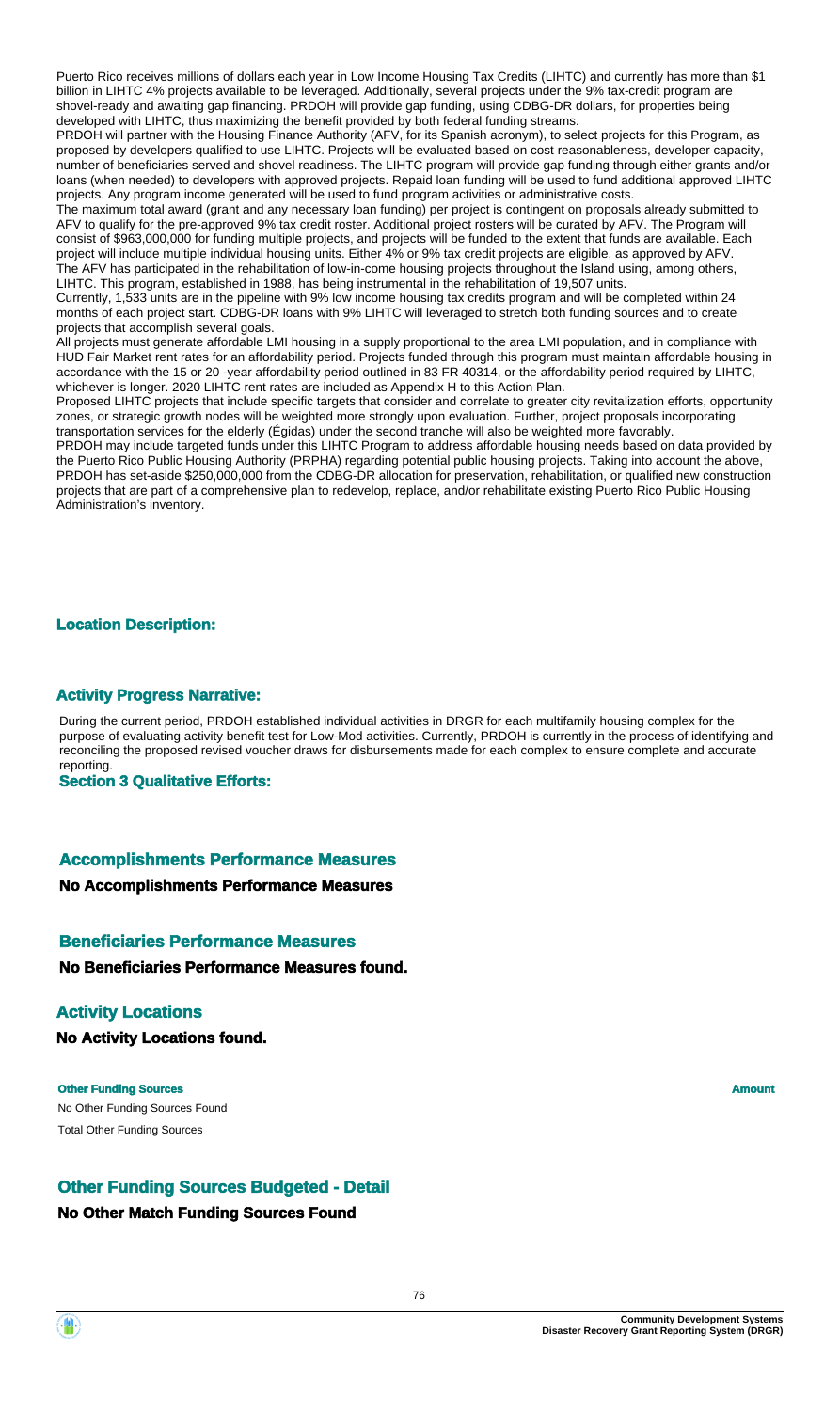

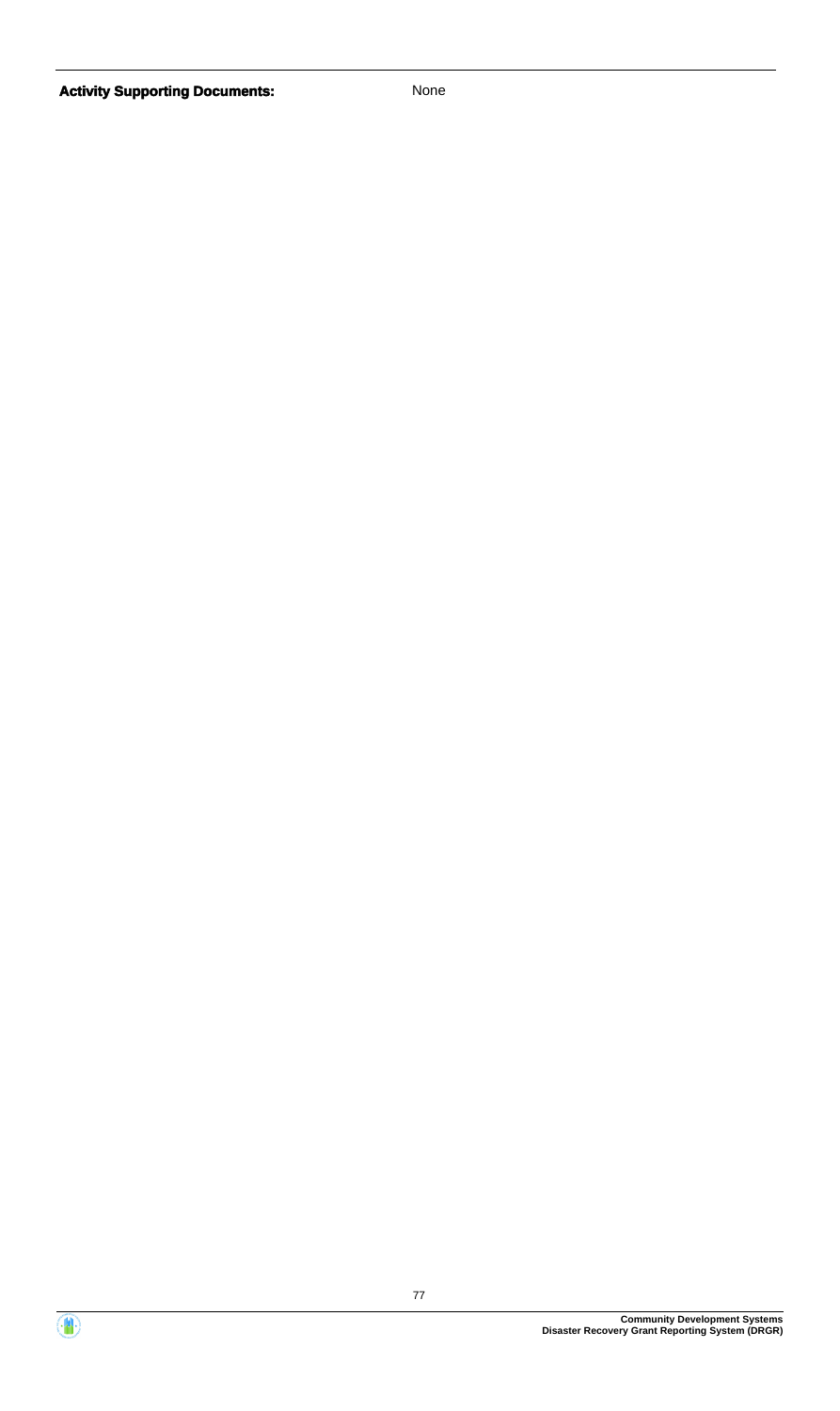## **Grantee Activity Number: R01HLIHAFVLM1306 Activity Title: LIHTC San Blas Apartments**

#### **Activitiy Type:**

Construction of new housing example of the Under Way **Project Number:**

**Projected Start Date:** Housing B-17-DM-72-0001

09/19/2018

**Benefit Type:**

N/A

**National Objective:**

**Activity Status: Projected End Date: Completed Activity Actual End Date:** 09/18/2026 **Project Title:** Housing

#### **Responsible Organization:**

Low/Mod Puerto Rico Housing Finance (AFV)

#### **Overall**

| <b>Overall</b>                                 | <b>Oct 1 thru Dec 31, 2021</b> | <b>To Date</b> |
|------------------------------------------------|--------------------------------|----------------|
| <b>Total Projected Budget from All Sources</b> | \$0.00                         | \$8,619,783.78 |
| B-17-DM-72-0001                                | \$2,873,261.26                 | \$2,873,261.26 |
| B-18-DP-72-0001                                | \$0.00                         | \$2,873,261.26 |
| B-19-DP-72-0001                                | \$0.00                         | \$2,873,261.26 |
| <b>Total Budget</b>                            | \$2,873,261.26                 | \$8,619,783.78 |
| B-17-DM-72-0001                                | \$2,873,261.26                 | \$2,873,261.26 |
| B-18-DP-72-0001                                | \$0.00                         | \$2,873,261.26 |
| B-19-DP-72-0001                                | \$0.00                         | \$2,873,261.26 |
| <b>Total Obligated</b>                         | \$2,873,261.26                 | \$2,873,261.26 |
| B-17-DM-72-0001                                | \$2,873,261.26                 | \$2,873,261.26 |
| B-18-DP-72-0001                                | \$0.00                         | \$0.00         |
| B-19-DP-72-0001                                | \$0.00                         | \$0.00         |
| <b>Total Funds Drawdown</b>                    | \$0.00                         | \$0.00         |
| B-17-DM-72-0001                                | \$0.00                         | \$0.00         |
| B-18-DP-72-0001                                | \$0.00                         | \$0.00         |
| B-19-DP-72-0001                                | \$0.00                         | \$0.00         |
| <b>Program Funds Drawdown</b>                  | \$0.00                         | \$0.00         |
| B-17-DM-72-0001                                | \$0.00                         | \$0.00         |
| B-18-DP-72-0001                                | \$0.00                         | \$0.00         |
| B-19-DP-72-0001                                | \$0.00                         | \$0.00         |
| <b>Program Income Drawdown</b>                 | \$0.00                         | \$0.00         |
| B-17-DM-72-0001                                | \$0.00                         | \$0.00         |
| B-18-DP-72-0001                                | \$0.00                         | \$0.00         |
| B-19-DP-72-0001                                | \$0.00                         | \$0.00         |
| <b>Program Income Received</b>                 | \$0.00                         | \$0.00         |
| B-17-DM-72-0001                                | \$0.00                         | \$0.00         |
| B-18-DP-72-0001                                | \$0.00                         | \$0.00         |
| B-19-DP-72-0001                                | \$0.00                         | \$0.00         |
| <b>Total Funds Expended</b>                    | \$0.00                         | \$0.00         |
| Puerto Rico Housing Finance (AFV)              | \$0.00                         | \$0.00         |
| <b>Most Impacted and Distressed Expended</b>   | \$0.00                         | \$0.00         |
| B-17-DM-72-0001                                | \$0.00                         | \$0.00         |
| B-18-DP-72-0001                                | \$0.00                         | \$0.00         |
| B-19-DP-72-0001                                | \$0.00                         | \$0.00         |

#### **Activity Description:**

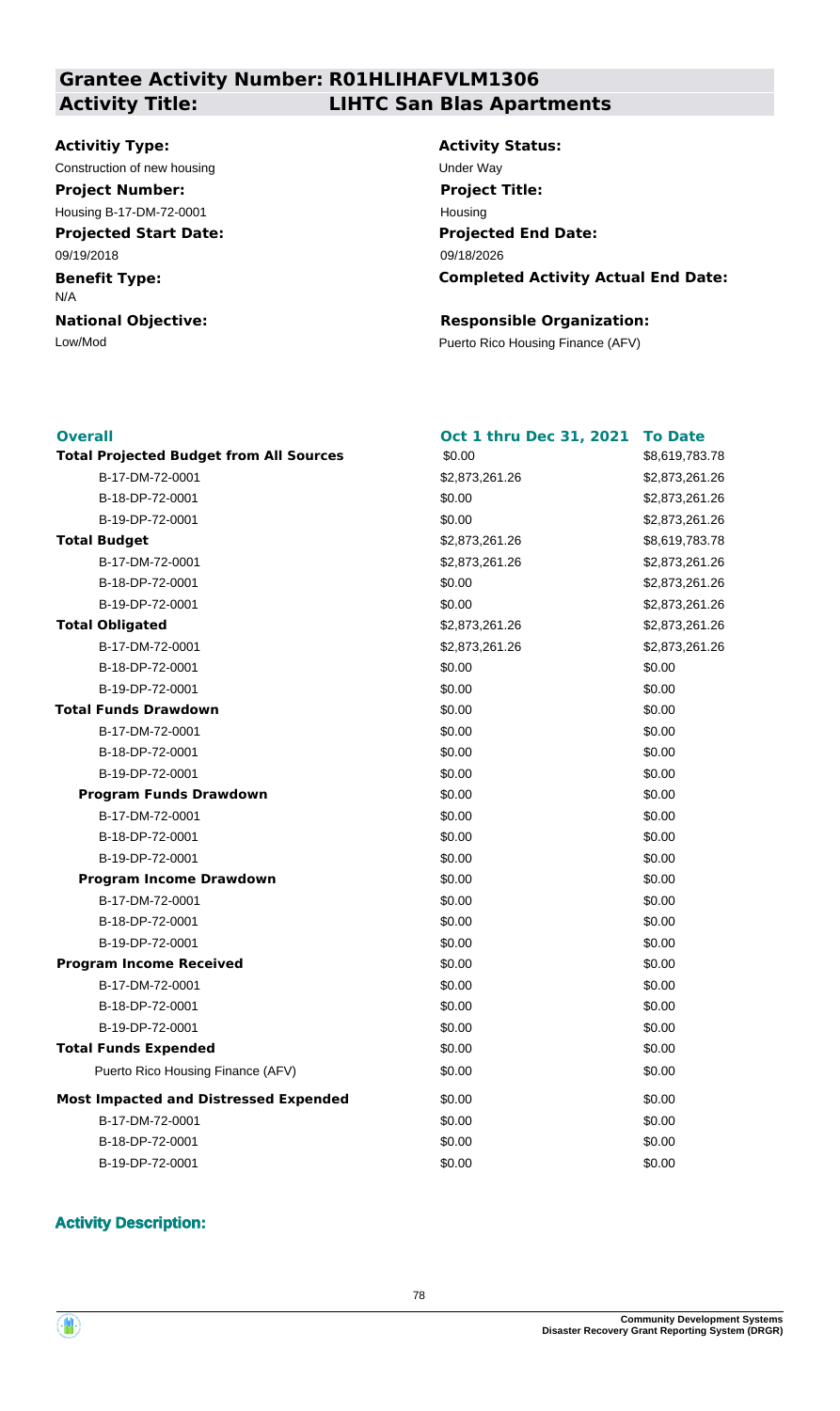Puerto Rico receives millions of dollars each year in Low Income Housing Tax Credits (LIHTC) and currently has more than \$1 billion in LIHTC 4% projects available to be leveraged. Additionally, several projects under the 9% tax-credit program are shovel-ready and awaiting gap financing. PRDOH will provide gap funding, using CDBG-DR dollars, for properties being developed with LIHTC, thus maximizing the benefit provided by both federal funding streams.

PRDOH will partner with the Housing Finance Authority (AFV, for its Spanish acronym), to select projects for this Program, as proposed by developers qualified to use LIHTC. Projects will be evaluated based on cost reasonableness, developer capacity, number of beneficiaries served and shovel readiness. The LIHTC program will provide gap funding through either grants and/or loans (when needed) to developers with approved projects. Repaid loan funding will be used to fund additional approved LIHTC projects. Any program income generated will be used to fund program activities or administrative costs.

The maximum total award (grant and any necessary loan funding) per project is contingent on proposals already submitted to AFV to qualify for the pre-approved 9% tax credit roster. Additional project rosters will be curated by AFV. The Program will consist of \$963,000,000 for funding multiple projects, and projects will be funded to the extent that funds are available. Each project will include multiple individual housing units. Either 4% or 9% tax credit projects are eligible, as approved by AFV. The AFV has participated in the rehabilitation of low-in-come housing projects throughout the Island using, among others, LIHTC. This program, established in 1988, has being instrumental in the rehabilitation of 19,507 units.

Currently, 1,533 units are in the pipeline with 9% low income housing tax credits program and will be completed within 24 months of each project start. CDBG-DR loans with 9% LIHTC will leveraged to stretch both funding sources and to create projects that accomplish several goals.

All projects must generate affordable LMI housing in a supply proportional to the area LMI population, and in compliance with HUD Fair Market rent rates for an affordability period. Projects funded through this program must maintain affordable housing in accordance with the 15 or 20 -year affordability period outlined in 83 FR 40314, or the affordability period required by LIHTC, whichever is longer. 2020 LIHTC rent rates are included as Appendix H to this Action Plan.

Proposed LIHTC projects that include specific targets that consider and correlate to greater city revitalization efforts, opportunity zones, or strategic growth nodes will be weighted more strongly upon evaluation. Further, project proposals incorporating transportation services for the elderly (Égidas) under the second tranche will also be weighted more favorably.

PRDOH may include targeted funds under this LIHTC Program to address affordable housing needs based on data provided by the Puerto Rico Public Housing Authority (PRPHA) regarding potential public housing projects. Taking into account the above, PRDOH has set-aside \$250,000,000 from the CDBG-DR allocation for preservation, rehabilitation, or qualified new construction projects that are part of a comprehensive plan to redevelop, replace, and/or rehabilitate existing Puerto Rico Public Housing Administration's inventory.

#### **Location Description:**

#### **Activity Progress Narrative:**

During the current period, PRDOH established individual activities in DRGR for each multifamily housing complex for the purpose of evaluating activity benefit test for Low-Mod activities. Currently, PRDOH is currently in the process of identifying and reconciling the proposed revised voucher draws for disbursements made for each complex to ensure complete and accurate reporting.

**Section 3 Qualitative Efforts:**

#### **Accomplishments Performance Measures**

#### **No Accomplishments Performance Measures**

#### **Beneficiaries Performance Measures**

**No Beneficiaries Performance Measures found.**

#### **Activity Locations**

**No Activity Locations found.**

No Other Funding Sources Found **Other Funding Sources Amount Amount Amount Amount** Total Other Funding Sources

#### **Other Funding Sources Budgeted - Detail**

#### **No Other Match Funding Sources Found**

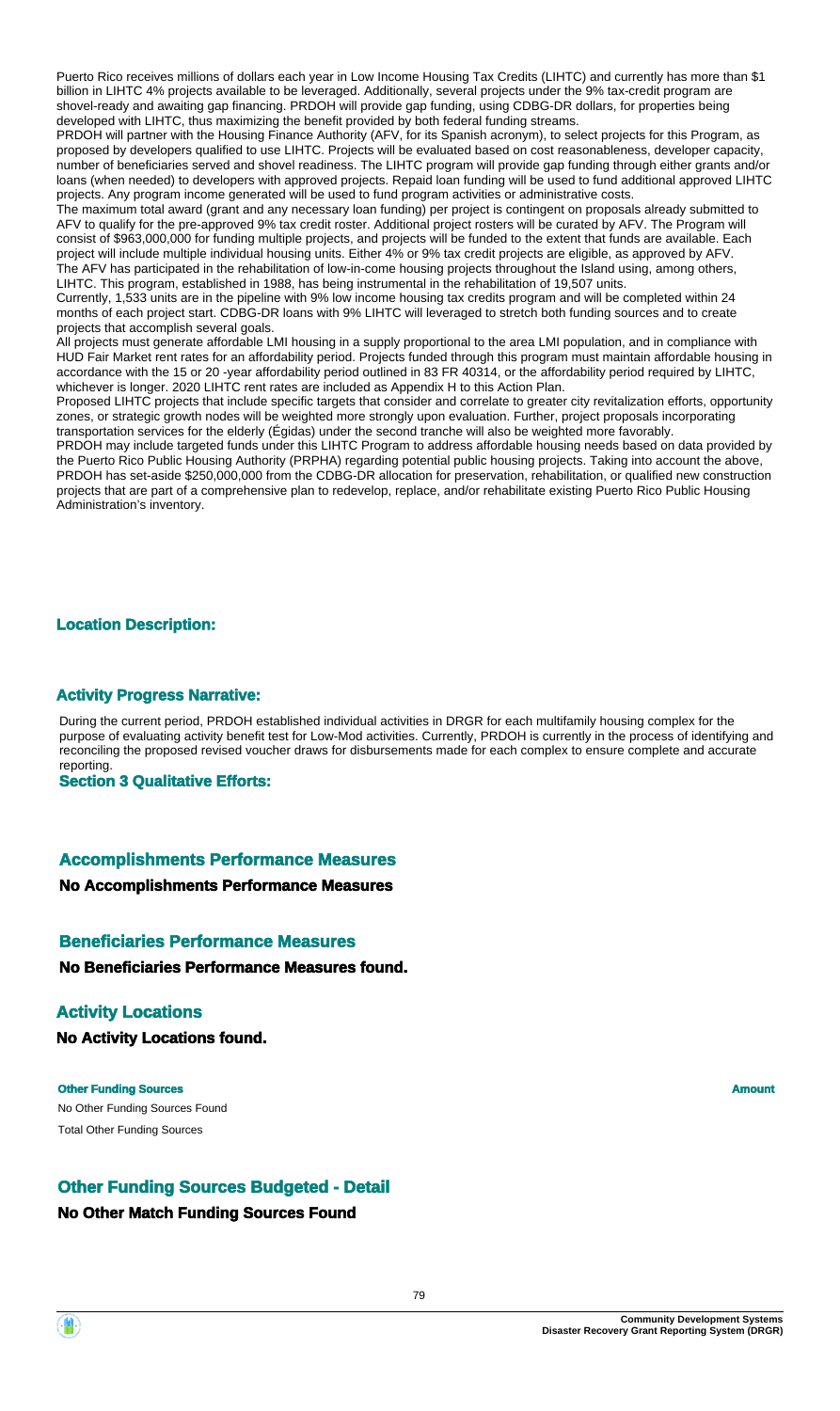

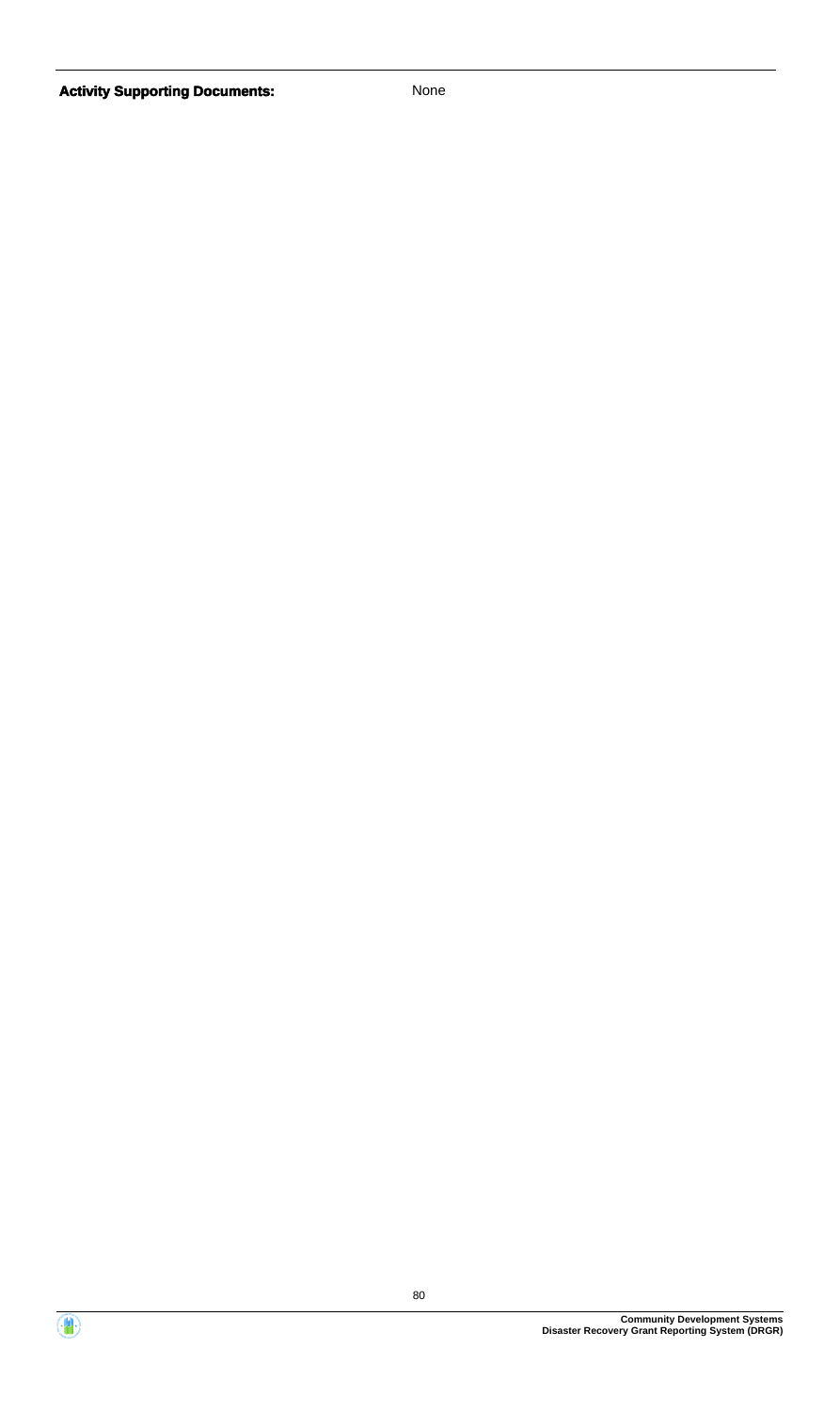#### **Grantee Activity Number: R01HLIHAFVLM3204 Activity Title: LIHTC Sabana Village Apartments**

#### **Activitiy Type:**

Rehabilitation/reconstruction of residential structures Under Way

#### **Project Number:**

Housing B-17-DM-72-0001

**Projected Start Date:**

#### 09/19/2018

**Benefit Type:**

#### N/A

**National Objective:**

## **Activity Status: Projected End Date: Completed Activity Actual End Date:** 09/18/2026 **Project Title:** Housing

**Oct 1 thru Dec 31, 2021 To Date**

\$10,764,654.06

B-17-DM-72-0001 \$3,588,218.02 \$3,588,218.02 B-18-DP-72-0001 \$0.00 \$3,588,218.02 \$3,588,218.02

\$3,588,218.02

B-17-DM-72-0001 \$3,588,218.02 \$3,588,218.02

 $$10,764,654.06$ 

B-17-DM-72-0001 \$3,588,218.02 \$3,588,218.02 B-18-DP-72-0001 \$0.00 \$3,588,218.02 \$3,588,218.02

#### **Responsible Organization:**

Low/Mod Puerto Rico Housing Finance (AFV)

#### **Overall**

| <b>Total Projected Budget from All Sources</b> | \$0.00         | \$10,7 |
|------------------------------------------------|----------------|--------|
| B-17-DM-72-0001                                | \$3,588,218.02 | \$3,58 |
| B-18-DP-72-0001                                | \$0.00         | \$3,58 |
| B-19-DP-72-0001                                | \$0.00         | \$3,58 |
| <b>Total Budget</b>                            | \$3,588,218.02 | \$10,7 |
| B-17-DM-72-0001                                | \$3,588,218.02 | \$3,58 |
| B-18-DP-72-0001                                | \$0.00         | \$3,58 |
| B-19-DP-72-0001                                | \$0.00         | \$3,58 |
| <b>Total Obligated</b>                         | \$3,588,218.02 | \$3,58 |
| B-17-DM-72-0001                                | \$3,588,218.02 | \$3,58 |
| B-18-DP-72-0001                                | \$0.00         | \$0.00 |
| B-19-DP-72-0001                                | \$0.00         | \$0.00 |
| <b>Total Funds Drawdown</b>                    | \$0.00         | \$0.00 |
| B-17-DM-72-0001                                | \$0.00         | \$0.00 |
| B-18-DP-72-0001                                | \$0.00         | \$0.00 |
| B-19-DP-72-0001                                | \$0.00         | \$0.00 |
| <b>Program Funds Drawdown</b>                  | \$0.00         | \$0.00 |
| B-17-DM-72-0001                                | \$0.00         | \$0.00 |
| B-18-DP-72-0001                                | \$0.00         | \$0.00 |
| B-19-DP-72-0001                                | \$0.00         | \$0.00 |
| <b>Program Income Drawdown</b>                 | \$0.00         | \$0.00 |
| B-17-DM-72-0001                                | \$0.00         | \$0.00 |
| B-18-DP-72-0001                                | \$0.00         | \$0.00 |
| B-19-DP-72-0001                                | \$0.00         | \$0.00 |
| <b>Program Income Received</b>                 | \$0.00         | \$0.00 |
| B-17-DM-72-0001                                | \$0.00         | \$0.00 |
| B-18-DP-72-0001                                | \$0.00         | \$0.00 |
| B-19-DP-72-0001                                | \$0.00         | \$0.00 |
| <b>Total Funds Expended</b>                    | \$0.00         | \$0.00 |
| Puerto Rico Housing Finance (AFV)              | \$0.00         | \$0.00 |
| <b>Most Impacted and Distressed Expended</b>   | \$0.00         | \$0.00 |
| B-17-DM-72-0001                                | \$0.00         | \$0.00 |
| B-18-DP-72-0001                                | \$0.00         | \$0.00 |
| B-19-DP-72-0001                                | \$0.00         | \$0.00 |

#### **Activity Description:**

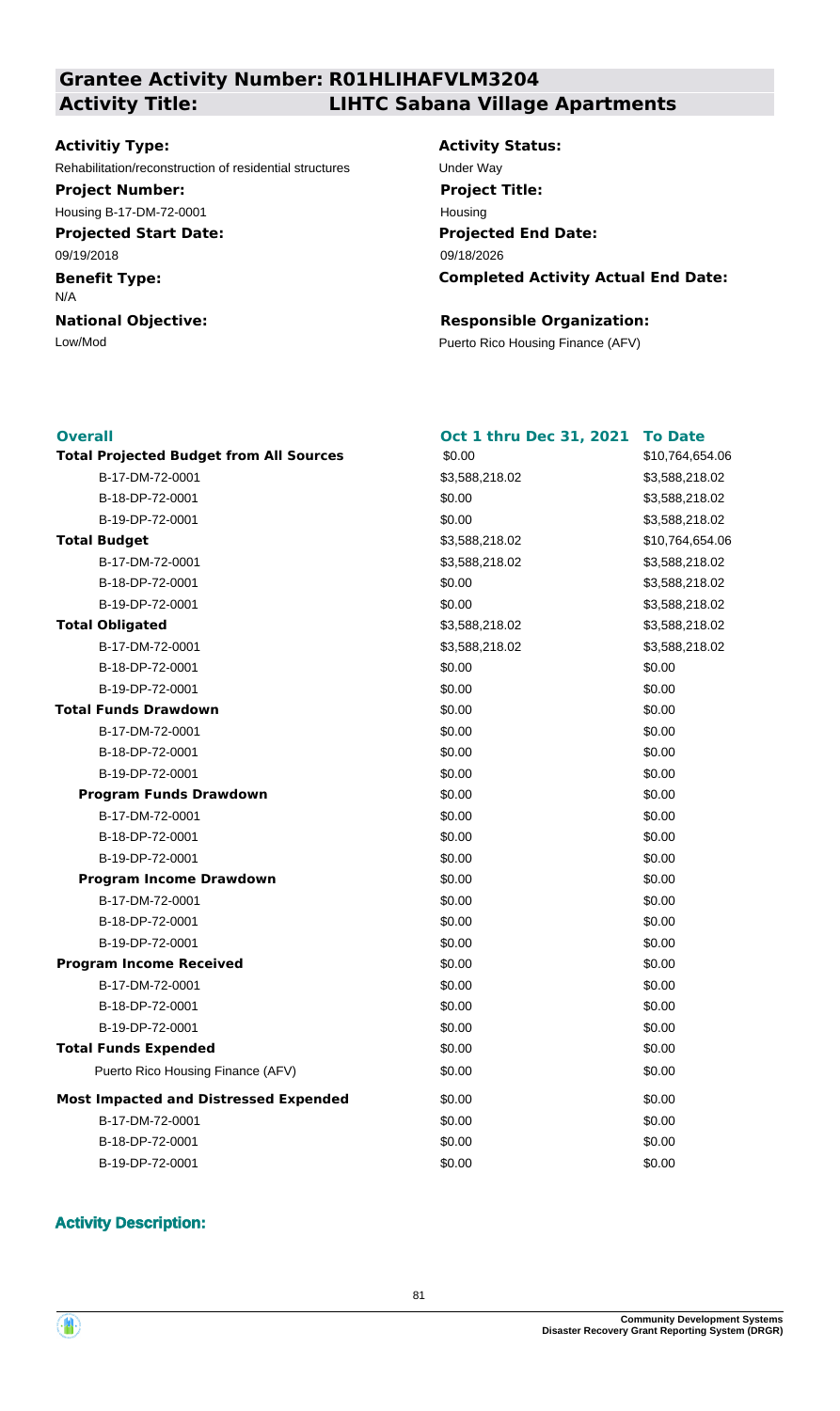Puerto Rico receives millions of dollars each year in Low Income Housing Tax Credits (LIHTC) and currently has more than \$1 billion in LIHTC 4% projects available to be leveraged. Additionally, several projects under the 9% tax-credit program are shovel-ready and awaiting gap financing. PRDOH will provide gap funding, using CDBG-DR dollars, for properties being developed with LIHTC, thus maximizing the benefit provided by both federal funding streams.

PRDOH will partner with the Housing Finance Authority (AFV, for its Spanish acronym), to select projects for this Program, as proposed by developers qualified to use LIHTC. Projects will be evaluated based on cost reasonableness, developer capacity, number of beneficiaries served and shovel readiness. The LIHTC program will provide gap funding through either grants and/or loans (when needed) to developers with approved projects. Repaid loan funding will be used to fund additional approved LIHTC projects. Any program income generated will be used to fund program activities or administrative costs.

The maximum total award (grant and any necessary loan funding) per project is contingent on proposals already submitted to AFV to qualify for the pre-approved 9% tax credit roster. Additional project rosters will be curated by AFV. The Program will consist of \$963,000,000 for funding multiple projects, and projects will be funded to the extent that funds are available. Each project will include multiple individual housing units. Either 4% or 9% tax credit projects are eligible, as approved by AFV. The AFV has participated in the rehabilitation of low-in-come housing projects throughout the Island using, among others, LIHTC. This program, established in 1988, has being instrumental in the rehabilitation of 19,507 units.

Currently, 1,533 units are in the pipeline with 9% low income housing tax credits program and will be completed within 24 months of each project start. CDBG-DR loans with 9% LIHTC will leveraged to stretch both funding sources and to create projects that accomplish several goals.

All projects must generate affordable LMI housing in a supply proportional to the area LMI population, and in compliance with HUD Fair Market rent rates for an affordability period. Projects funded through this program must maintain affordable housing in accordance with the 15 or 20 -year affordability period outlined in 83 FR 40314, or the affordability period required by LIHTC, whichever is longer. 2020 LIHTC rent rates are included as Appendix H to this Action Plan.

Proposed LIHTC projects that include specific targets that consider and correlate to greater city revitalization efforts, opportunity zones, or strategic growth nodes will be weighted more strongly upon evaluation. Further, project proposals incorporating transportation services for the elderly (Égidas) under the second tranche will also be weighted more favorably.

PRDOH may include targeted funds under this LIHTC Program to address affordable housing needs based on data provided by the Puerto Rico Public Housing Authority (PRPHA) regarding potential public housing projects. Taking into account the above, PRDOH has set-aside \$250,000,000 from the CDBG-DR allocation for preservation, rehabilitation, or qualified new construction projects that are part of a comprehensive plan to redevelop, replace, and/or rehabilitate existing Puerto Rico Public Housing Administration's inventory.

#### **Location Description:**

#### **Activity Progress Narrative:**

During the current period, PRDOH established individual activities in DRGR for each multifamily housing complex for the purpose of evaluating activity benefit test for Low-Mod activities. Currently, PRDOH is currently in the process of identifying and reconciling the proposed revised voucher draws for disbursements made for each complex to ensure complete and accurate reporting.

**Section 3 Qualitative Efforts:**

#### **Accomplishments Performance Measures**

#### **No Accomplishments Performance Measures**

#### **Beneficiaries Performance Measures**

**No Beneficiaries Performance Measures found.**

#### **Activity Locations**

**No Activity Locations found.**

No Other Funding Sources Found **Other Funding Sources Amount Amount Amount Amount** Total Other Funding Sources

#### **Other Funding Sources Budgeted - Detail**

#### **No Other Match Funding Sources Found**

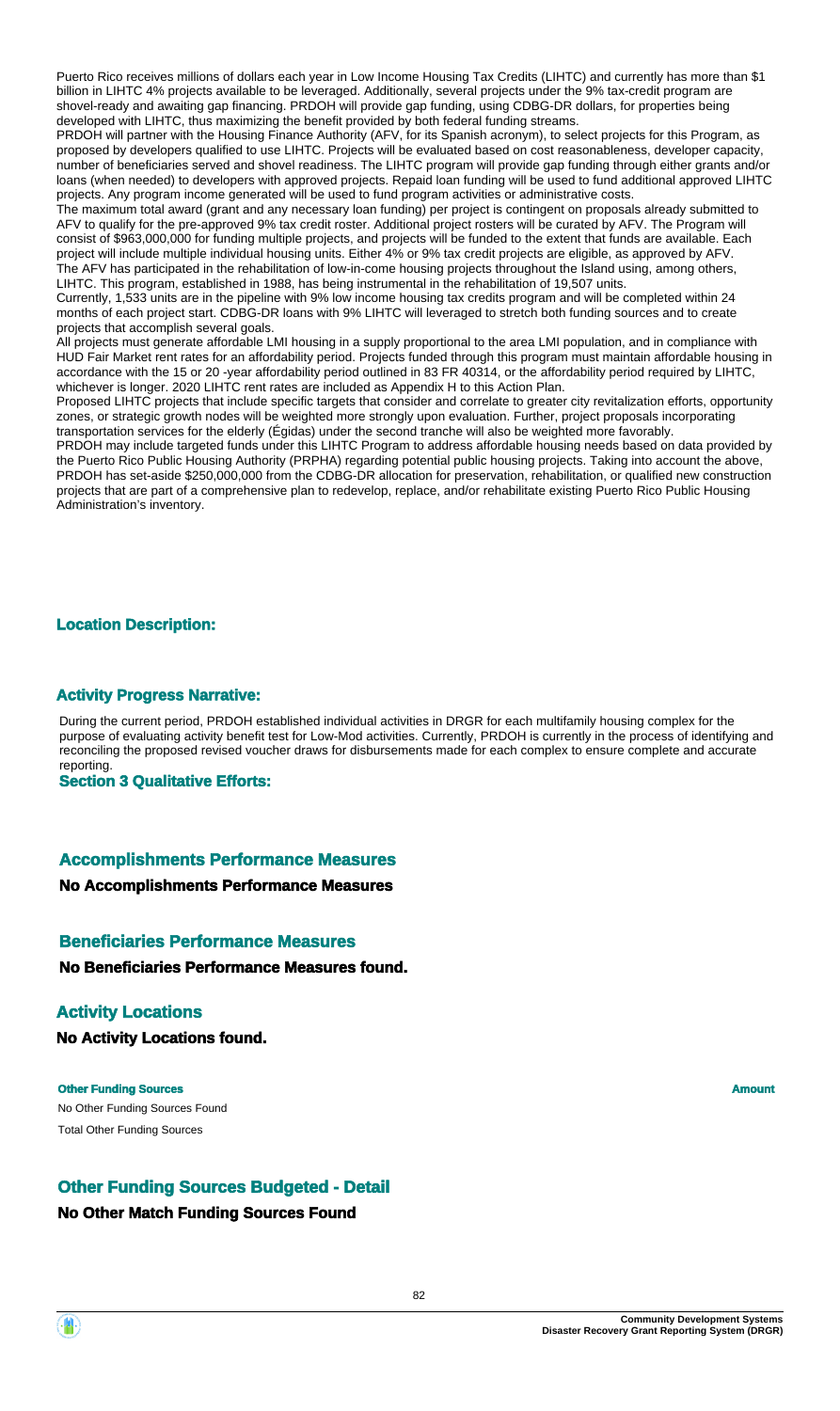

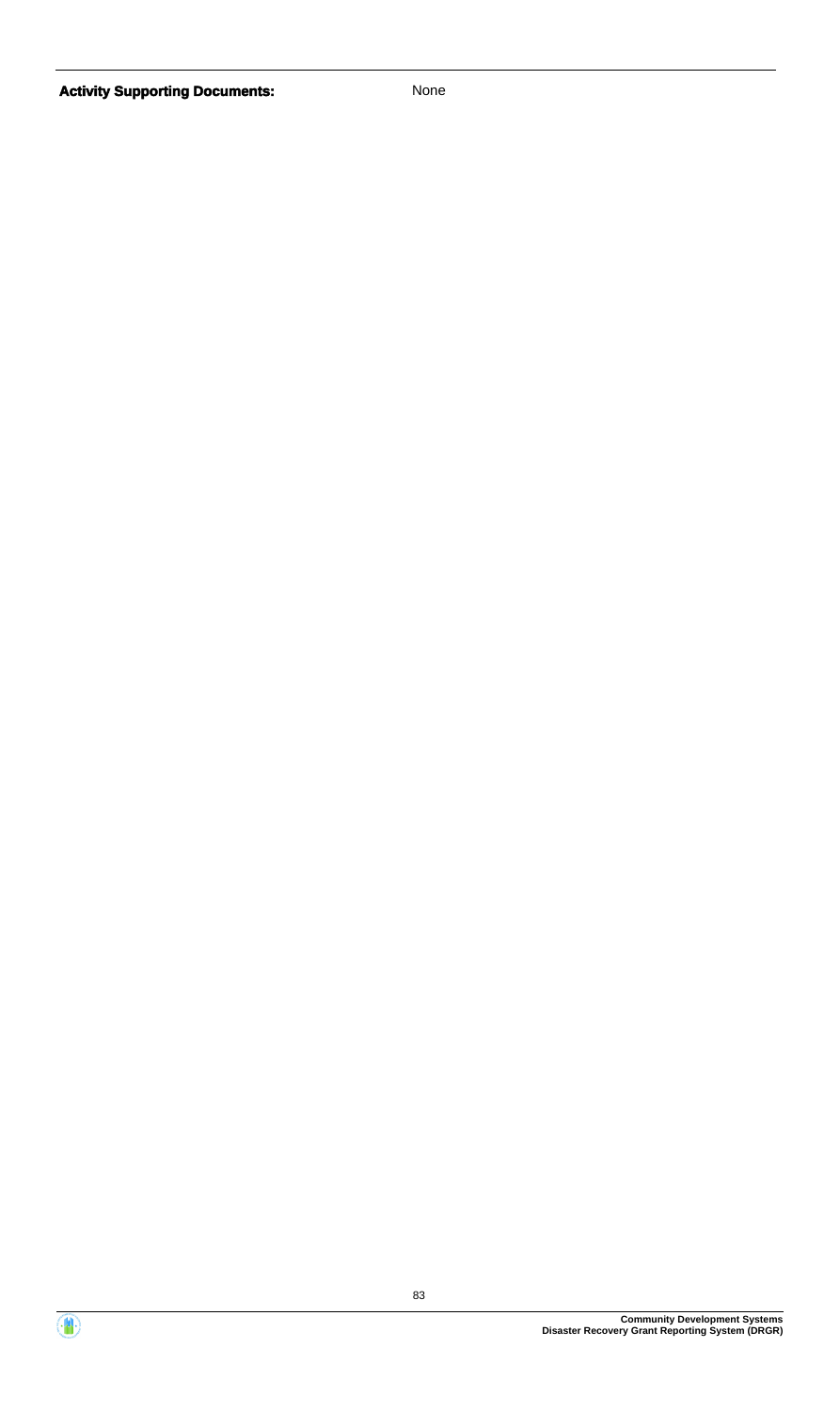## **Grantee Activity Number: R02HLIHAFVLM1307 Activity Title: LIHTC Viewpoint at Roosevelt Project**

#### **Activitiy Type:**

Construction of new housing Theorem 2012 Construction of new housing Theorem 2012

**Projected Start Date: Project Number:** Housing B-17-DM-72-0001

09/19/2018

**Benefit Type:** N/A

**National Objective:**

# **Activity Status:**

**Projected End Date: Completed Activity Actual End Date:** 09/18/2026 **Project Title:** Housing

\$56,396,478.00

\$18,798,826.00 B-18-DP-72-0001 \$18,798,826.00 \$18,798,826.00 B-19-DP-72-0001 \$0.00 \$18,798,826.00

\$18,798,826.00

B-18-DP-72-0001 \$18,798,826.00 \$18,798,826.00

**Total Projected Budget from All Sources** \$56,396,478.00

\$18,798,826.00 B-18-DP-72-0001 \$18,798,826.00 \$18,798,826.00 B-19-DP-72-0001 \$0.00 \$18,798,826.00

#### **Responsible Organization:**

Low/Mod Puerto Rico Housing Finance (AFV)

#### **Overall**

| <b>Overall</b>                                 | <b>Oct 1 thru Dec 31, 2021</b> | <b>To Date</b> |
|------------------------------------------------|--------------------------------|----------------|
| <b>Total Projected Budget from All Sources</b> | \$0.00                         | \$56,396,47    |
| B-17-DM-72-0001                                | \$0.00                         | \$18,798,82    |
| B-18-DP-72-0001                                | \$18,798,826.00                | \$18,798,82    |
| B-19-DP-72-0001                                | \$0.00                         | \$18,798,82    |
| <b>Total Budget</b>                            | \$18,798,826.00                | \$56,396,47    |
| B-17-DM-72-0001                                | \$0.00                         | \$18,798,82    |
| B-18-DP-72-0001                                | \$18,798,826.00                | \$18,798,82    |
| B-19-DP-72-0001                                | \$0.00                         | \$18,798,82    |
| <b>Total Obligated</b>                         | \$18,798,826.00                | \$18,798,82    |
| B-17-DM-72-0001                                | \$0.00                         | \$0.00         |
| B-18-DP-72-0001                                | \$18,798,826.00                | \$18,798,82    |
| B-19-DP-72-0001                                | \$0.00                         | \$0.00         |
| <b>Total Funds Drawdown</b>                    | \$0.00                         | \$0.00         |
| B-17-DM-72-0001                                | \$0.00                         | \$0.00         |
| B-18-DP-72-0001                                | \$0.00                         | \$0.00         |
| B-19-DP-72-0001                                | \$0.00                         | \$0.00         |
| <b>Program Funds Drawdown</b>                  | \$0.00                         | \$0.00         |
| B-17-DM-72-0001                                | \$0.00                         | \$0.00         |
| B-18-DP-72-0001                                | \$0.00                         | \$0.00         |
| B-19-DP-72-0001                                | \$0.00                         | \$0.00         |
| <b>Program Income Drawdown</b>                 | \$0.00                         | \$0.00         |
| B-17-DM-72-0001                                | \$0.00                         | \$0.00         |
| B-18-DP-72-0001                                | \$0.00                         | \$0.00         |
| B-19-DP-72-0001                                | \$0.00                         | \$0.00         |
| <b>Program Income Received</b>                 | \$0.00                         | \$0.00         |
| B-17-DM-72-0001                                | \$0.00                         | \$0.00         |
| B-18-DP-72-0001                                | \$0.00                         | \$0.00         |
| B-19-DP-72-0001                                | \$0.00                         | \$0.00         |
| <b>Total Funds Expended</b>                    | \$0.00                         | \$0.00         |
| Puerto Rico Housing Finance (AFV)              | \$0.00                         | \$0.00         |
| <b>Most Impacted and Distressed Expended</b>   | \$0.00                         | \$0.00         |
| B-17-DM-72-0001                                | \$0.00                         | \$0.00         |
| B-18-DP-72-0001                                | \$0.00                         | \$0.00         |
| B-19-DP-72-0001                                | \$0.00                         | \$0.00         |

#### **Activity Description:**

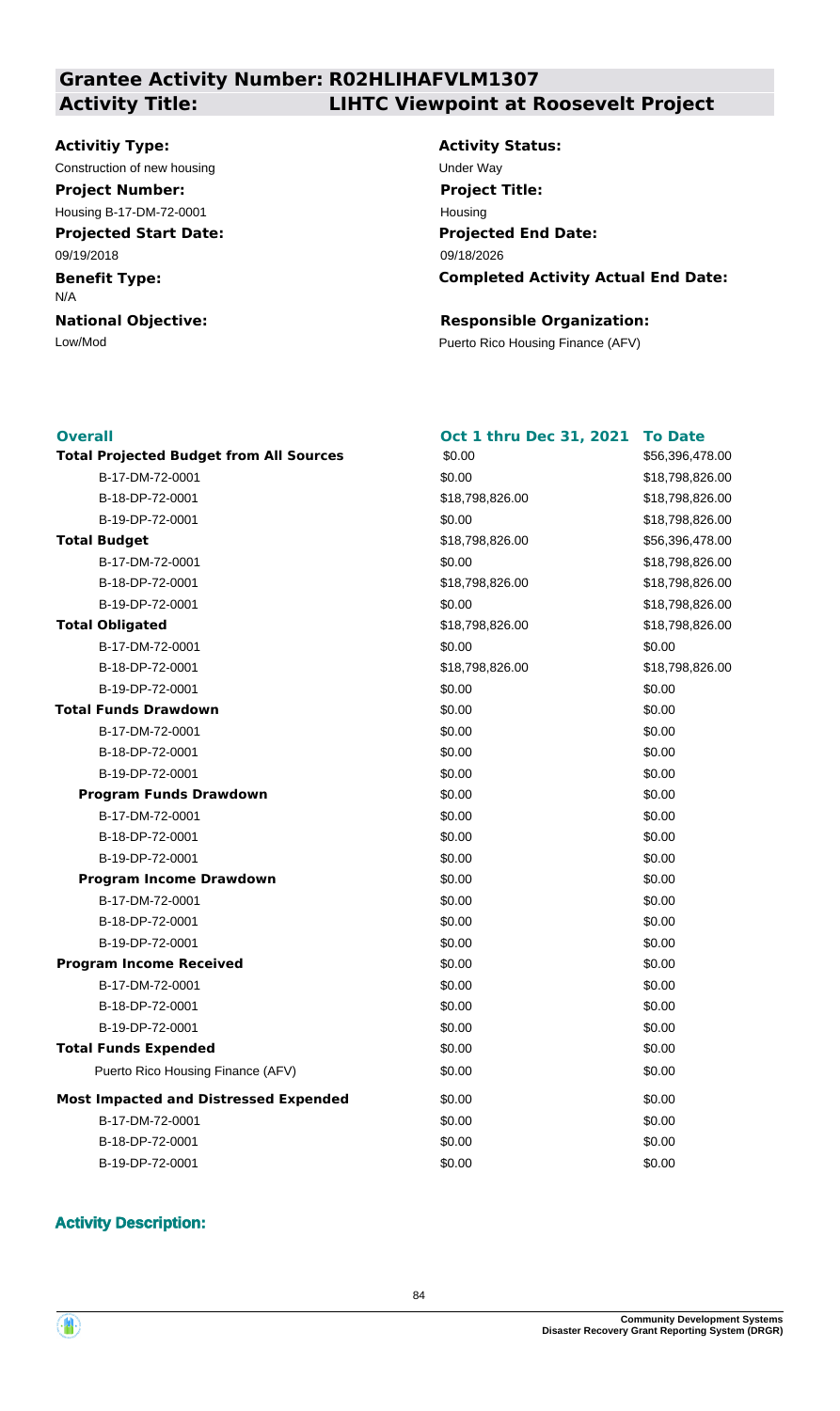Puerto Rico receives millions of dollars each year in Low Income Housing Tax Credits (LIHTC) and currently has more than \$1 billion in LIHTC 4% projects available to be leveraged. Additionally, several projects under the 9% tax-credit program are shovel-ready and awaiting gap financing. PRDOH will provide gap funding, using CDBG-DR dollars, for properties being developed with LIHTC, thus maximizing the benefit provided by both federal funding streams.

PRDOH will partner with the Housing Finance Authority (AFV, for its Spanish acronym), to select projects for this Program, as proposed by developers qualified to use LIHTC. Projects will be evaluated based on cost reasonableness, developer capacity, number of beneficiaries served and shovel readiness. The LIHTC program will provide gap funding through either grants and/or loans (when needed) to developers with approved projects. Repaid loan funding will be used to fund additional approved LIHTC projects. Any program income generated will be used to fund program activities or administrative costs.

The maximum total award (grant and any necessary loan funding) per project is contingent on proposals already submitted to AFV to qualify for the pre-approved 9% tax credit roster. Additional project rosters will be curated by AFV. The Program will consist of \$963,000,000 for funding multiple projects, and projects will be funded to the extent that funds are available. Each project will include multiple individual housing units. Either 4% or 9% tax credit projects are eligible, as approved by AFV. The AFV has participated in the rehabilitation of low-in-come housing projects throughout the Island using, among others, LIHTC. This program, established in 1988, has being instrumental in the rehabilitation of 19,507 units.

Currently, 1,533 units are in the pipeline with 9% low income housing tax credits program and will be completed within 24 months of each project start. CDBG-DR loans with 9% LIHTC will leveraged to stretch both funding sources and to create projects that accomplish several goals.

All projects must generate affordable LMI housing in a supply proportional to the area LMI population, and in compliance with HUD Fair Market rent rates for an affordability period. Projects funded through this program must maintain affordable housing in accordance with the 15 or 20 -year affordability period outlined in 83 FR 40314, or the affordability period required by LIHTC, whichever is longer. 2020 LIHTC rent rates are included as Appendix H to this Action Plan.

Proposed LIHTC projects that include specific targets that consider and correlate to greater city revitalization efforts, opportunity zones, or strategic growth nodes will be weighted more strongly upon evaluation. Further, project proposals incorporating transportation services for the elderly (Égidas) under the second tranche will also be weighted more favorably.

PRDOH may include targeted funds under this LIHTC Program to address affordable housing needs based on data provided by the Puerto Rico Public Housing Authority (PRPHA) regarding potential public housing projects. Taking into account the above, PRDOH has set-aside \$250,000,000 from the CDBG-DR allocation for preservation, rehabilitation, or qualified new construction projects that are part of a comprehensive plan to redevelop, replace, and/or rehabilitate existing Puerto Rico Public Housing Administration's inventory.

#### **Location Description:**

#### **Activity Progress Narrative:**

During the current period, PRDOH established individual activities in DRGR for each multifamily housing complex for the purpose of evaluating activity benefit test for Low-Mod activities. Currently, PRDOH is currently in the process of identifying and reconciling the proposed revised voucher draws for disbursements made for each complex to ensure complete and accurate reporting.

**Section 3 Qualitative Efforts:**

#### **Accomplishments Performance Measures**

#### **No Accomplishments Performance Measures**

#### **Beneficiaries Performance Measures**

**No Beneficiaries Performance Measures found.**

#### **Activity Locations**

**No Activity Locations found.**

No Other Funding Sources Found **Other Funding Sources Amount Amount Amount Amount** Total Other Funding Sources

#### **Other Funding Sources Budgeted - Detail**

#### **No Other Match Funding Sources Found**

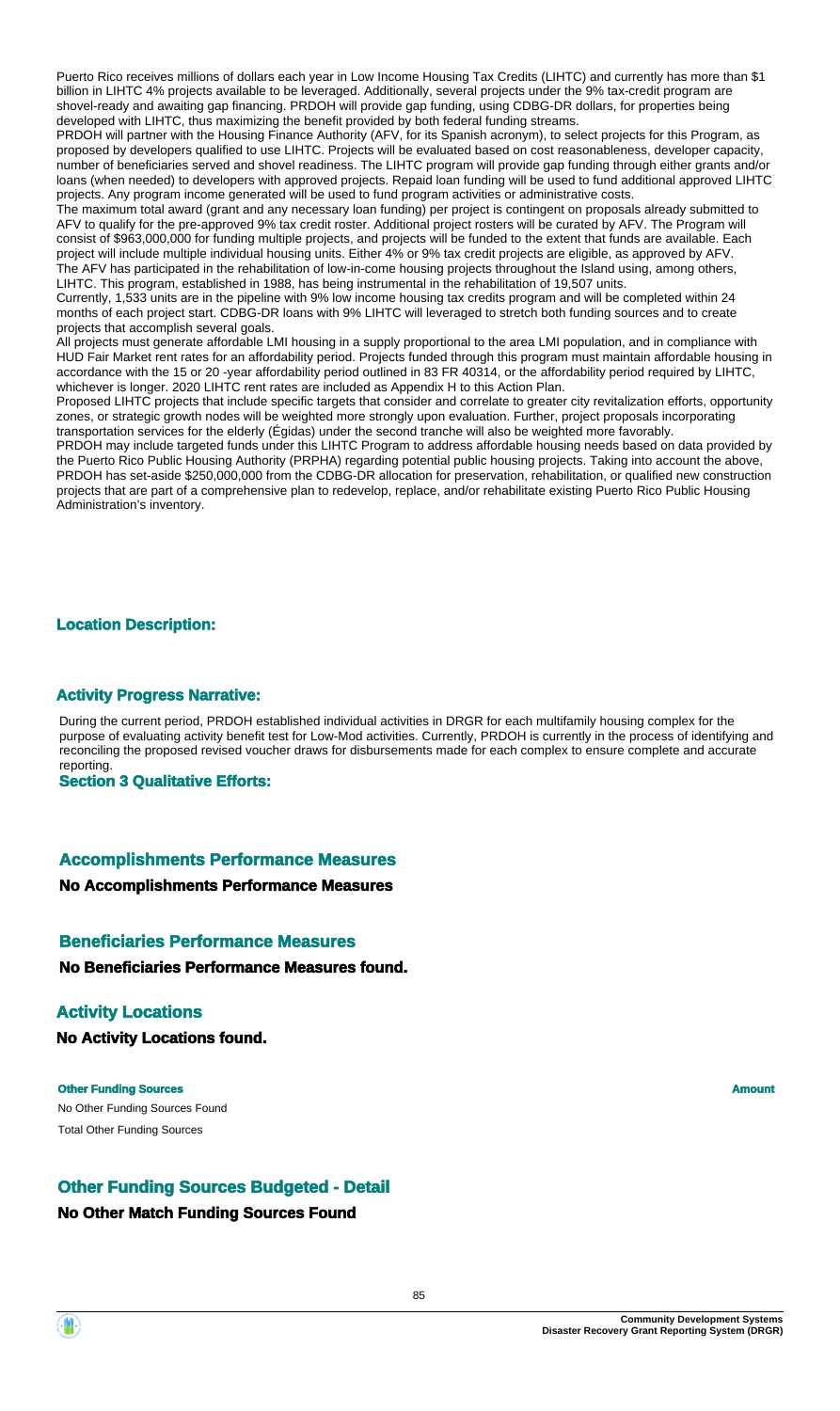| <b>Activity Supporting Documents:</b> | <b>None</b>                       |  |
|---------------------------------------|-----------------------------------|--|
| <b>Project #/</b>                     | Housing B-18-DP-72-0001 / Housing |  |

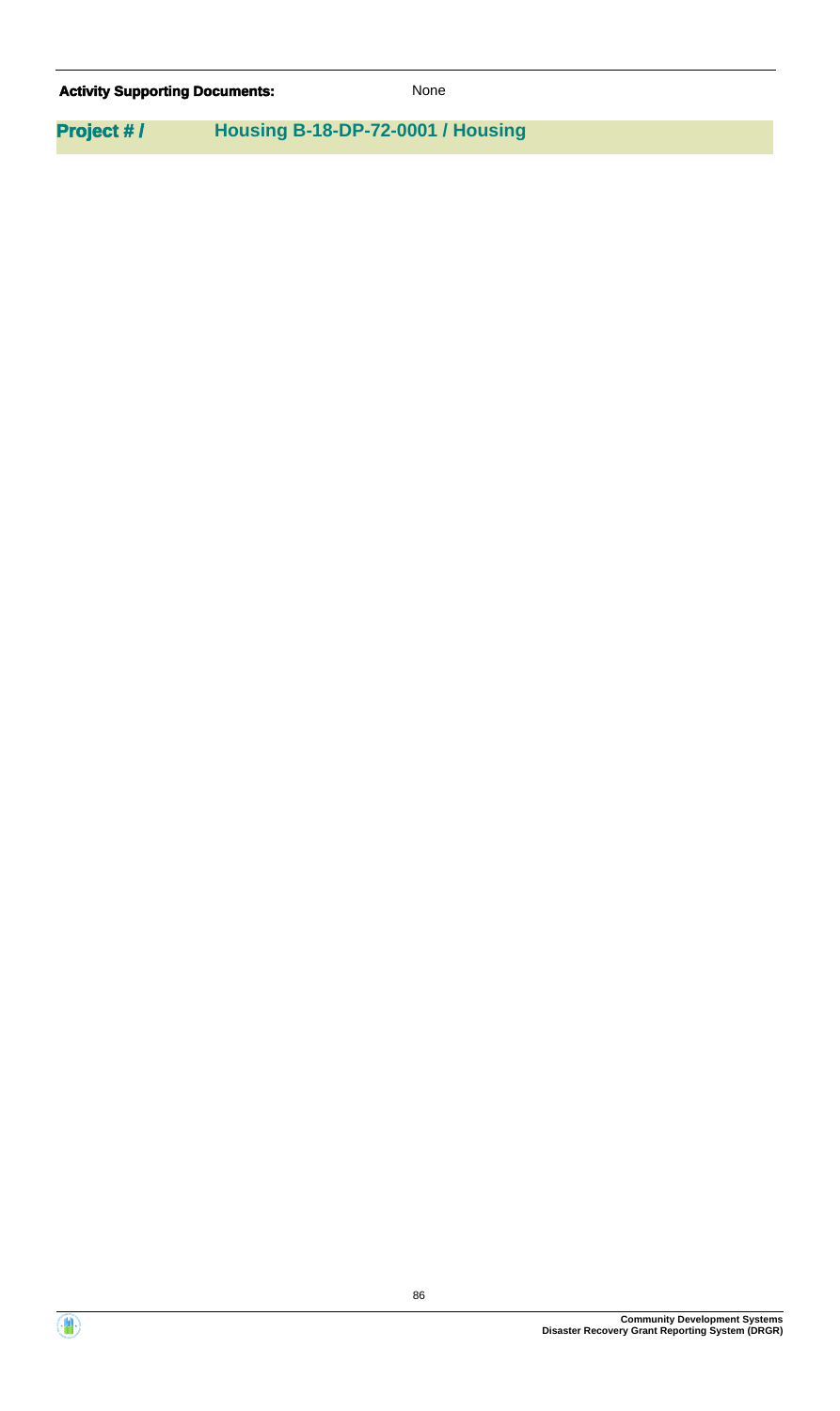#### **Grantee Activity Number: R02H22HA-DOH-LM Activity Title: Homebuyer Assistance Program LMI**

#### **Activitiy Type:**

Homeownership Assistance to low- and moderate-income Under Way

**Project Number:**

Housing B-18-DP-72-0001

**Projected Start Date:** 02/20/2020

**Benefit Type:** Direct ( HouseHold )

**National Objective:**

**Activity Status: Projected End Date: Completed Activity Actual End Date:** 02/19/2026 **Project Title:** Housing

#### **Responsible Organization:**

Low/Mod Puerto Rico Housing Finance (AFV)

#### **Overall**

**Total Projected Budget from All Sources**  $$0.00$   $$265,500,000.00$ (\$1,500,000.00) \$0.00 **Total Budget Program Income Drawdown Program Income Received Total Funds Drawdown Total Obligated** \$14,175,584.29 \$0.00 \$27,474,048.67 **Most Impacted and Distressed Expended** \$0.00 Puerto Rico Housing Finance (AFV)  $$14,175,584.29$  \$24,793,637.22 **Program Funds Drawdown** \$14,175,584.29 \$24,793,637.22 **Total Funds Expended** \$14,175,584.29 \$24,793,637.22 B-17-DM-72-0001 \$0.00 \$88,500,000.00 B-18-DP-72-0001 (\$1,500,000.00) \$88,500,000.00 B-19-DP-72-0001 \$0.00 \$88,500,000.00 B-17-DM-72-0001 \$0.00 \$88,500,000.00 B-18-DP-72-0001 (\$1,500,000.00) \$88,500,000.00 B-19-DP-72-0001 \$0.00 \$88,500,000.00 B-17-DM-72-0001 \$0.00 \$0.00 B-18-DP-72-0001 \$27,474,048.67 \$75,146,145.37 B-19-DP-72-0001 \$0.00 \$0.00 B-17-DM-72-0001 \$0.00 \$0.00 B-18-DP-72-0001 \$14,175,584.29 \$24,793,637.22 B-19-DP-72-0001 \$0.00 \$0.00 B-17-DM-72-0001 \$0.00 \$0.00 \$0.00 \$0.00 B-18-DP-72-0001 \$14,175,584.29 \$24,793,637.22 B-19-DP-72-0001 \$0.00 \$0.00 B-17-DM-72-0001 \$0.00 \$0.00 B-18-DP-72-0001 \$0.00 \$0.00 B-19-DP-72-0001 \$0.00 \$0.00 B-17-DM-72-0001 \$0.00 \$0.00 B-18-DP-72-0001 \$0.00 \$0.00 B-19-DP-72-0001 \$0.00 \$0.00 B-17-DM-72-0001 \$0.00 \$0.00 B-18-DP-72-0001 69,830,358.44 B-19-DP-72-0001 \$0.00 \$0.00 \$0.00

#### **Oct 1 thru Dec 31, 2021 To Date**

\$265,500,000.00 \$75,146,145.37 \$9,830,358.44 \$0.00 \$0.00 \$24,793,637.22

#### **Activity Description:**

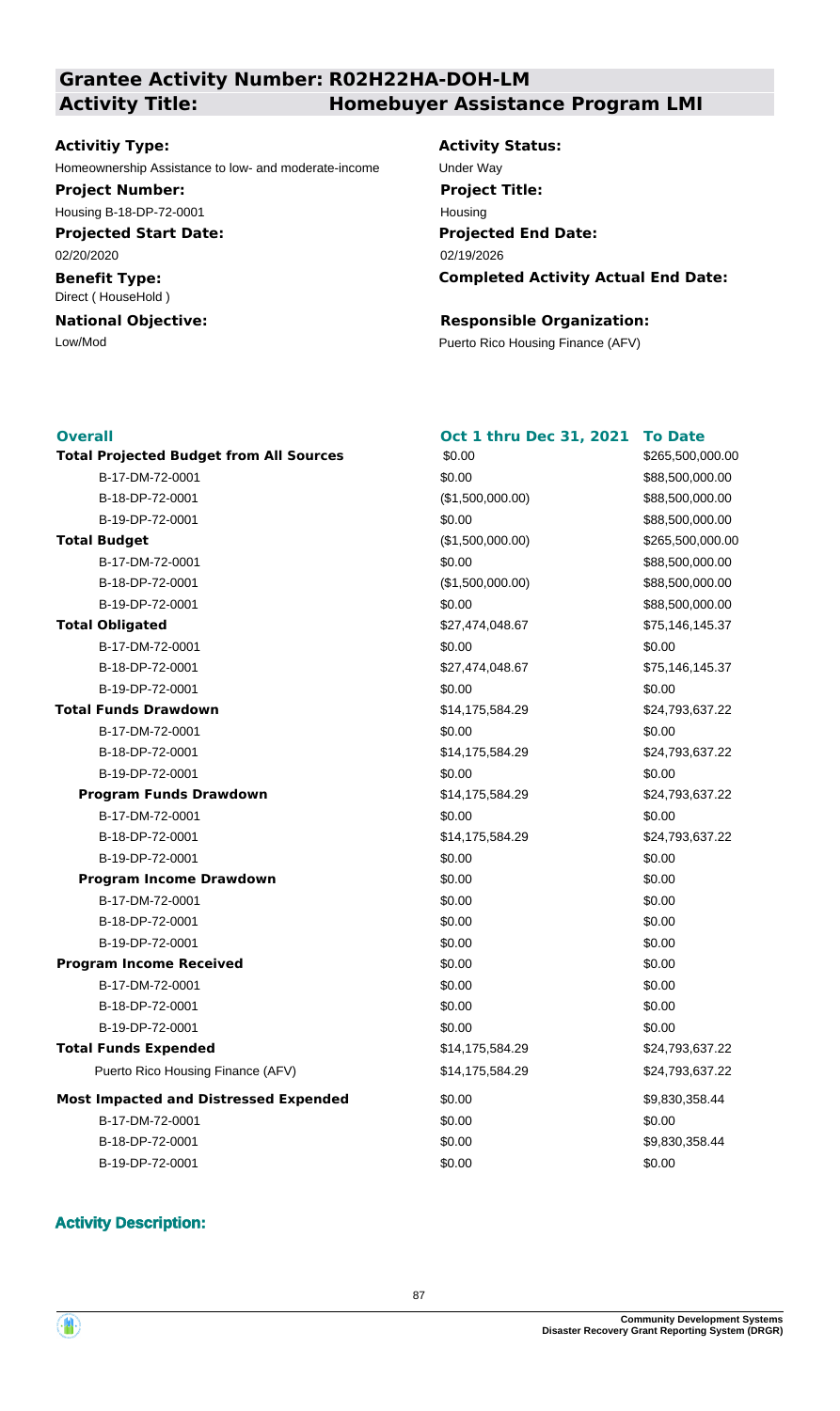Outmigration and loss of population base due to disaster creates a negative cycle for communities struggling to recover across the Island. Loss of population base post-disaster is a challenge that impacts communities of all sizes. When residents leave after a disaster and do not return, this creates ripple effects across the community, impacting schools, the economy through closure of businesses, loss of workforce, revenue declines, and reducing public financial capacity to provide services to the community.Availability of affordable housing options is part of the equation, but the financial stability and resources available to residents to purchase their own homes are also important parameters related to an individual or family's ability to secure longterm options and contributes to long-term community recovery. For individuals and families considering the option to return to their community or move, it is often a consideration of the ability to reestablish a firm foundation, whether to re-root themselves or seek a new opportunity elsewhere. This program, under the administration of the Puerto Rico Public Housing Authority (AFV), helps Puerto Ricans purchase homes through a variety of support mechanisms, thereby increasing the level of homeownership in impacted communities and contributing to long-term sustainability and viability of communities across the Island.This program will seek to target critical recovery workforce sectors, recognizing the importance of first responders, teachers, healthcare workers and medical personnel, and law enforcement. This program understands that these members of the workforce are instrumental in incentivizing the return of other residents to ensure community viability, and sufficient workforce in these critical sectors is vital in creating positive ripple effects across communities, as they provide public safety, emergency support, education for school age children, and healthcare for families in communities working to recover and rebuild.Eligible applicants will be provided with closing cost assistance (e.g. Title insurance, mortgage insurance premium, etc.), down payment assistance and/or soft second mortgage, to assist with the gap between the amount of first mortgage the household is able to obtain from a lender and the purchase price of a home. No interest or payments are required on this "silent second" mortgage provided that the recipient fulfills the five-year occupancy requirement.Before a prospective buyer is referred to counseling or to execute a sales agreement for CDBG-DR-assistance, the buyer must complete an Application for Assistance. The information obtained in theapplication will be used – along with verifications – to determine a buyer's eligibility to purchase a home and to receive CDBG-DR assistance. Before approved buyers begin looking for a home to purchase, they should be pre-qualified for a mortgage loan. This takes the guess work out of deciding how much for a house a prospective homeowner can afford. Lenders sometimes call this preliminary paperwork a "pre-approval" and will issue a letter stating that a prospective homeowner has been conditionally approved up to a certain amount. Also, the housing counselor will help a buyer to analyze how much he or she will likely be able to borrow using these factors before the buyer approaches a lender to apply for mortgage qualification or pre-qualification.All applicants will receive housing counseling services to determine which form of housing assistance offers the best option for the household and to educate prospective homebuyers about the responsibilities of being a homeowner. Upon notification of approval of an application for assistance, buyers will be referred to an approved program that offers pre-purchase counseling and education. All homebuyers must also complete 8 hours of homeowner training to be considered eligible.PRDOH will proactively communicate with realty and lending professionals who work with the general homebuying public. These professionals can identify potentially eligible buyers and refer them for CDBG-DR qualification, effectively expanding program marketing. The real-estate professionals are experienced with the home purchase process and can help guide eligible buyers through that process, ensuring that buyers attain their goal within reasonable times.

#### **Location Description:**

Municipalities across the island.

#### **Activity Progress Narrative:**

During the reporting period, the Puerto Rico Department of Housing (PRDOH) completed the following tasks in support of the Homebuyer Assistance Program: Conducted continuous meetings and working sessions to address the Program needs regarding daily tasks and activities, including various biweekly meetings with the subrecipient's Program staff to discuss changes to its design. PRDOH also reviewed submitted documents, served as liaison between subrecipient and grantee and offered support with other tasks like notifications, communications, duplication of benefits (DOB) reviews and environmental reviews. The Action Plan Amendment 7 was approved by HUD representing various Program changes, which started implementation with the approval of the Program Guidelines v4 during this reporting period. Once the Program Guidelines were approved, various meetings and working sessions with Communications have been conducted by the Program to assure all websites and materials align with the current modifications. The Program also offered training to Subrecipient on new Income Eligibility processes. Subrecipient has offered various training sessions to lending institutions and housing counseling agencies on the implementation of Program modifications. The PRDOH has reviewed Monthly Reports submitted by the Program subrecipient and sent back for corrections, when needed. The PRDOH has conducted and participated actively in Outreach sessions around the island to offer Program orientation to potential applicants and the general public. By the end of this reporting period, 56 lending institutions had signed an agreement to participate in the Program. Case reviews were completed, including environmental and duplication of benefit reviews; by the end of the quarter 2,138 environmental reviews had been completed and certified. The HBA Program continued achieving major progress during this reporting period, approving awards for 524 cases and closing 498 cases during the quarter for a total amount of \$12,539,429.39 in disbursed assistance. By the end of the quarter, the HBA Program has achieved 6,332 applications, 854 this quarter alone, 1,647 approved awards and 1,542 closed cases, representing \$38,338,888.00 in disbursed assistance. Certain activities during this period were impacted by the COVID-19 pandemic. Some banks and other financial institutions have been working remotely, which had an adverse effect by delaying the volume of closings and the intake processes. Notwithstanding, PRDOH and PRHFA have continued to work on program efforts in order to provide homeownership assistance to applicants across the Island.

#### **Section 3 Qualitative Efforts:**

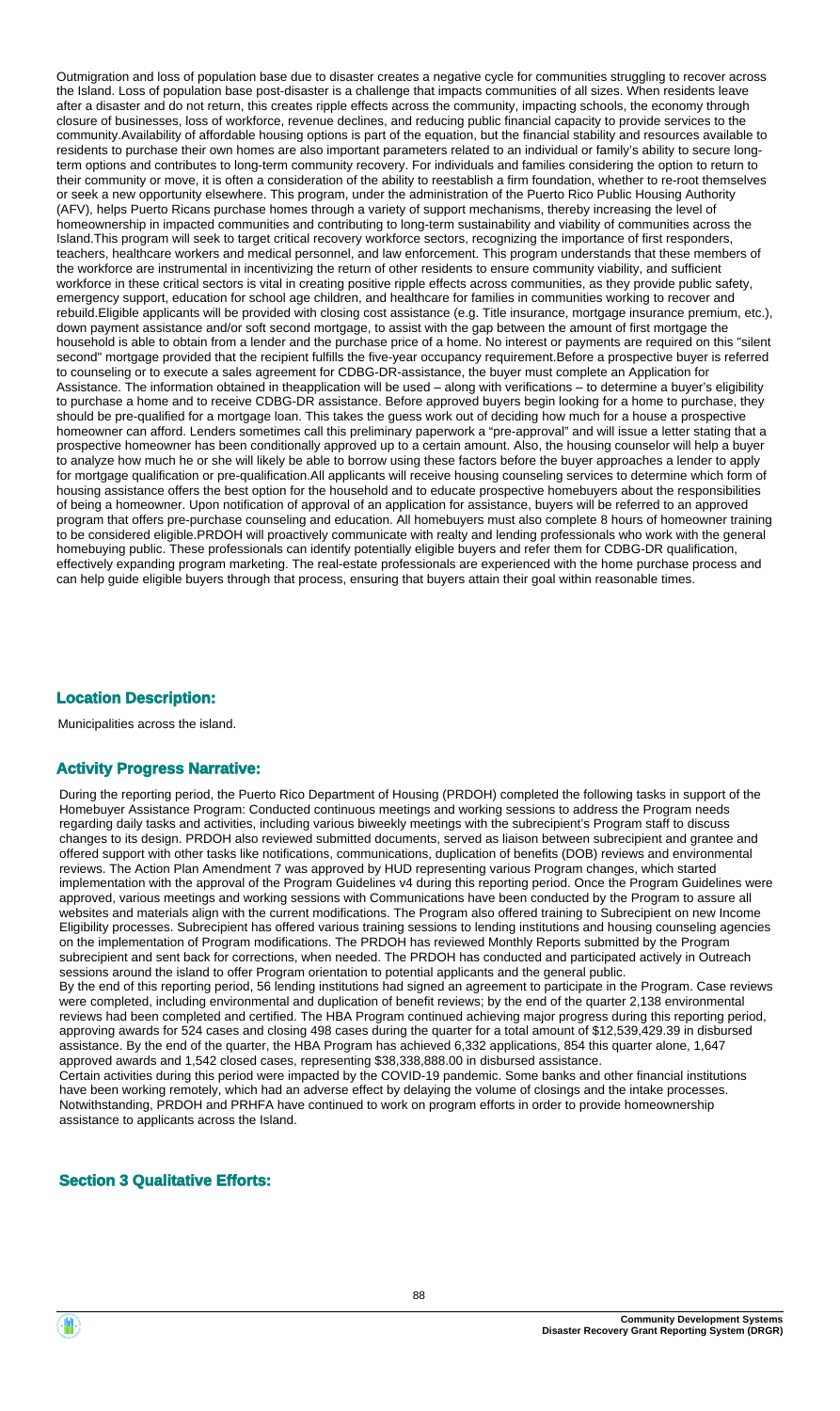#### **Accomplishments Performance Measures**

|                         | <b>This Report Period</b> | <b>Cumulative Actual Total / Expected</b> |
|-------------------------|---------------------------|-------------------------------------------|
|                         | <b>Total</b>              | <b>Total</b>                              |
| # of Housing Units      | 310                       | 938/3494                                  |
| # of Multifamily Units  | 44                        | 134/765                                   |
| # of Singlefamily Units | 266                       | 804/2729                                  |

#### **Beneficiaries Performance Measures**

|                                    |     | <b>This Report Period</b> |               |         | <b>Cumulative Actual Total / Expected</b> |              |                        |
|------------------------------------|-----|---------------------------|---------------|---------|-------------------------------------------|--------------|------------------------|
|                                    | Low | <b>Mod</b>                | <b>Total</b>  | Low     | <b>Mod</b>                                | <b>Total</b> | <b>Low/Mod</b>         |
| # of Households                    | 310 | 0                         | 310           | 938/586 | 0/585                                     | 938/1171     | 100.00                 |
| # Owner Households                 | 310 | 0                         | 310           | 938/586 | 0/585                                     | 938/1171     | 100.00                 |
| <b>Activity Locations</b>          |     |                           |               |         |                                           |              |                        |
| <b>Address</b>                     |     | <b>City</b>               | <b>County</b> |         | <b>State</b>                              | <b>Zip</b>   | <b>Status / Accept</b> |
| <b>Other Funding Sources</b>       |     |                           |               |         |                                           |              | <b>Amount</b>          |
| No Other Funding Sources Found     |     |                           |               |         |                                           |              |                        |
| <b>Total Other Funding Sources</b> |     |                           |               |         |                                           |              |                        |

#### **Other Funding Sources Budgeted - Detail**

#### **No Other Match Funding Sources Found**

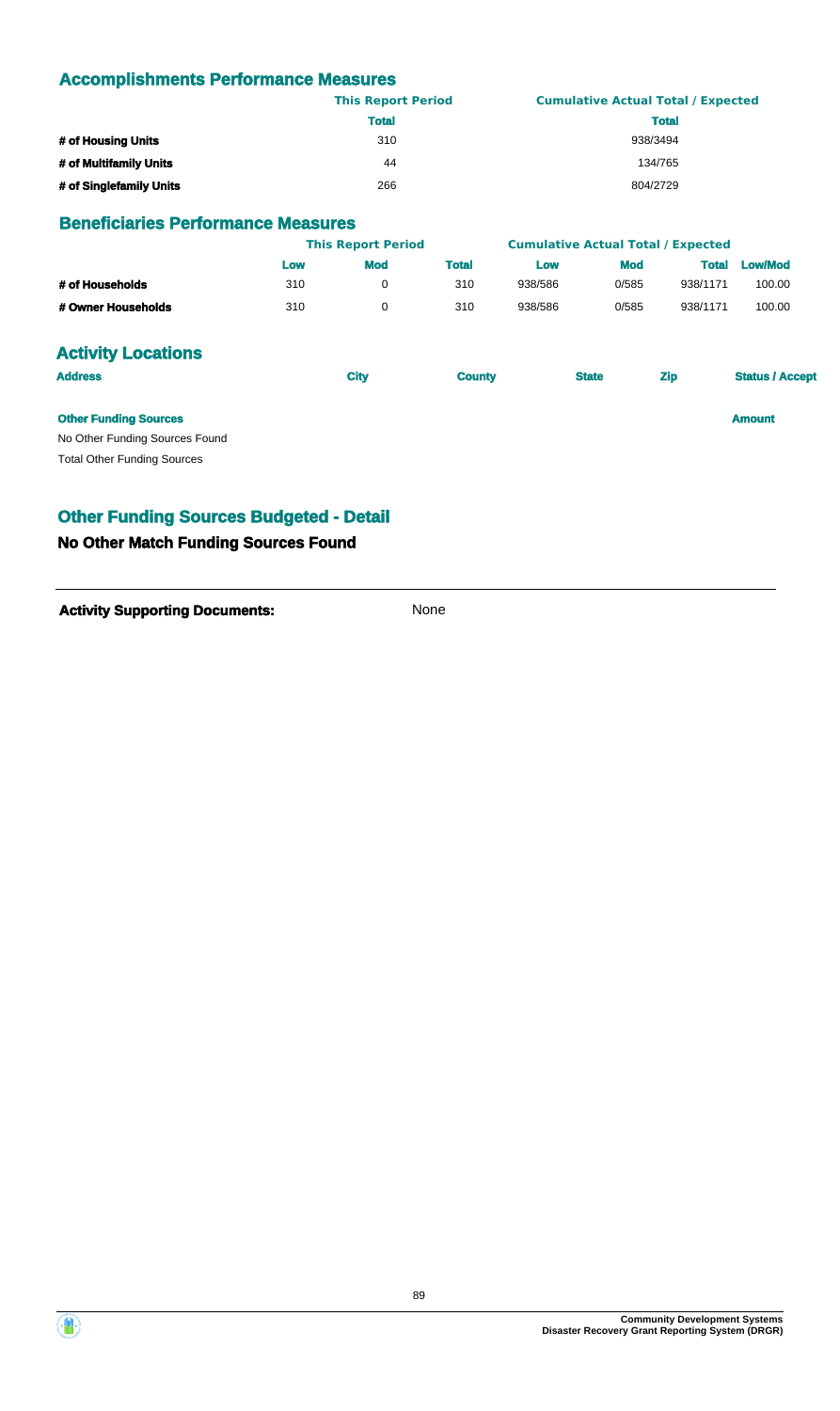### **Grantee Activity Number: R02H22HA-DOH-UN Activity Title: Homebuyer Assistance Program UN**

#### **Activitiy Type:**

Homeownership Assistance to low- and moderate-income Under Way

## **Project Number:**

Housing B-18-DP-72-0001

**Projected Start Date:** 02/20/2020

**Benefit Type:** Direct ( HouseHold )

# **National Objective:**

**Activity Status: Projected End Date: Completed Activity Actual End Date:** 02/19/2026 **Project Title:** Housing

#### **Responsible Organization:**

Urgent Need **Puerto Rico Housing Finance (AFV)** 

**Oct 1 thru Dec 31, 2021 To Date**

### **Overall**

| <b>Total Projected Budget from All Sources</b> | \$0.00           | \$619,  |
|------------------------------------------------|------------------|---------|
| B-17-DM-72-0001                                | \$0.00           | \$206,  |
| B-18-DP-72-0001                                | (\$3,500,000.00) | \$206,  |
| B-19-DP-72-0001                                | \$0.00           | \$206,  |
| <b>Total Budget</b>                            | (\$3,500,000.00) | \$619,  |
| B-17-DM-72-0001                                | \$0.00           | \$206,  |
| B-18-DP-72-0001                                | (\$3,500,000.00) | \$206,5 |
| B-19-DP-72-0001                                | \$0.00           | \$206,  |
| <b>Total Obligated</b>                         | \$61,512,424.80  | \$172,  |
| B-17-DM-72-0001                                | \$0.00           | \$0.00  |
| B-18-DP-72-0001                                | \$61,512,424.80  | \$172,  |
| B-19-DP-72-0001                                | \$0.00           | \$0.00  |
| <b>Total Funds Drawdown</b>                    | \$1,339,647.47   | \$15,08 |
| B-17-DM-72-0001                                | \$0.00           | \$0.00  |
| B-18-DP-72-0001                                | \$1,339,647.47   | \$15,08 |
| B-19-DP-72-0001                                | \$0.00           | \$0.00  |
| <b>Program Funds Drawdown</b>                  | \$1,339,647.47   | \$15,08 |
| B-17-DM-72-0001                                | \$0.00           | \$0.00  |
| B-18-DP-72-0001                                | \$1,339,647.47   | \$15,08 |
| B-19-DP-72-0001                                | \$0.00           | \$0.00  |
| <b>Program Income Drawdown</b>                 | \$0.00           | \$0.00  |
| B-17-DM-72-0001                                | \$0.00           | \$0.00  |
| B-18-DP-72-0001                                | \$0.00           | \$0.00  |
| B-19-DP-72-0001                                | \$0.00           | \$0.00  |
| <b>Program Income Received</b>                 | \$0.00           | \$0.00  |
| B-17-DM-72-0001                                | \$0.00           | \$0.00  |
| B-18-DP-72-0001                                | \$0.00           | \$0.00  |
| B-19-DP-72-0001                                | \$0.00           | \$0.00  |
| <b>Total Funds Expended</b>                    | \$1,339,647.47   | \$15,08 |
| Puerto Rico Housing Finance (AFV)              | \$1,339,647.47   | \$15,08 |
| <b>Most Impacted and Distressed Expended</b>   | \$0.00           | \$13,50 |
| B-17-DM-72-0001                                | \$0.00           | \$0.00  |
| B-18-DP-72-0001                                | \$0.00           | \$13,56 |
| B-19-DP-72-0001                                | \$0.00           | \$0.00  |

\$619,500,000.00 \$172,747,317.11 \$13,567,864.89 \$0.00 \$0.00 \$15,082,358.12  $$15,082,358.12$  $$15,082,358.12$  $$15,082,358.12$ B-17-DM-72-0001 \$0.00 \$206,500,000.00 B-18-DP-72-0001 (\$3,500,000.00) \$206,500,000.00  $$206,500,000.00$  $$206,500,000.00$ B-18-DP-72-0001 (\$3,500,000.00) \$206,500,000.00  $$206,500,000.00$ B-18-DP-72-0001 \$61,512,424.80 \$172,747,317.11 \$15,082,358.12 \$15,082,358.12

**Total Projected Budget from All Sources** \$619,500,000.00

#### **Activity Description:**

B-18-DP-72-0001 \$0.00 \$13,567,864.89

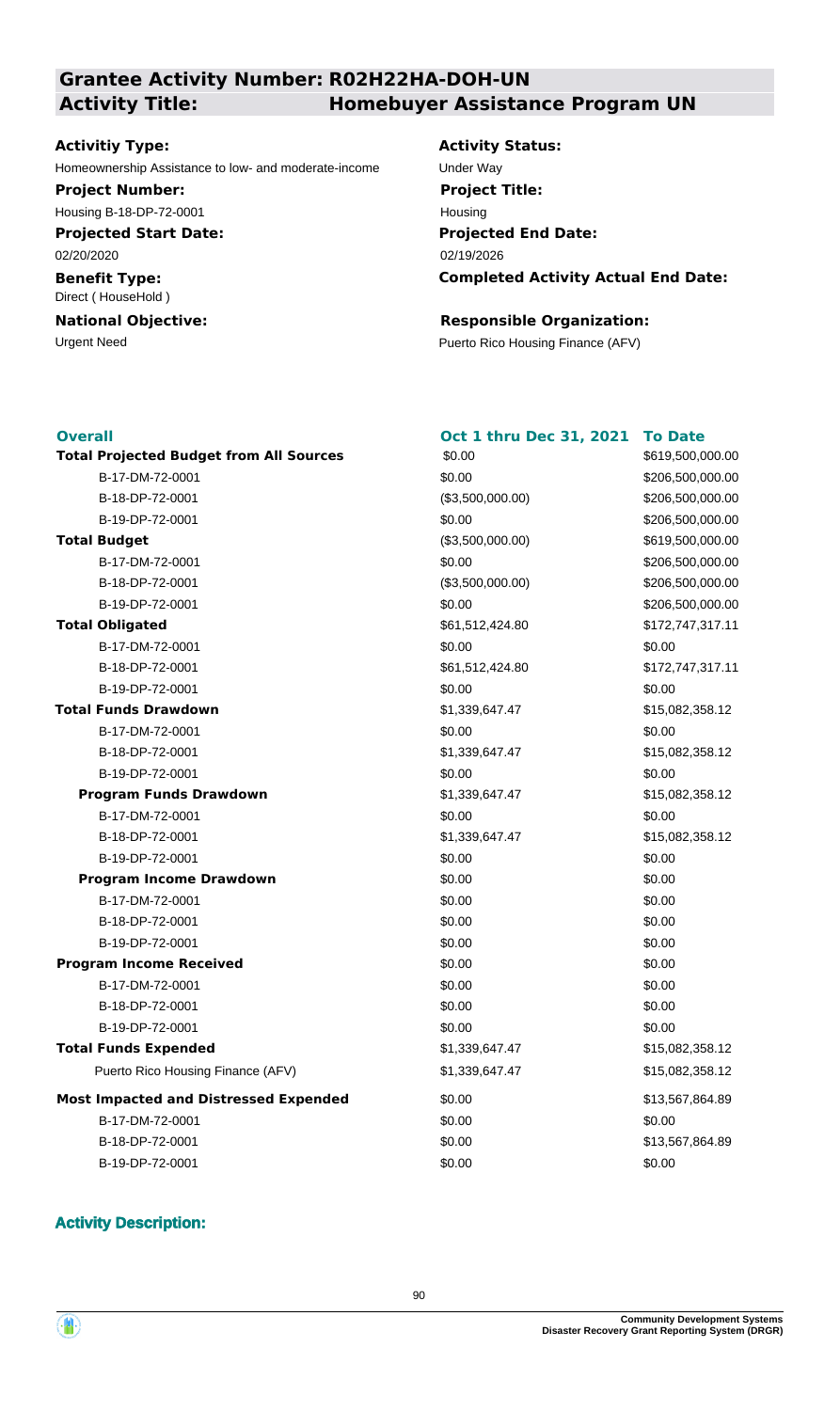Outmigration and loss of population base due to disaster creates a negative cycle for communities struggling to recover across the Island. Loss of population base post-disaster is a challenge that impacts communities of all sizes. When residents leave after a disaster and do not return, this creates ripple effects across the community, impacting schools, the economy through closure of businesses, loss of workforce, revenue declines, and reducing public financial capacity to provide services to the community.Availability of affordable housing options is part of the equation, but the financial stability and resources available to residents to purchase their own homes are also important parameters related to an individual or family's ability to secure longterm options and contributes to long-term community recovery. For individuals and families considering the option to return to their community or move, it is often a consideration of the ability to reestablish a firm foundation, whether to re-root themselves or seek a new opportunity elsewhere. This program, under the administration of the Puerto Rico Public Housing Authority (AFV), helps Puerto Ricans purchase homes through a variety of support mechanisms, thereby increasing the level of homeownership in impacted communities and contributing to long-term sustainability and viability of communities across the Island.This program will seek to target critical recovery workforce sectors, recognizing the importance of first responders, teachers, healthcare workers and medical personnel, and law enforcement. This program understands that these members of the workforce are instrumental in incentivizing the return of other residents to ensure community viability, and sufficient workforce in these critical sectors is vital in creating positive ripple effects across communities, as they provide public safety, emergency support, education for school age children, and healthcare for families in communities working to recover and rebuild.Eligible applicants will be provided with closing cost assistance (e.g. Title insurance, mortgage insurance premium, etc.), down payment assistance and/or soft second mortgage, to assist with the gap between the amount of first mortgage the household is able to obtain from a lender and the purchase price of a home. No interest or payments are required on this "silent second" mortgage provided that the recipient fulfills the five-year occupancy requirement.Before a prospective buyer is referred to counseling or to execute a sales agreement for CDBG-DR-assistance, the buyer must complete an Application for Assistance. The information obtained in theapplication will be used – along with verifications – to determine a buyer's eligibility to purchase a home and to receive CDBG-DR assistance. Before approved buyers begin looking for a home to purchase, they should be pre-qualified for a mortgage loan. This takes the guess work out of deciding how much for a house a prospective homeowner can afford. Lenders sometimes call this preliminary paperwork a "pre-approval" and will issue a letter stating that a prospective homeowner has been conditionally approved up to a certain amount. Also, the housing counselor will help a buyer to analyze how much he or she will likely be able to borrow using these factors before the buyer approaches a lender to apply for mortgage qualification or pre-qualification.All applicants will receive housing counseling services to determine which form of housing assistance offers the best option for the household and to educate prospective homebuyers about the responsibilities of being a homeowner. Upon notification of approval of an application for assistance, buyers will be referred to an approved program that offers pre-purchase counseling and education. All homebuyers must also complete 8 hours of homeowner training to be considered eligible.PRDOH will proactively communicate with realty and lending professionals who work with the general homebuying public. These professionals can identify potentially eligible buyers and refer them for CDBG-DR qualification, effectively expanding program marketing. The real-estate professionals are experienced with the home purchase process and can help guide eligible buyers through that process, ensuring that buyers attain their goal within reasonable times.

#### **Location Description:**

Municipalities across the island

#### **Activity Progress Narrative:**

During the reporting period, the Puerto Rico Department of Housing (PRDOH) completed the following tasks in support of the Homebuyer Assistance Program: Conducted continuous meetings and working sessions to address the Program needs regarding daily tasks and activities, including various biweekly meetings with the subrecipient's Program staff to discuss changes to its design. PRDOH also reviewed submitted documents, served as liaison between subrecipient and grantee and offered support with other tasks like notifications, communications, duplication of benefits (DOB) reviews and environmental reviews. The Action Plan Amendment 7 was approved by HUD representing various Program changes, which started implementation with the approval of the Program Guidelines v4 during this reporting period. Once the Program Guidelines were approved, various meetings and working sessions with Communications have been conducted by the Program to assure all websites and materials align with the current modifications. The Program also offered training to Subrecipient on new Income Eligibility processes. Subrecipient has offered various training sessions to lending institutions and housing counseling agencies on the implementation of Program modifications. The PRDOH has reviewed Monthly Reports submitted by the Program subrecipient and sent back for corrections, when needed. The PRDOH has conducted and participated actively in Outreach sessions around the island to offer Program orientation to potential applicants and the general public. By the end of this reporting period, 56 lending institutions had signed an agreement to participate in the Program. Case reviews were completed, including environmental and duplication of benefit reviews; by the end of the quarter 2,138 environmental reviews had been completed and certified. The HBA Program continued achieving major progress during this reporting period, approving awards for 524 cases and closing 498 cases during the quarter for a total amount of \$12,539,429.39 in disbursed assistance. By the end of the quarter, the HBA Program has achieved 6,332 applications, 854 this quarter alone, 1,647 approved awards and 1,542 closed cases, representing \$38,338,888.00 in disbursed assistance. Certain activities during this period were impacted by the COVID-19 pandemic. Some banks and other financial institutions have been working remotely, which had an adverse effect by delaying the volume of closings and the intake processes. Notwithstanding, PRDOH and PRHFA have continued to work on program efforts in order to provide homeownership assistance to applicants across the Island.

#### **Section 3 Qualitative Efforts:**

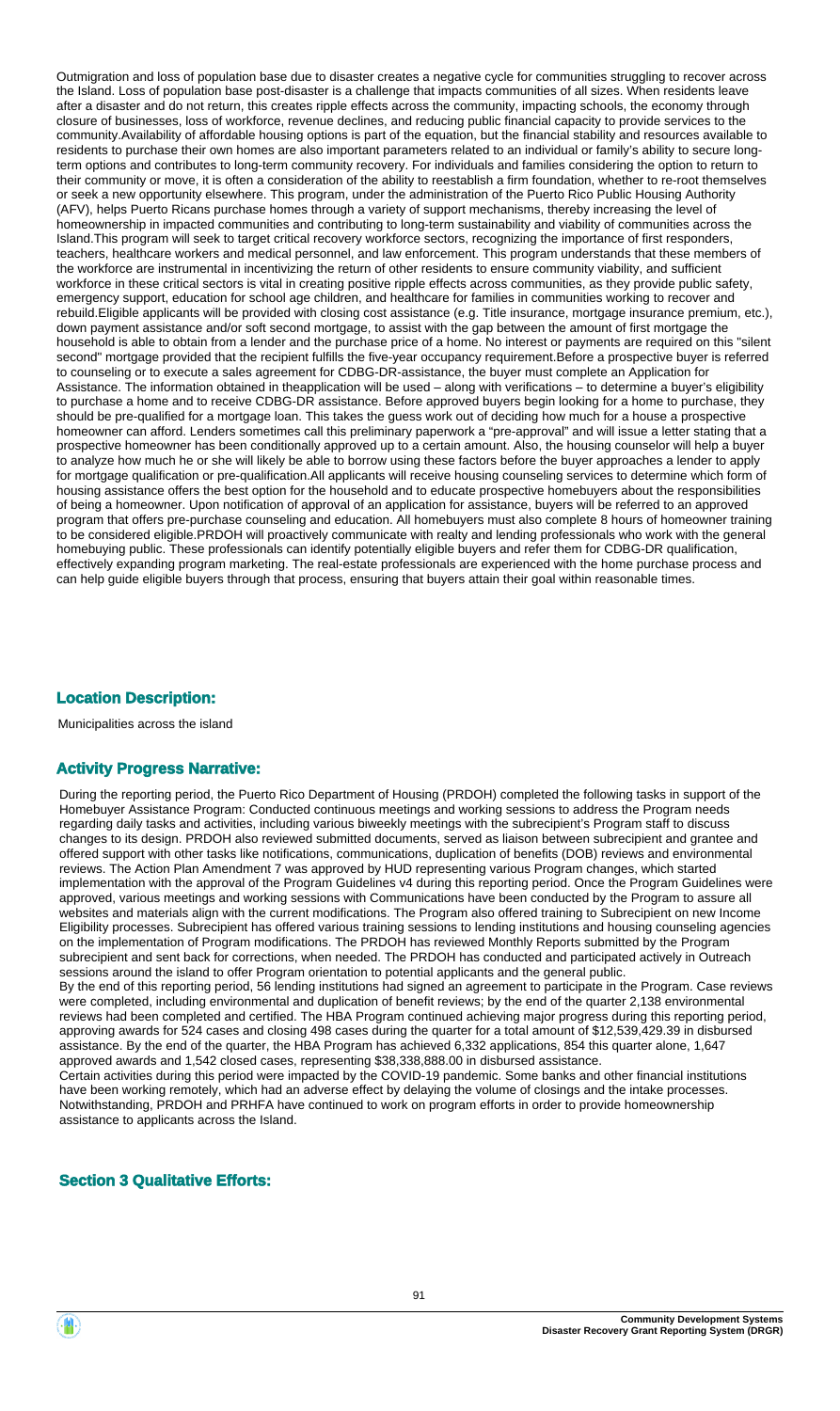#### **Accomplishments Performance Measures**

|                         | <b>This Report Period</b> | <b>Cumulative Actual Total / Expected</b> |
|-------------------------|---------------------------|-------------------------------------------|
|                         | Total                     | <b>Total</b>                              |
| # of Housing Units      | 190                       | 604/8154                                  |
| # of Multifamily Units  | 43                        | 140/1785                                  |
| # of Singlefamily Units | 147                       | 464/6369                                  |

#### **Beneficiaries Performance Measures**

|                                | <b>This Report Period</b> |             |               |              | <b>Cumulative Actual Total / Expected</b> |              |                        |
|--------------------------------|---------------------------|-------------|---------------|--------------|-------------------------------------------|--------------|------------------------|
|                                | Low                       | <b>Mod</b>  | <b>Total</b>  | Low          | <b>Mod</b>                                | <b>Total</b> | <b>Low/Mod</b>         |
| # of Households                | 0                         | 0           | 190           | 0/0          | 0/0                                       | 604/8154     | 0.00                   |
| # Owner Households             | 0                         | $\mathbf 0$ | 190           | 0/0          | 0/0                                       | 604/8154     | 0.00                   |
| <b>Activity Locations</b>      |                           |             |               |              |                                           |              |                        |
| <b>Address</b>                 |                           | <b>City</b> | <b>County</b> | <b>State</b> |                                           | <b>Zip</b>   | <b>Status / Accept</b> |
| <b>Other Funding Sources</b>   |                           |             |               |              |                                           |              | <b>Amount</b>          |
| No Other Funding Sources Found |                           |             |               |              |                                           |              |                        |

Total Other Funding Sources

#### **Other Funding Sources Budgeted - Detail**

#### **No Other Match Funding Sources Found**

**Activity Supporting Documents:** None

#### **Project # / Infrastructure B-17-DM-72-0001 / Infrastructure**

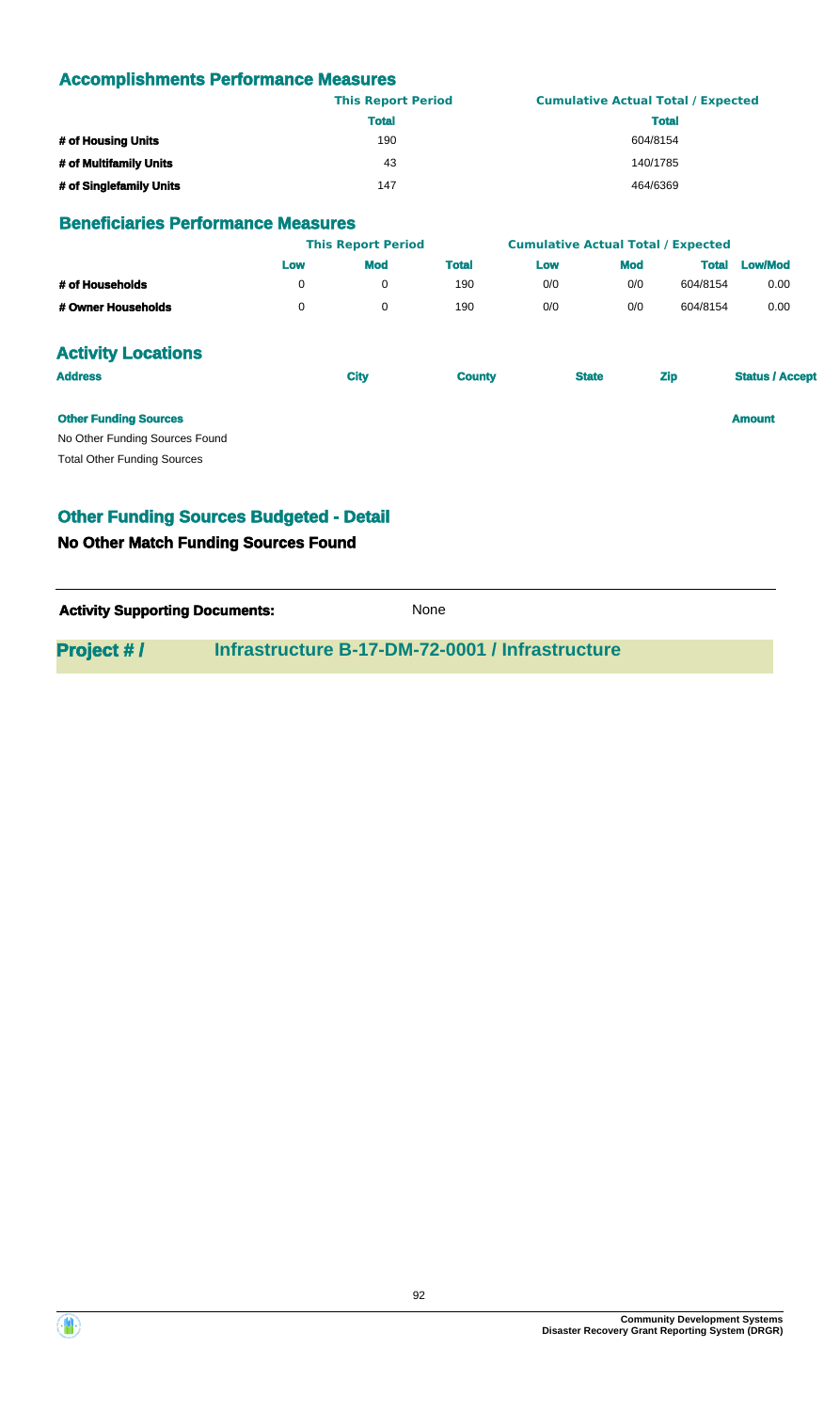#### **Grantee Activity Number: R01I21FEM-DOH-LM Activity Title: Non-Federal Match Program LMI**

#### **Activitiy Type:**

Acquisition, construction,reconstruction of public facilities Under Way

**Project Number:**

Infrastructure B-17-DM-72-0001

**Projected Start Date:** 09/19/2018

**Benefit Type:** Area ( Census )

**National Objective:**

**Activity Status: Projected End Date:** 09/18/2026 **Project Title:** Infrastructure

**Completed Activity Actual End Date:**

**Oct 1 thru Dec 31, 2021 To Date**

#### **Responsible Organization:**

Low/Mod<br>
Puerto Rico Department of Housing

#### **Overall**

**Total Projected Budget from All Sources** \$2,595,682,806.00 (\$140,000,000.00) \$0.00 **Total Budget Program Income Drawdown Program Income Received Total Funds Drawdown Total Obligated** \$3,900,758.78 \$0.00 \$77,314,125.00 **Most Impacted and Distressed Expended** \$3,724,480.31 Puerto Rico Department of Housing  $$3,900,758.78$  \$5,830,039.10 **Program Funds Drawdown**  $$3,900,758.78$   $$5,830,456.94$ **Total Funds Expended**  $$3,900,758.78$   $$5,830,456.94$ B-17-DM-72-0001 \$0.00 \$865,227,602.00 B-18-DP-72-0001 (\$140,000,000.00) \$865,227,602.00 B-19-DP-72-0001 \$0.00 \$865,227,602.00 B-17-DM-72-0001 \$0.00 \$865,227,602.00 B-18-DP-72-0001 (\$140,000,000.00) \$865,227,602.00 B-19-DP-72-0001 6865,227,602.00 50.00 \$0.00 \$0.00 \$865,227,602.00 B-17-DM-72-0001 65,829,109.77 \$7,130,690.27 \$65,829,109.77 B-18-DP-72-0001 \$70,183,434.73 \$361,484,222.83 B-19-DP-72-0001 \$0.00 \$0.00 B-17-DM-72-0001 64.385.187.18 B-18-DP-72-0001 \$1,445,269.76 \$1,445,269.76 B-19-DP-72-0001 \$0.00 \$0.00 B-17-DM-72-0001 \$2,455,489.02 \$4,385,187.18 B-18-DP-72-0001 \$1,445,269.76 \$1,445,269.76 \$1,445,269.76 B-19-DP-72-0001 \$0.00 \$0.00 B-17-DM-72-0001 \$0.00 \$0.00 B-18-DP-72-0001 \$0.00 \$0.00 B-19-DP-72-0001 \$0.00 \$0.00 \$0.00 B-17-DM-72-0001 \$0.00 \$0.00 B-18-DP-72-0001 \$0.00 \$0.00 B-19-DP-72-0001 \$0.00 \$0.00 B-17-DM-72-0001 \$2,279,210.55 \$2,595,535.70 B-18-DP-72-0001 \$1,445,269.76 \$1,445,269.76 B-19-DP-72-0001 \$0.00 \$0.00 \$0.00

# \$2,595,682,806.00 \$427,313,332.60 \$4,040,805.46 \$0.00 \$0.00 \$5,830,456.94

#### **Activity Description:**

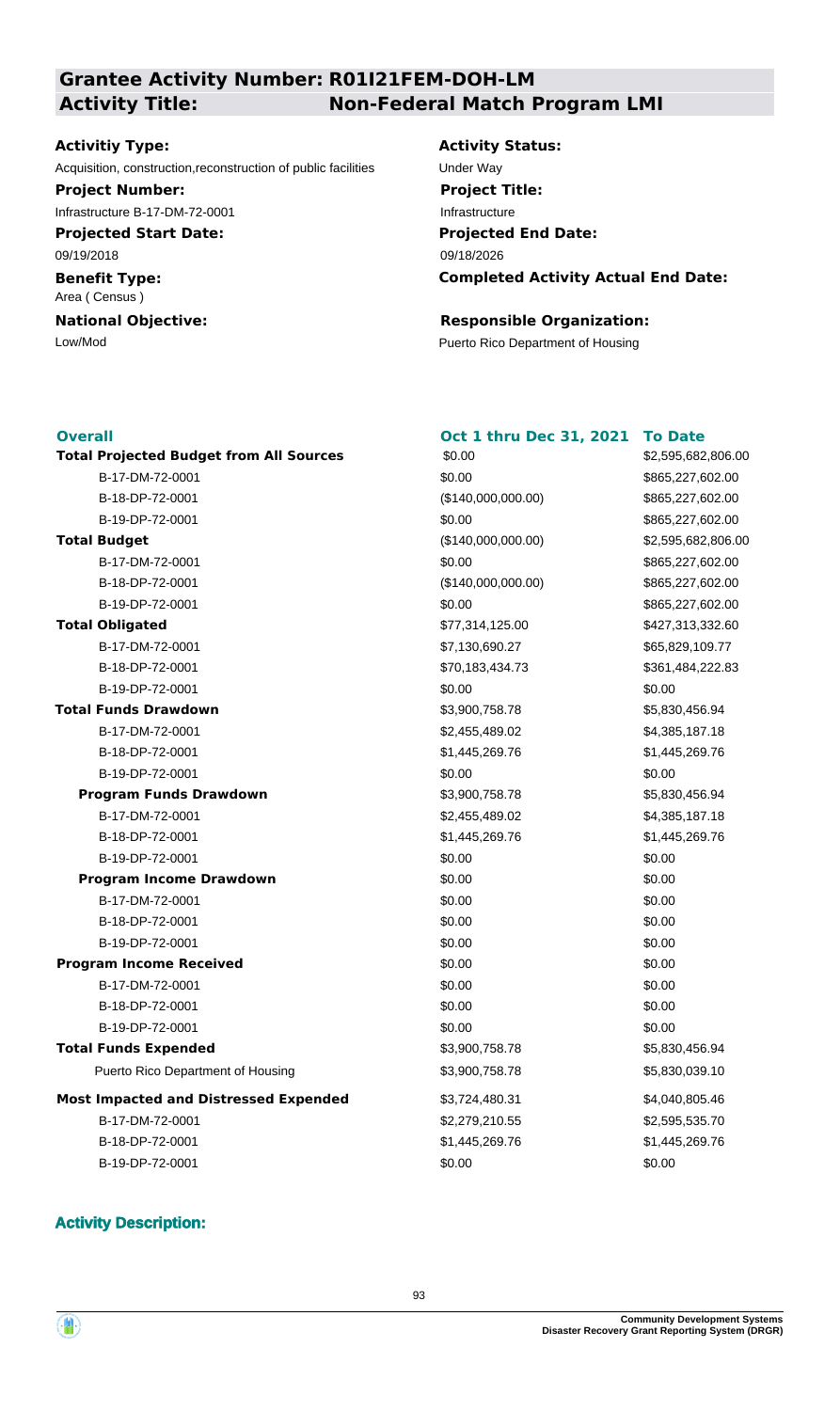The purpose of this program is to maximize the benefit from federal grant programs by positioning CDBG-DR as the ideal local match program to other federal funding streams. This approach will relieve the financial burden on municipal governments and other eligible applicants while also providing a targeted means of addressing Puerto Rico's long-term infrastructure resilience needs. Through the matching of funding provided by other federal agencies, critical infrastructure needs will be addressed making the island more adaptable to changing conditions and able to withstand and recover rapidly from disruptions caused by future disasters.

At this time, most long-term reconstruction projects are still in formulation. As a result, the exact amount of CDBG-DR funds necessary to meet the full universe of non-federal match requirements is still being assessed. However, the total match required for just the FEMA PA, IA and HMG programs is expected to far exceed the \$1.7 billion that is currently allocated to this program. Due to this situation, the consolidation of the Critical Infrastructure Program within the Non-Federal Match Program is borne in an effort to streamline the availability of project funding and fill the already identified need for additional funds to cover large infrastructure projects currently being formulated and obligated under both of FEMA's assistance programs, Public Assistance (PA) and Hazard Mitigation Grant Program (HMGP).

A significant financial burden remains even after FEMA agreed to several amendments to the disaster declaration for Hurricane María (DR 4339) covering 100% of the cost share of Category A and B project worksheets. This included 100% overage of debris removal through June 17, 2018, Category B emergency protective measures through May 18, 2018, and funding for the Sheltering and Temporary Emergency Power Pilot Program (STEP) which allowed Puerto Rico to make short term repairs to over 100,000 homes, through September 15, 2018. While the amount of CDBG-DR funds needed to match the debris removal and temporary work projects is dependent on the final determination value of work performed outside of the 100% cost share period, PRDOH has estimated that for the STEP program alone, the cost share will exceed \$20 million for work performed outside of the 100% FEMA-funded period.

#### **Location Description:**

The funding is available to be used in all Puerto Rico municipalities affected by the hurricanes across the island.

#### **Activity Progress Narrative:**

During the reporting period, the Puerto Rico Department of Housing (PRDOH) completed various tasks in support of the Non-Federal Match Program (NFMP): the program continued to offer outreach to potential subrecipients through the offering of multiple program presentations and Individual Technical Assistance sessions.

It is important to note that, as HUD released access to full program funding, the NFMP has significantly streamlined review procedures and has thus accelerated the recommendation for the execution of SRAs. To date, 77 Municipalities and 37 State Agencies have executed SRAs. The potential cost share budget allocated under these 114 SRAs is approximately \$555M. In addition, 2 SRAs have been sent for signature to subrecipients.

To date, 108 Project Worksheets (PWs) have been identified for evaluation through the Review and Recommendation procedure and 74 have been recommended for cost share payment. These PWs correspond to 28 municipalities and 12 state agencies. To date, the program has disbursed a total of approximately \$25M in cost share payments.

The CDBG-DR Action Plan Substantial Amendment 7 was approved on November 5. This Amendment includes eligibility criteria applicable for Non-Government Organizations (NGOs), establishing a minimum state share funding requirement to participate under the Program. Additionally, SOPs for Small Project Review, PW Review and Payment Processes have been revised and approved by PRDOH.

Related to the Global Match Program covering the cost share requirements for the FEMA Hazard Mitigation Grant Program (HMGP) being implemented by the State Hazard Mitigation Office (SHMO), the program teams from both agencies have been working on identifying potential subrecipients and projects to be run under the Global Match strategy using CDBG-DR funds. The NFMP continues close coordination with the COR3 on the development of the Flexible Match implementation methodology based on the Flexible Match guidance published by HUD and FEMA on October 14th, 2020. As a part of this effort, a joint letter between the PRDOH and the COR3 was issued to FEMA and HUD on September 20th, proposing a subrecipient-level grouping for the Flexible Match implementation, instead of the PW-level methodology described in the published guidance. On November 6th, a work session was held between FEMA, HUD, COR3, and the PRDOH to discuss in-depth details of the Flexible Match implementation, including case studies and real subrecipient/project examples illustrating the cost segregation scenarios. The PRDOH, in conjunction with the COR3, submitted an additional joint letter to FEMA and HUD presenting the Disaster Flexible Match variant, which would allow to cover costs of specific projects on a disaster-wide basis.

The NFMP supported the efforts of the PRDOH Procurement and PRDOH Legal areas as they prepared the agreement drafts for the Proposers selected for Program Manager Services. On November 9th and 10th, agreements with Tidal Basin Caribe and Innovative Emergency Management were executed (respectively), completing the contract execution process for Program Management Services.

The total disbursement for the current reporting period is mainly driven by the cost-sharing payments made to the Puerto Rico Electric Power Authority that benefited 8 Public Facilities and the cost-sharing payments made to the Puerto Rico Aqueducts and Sewers Authority that benefited 183 Public Facilities, 11 Business, 2 Non-Business Organization and 900 Linear feet of Public Improvement. Since the only accomplishments created in DRGR are Public Facilities and Linear feet of Public Improvement those are the only outcomes reported for the current reporting period.

The NFMP continues to offer all training and individual Subrecipient coordination meetings via teleconference and virtual sessions.

**Section 3 Qualitative Efforts:**

#### **Accomplishments Performance Measures**

#### **This Report Period Cumulative Actual Total / Expected Total Total**

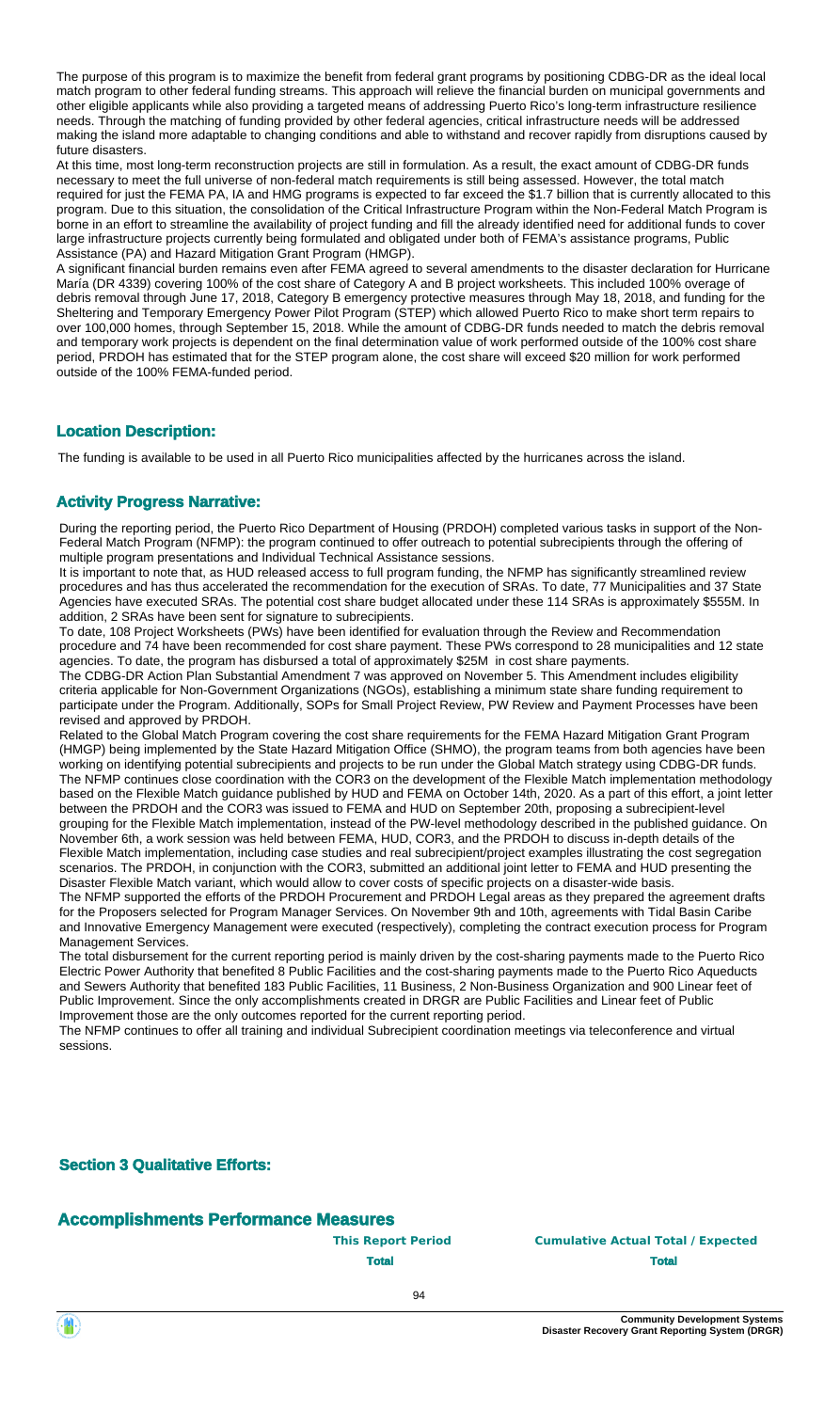| # of Properties            | 0/6195   |
|----------------------------|----------|
| # of public facilities     | 0/4068   |
| # of Linear feet of Public | 0/173040 |

#### **Beneficiaries Performance Measures**

#### **No Beneficiaries Performance Measures found.**

#### **Activity Locations**

**No Activity Locations found.**

#### **Other Funding Sources Amount**

No Other Funding Sources Found Total Other Funding Sources

#### **Other Funding Sources Budgeted - Detail**

#### **No Other Match Funding Sources Found**

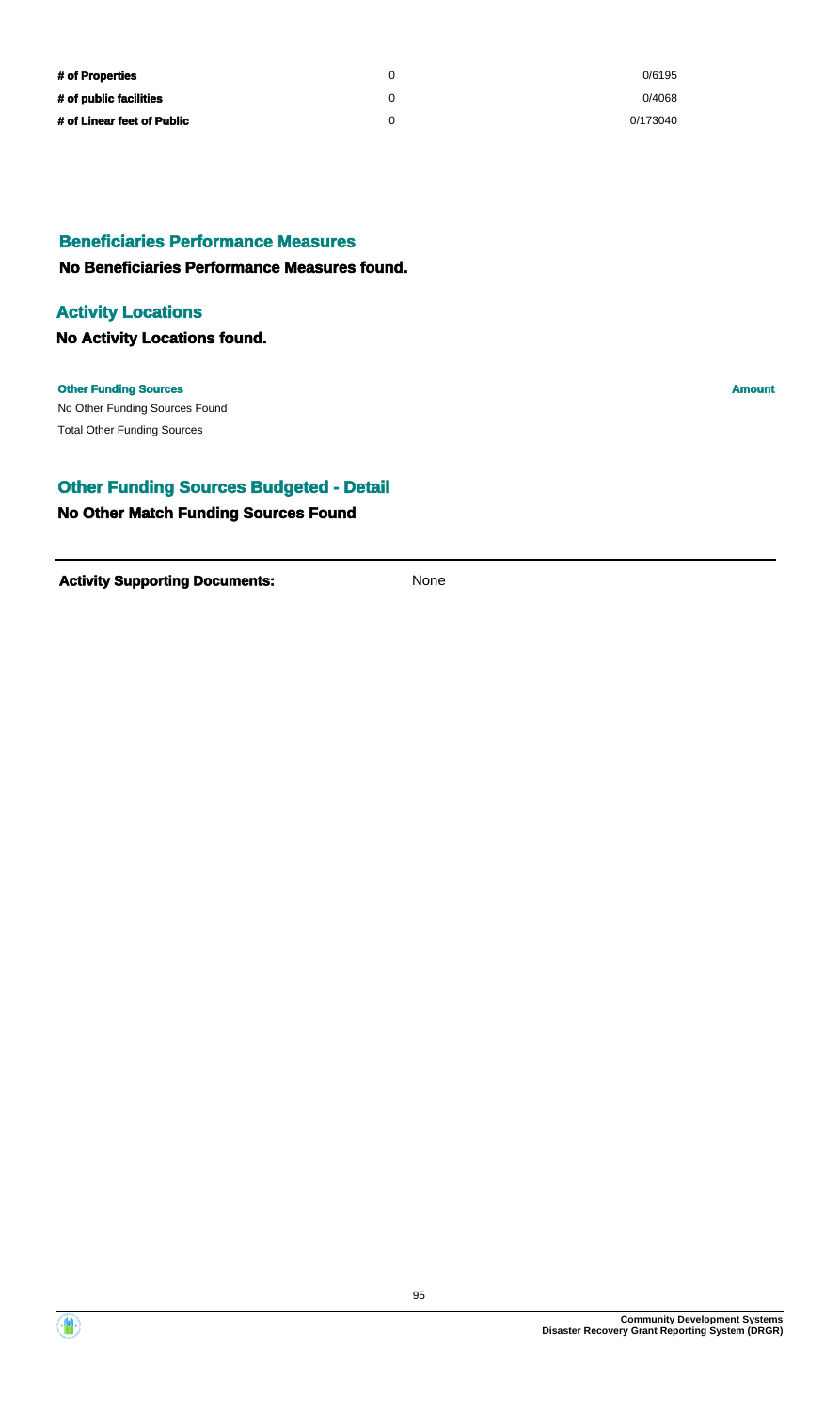#### **Grantee Activity Number: R01I21FEM-DOH-UN Activity Title: Non-Federal Match Program UN**

#### **Activitiy Type:**

Acquisition, construction,reconstruction of public facilities Under Way

**Project Number:**

Infrastructure B-17-DM-72-0001

**Projected Start Date:** 09/19/2018

**Benefit Type:** Area ( Census )

**National Objective:**

**Activity Status: Project Title:** Infrastructure

**Projected End Date: Completed Activity Actual End Date:** 09/18/2026

#### **Responsible Organization:**

Urgent Need **Puerto Rico Department of Housing** 

| <b>Overall</b> |                                                 | Oct 1 thru Dec 31, 2021 | <b>To Date</b>   |
|----------------|-------------------------------------------------|-------------------------|------------------|
|                | <b>Total Projected Budget from All Sources</b>  | \$0.00                  | \$741,623,658.00 |
|                | B-17-DM-72-0001                                 | \$0.00                  | \$370,811,829.00 |
|                | B-18-DP-72-0001                                 | (\$60,000,000.00)       | \$370,811,829.00 |
|                | <b>Total Budget</b>                             | (\$60,000,000.00)       | \$741,623,658.00 |
|                | B-17-DM-72-0001                                 | \$0.00                  | \$370,811,829.00 |
|                | B-18-DP-72-0001                                 | (\$60,000,000.00)       | \$370,811,829.00 |
|                | <b>Total Obligated</b>                          | \$30,308,263.10         | \$185,051,978.78 |
|                | B-17-DM-72-0001                                 | \$8,045.50              | \$29,908,566.33  |
|                | B-18-DP-72-0001                                 | \$30,300,217.60         | \$155,143,412.45 |
|                | <b>Total Funds Drawdown</b>                     | \$1,533,396.07          | \$22,711,818.06  |
|                | B-17-DM-72-0001                                 | \$1,388,154.66          | \$22,566,576.65  |
|                | B-18-DP-72-0001                                 | \$145,241.41            | \$145,241.41     |
|                | <b>Program Funds Drawdown</b>                   | \$1,533,396.07          | \$22,711,818.06  |
|                | B-17-DM-72-0001                                 | \$1,388,154.66          | \$22,566,576.65  |
|                | B-18-DP-72-0001                                 | \$145,241.41            | \$145,241.41     |
|                | <b>Program Income Drawdown</b>                  | \$0.00                  | \$0.00           |
|                | B-17-DM-72-0001                                 | \$0.00                  | \$0.00           |
|                | B-18-DP-72-0001                                 | \$0.00                  | \$0.00           |
|                | <b>Program Income Received</b>                  | \$0.00                  | \$0.00           |
|                | B-17-DM-72-0001                                 | \$0.00                  | \$0.00           |
|                | B-18-DP-72-0001                                 | \$0.00                  | \$0.00           |
|                | <b>Total Funds Expended</b>                     | \$1,533,396.07          | \$22,711,818.06  |
|                | Central Office for Recovery, Reconstruction and | \$0.00                  | \$20,390,899.34  |
|                | Puerto Rico Department of Housing               | \$1,533,396.07          | \$22,711,638.99  |
|                | <b>Most Impacted and Distressed Expended</b>    | \$1,457,848.20          | \$21,848,747.54  |
|                | B-17-DM-72-0001                                 | \$1,312,606.79          | \$21,703,506.13  |
|                | B-18-DP-72-0001                                 | \$145,241.41            | \$145,241.41     |
|                |                                                 |                         |                  |

#### **Activity Description:**

The purpose of this program is to maximize the benefit from federal grant programs by positioning CDBG-DR as the ideal local match program to other federal funding streams. This approach will relieve the financial burden on municipal governments and other eligible applicants while also providing a targeted means of addressing Puerto Rico's long-term infrastructure resilience needs. Through the matching of funding provided by other federal agencies, critical infrastructure needs will be addressed making the island more adaptable to changing conditions and able to withstand and recover rapidly from disruptions caused by future disasters.

At this time, most long-term reconstruction projects are still in formulation. As a result, the exact amount of CDBG-DR funds necessary to meet the full universe of non-federal match requirements is still being assessed. However, the total match required for just the FEMA PA, IA and HMG programs is expected to far exceed the

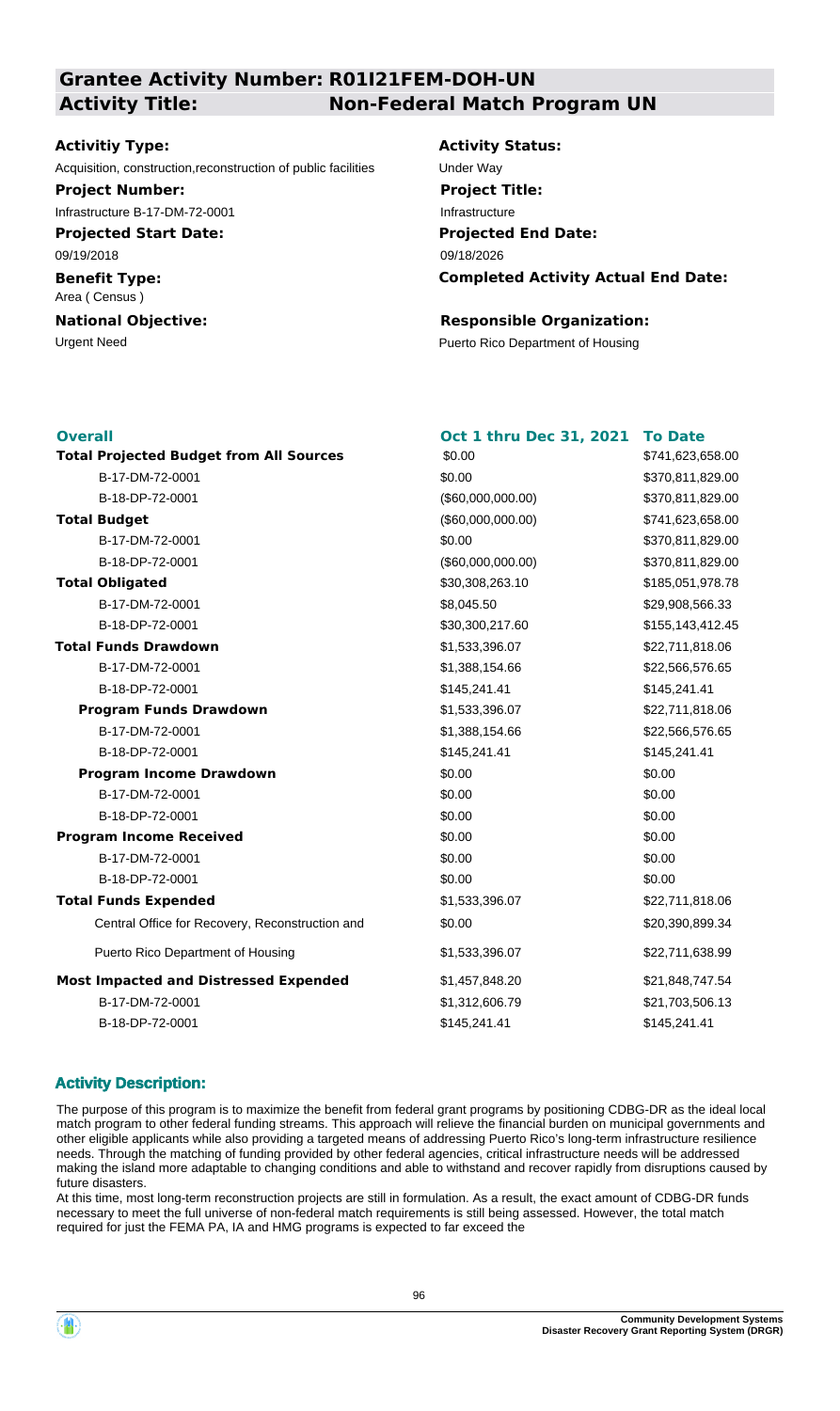\$1.7 billion that is currently allocated to this program. Due to this situation, the consolidation of the Critical Infrastructure Program within the Non-Federal Match Program is borne in an effort to streamline the availability of project funding and fill the already identified need for additional funds to cover large infrastructure projects currently being formulated and obligated under both of FEMA's assistance programs, Public Assistance (PA) and Hazard Mitigation Grant Program (HMGP). A significant financial burden remains even after FEMA agreed to several amendments to the disaster declaration for Hurricane María (DR 4339) covering 100% of the cost share of Category A and B project worksheets. This included 100% overage of debris removal through June 17, 2018, Category B emergency protective measures through May 18, 2018, and funding for the Sheltering and Temporary Emergency Power Pilot Program (STEP) which allowed Puerto Rico to make short term repairs to over 100,000 homes, through September 15, 2018. While the amount of CDBG-DR funds needed to match the debris removal and temporary work projects is dependent on the final determination value of work performed outside of the 100% cost share period, PRDOH has estimated that for the STEP program alone, the cost share will exceed \$20 million for work performed outside of the 100% FEMA-funded period.

#### **Location Description:**

The funding is available to be used in all Puerto Rico municipalities affected by the hurricanes across the island.

#### **Activity Progress Narrative:**

During the reporting period, the Puerto Rico Department of Housing (PRDOH) completed various tasks in support of the Non-Federal Match Program (NFMP): the program continued to offer outreach to potential subrecipients through the offering of multiple program presentations and Individual Technical Assistance sessions.

It is important to note that, as HUD released access to full program funding, the NFMP has significantly streamlined review procedures and has thus accelerated the recommendation for the execution of SRAs. To date, 77 Municipalities and 37 State Agencies have executed SRAs. The potential cost share budget allocated under these 114 SRAs is approximately \$555M. In addition, 2 SRAs have been sent for signature to subrecipients.

To date, 108 Project Worksheets (PWs) have been identified for evaluation through the Review and Recommendation procedure and 74 have been recommended for cost share payment. These PWs correspond to 28 municipalities and 12 state agencies. To date, the program has disbursed a total of approximately \$25M in cost share payments.

The CDBG-DR Action Plan Substantial Amendment 7 was approved on November 5. This Amendment includes eligibility criteria applicable for Non-Government Organizations (NGOs), establishing a minimum state share funding requirement to participate under the Program. Additionally, SOPs for Small Project Review, PW Review and Payment Processes have been revised and approved by PRDOH.

Related to the Global Match Program covering the cost share requirements for the FEMA Hazard Mitigation Grant Program (HMGP) being implemented by the State Hazard Mitigation Office (SHMO), the program teams from both agencies have been working on identifying potential subrecipients and projects to be run under the Global Match strategy using CDBG-DR funds. The NFMP continues close coordination with the COR3 on the development of the Flexible Match implementation methodology based on the Flexible Match guidance published by HUD and FEMA on October 14th, 2020. As a part of this effort, a joint letter between the PRDOH and the COR3 was issued to FEMA and HUD on September 20th, proposing a subrecipient-level grouping for the Flexible Match implementation, instead of the PW-level methodology described in the published guidance. On November 6th, a work session was held between FEMA, HUD, COR3, and the PRDOH to discuss in-depth details of the Flexible Match implementation, including case studies and real subrecipient/project examples illustrating the cost segregation scenarios. The PRDOH, in conjunction with the COR3, submitted an additional joint letter to FEMA and HUD presenting the Disaster Flexible Match variant, which would allow to cover costs of specific projects on a disaster-wide basis. The NFMP supported the efforts of the PRDOH Procurement and PRDOH Legal areas as they prepared the agreement drafts

for the Proposers selected for Program Manager Services. On November 9th and 10th, agreements with Tidal Basin Caribe and Innovative Emergency Management were executed (respectively), completing the contract execution process for Program Management Services.

The total disbursement for the current reporting period is mainly driven by the cost-sharing payments made to the Puerto Rico Electric Power Authority that benefited 8 Public Facilities and the cost-sharing payments made to the Puerto Rico Aqueducts and Sewers Authority that benefited 183 Public Facilities, 11 Business, 2 Non-Business Organization and 900 Linear feet of Public Improvement. Since the only accomplishments created in DRGR are Public Facilities and Linear feet of Public Improvement those are the only outcomes reported for the current reporting period.

The NFMP continues to offer all training and individual Subrecipient coordination meetings via teleconference and virtual sessions.

#### **Section 3 Qualitative Efforts:**

#### **Accomplishments Performance Measures**

|                            | <b>This Report Period</b> | <b>Cumulative Actual Total / Expected</b> |
|----------------------------|---------------------------|-------------------------------------------|
|                            | <b>Total</b>              | <b>Total</b>                              |
| # of Properties            | $\Omega$                  | 3039/2655                                 |
| # of public facilities     | $\Omega$                  | 0/1743                                    |
| # of Linear feet of Public | 0                         | 0/74160                                   |
|                            |                           |                                           |

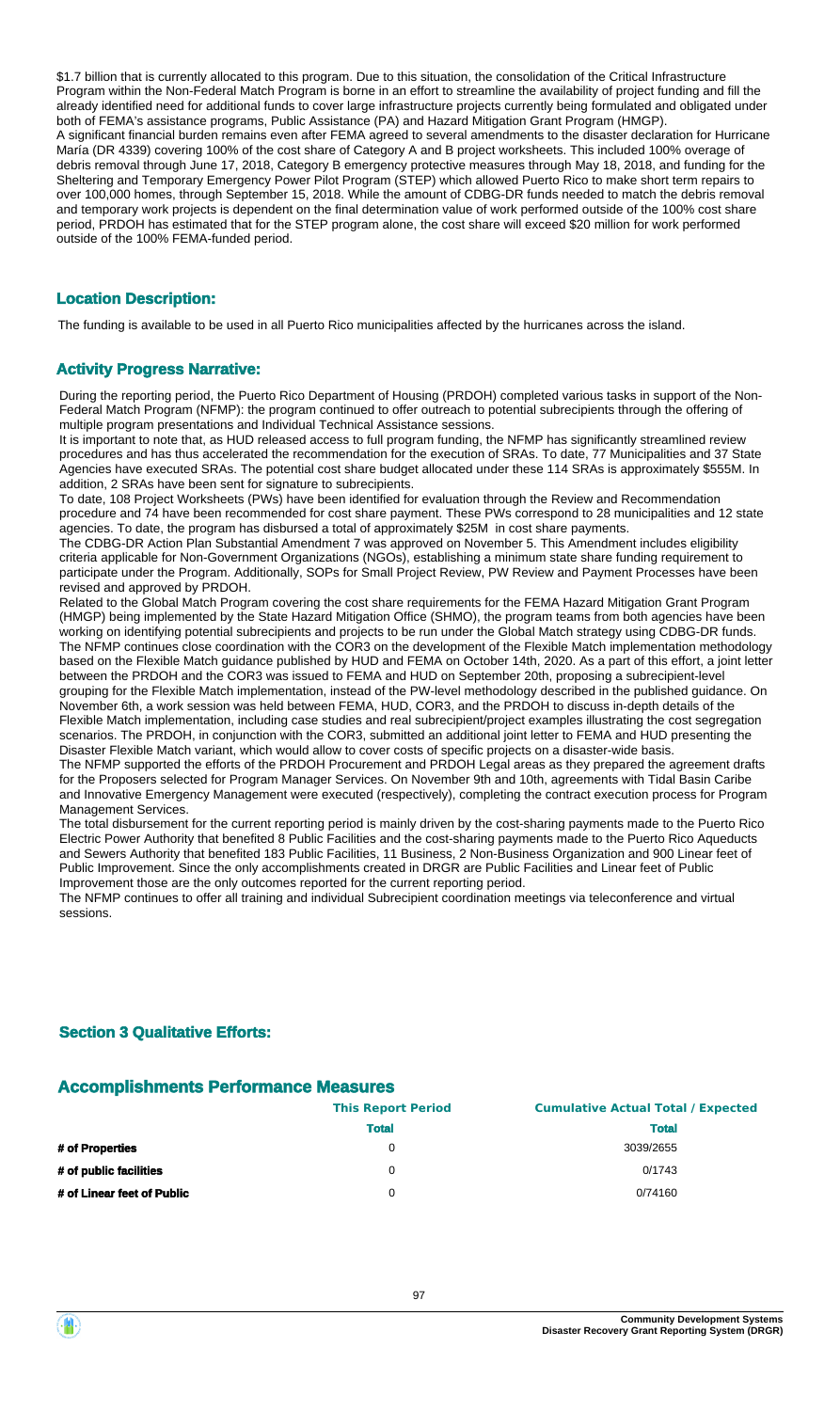#### **Beneficiaries Performance Measures**

**No Beneficiaries Performance Measures found.**

### **Activity Locations**

**No Activity Locations found.**

**Other Funding Sources Amount** FEMA \$196,638,727.86 Total Other Funding Sources \$0.00

#### **Other Funding Sources Budgeted - Detail**

#### **No Other Match Funding Sources Found**

| <b>Activity Supporting Documents:</b> | None |
|---------------------------------------|------|
|                                       |      |

**Project # / Multi-Sector B-17-DM-72-0001 / Multi-Sector**

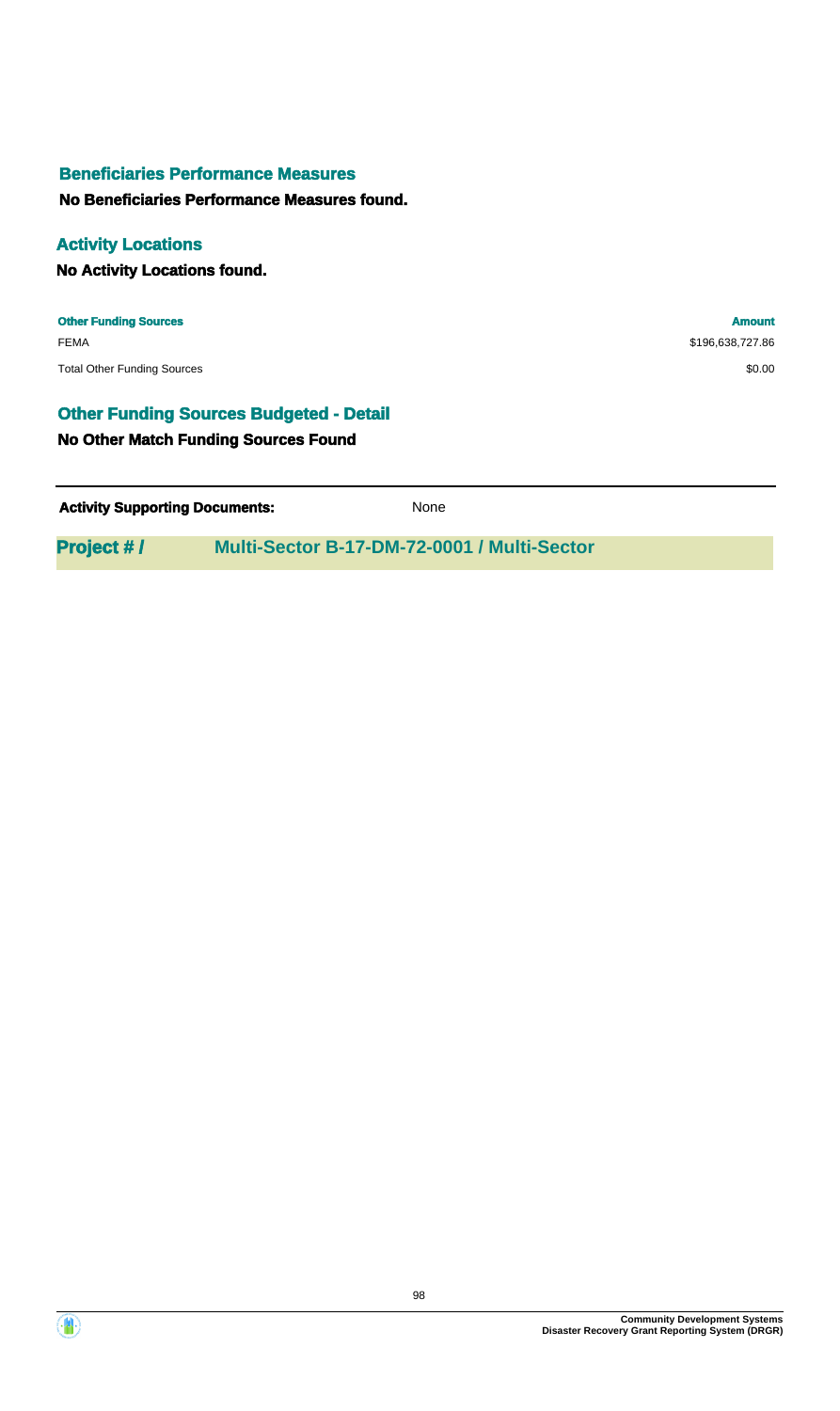#### **Grantee Activity Number: R01M27CR-DOH-LM Activity Title: City Revitalization Program LM**

#### **Activitiy Type:**

Acquisition, construction,reconstruction of public facilities Under Way

#### **Project Number:**

Multi-Sector B-17-DM-72-0001

**Projected Start Date:** 02/20/2020

**Benefit Type:**

Area ( Census )

# **National Objective:**

# **Activity Status: Project Title:** Multi-Sector

**Projected End Date: Completed Activity Actual End Date:** 09/18/2026

#### **Responsible Organization:**

Low/Mod<br>
Puerto Rico Department of Housing

| <b>Overall</b>                                 | Oct 1 thru Dec 31, 2021 To Date |                    |
|------------------------------------------------|---------------------------------|--------------------|
| <b>Total Projected Budget from All Sources</b> | \$0.00                          | \$1,817,200,000.00 |
| B-17-DM-72-0001                                | \$0.00                          | \$908,600,000.00   |
| B-18-DP-72-0001                                | \$0.00                          | \$908,600,000.00   |
| <b>Total Budget</b>                            | \$0.00                          | \$1,817,200,000.00 |
| B-17-DM-72-0001                                | \$0.00                          | \$908,600,000.00   |
| B-18-DP-72-0001                                | \$0.00                          | \$908,600,000.00   |
| <b>Total Obligated</b>                         | \$61,439,686.90                 | \$749,607,762.85   |
| B-17-DM-72-0001                                | \$29,708.41                     | \$22,254,564.78    |
| B-18-DP-72-0001                                | \$61,409,978.49                 | \$727,353,198.07   |
| <b>Total Funds Drawdown</b>                    | \$95,277.17                     | \$1,042,638.07     |
| B-17-DM-72-0001                                | \$36,714.54                     | \$124,073.55       |
| B-18-DP-72-0001                                | \$58,562.63                     | \$918,564.52       |
| <b>Program Funds Drawdown</b>                  | \$95,277.17                     | \$1,042,638.07     |
| B-17-DM-72-0001                                | \$36,714.54                     | \$124,073.55       |
| B-18-DP-72-0001                                | \$58,562.63                     | \$918,564.52       |
| <b>Program Income Drawdown</b>                 | \$0.00                          | \$0.00             |
| B-17-DM-72-0001                                | \$0.00                          | \$0.00             |
| B-18-DP-72-0001                                | \$0.00                          | \$0.00             |
| <b>Program Income Received</b>                 | \$0.00                          | \$0.00             |
| B-17-DM-72-0001                                | \$0.00                          | \$0.00             |
| B-18-DP-72-0001                                | \$0.00                          | \$0.00             |
| <b>Total Funds Expended</b>                    | \$95,277.17                     | \$1,042,808.04     |
| Puerto Rico Department of Housing              | \$95,277.17                     | \$1,042,638.07     |
| <b>Most Impacted and Distressed Expended</b>   | \$0.00                          | \$101,692.41       |
| B-17-DM-72-0001                                | \$0.00                          | \$8,598.10         |
| B-18-DP-72-0001                                | \$0.00                          | \$93,094.31        |

#### **Activity Description:**

This Program establishes a fund for municipalities to enable a variety of critical recovery activities aimed at reinvigorating urban areas and key community corridors to focus investments, reduce sprawl, and create a symbiotic environment to nurture complimentary investments from the private sector.

The funding in this Program will allow to implement integrated and innovative solutions to the problems facing municipalities and their communities. Eligible revitalization projects should correlate to a larger strategy that targets downtown service and business districts or key corridors and supports and aligns with future public and private investments.

Eligible projects include rehabilitation or reconstruction of downtown buildings, public infrastructure improvements, and streetscape improvements such as sidewalks, lighting, parking, façade improvement, and activities to eliminate architectural barriers for the disabled. Further, City Rev may fund improvements to public spaces (plazas, town squares), cultural and art installations, community centers, and recreation amenities. This

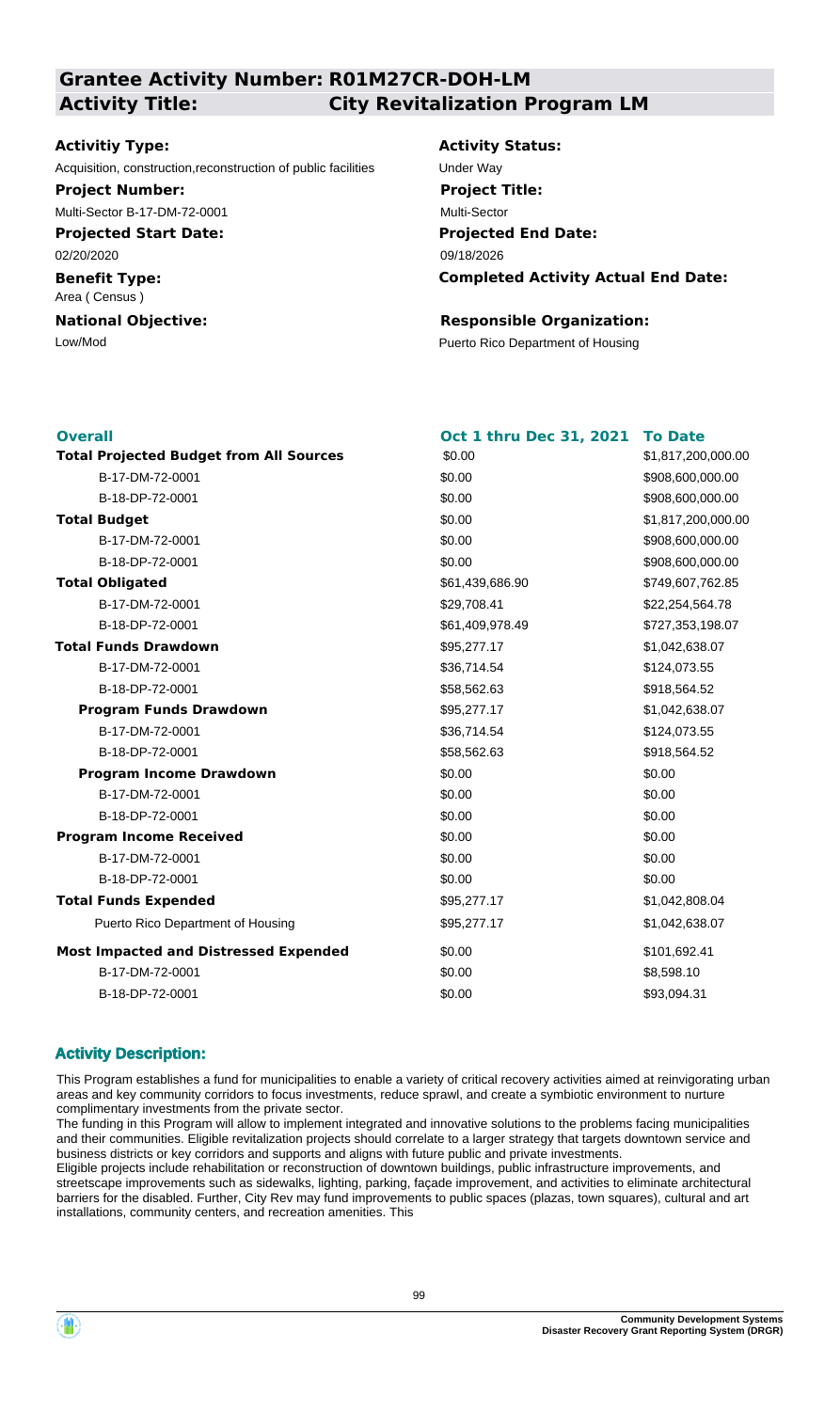Program will also fund clearance and demolition of unoccupied substandard structures.

Affordable Housing projects will be evaluated, but potential subrecipients will be required to demonstrate their capacity to manage housing properties and perform preventive maintenance, fiscally and financially manage cash flow and expenditures, and provide as needed referrals and collaborate with other human services entities for the provision of housing wrap-around citizens' services.

Economic development projects, in which its operation activities will be generating revenue, will be evaluated to validate their compliance based on the entity type and their legal structure from the perspective of applicable laws and regulations at federal and local jurisdictions. Income received from these projects may be subject to HUD requirements for managing program income, and permissible uses will be outlined in Program Guidelines and applicable subrecipient agreements.

City Rev also includes RE-GREEN initiatives and is prioritizing projects that use green infrastructure techniques or restore and replant impacted natural resources. Examples include, among others, green infrastructure installations and standards, including reforestation efforts via non-profit entities such as Para la Naturaleza, and waste re-purposing and reduction initiatives. This Program will maintain an option to expand funding of RE-GREEN components under third tranche for mitigation. Municipalities may identify an inventory of substandard structures following standard acquisition protocols and based upon fair market values for properties that it desires to turn into green space or use for other eligible purposes, as allowed by this Program. City Rev has a set-aside of \$100,000,000 to prioritize strategic investments in growth nodes for the redevelopment of urban areas surrounding the University of Puerto Rico (UPR), Río Piedras and Mayagüez campuses to revitalize urban centers. The student body residing and studying in these areas has been significantly strained by the physical and economic impact of the hurricanes. These investments shall not take the place of general conduct of governmental investments in the UPR system but will create the environment for economic regeneration around the UPR to enable students to return to their studies in safe, economically vibrant areas. Funding of projects within the UPR set-aside area will be directly assigned to San Juan and Mayagüez municipal governments in coordination with UPR communities and their stakeholders.

A set-aside up to \$75,000,000 will be used to retrofit existing facilities, or entail the construction of new facilities, that will operate and provide year-round services as Community Resilience Center (CRC) facilities. CRCs shall provide year-round community gathering spaces where citizens may receive educational materials and information on preparedness and home/community resilience initiatives. In this way, CRCs will enhance social resilience within communities by creating clearly identified and easily accessible gathering spaces and rendezvous locations for residents. CRCs are expected to contain the following components, depending on their day-to-day functioning and intended use: shower facilities, cooking facilities, refrigeration, device power stations for charging cell phones, back-up generation/ solar panels, water cisterns, sleep space, disability accessibility features, greenbuilding features, pet-friendly spaces and/or wireless internet service. Funding to plan and implement CRC projects will be directly assigned to a single nongovernment organization subrecipient.

Applications that consider a holistic multi-benefit approach including colocation with transit-oriented development (TOD), walkability, and support of commercial districts will be prioritized. Applicants are encouraged to present a blended funding approach, with supplemental leverage investments from complementary programs or other funding sources that may strengthen the proposal.

While not required, applicants will be strongly encouraged, in the application process, to provide nonCDBG-DR funding to the project, which may include in-kind contributions, land donations, long-term maintenance and operations, or support from nonprofits or civic/community groups, and other measures.

Puerto Rico has had a number of planning processes occur in the post-María environment and total damages at the municipal level, while not finalized, have become clearer. These municipal level damages and recovery processes resulted in the development of requests for recovery projects. Several proposed projects align with the goals of City Rev, with projects coming from municipalities and other entities. These planning products and summary project ideas have been submitted to PRDOH. These recovery projects in addition to City Rev projects that will be identified through the PRDOH-led municipal planning process will be considered for this Program.

#### **Location Description:**

Municipalities throughout the island.

#### **Activity Progress Narrative:**

During the reporting period, the Puerto Rico Department of Housing (PRDOH) completed the following tasks in support of the City Revitalization Program (CRP): the CRP Team continued offering informative training sessions to Municipalities on the topics of Monthly Reports, Application Procedures, as well as coordinating the trainings for Financial, Procurement and Compliance Procedures to all Municipalities.

Also, CRP Team continued providing individual coordination meetings with Municipalities on an as needed basis to discuss their potential projects to be submitted to the CRP, completed SOPs revisions related to Subrecipient Agreement, Subrecipient Application, Project Development, Design Management, Subrecipient Monthly Reports, URA Compliance and Invoicing Process for Real Property Acquisition and Relocation, and Invoice Process for Program Managers' Employees' Time Entries, and completed the transition process with the three program management firms who will be responsible for the everyday management of the different tasks regarding the Subrecipients of the CRP.

Today, all the 78 Municipalities have been registered to the CRP and signed SRAs with PRDOH. Due to HUD's release of access to full program funding, SRA's are being amended to include additional funding. Out of the 78 Municipalities, 77 have received authorization for their total assigned allocation (totaling approximately \$992M).

In the application process, 54 Municipalities have 154 projects approved with a combined cost of over \$357M. There is an additional \$312M in 124 potential projects under evaluation and another 134 potential projects are currently in draft status and pending to submit by the Municipalities. The CRP Subprogram ""Community Resilience Centers"" (CRC) design has been developed. The CRP Team has initiated the Subrecipient Direct Selection process with NGO that will support in the planning and capacitation phases and will continue with the required next steps in order to execute the Subrecipient Agreement with the NGO.

Although the COVID-19 pandemic is still affecting in-person meetings and communications, the CRP Team has continued to offer trainings and one on one coordination meetings with municipalities via teleconferencing. As a result, the Program has been able to receive, evaluate and approve projects and continues to support Municipalities towards the implementation of their proposed projects and the publication of required RFPs for services.

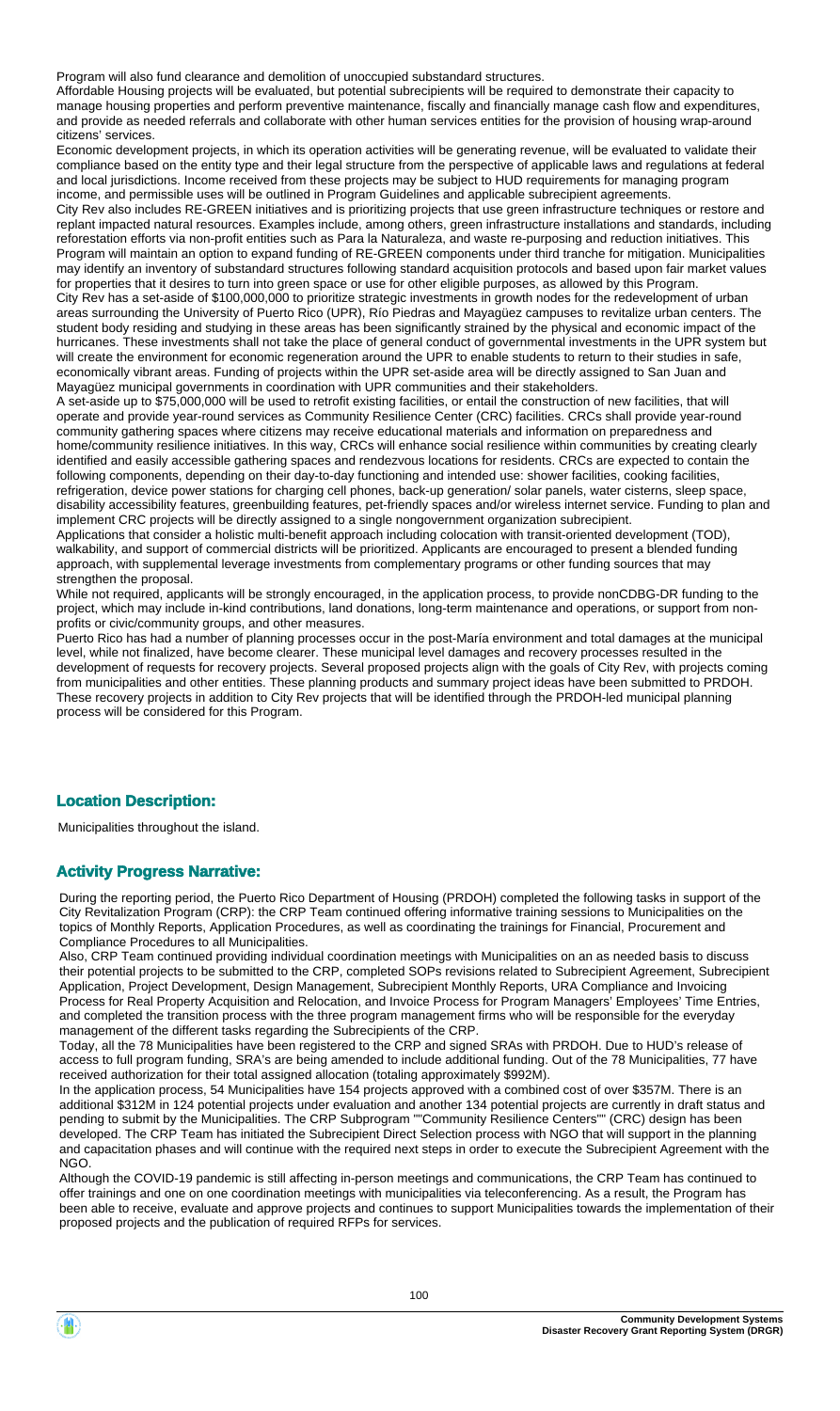#### **Accomplishments Performance Measures**

#### **No Accomplishments Performance Measures**

# **Beneficiaries Performance Measures**

#### **No Beneficiaries Performance Measures found.**

#### **Activity Locations**

**No Activity Locations found.**

#### No Other Funding Sources Found **Other Funding Sources Amount** Total Other Funding Sources

#### **Other Funding Sources Budgeted - Detail**

#### **No Other Match Funding Sources Found**



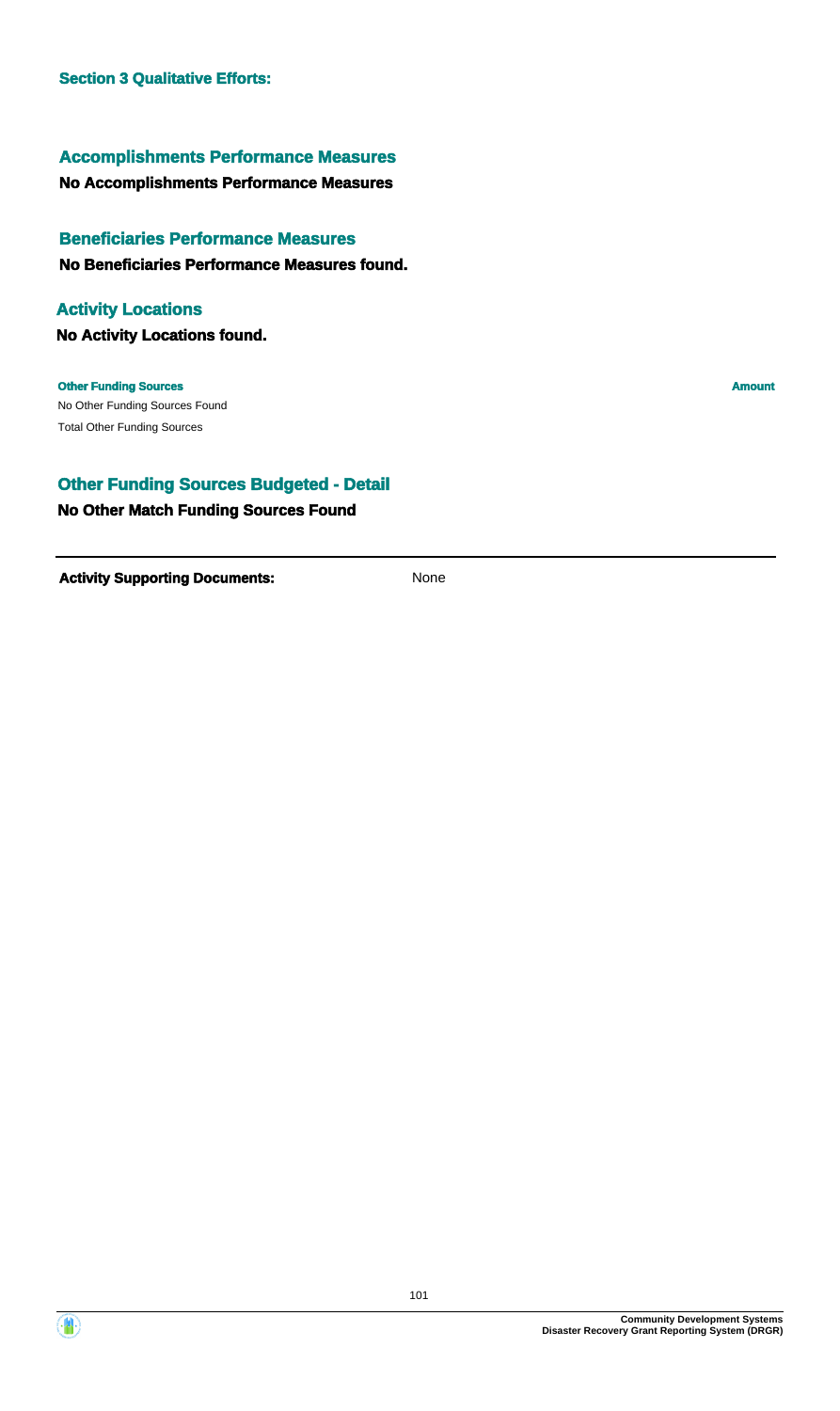#### **Grantee Activity Number: R01M27CR-DOH-UN Activity Title: City Revitalization Program UN**

#### **Activitiy Type:**

Acquisition, construction,reconstruction of public facilities Under Way

**Project Number:**

Multi-Sector B-17-DM-72-0001

**Projected Start Date:** 02/20/2020

**Benefit Type:** Area ( Census )

# **National Objective:**

## **Activity Status: Projected End Date: Completed Activity Actual End Date:** 09/18/2026 **Project Title:** Multi-Sector

#### **Responsible Organization:**

Urgent Need **Puerto Rico Department of Housing** 

| <b>Overall</b>                                 | Oct 1 thru Dec 31, 2021 | <b>To Date</b>   |
|------------------------------------------------|-------------------------|------------------|
| <b>Total Projected Budget from All Sources</b> | \$0.00                  | \$778,800,000.00 |
| B-17-DM-72-0001                                | \$0.00                  | \$389,400,000.00 |
| B-18-DP-72-0001                                | \$0.00                  | \$389,400,000.00 |
| <b>Total Budget</b>                            | \$0.00                  | \$778,800,000.00 |
| B-17-DM-72-0001                                | \$0.00                  | \$389,400,000.00 |
| B-18-DP-72-0001                                | \$0.00                  | \$389,400,000.00 |
| <b>Total Obligated</b>                         | \$26,318,562.22         | \$310,628,716.71 |
| B-17-DM-72-0001                                | \$0.00                  | \$0.00           |
| B-18-DP-72-0001                                | \$26,318,562.22         | \$310,628,716.71 |
| <b>Total Funds Drawdown</b>                    | \$2,553.87              | \$334,627.37     |
| B-17-DM-72-0001                                | \$0.00                  | \$0.00           |
| B-18-DP-72-0001                                | \$2,553.87              | \$334,627.37     |
| <b>Program Funds Drawdown</b>                  | \$2,553.87              | \$334,627.37     |
| B-17-DM-72-0001                                | \$0.00                  | \$0.00           |
| B-18-DP-72-0001                                | \$2,553.87              | \$334,627.37     |
| <b>Program Income Drawdown</b>                 | \$0.00                  | \$0.00           |
| B-17-DM-72-0001                                | \$0.00                  | \$0.00           |
| B-18-DP-72-0001                                | \$0.00                  | \$0.00           |
| <b>Program Income Received</b>                 | \$0.00                  | \$0.00           |
| B-17-DM-72-0001                                | \$0.00                  | \$0.00           |
| B-18-DP-72-0001                                | \$0.00                  | \$0.00           |
| <b>Total Funds Expended</b>                    | \$2,553.87              | \$334,627.37     |
| Puerto Rico Department of Housing              | \$2,553.87              | \$334,627.37     |
| <b>Most Impacted and Distressed Expended</b>   | \$0.00                  | \$23,860.69      |
| B-17-DM-72-0001                                | \$0.00                  | \$0.00           |
| B-18-DP-72-0001                                | \$0.00                  | \$23,860.69      |

#### **Activity Description:**

This Program establishes a fund for municipalities to enable a variety of critical recovery activities aimed at reinvigorating urban areas and key community corridors to focus investments, reduce sprawl, and create a symbiotic environment to nurture complimentary investments from the private sector.

The funding in this Program will allow to implement integrated and innovative solutions to the problems facing municipalities and their communities. Eligible revitalization projects should correlate to a larger strategy that targets downtown service and business districts or key corridors and supports and aligns with future public and private investments.

Eligible projects include rehabilitation or reconstruction of downtown buildings, public infrastructure improvements, and streetscape improvements such as sidewalks, lighting, parking, façade improvement, and activities to eliminate architectural barriers for the disabled. Further, City Rev may fund improvements to public spaces (plazas, town squares), cultural and art installations, community centers, and recreation amenities. This

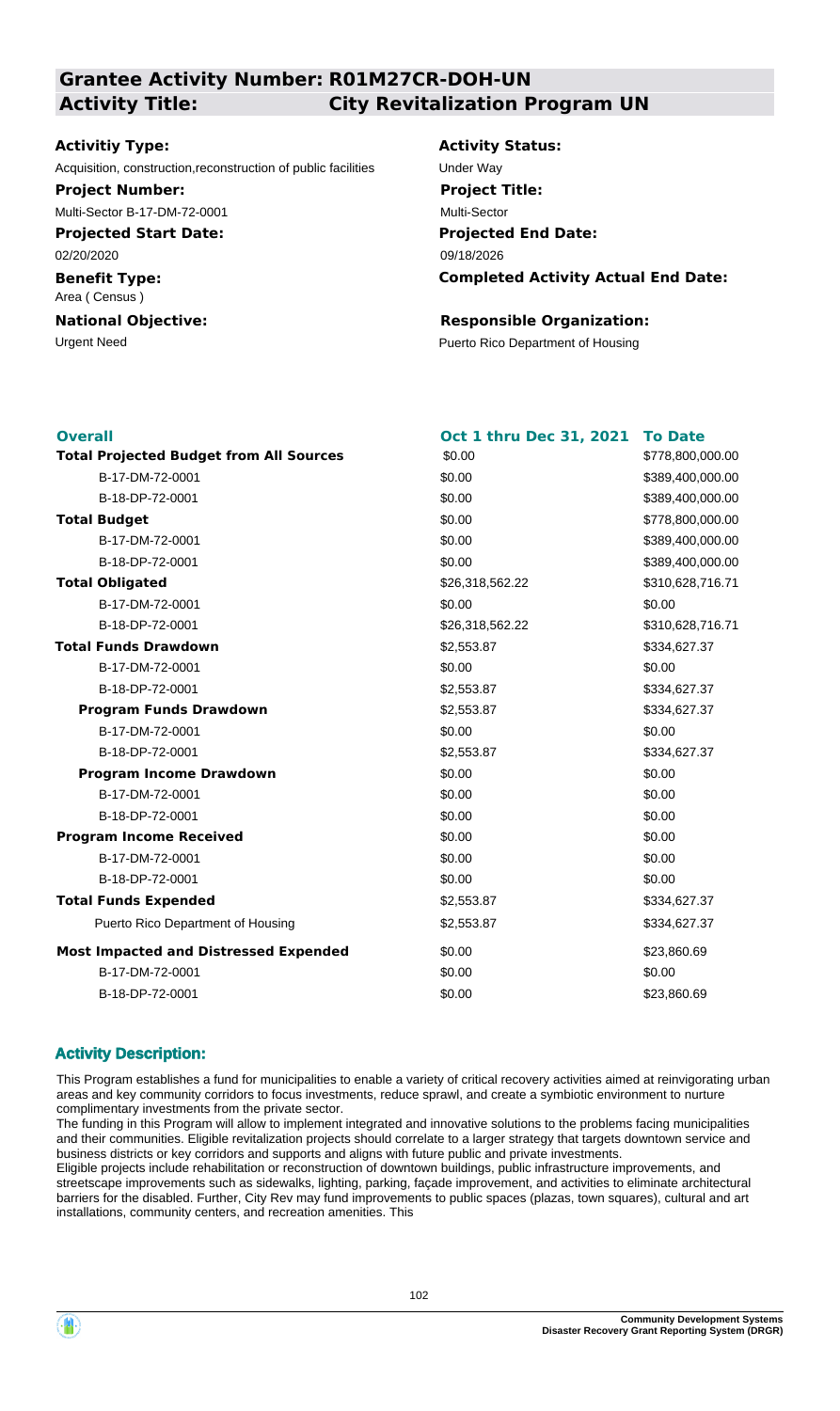Program will also fund clearance and demolition of unoccupied substandard structures.

Affordable Housing projects will be evaluated, but potential subrecipients will be required to demonstrate their capacity to manage housing properties and perform preventive maintenance, fiscally and financially manage cash flow and expenditures, and provide as needed referrals and collaborate with other human services entities for the provision of housing wrap-around citizens' services.

Economic development projects, in which its operation activities will be generating revenue, will be evaluated to validate their compliance based on the entity type and their legal structure from the perspective of applicable laws and regulations at federal and local jurisdictions. Income received from these projects may be subject to HUD requirements for managing program income, and permissible uses will be outlined in Program Guidelines and applicable subrecipient agreements.

City Rev also includes RE-GREEN initiatives and is prioritizing projects that use green infrastructure techniques or restore and replant impacted natural resources. Examples include, among others, green infrastructure installations and standards, including reforestation efforts via non-profit entities such as Para la Naturaleza, and waste re-purposing and reduction initiatives. This Program will maintain an option to expand funding of RE-GREEN components under third tranche for mitigation. Municipalities may identify an inventory of substandard structures following standard acquisition protocols and based upon fair market values for properties that it desires to turn into green space or use for other eligible purposes, as allowed by this Program. City Rev has a set-aside of \$100,000,000 to prioritize strategic investments in growth nodes for the redevelopment of urban areas surrounding the University of Puerto Rico (UPR), Río Piedras and Mayagüez campuses to revitalize urban centers. The student body residing and studying in these areas has been significantly strained by the physical and economic impact of the hurricanes. These investments shall not take the place of general conduct of governmental investments in the UPR system but will create the environment for economic regeneration around the UPR to enable students to return to their studies in safe, economically vibrant areas. Funding of projects within the UPR set-aside area will be directly assigned to San Juan and Mayagüez municipal governments in coordination with UPR communities and their stakeholders.

A set-aside up to \$75,000,000 will be used to retrofit existing facilities, or entail the construction of new facilities, that will operate and provide year-round services as Community Resilience Center (CRC) facilities. CRCs shall provide year-round community gathering spaces where citizens may receive educational materials and information on preparedness and home/community resilience initiatives. In this way, CRCs will enhance social resilience within communities by creating clearly identified and easily accessible gathering spaces and rendezvous locations for residents. CRCs are expected to contain the following components, depending on their day-to-day functioning and intended use: shower facilities, cooking facilities, refrigeration, device power stations for charging cell phones, back-up generation/ solar panels, water cisterns, sleep space, disability accessibility features, greenbuilding features, pet-friendly spaces and/or wireless internet service. Funding to plan and implement CRC projects will be directly assigned to a single nongovernment organization subrecipient.

Applications that consider a holistic multi-benefit approach including colocation with transit-oriented development (TOD), walkability, and support of commercial districts will be prioritized. Applicants are encouraged to present a blended funding approach, with supplemental leverage investments from complementary programs or other funding sources that may strengthen the proposal.

While not required, applicants will be strongly encouraged, in the application process, to provide nonCDBG-DR funding to the project, which may include in-kind contributions, land donations, long-term maintenance and operations, or support from nonprofits or civic/community groups, and other measures.

Puerto Rico has had a number of planning processes occur in the post-María environment and total damages at the municipal level, while not finalized, have become clearer. These municipal level damages and recovery processes resulted in the development of requests for recovery projects. Several proposed projects align with the goals of City Rev, with projects coming from municipalities and other entities. These planning products and summary project ideas have been submitted to PRDOH. These recovery projects in addition to City Rev projects that will be identified through the PRDOH-led municipal planning process will be considered for this Program.

#### **Location Description:**

Municipalities throughout the island.

#### **Activity Progress Narrative:**

During the reporting period, the Puerto Rico Department of Housing (PRDOH) completed the following tasks in support of the City Revitalization Program (CRP): the CRP Team continued offering informative training sessions to Municipalities on the topics of Monthly Reports, Application Procedures, as well as coordinating the trainings for Financial, Procurement and Compliance Procedures to all Municipalities.

Also, CRP Team continued providing individual coordination meetings with Municipalities on an as needed basis to discuss their potential projects to be submitted to the CRP, completed SOPs revisions related to Subrecipient Agreement, Subrecipient Application, Project Development, Design Management, Subrecipient Monthly Reports, URA Compliance and Invoicing Process for Real Property Acquisition and Relocation, and Invoice Process for Program Managers' Employees' Time Entries, and completed the transition process with the three program management firms who will be responsible for the everyday management of the different tasks regarding the Subrecipients of the CRP.

Today, all the 78 Municipalities have been registered to the CRP and signed SRAs with PRDOH. Due to HUD's release of access to full program funding, SRA's are being amended to include additional funding. Out of the 78 Municipalities, 77 have received authorization for their total assigned allocation (totaling approximately \$992M).

In the application process, 54 Municipalities have 154 projects approved with a combined cost of over \$357M. There is an additional \$312M in 124 potential projects under evaluation and another 134 potential projects are currently in draft status and pending to submit by the Municipalities. The CRP Subprogram ""Community Resilience Centers"" (CRC) design has been developed. The CRP Team has initiated the Subrecipient Direct Selection process with NGO that will support in the planning and capacitation phases and will continue with the required next steps in order to execute the Subrecipient Agreement with the NGO.

Although the COVID-19 pandemic is still affecting in-person meetings and communications, the CRP Team has continued to offer trainings and one on one coordination meetings with municipalities via teleconferencing. As a result, the Program has been able to receive, evaluate and approve projects and continues to support Municipalities towards the implementation of their proposed projects and the publication of required RFPs for services.

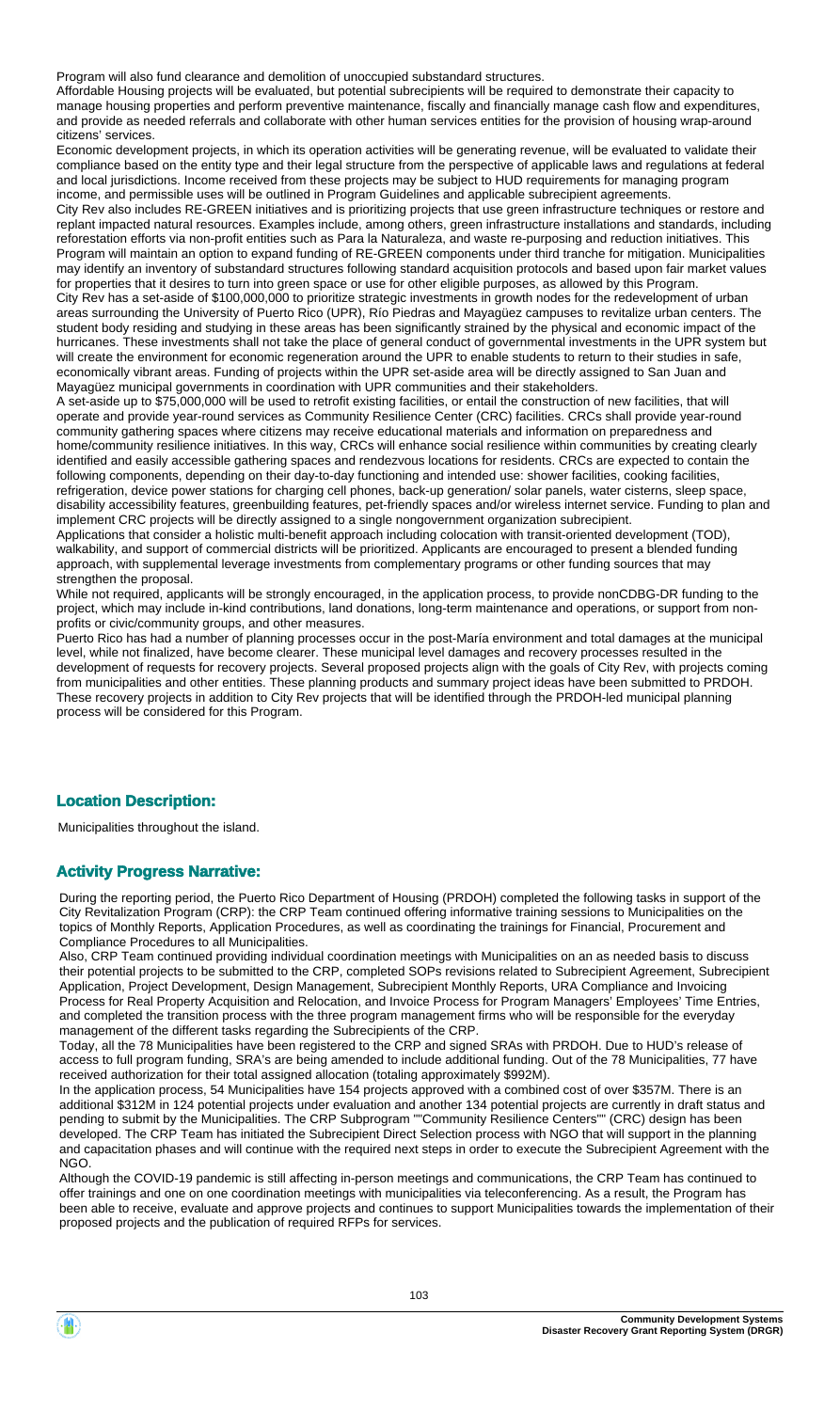#### **Accomplishments Performance Measures**

#### **No Accomplishments Performance Measures**

# **Beneficiaries Performance Measures**

#### **No Beneficiaries Performance Measures found.**

#### **Activity Locations**

**No Activity Locations found.**

No Other Funding Sources Found **Other Funding Sources Amount** Total Other Funding Sources

## **Other Funding Sources Budgeted - Detail**

#### **No Other Match Funding Sources Found**

**Activity Supporting Documents:** None

**Project # / Planning B-17-DM-72-0001 / Planning**



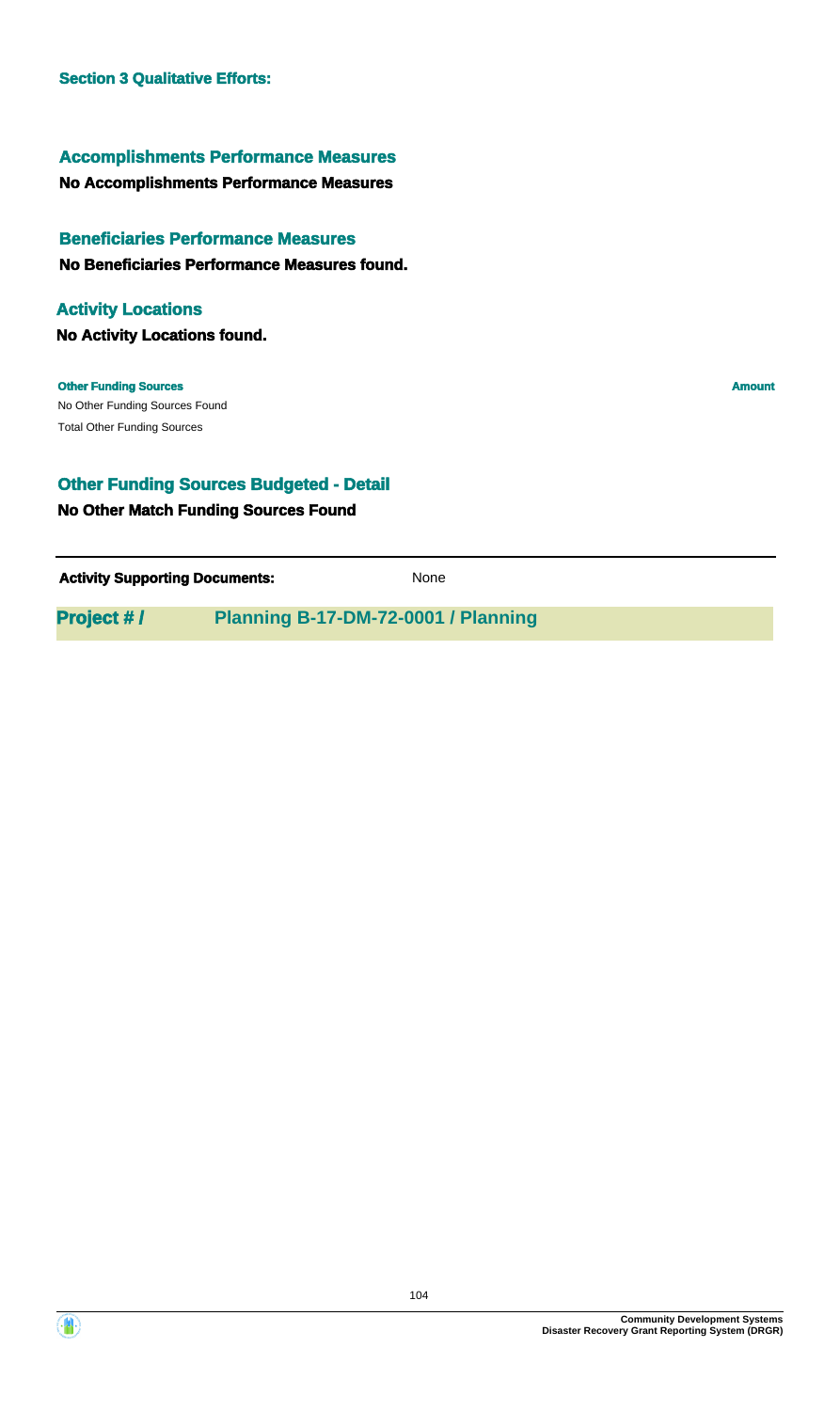#### **Grantee Activity Number: R01P02CRP-FPR-NA Activity Title: Community Resilience Planning**

#### **Activitiy Type:**

#### Planning Under Way **Project Number:**

Planning B-17-DM-72-0001

**Projected Start Date:** 09/20/2018

**Benefit Type:** Area ( Census )

**National Objective:**

**Activity Status: Projected End Date: Completed Activity Actual End Date:** 09/19/2026 **Project Title:** Planning

#### **Responsible Organization:**

N/A **Foundation For Puerto Rico** 

| <b>Overall</b>                                 | Oct 1 thru Dec 31, 2021 | <b>To Date</b>   |
|------------------------------------------------|-------------------------|------------------|
| <b>Total Projected Budget from All Sources</b> | \$0.00                  | \$110,000,000.00 |
| B-17-DM-72-0001                                | \$0.00                  | \$55,000,000.00  |
| B-18-DP-72-0001                                | \$0.00                  | \$55,000,000.00  |
| <b>Total Budget</b>                            | \$0.00                  | \$110,000,000.00 |
| B-17-DM-72-0001                                | \$0.00                  | \$55,000,000.00  |
| B-18-DP-72-0001                                | \$0.00                  | \$55,000,000.00  |
| <b>Total Obligated</b>                         | \$318,650.06            | \$4,227,457.58   |
| B-17-DM-72-0001                                | \$318,650.06            | \$4,227,457.58   |
| B-18-DP-72-0001                                | \$0.00                  | \$0.00           |
| <b>Total Funds Drawdown</b>                    | \$297,203.70            | \$2,522,751.99   |
| B-17-DM-72-0001                                | \$297,203.70            | \$2,522,751.99   |
| B-18-DP-72-0001                                | \$0.00                  | \$0.00           |
| <b>Program Funds Drawdown</b>                  | \$297,203.70            | \$2,522,751.99   |
| B-17-DM-72-0001                                | \$297,203.70            | \$2,522,751.99   |
| B-18-DP-72-0001                                | \$0.00                  | \$0.00           |
| <b>Program Income Drawdown</b>                 | \$0.00                  | \$0.00           |
| B-17-DM-72-0001                                | \$0.00                  | \$0.00           |
| B-18-DP-72-0001                                | \$0.00                  | \$0.00           |
| <b>Program Income Received</b>                 | \$0.00                  | \$0.00           |
| B-17-DM-72-0001                                | \$0.00                  | \$0.00           |
| B-18-DP-72-0001                                | \$0.00                  | \$0.00           |
| <b>Total Funds Expended</b>                    | \$297,203.70            | \$2,522,751.99   |
| <b>Foundation For Puerto Rico</b>              | \$297,203.70            | \$2,242,756.15   |
| <b>Most Impacted and Distressed Expended</b>   | \$0.00                  | \$0.00           |
| B-17-DM-72-0001                                | \$0.00                  | \$0.00           |
| B-18-DP-72-0001                                | \$0.00                  | \$0.00           |

#### **Activity Description:**

The Whole Community Resilience Planning Initiative will craft recovery solutions for all communities, including high-risk areas to increase individual and collective preparedness to future events and ensure greater resiliency at both the community and national levels. A whole community approach ensures shared understanding of community needs and capabilities, greater empowerment and integration of resources from across the community, and a stronger social infrastructure. High risk areas may include communities located in full or in part in the flood-plain, in landslide risk areas, or other areas with environmental or hazard risk. Further, in addition to these hazard risks, a deeper and more multi-dimensional understanding of community risk and vulnerability (community resilience profile) will be developed in Phase 1.In the initial phase of the program, PRDOH and FPR may work with the Planning Board to provide technical assistance and data to participating subrecipients.The tasks in Phase 1 may include, but are not limited to, data collection and initial analysis, technical training, and outreach to communities within the municipality. Also, during Phase 1 this initiative will

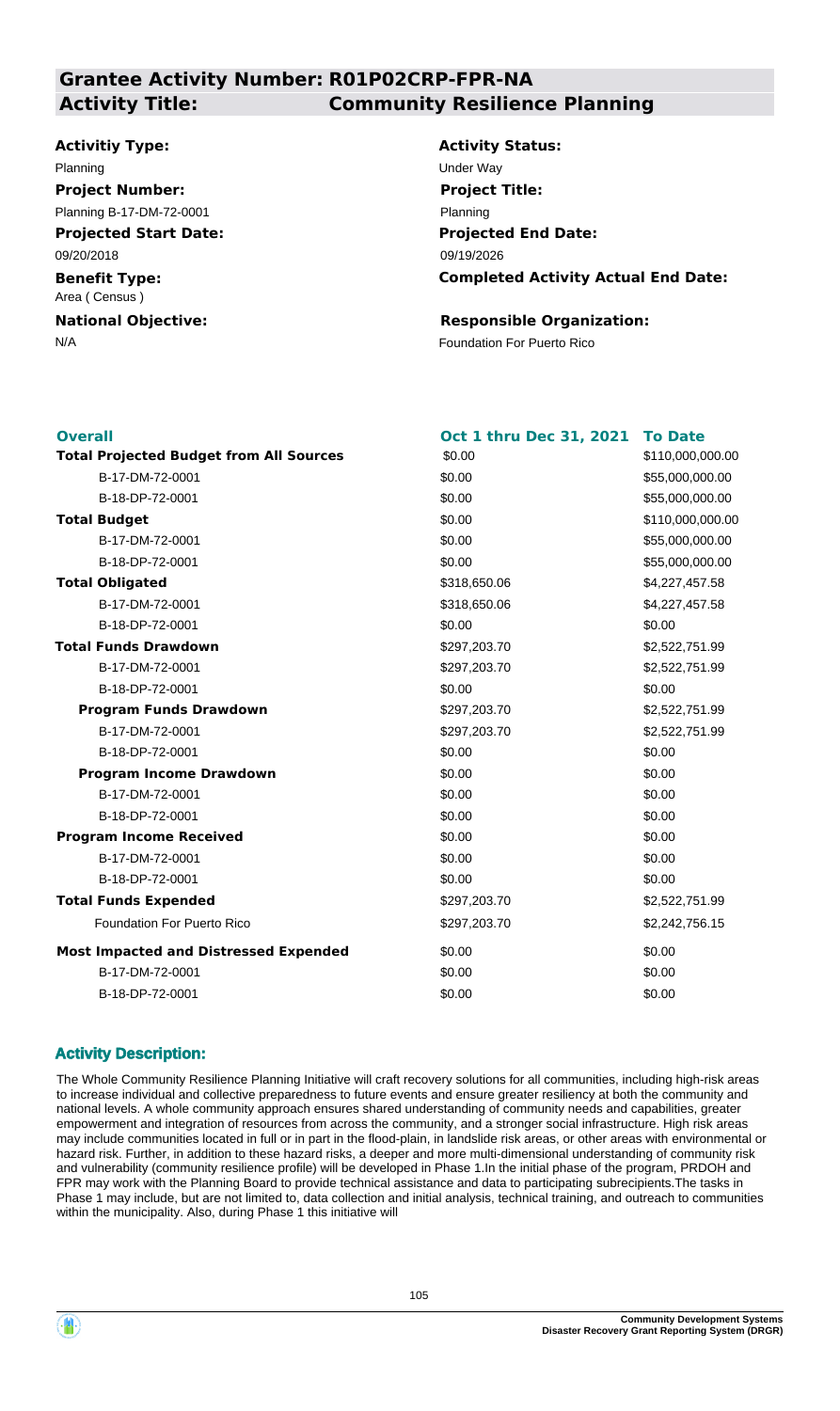prepare communities to make informed decisions and prioritize future actions and funding decisions based upon greater understand of community needs in housing, infrastructure, economic development, health, environment, and education. In Phase 2, communities may apply openly based on selection criteria developed by PRDOH and FPR. The selection criteria for Phase 2 funding will be subsequently published in a Program Notice of Funding Availability (NOFA). Selected communities may receive a planning award of up to \$500,000 per community plan. Plans will lay the groundwork for participatory community visioning, utilizing place-based risk and vulnerability analyses to prioritize effective and expedient investments in housing, infrastructure, economic development and revitalization, health and environment, and education as long-term recovery programs are funded. Plans developed in Phase 2 will be based upon addressing community risks and vulnerabilities identified in Phase 1. The goal for the outputs of Phase 2 will be to develop potential options for funding whether as a part of an adjacent initiative or program within the second tranche, in the third tranche of mitigation funding, or utilizing other funding streams local, federal, or private.Communities, like Caño Martín Peña, are encouraged to submit holistic plans for recovery to include items such as land-use, relocation, acquisition, and resilience measures. Communities may submit plans through an NGO, with assistance from professional planning firms and developers. NGOs may be established or developed to work jointly with communities in developing their approach. Plans should include a cost-benefit analysis to ensure feasibility of actions proposed and should be as comprehensive as possible to set the stage for next steps. Planning may include a range of items, such as examining structural mitigation measures at either a community or individual house level, housing innovation, and effective land-use. Regional planning and coordination are highly encouraged and municipalities are encouraged to examine the needs of special communities. Plans should include a consideration of hazard risk as part of their assessment.PRDOH will be the administering agency with the Foundation for Puerto Rico as the lead implementation subrecipient partner, and PRDOH and the Foundation will receive the community applications and final plans, as outlined in the forthcoming program guidelines. PRDOH and the Foundation for Puerto Rico will work collaboratively with relevant governmental entities such as The Puerto Rico Planning Boardand key community-based non-profits in the development of program guidelines to ensure consistency and a coordinated approach. FPR is a 501(c)(3) local non-profit organization whose mission is to transform Puerto Rico through social and economic sustainable development. PRDOH recognized the importance of collaboration and inclusion of the third sector and, in particular, within this program wherein working with community groups, NGOs, and other non-profits would be instrumental in ensuring the success and outcomes of Whole Community Resilience Planning Program.

#### **Location Description:**

The funding is available to be used in all Puerto Rico municipalities affected by the hurricanes across the island.

#### **Activity Progress Narrative:**

During the reporting period, the Puerto Rico Department of Housing (PRDOH) completed the following tasks in support of the Whole Community Resilience Planning (WCRP) Program: the NOFA application period closed with sixty-two (62) applications submitted. The applications are now under review by the Evaluation Committee. An extension of three (3) months period for closing the contract was duly executed with the Subrecipient (before this extension, the Subrecipient contractual finish date was December 31, 2021).

In addition, The WCRP Program team published the Planning Framework and Milestone Implementation Guide and the Community Resilience Planning (CRP) Template; offered support and assistance to the Program Partner (Subrecipient) with one-on-one meetings and webinars to promote NOFA; developed the Community Resilience Webpage, the Program's documents and deliverables (such as Risk and Vulnerability Index Maps) and the Educational Strategy and materials; offered support for operations procedures; and coordinated regular check-in meetings with the Subrecipient.

#### **Section 3 Qualitative Efforts:**

#### **Accomplishments Performance Measures**

**No Accomplishments Performance Measures**

#### **Beneficiaries Performance Measures**

**No Beneficiaries Performance Measures found.**

#### **Activity Locations**

**No Activity Locations found.**

#### **Other Funding Sources Amount Amount Amount Amount Amount Amount Amount**

No Other Funding Sources Found Total Other Funding Sources

#### **Other Funding Sources Budgeted - Detail**

#### **No Other Match Funding Sources Found**

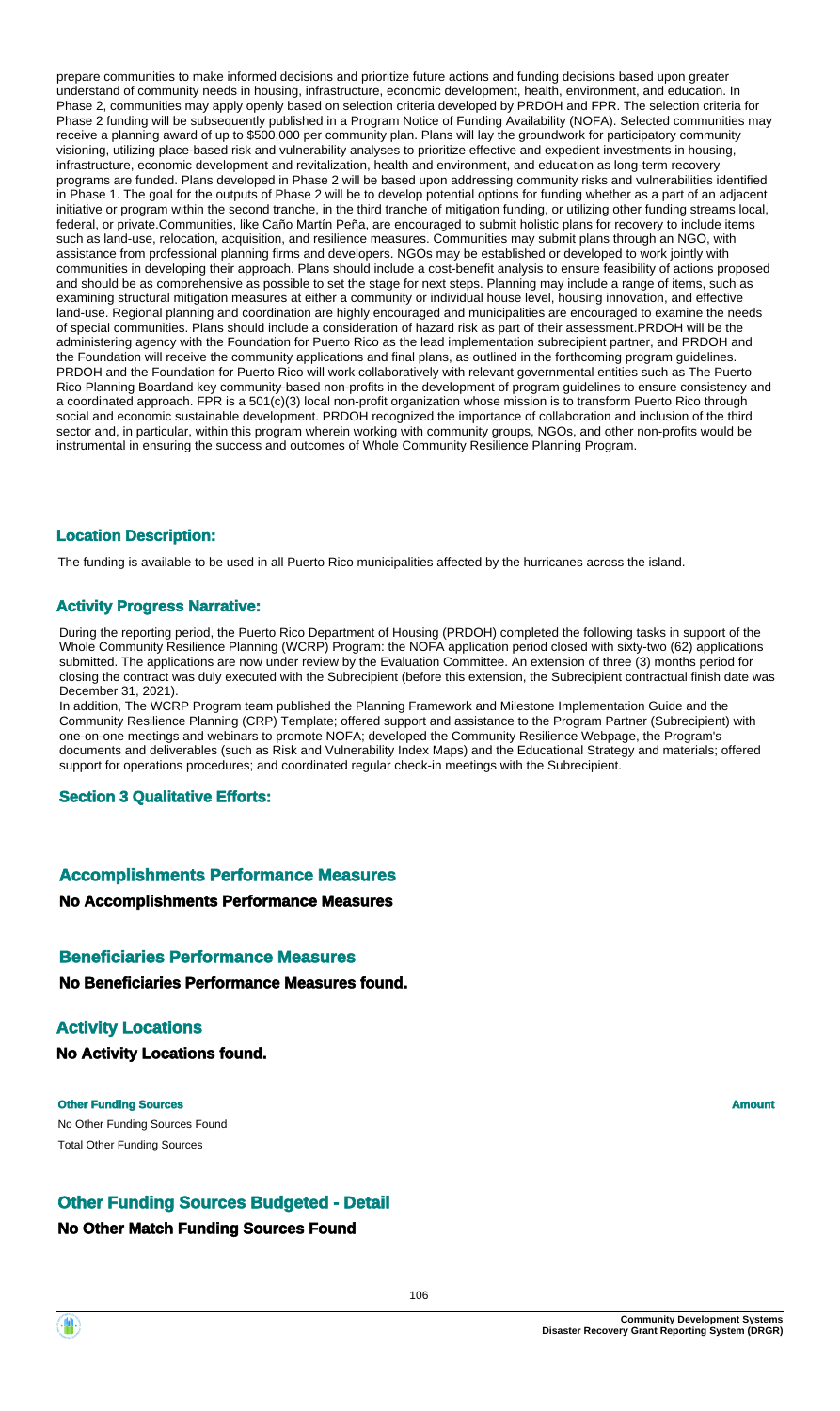

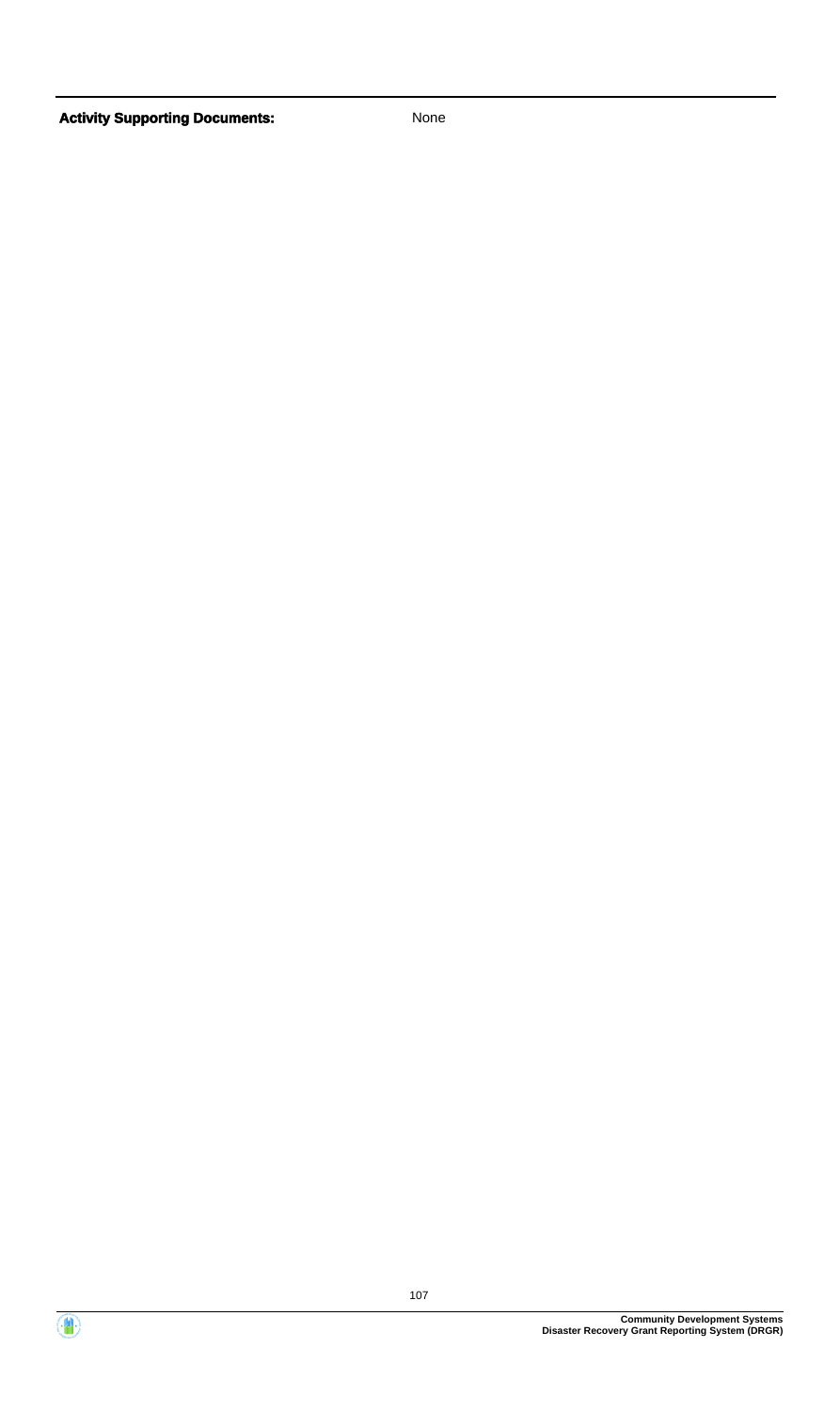**Grantee Activity Number: R01P03API-PBA-NA**

#### **Activity Title:**

#### **Puerto Rico Geospacial Framework (Geoframe)**

#### **Activitiy Type:**

**Projected Start Date: Benefit Type:** 09/20/2018 Area ( Census ) **Project Number:** Planning B-17-DM-72-0001

## **National Objective:**

#### **Activity Status:** Planning Under Way **Project Title:**

**Projected End Date: Completed Activity Actual End Date:** 09/19/2026 Planning

#### **Responsible Organization:**

N/A **Puerto Rico Department of Housing** 

| <b>Overall</b>                                 | Oct 1 thru Dec 31, 2021 | <b>To Date</b>   |
|------------------------------------------------|-------------------------|------------------|
| <b>Total Projected Budget from All Sources</b> | \$0.00                  | \$100,000,000.00 |
| B-17-DM-72-0001                                | \$0.00                  | \$50,000,000.00  |
| B-18-DP-72-0001                                | \$0.00                  | \$50,000,000.00  |
| <b>Total Budget</b>                            | \$0.00                  | \$100,000,000.00 |
| B-17-DM-72-0001                                | \$0.00                  | \$50,000,000.00  |
| B-18-DP-72-0001                                | \$0.00                  | \$50,000,000.00  |
| <b>Total Obligated</b>                         | \$43,973,287.24         | \$47,175,372.88  |
| B-17-DM-72-0001                                | \$18,973,287.24         | \$22,175,372.88  |
| B-18-DP-72-0001                                | \$25,000,000.00         | \$25,000,000.00  |
| <b>Total Funds Drawdown</b>                    | \$72,264.17             | \$824,353.31     |
| B-17-DM-72-0001                                | \$72,264.17             | \$824,353.31     |
| B-18-DP-72-0001                                | \$0.00                  | \$0.00           |
| <b>Program Funds Drawdown</b>                  | \$72,264.17             | \$824,353.31     |
| B-17-DM-72-0001                                | \$72,264.17             | \$824,353.31     |
| B-18-DP-72-0001                                | \$0.00                  | \$0.00           |
| <b>Program Income Drawdown</b>                 | \$0.00                  | \$0.00           |
| B-17-DM-72-0001                                | \$0.00                  | \$0.00           |
| B-18-DP-72-0001                                | \$0.00                  | \$0.00           |
| <b>Program Income Received</b>                 | \$0.00                  | \$0.00           |
| B-17-DM-72-0001                                | \$0.00                  | \$0.00           |
| B-18-DP-72-0001                                | \$0.00                  | \$0.00           |
| <b>Total Funds Expended</b>                    | \$72,264.17             | \$824,353.31     |
| Puerto Rico Department of Housing              | \$72,264.17             | \$824,353.31     |
| <b>Most Impacted and Distressed Expended</b>   | \$0.00                  | \$0.00           |
| B-17-DM-72-0001                                | \$0.00                  | \$0.00           |
| B-18-DP-72-0001                                | \$0.00                  | \$0.00           |

#### **Activity Description:**

Through direct participation of government agencies, like PRITS and the Puerto Rico Planning Board, as well as universities and the private sector, the Agency Planning Initiatives Program will be undertaken to build the data sets for property across the Island to ensure land use is correctly permitted, planned, inspected, insured, and viewable to the municipalities. The objective of this initiative will not provide title to unregistered properties; however, it will identify which properties do not have title and which structures are informal or unregistered. This will set the stage for proper title transfers to take place. Reconstruction must marry land-use planning together with updated geographic data to ensure long-term rebuilding efforts leverage federal funds and are implemented in a way that addresses the incidence of informal housing, while enhancing the safety of the Island's residents. The CDBG-DR funds for this activity shall not be duplicative of other funding for the same scope of work, should other funds become available. The Puerto Rico Planning Board has experience hosting

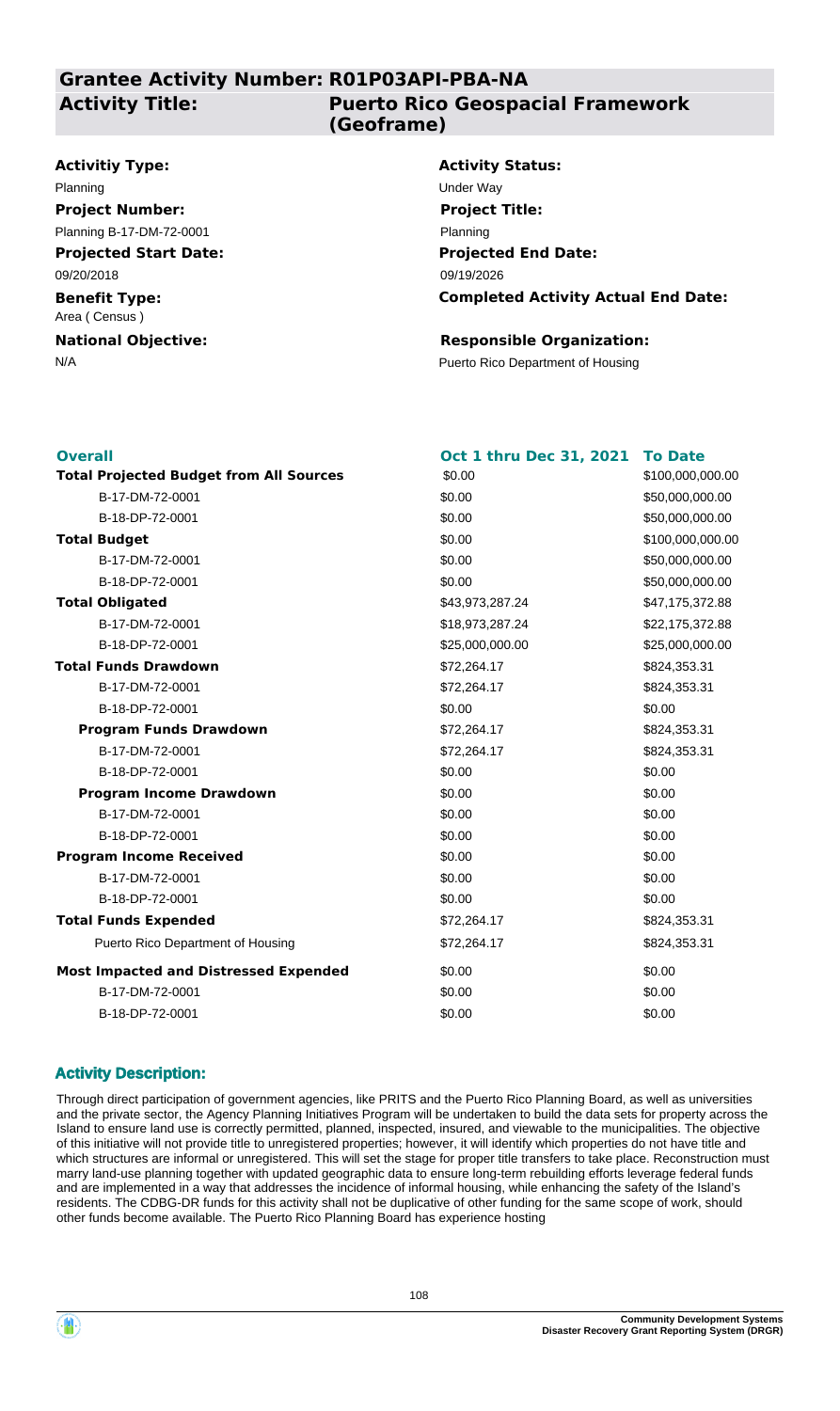data similar to that generated by this program and will acquire parcel data to populate an integrated GIS database. This will assist with clarifying title and ownership records across the Island in conjunction with the Municipal Revenue Collections Center (CRIM, for its Spanish acronym) system already in use. The initiative will lay the foundation to optimize Puerto Rican agencies and municipalities from a planning, land use, and taxing perspective and ensure that emergency response can better meet public safety standards and interagency efficiency is achieved.The Planning Board is at the forefront of the processes and technology to promote, through effective and appropriate tools, the sustainable development of Puerto Rico. The Planning Board provides a cybernetic portal, data, economic indicators, statistics and social indicators which provide a focused lens to guide the economic, physical and social development goals of the Island. It also contains the plans, laws and regulations in force regarding the planning processes of Puerto Rico. Likewise, it has a Geographical Information System with a range of information that facilitates the planning of projects at all levels of the Island's socioeconomic development. This use of technology as an effective planning tool ensures that all sectors, public and private, can obtain reliable data and encourage investment in the Island.The Planning Board provides interactive catalogs of official maps, digital files, geolocators, GIS, planning regulations, territorial plans, land use plans, flood insurance and case filing among other services. These services and tools position the Planning Board as a uniquely qualified partner to work with PRDOH and PRITS to serve the people of Puerto Rico for development and planning initiatives.PRITS is a fundamental step in providing transparency, efficiency, and economic development in Puerto Rico. The PRITS is comprised of a cadre of highly talented digital minds who are in charge of transforming Puerto Rico to a "digital native" government.

#### **Location Description:**

The funding is available to be used in all Puerto Rico municipalities affected by the hurricanes across the island.

#### **Activity Progress Narrative:**

During the reporting period, the Puerto Rico Department of Housing (PRDOH) completed the following tasks in support of the Puerto Rico Geospatial Framework (GeoFrame):

Several meetings were held with the Program Partner Puerto Rico Planning Board (PRPB), of which twelve (12) were follow-up meetings regarding the Subrecipient Agreement (SRA) and a separate additional meeting for the discussion of Subrecipient Agreement Performance Reporting (SAPR) monthly report and invoicing clarifications with Finance Team.

The GeoFrame Team completed several draft Memorandums of Understanding (MOU) to address additional data sharing needs for the Program and conducted separate meetings with the Institute of Puerto Rican Culture (IPRC), the Puerto Rico Aqueduct and Sewer Authority (PRASA), the Department of Justice (DOJ) Property Registry Office Administrative Director, the Puerto Rico Department of Economic Development and Commerce (DDEC), the Puerto Rico Department of Environmental and Natural Resources (DNRA), the Puerto Rico Department of Family (PRDF), and the University of Puerto Rico (UPR) where the Program approach and suggested tasks included in the Memorandums of Understanding (MOU's) were discussed. PRDOH conducted a GeoFrame Program Introduction presentation to the White House Interagency Policy Committee, United States Census Bureau, and HUD; requested to provide GeoFrame updates and status.

Finally, the GIS Service Provider contract was submitted to Fiscal Oversight and Management Board (FOMB) Contract Review Approval and duly executed by December 9, 2021.

#### **Section 3 Qualitative Efforts:**

#### **Accomplishments Performance Measures**

|                                 | <b>This Report Period</b> | <b>Cumulative Actual Total / Expected</b> |  |
|---------------------------------|---------------------------|-------------------------------------------|--|
|                                 | <b>Total</b>              | <b>Total</b>                              |  |
| # of Plans or Planning Products |                           | 0/1                                       |  |

#### **Beneficiaries Performance Measures**

**No Beneficiaries Performance Measures found.**

#### **Activity Locations**

**No Activity Locations found.**

#### **Other Funding Sources Amount**

No Other Funding Sources Found Total Other Funding Sources

## **Other Funding Sources Budgeted - Detail**

#### **No Other Match Funding Sources Found**

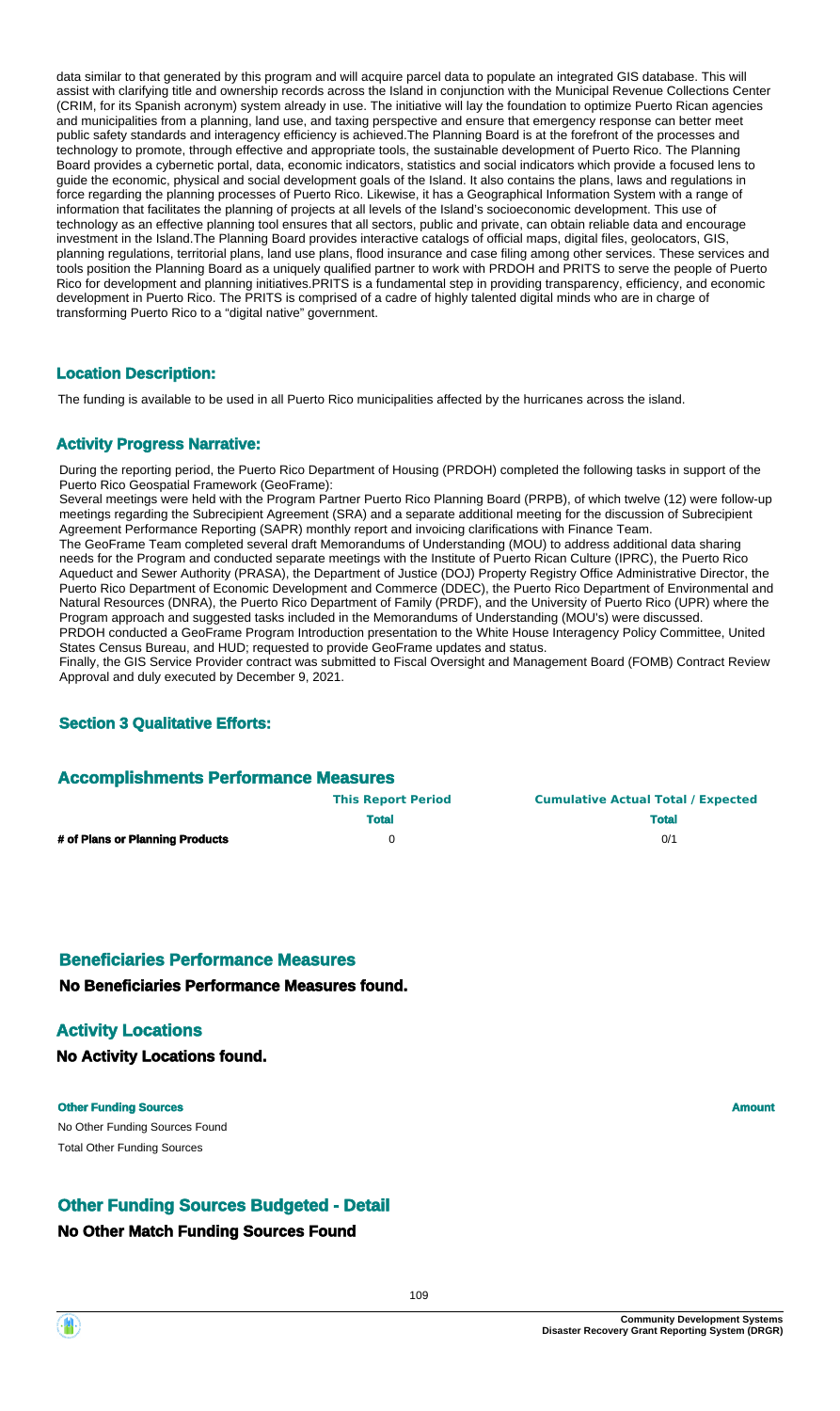Activity **Supporting Documents:** None



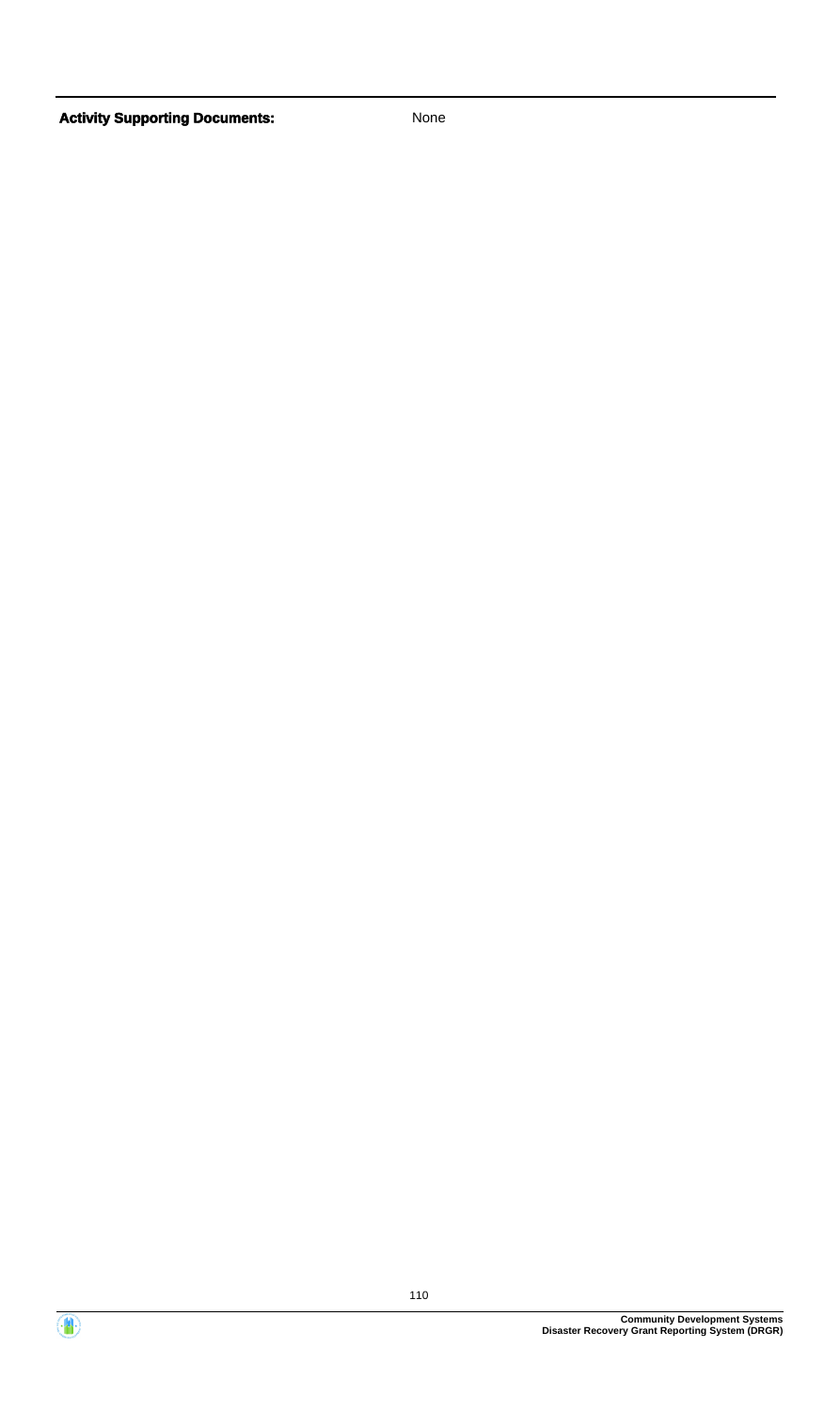# **Grantee Activity Number: R01P05HRI-UPR-NA**

### **Activitiy Type:**

#### Planning Cancelled **Project Number:**

**Projected Start Date:** Planning B-17-DM-72-0001

09/19/2018

**Benefit Type:** Area ( Census )

**National Objective:**

# **Activity Title: Home Resilience Innovation**

**Activity Status: Projected End Date: Completed Activity Actual End Date:** 09/18/2026 **Project Title:** Planning

### **Responsible Organization:**

N/A University Of Puerto Rico

| <b>Overall</b>                                 | Oct 1 thru Dec 31, 2021 | <b>To Date</b> |
|------------------------------------------------|-------------------------|----------------|
| <b>Total Projected Budget from All Sources</b> | \$0.00                  | \$0.00         |
| B-17-DM-72-0001                                | (\$750,000.00)          | \$0.00         |
| B-18-DP-72-0001                                | \$0.00                  | \$0.00         |
| <b>Total Budget</b>                            | (\$750,000.00)          | \$0.00         |
| B-17-DM-72-0001                                | (\$750,000.00)          | \$0.00         |
| B-18-DP-72-0001                                | \$0.00                  | \$0.00         |
| <b>Total Obligated</b>                         | (\$235,164.78)          | \$4.28         |
| B-17-DM-72-0001                                | (\$235,164.78)          | \$4.28         |
| B-18-DP-72-0001                                | \$0.00                  | \$0.00         |
| <b>Total Funds Drawdown</b>                    | (\$90,217.21)           | \$0.00         |
| B-17-DM-72-0001                                | (\$90,217.21)           | \$0.00         |
| B-18-DP-72-0001                                | \$0.00                  | \$0.00         |
| <b>Program Funds Drawdown</b>                  | (\$90,217.21)           | \$0.00         |
| B-17-DM-72-0001                                | (\$90,217.21)           | \$0.00         |
| B-18-DP-72-0001                                | \$0.00                  | \$0.00         |
| <b>Program Income Drawdown</b>                 | \$0.00                  | \$0.00         |
| B-17-DM-72-0001                                | \$0.00                  | \$0.00         |
| B-18-DP-72-0001                                | \$0.00                  | \$0.00         |
| <b>Program Income Received</b>                 | \$0.00                  | \$0.00         |
| B-17-DM-72-0001                                | \$0.00                  | \$0.00         |
| B-18-DP-72-0001                                | \$0.00                  | \$0.00         |
| <b>Total Funds Expended</b>                    | (\$90,217.21)           | \$0.00         |
| University Of Puerto Rico                      | (\$90,217.21)           | \$0.00         |
| <b>Most Impacted and Distressed Expended</b>   | \$0.00                  | \$0.00         |
| B-17-DM-72-0001                                | \$0.00                  | \$0.00         |
| B-18-DP-72-0001                                | \$0.00                  | \$0.00         |
|                                                |                         |                |

# **Activity Description:**

\$5,750,000 in Planning funds will be allocated to the University of Puerto Rico to develop a Resilience Innovation Program. This includes overseeing a competition for innovative solutions to address home-based renewable energy generation, energy storage, and home functions. Home functions may include, but are not limited to appliances for cooking, water heating, refrigeration, lighting, and cooling. The combined solutions will provide residents greater resilience to power interruptions, allowing them to remain in their homes with greater health, safety, and security. Additionally, community-wide resilience measures and innovative home design and construction methods are encouraged to be examined.

# **Location Description:**

University of Puerto Rico is located at Jardin Botanico Sur 1187, San Juan PR 00926.

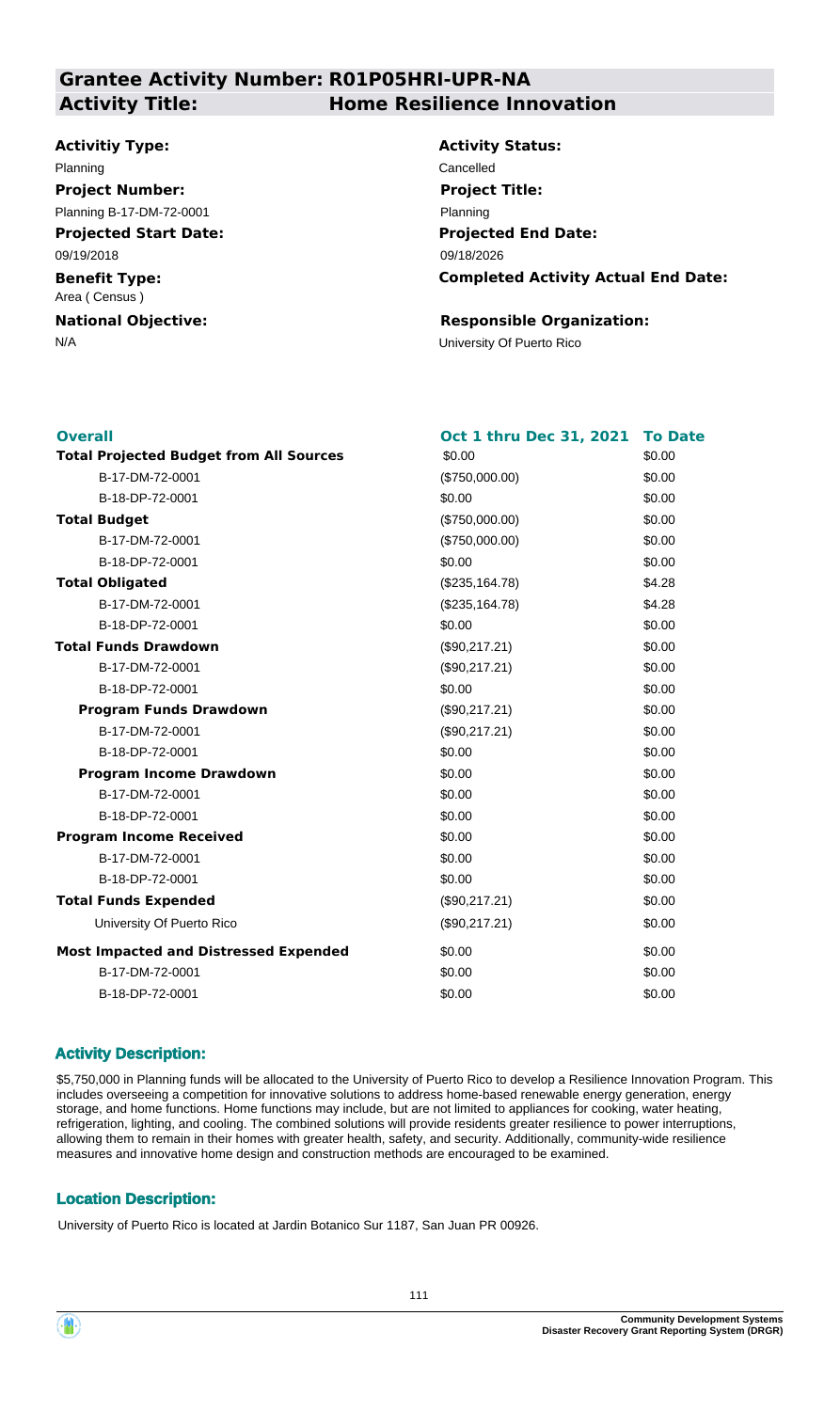### **Activity Progress Narrative:**

**Section 3 Qualitative Efforts:**

# **No Accomplishments Performance Measures Accomplishments Performance Measures**

# **Beneficiaries Performance Measures**

**No Beneficiaries Performance Measures found.**

# **Activity Locations**

**No Activity Locations found.**

#### **Other Funding Sources Amount**

No Other Funding Sources Found Total Other Funding Sources

# **Other Funding Sources Budgeted - Detail**

# **No Other Match Funding Sources Found**

**Activity Supporting Documents:** None

**Disaster Recovery Grant Reporting System (DRGR)**

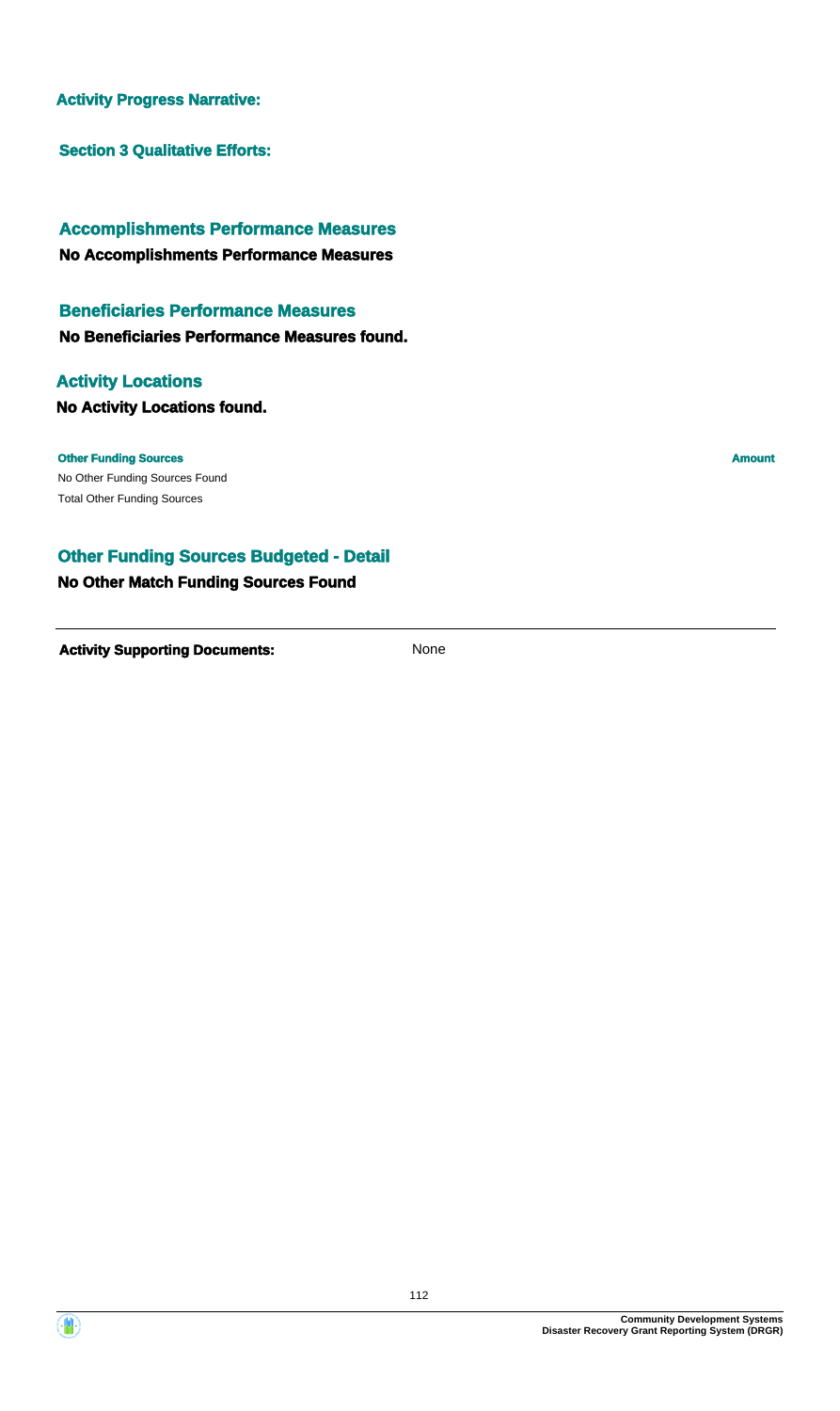# **Grantee Activity Number: R01P06MRP-DOH-NA Activity Title: Municipal Recovery Planning**

#### **Activitiy Type:**

# Planning Under Way **Project Number:**

**Projected Start Date:** 08/31/2020 Planning B-17-DM-72-0001

**Benefit Type:**

N/A

**National Objective:**

**Activity Status: Projected End Date: Completed Activity Actual End Date:** 08/31/2026 **Project Title:** Planning

#### **Responsible Organization:**

N/A **Puerto Rico Department of Housing** 

| <b>Overall</b>                                 | Oct 1 thru Dec 31, 2021 | <b>To Date</b>   |
|------------------------------------------------|-------------------------|------------------|
| <b>Total Projected Budget from All Sources</b> | \$0.00                  | \$112,101,016.00 |
| B-17-DM-72-0001                                | \$0.00                  | \$56,050,508.00  |
| B-18-DP-72-0001                                | \$0.00                  | \$56,050,508.00  |
| <b>Total Budget</b>                            | \$0.00                  | \$112,101,016.00 |
| B-17-DM-72-0001                                | \$0.00                  | \$56,050,508.00  |
| B-18-DP-72-0001                                | \$0.00                  | \$56,050,508.00  |
| <b>Total Obligated</b>                         | \$7,731,892.58          | \$34,429,756.48  |
| B-17-DM-72-0001                                | \$7,731,892.58          | \$34,429,756.48  |
| B-18-DP-72-0001                                | \$0.00                  | \$0.00           |
| <b>Total Funds Drawdown</b>                    | \$605,062.13            | \$1,481,123.13   |
| B-17-DM-72-0001                                | \$605,062.13            | \$1,481,123.13   |
| B-18-DP-72-0001                                | \$0.00                  | \$0.00           |
| <b>Program Funds Drawdown</b>                  | \$605,062.13            | \$1,481,123.13   |
| B-17-DM-72-0001                                | \$605,062.13            | \$1,481,123.13   |
| B-18-DP-72-0001                                | \$0.00                  | \$0.00           |
| <b>Program Income Drawdown</b>                 | \$0.00                  | \$0.00           |
| B-17-DM-72-0001                                | \$0.00                  | \$0.00           |
| B-18-DP-72-0001                                | \$0.00                  | \$0.00           |
| <b>Program Income Received</b>                 | \$0.00                  | \$0.00           |
| B-17-DM-72-0001                                | \$0.00                  | \$0.00           |
| B-18-DP-72-0001                                | \$0.00                  | \$0.00           |
| <b>Total Funds Expended</b>                    | \$605,062.13            | \$1,481,123.13   |
| Puerto Rico Department of Housing              | \$605,062.13            | \$1,481,123.13   |
| <b>Most Impacted and Distressed Expended</b>   | \$0.00                  | \$0.00           |
| B-17-DM-72-0001                                | \$0.00                  | \$0.00           |
| B-18-DP-72-0001                                | \$0.00                  | \$0.00           |
|                                                |                         |                  |

#### **Activity Description:**

PRDOH developed guidelines so that municipalities may receive assistance to conduct planning activities. To be eligible, these activities must be necessary, reasonable, allowable, and allocable. Planning activities as defined by HUD include but are not limited to:

- Comprehensive plans
- Community development plans
- Functional plans for housing/land use/economic development
- Mitigation plan or disaster resiliency plan
- Recovery action plans

• Costs associated with creating a plan, including data gathering, studies, analysis, and preparation of plans. Planning activities related to a specific project are Project Costs.

These activities will be administered in conformance with local and federal requirements as part of the program

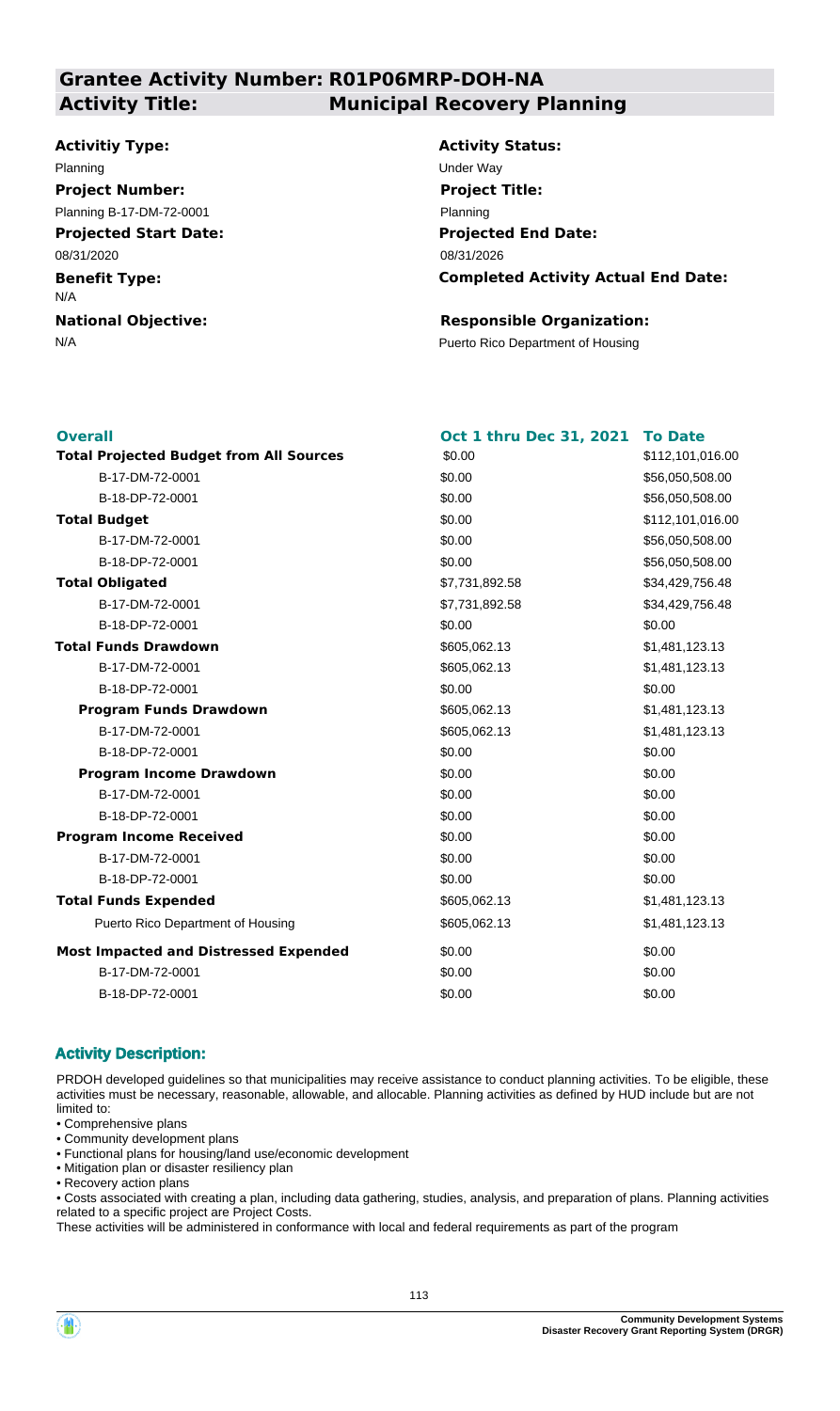management planning allocation in the Action Plan budget. PRDOH will conduct outreach to the municipalities and provide guidance regarding these activities. These activities are in addition to any actions performed under the Whole Community Resilience Program, which addresses planning for targeted communities. Planning will complement and leverage efforts undertaken as part of the local Hazard Mitigation plan updates coordinated through the COR3. ISLAND-WIDE AND REGIONAL PLANNING

PRDOH will engage in regional and island-wide planning activities to coordinate the management of civic, geologic, economic, environmental and/or transportation systems.

Puerto Rico's seventy-eight (78) municipal jurisdictions overlay the Island's four mountain ranges, two hundred-plus (200+) rivers, one hundred two (102) watersheds and four (4) geological zones as well as multiple transportation systems, infrastructure impact areas, agricultural communities, special communities, and economic centers. Hurricanes María and Irma exacerbated existing concerns within Puerto Rico's diverse Island communities, ecologies, and infrastructure typologies. The effects of these recent hurricanes reiterate the need for comprehensive planning to consider coordinated management of Puerto Rico's resources and assets.

The island-wide and regional planning may result in data gathering and studies related to identified concerns, integrated islandwide or regional plans, environmental plans, economic plans, transportation plans, or other coordinated planning activity. These plans or studies will allow communities to develop policy, planning, and management capacity so that Puerto Rico may more rationally and effectively determine their needs, set long-term goals and short-term objectives, devise programs and activities to meet goals and objectives, evaluate the progress of such programs in accomplishing these goals and objectives, and carry out management, coordination, and monitoring of activities necessary for effective planning implementation.

#### **Location Description:**

#### **Activity Progress Narrative:**

During the reporting period, the Puerto Rico Department of Housing (PRDOH), completed the following tasks in support of the Municipal Recovery Planning (MRP) Program: Six (6) Planning Services Provider kick-off meetings were held with the MRP Program Management Team and with the Municipalities that were ready to begin their Planning Activities under the MRP Program; twenty-five (25) SRAs were signed; twenty (20) one-on-one kick off meetings were coordinated with the MRP Program Manager and Municipalities to support agreement compliance and progress on pre-planning activities; municipalities with executed contracts made progress throughout their Pre-Planning Activity Period; seven (7) Municipalities participated in the Roles and Responsibilities and Grant Management System Sessions, thirteen (13) for the Plan Content and Deliverable Guide Trainings, ten (10) for the RFP workshop, ten (10) for the finance and invoicing session and twenty-six (26) for the Monthly Report training sessions.

In addition, eleven (11) Option 2 Municipalities have published their Planning Services Provider RFP, with one (1) Municipality having completed their RFP process and has a vendor under contract ready to start the Planning Process. Communications and coordination for all mentioned processes has been provided via email, voice calls or video conference meetings. Moreover, Sixteen (16) Municipalities are undergoing their Planning Activities in coordination with the PRDOH Planning Services Provider. Of which six (6) are working on Deliverable 1, four (4) have submitted Deliverable 1 and six (6) are working on Deliverable 2. The MRP Team also finalized program documentation, such as the Program Area Implementation Report, the second MRP Closing Date Memo, finalized Municipal SRA Amendments and the MRP Compliance Plan. Moreover, weekly MRP Program reports regarding the status of each Municipality's for MRP Program funding were developed on an on-going basis.

To date, sixty-seven (67) Municipalities have signed the Subrecipient Agreement with the PRDOH and are now under contract and eleven (11) are undergoing final reviews in advance of the signing of agreements. As a result of the limited personnel within Municipal offices, the MRP Program experienced delays with Municipalities reviewing and submitting their required documents and completing their required trainings.

#### **Section 3 Qualitative Efforts:**

# **Accomplishments Performance Measures**

#### **No Accomplishments Performance Measures**

#### **Beneficiaries Performance Measures**

**No Beneficiaries Performance Measures found.**

# **Activity Locations**

**No Activity Locations found.**

#### **Other Funding Sources Amount Amount Amount Amount**

No Other Funding Sources Found Total Other Funding Sources

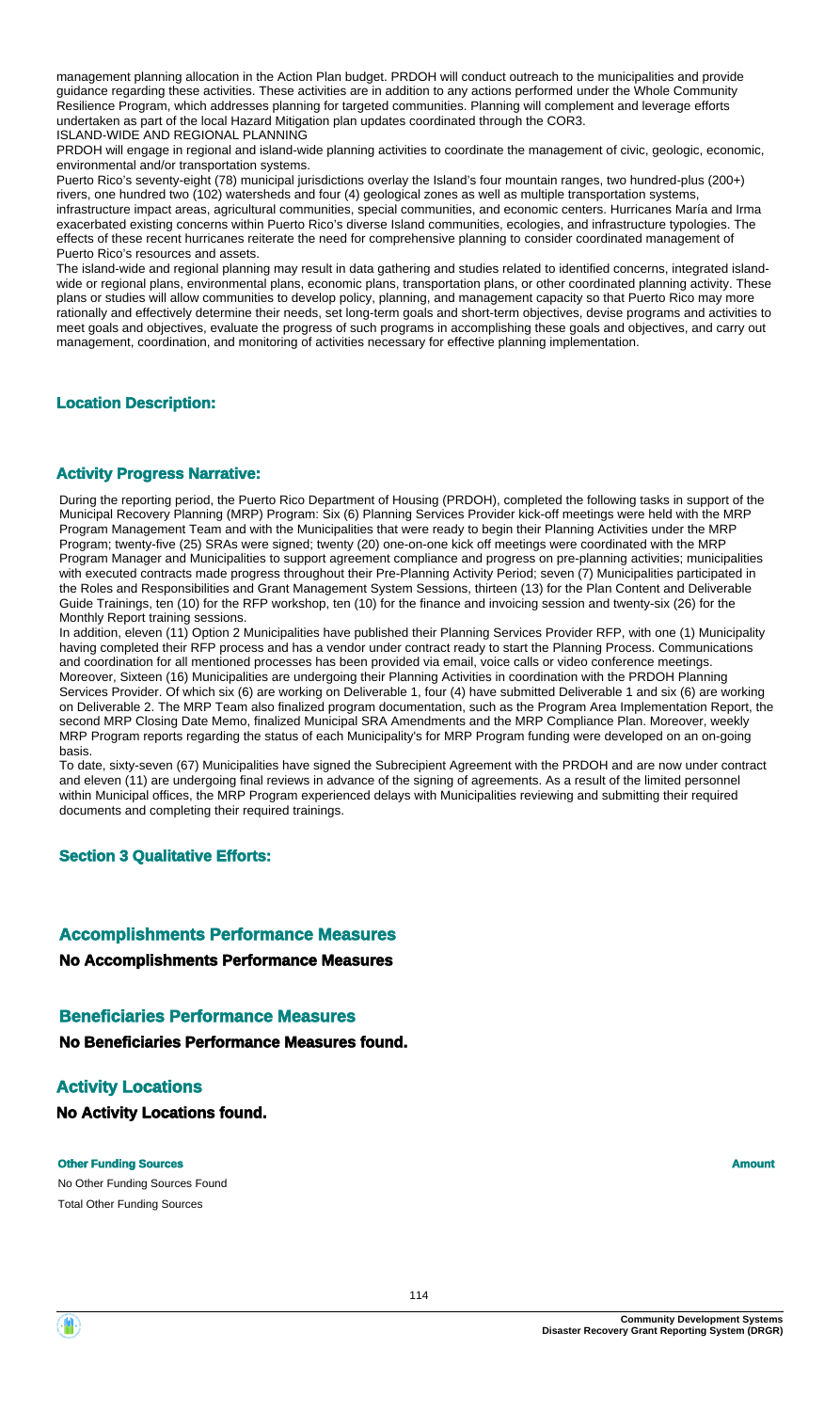# **Other Funding Sources Budgeted - Detail**

# **No Other Match Funding Sources Found**

**Activity Supporting Documents:** None



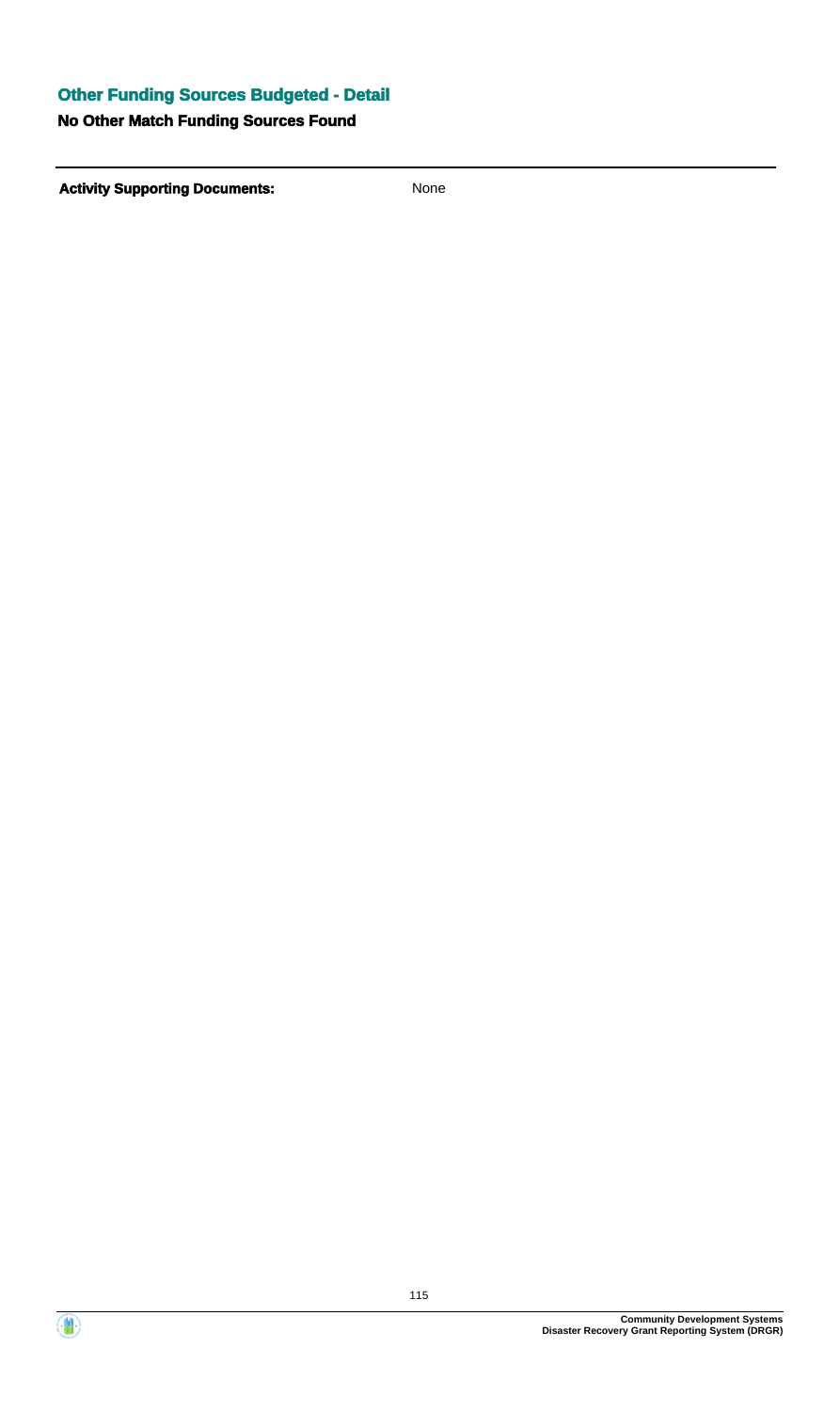# **Grantee Activity Number: R01P06PMP-DOH-NA Activity Title: Program Management Planning**

#### **Activitiy Type:**

#### Planning Under Way **Project Number:**

Planning B-17-DM-72-0001

**Projected Start Date:** 09/19/2018

**Benefit Type:** Area ( Census )

**National Objective:**

**Activity Status: Projected End Date: Completed Activity Actual End Date:** 09/18/2026 **Project Title:** Planning

#### **Responsible Organization:**

N/A **Puerto Rico Department of Housing** 

| <b>Overall</b>                                 | Oct 1 thru Dec 31, 2021 | <b>To Date</b>   |
|------------------------------------------------|-------------------------|------------------|
| <b>Total Projected Budget from All Sources</b> | \$0.00                  | \$271,386,684.00 |
| B-17-DM-72-0001                                | \$0.00                  | \$135,693,342.00 |
| B-18-DP-72-0001                                | \$0.00                  | \$135,693,342.00 |
| <b>Total Budget</b>                            | \$0.00                  | \$271,386,684.00 |
| B-17-DM-72-0001                                | \$0.00                  | \$135,693,342.00 |
| B-18-DP-72-0001                                | \$0.00                  | \$135,693,342.00 |
| <b>Total Obligated</b>                         | \$4,253,951.59          | \$14,841,677.93  |
| B-17-DM-72-0001                                | (\$3,967,125.41)        | \$4,789,397.05   |
| B-18-DP-72-0001                                | \$8,221,077.00          | \$10,052,280.88  |
| <b>Total Funds Drawdown</b>                    | \$813,883.35            | \$3,833,999.27   |
| B-17-DM-72-0001                                | \$615,691.29            | \$3,635,807.21   |
| B-18-DP-72-0001                                | \$198,192.06            | \$198,192.06     |
| <b>Program Funds Drawdown</b>                  | \$813,883.35            | \$3,833,999.27   |
| B-17-DM-72-0001                                | \$615,691.29            | \$3,635,807.21   |
| B-18-DP-72-0001                                | \$198,192.06            | \$198,192.06     |
| <b>Program Income Drawdown</b>                 | \$0.00                  | \$0.00           |
| B-17-DM-72-0001                                | \$0.00                  | \$0.00           |
| B-18-DP-72-0001                                | \$0.00                  | \$0.00           |
| <b>Program Income Received</b>                 | \$0.00                  | \$0.00           |
| B-17-DM-72-0001                                | \$0.00                  | \$0.00           |
| B-18-DP-72-0001                                | \$0.00                  | \$0.00           |
| <b>Total Funds Expended</b>                    | \$813,883.35            | \$3,833,999.27   |
| Puerto Rico Department of Housing              | \$813,883.35            | \$3,833,999.27   |
| <b>Most Impacted and Distressed Expended</b>   | \$0.00                  | \$0.00           |
| B-17-DM-72-0001                                | \$0.00                  | \$0.00           |
| B-18-DP-72-0001                                | \$0.00                  | \$0.00           |
|                                                |                         |                  |

#### **Activity Description:**

PRDOH developed guidelines so that municipalities may receive assistance to conduct planning activities. To be eligible, these activities must be necessary, reasonable, allowable, and allocable. Planning activities as defined by HUD include but are not limited to:

- Comprehensive plans
- Community development plans
- Functional plans for housing/land use/economic development
- Mitigation plan or disaster resiliency plan
- Recovery action plans

• Costs associated with creating a plan, including data gathering, studies, analysis, and preparation of plans. Planning activities related to a specific project are Project Costs.

These activities will be administered in conformance with local and federal requirements as part of the program

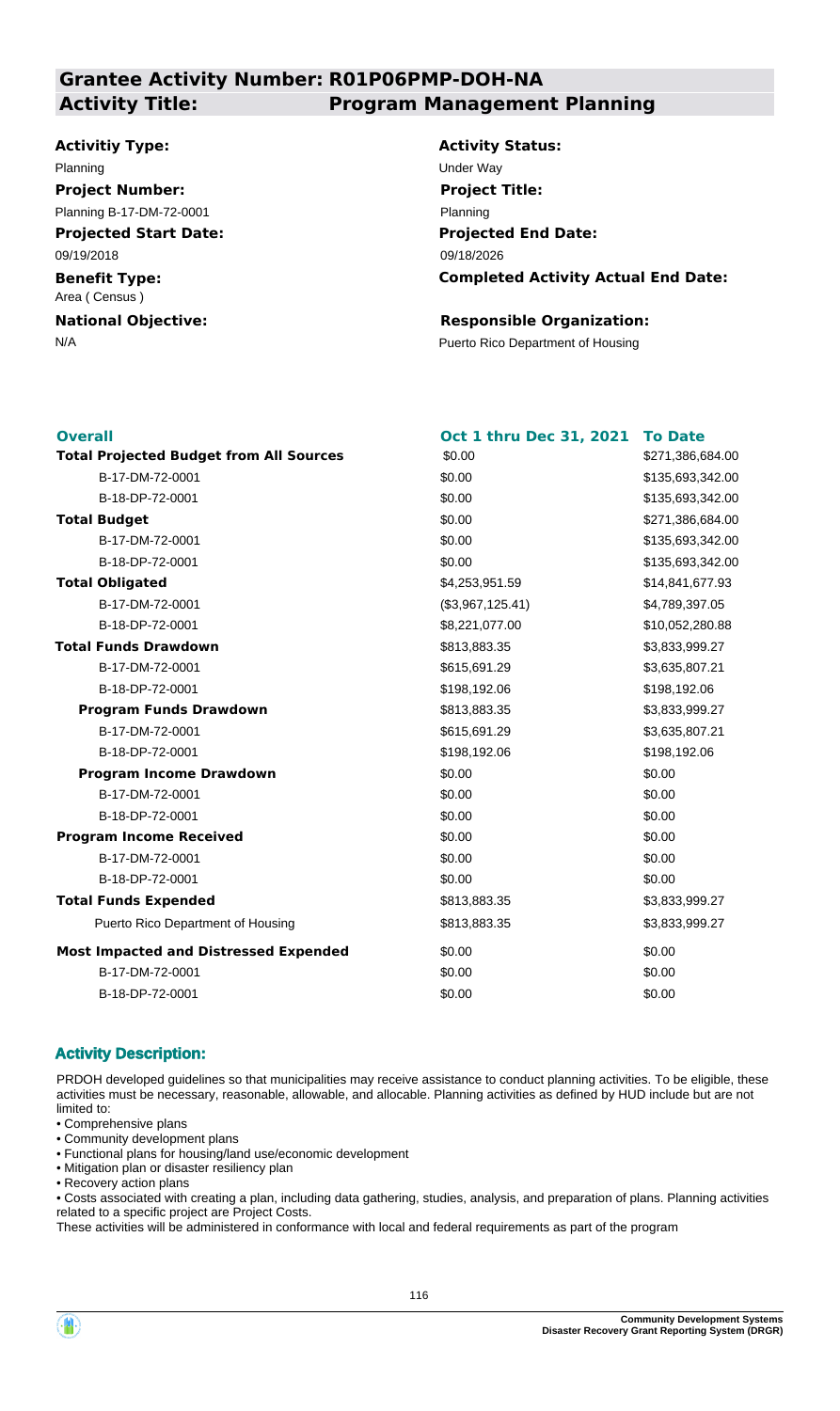management planning allocation in the Action Plan budget. PRDOH will conduct outreach to the municipalities and provide guidance regarding these activities. These activities are in addition to any actions performed under the Whole Community Resilience Program, which addresses planning for targeted communities. Planning will complement and leverage efforts undertaken as part of the local Hazard Mitigation plan updates coordinated through the COR3. ISLAND-WIDE AND REGIONAL PLANNING

PRDOH will engage in regional and island-wide planning activities to coordinate the management of civic, geologic, economic, environmental and/or transportation systems.

Puerto Rico's seventy-eight (78) municipal jurisdictions overlay the Island's four mountain ranges, two hundred-plus (200+) rivers, one hundred two (102) watersheds and four (4) geological zones as well as multiple transportation systems, infrastructure impact areas, agricultural communities, special communities, and economic centers. Hurricanes María and Irma exacerbated existing concerns within Puerto Rico's diverse Island communities, ecologies, and infrastructure typologies. The effects of these recent hurricanes reiterate the need for comprehensive planning to consider coordinated management of Puerto Rico's resources and assets.

The island-wide and regional planning may result in data gathering and studies related to identified concerns, integrated islandwide or regional plans, environmental plans, economic plans, transportation plans, or other coordinated planning activity. These plans or studies will allow communities to develop policy, planning, and management capacity so that Puerto Rico may more rationally and effectively determine their needs, set long-term goals and short-term objectives, devise programs and activities to meet goals and objectives, evaluate the progress of such programs in accomplishing these goals and objectives, and carry out management, coordination, and monitoring of activities necessary for effective planning implementation.

#### **Location Description:**

The funding is available to be used in all Puerto Rico municipalities affected by the hurricanes across the island.

#### **Activity Progress Narrative:**

During the reporting period, the Puerto Rico Department of Housing (PRDOH), completed the following tasks in support of the Municipal Recovery Planning (MRP) Program: Six (6) Planning Services Provider kick-off meetings were held with the MRP Program Management Team and with the Municipalities that were ready to begin their Planning Activities under the MRP Program; twenty-five (25) SRAs were signed; twenty (20) one-on-one kick off meetings were coordinated with the MRP Program Manager and Municipalities to support agreement compliance and progress on pre-planning activities; municipalities with executed contracts made progress throughout their Pre-Planning Activity Period; seven (7) Municipalities participated in the Roles and Responsibilities and Grant Management System Sessions, thirteen (13) for the Plan Content and Deliverable Guide Trainings, ten (10) for the RFP workshop, ten (10) for the finance and invoicing session and twenty-six (26) for the Monthly Report training sessions.

In addition, eleven (11) Option 2 Municipalities have published their Planning Services Provider RFP, with one (1) Municipality having completed their RFP process and has a vendor under contract ready to start the Planning Process. Communications and coordination for all mentioned processes has been provided via email, voice calls or video conference meetings. Moreover, Sixteen (16) Municipalities are undergoing their Planning Activities in coordination with the PRDOH Planning Services Provider. Of which six (6) are working on Deliverable 1, four (4) have submitted Deliverable 1 and six (6) are working on Deliverable 2. The MRP Team also finalized program documentation, such as the Program Area Implementation Report, the second MRP Closing Date Memo, finalized Municipal SRA Amendments and the MRP Compliance Plan. Moreover, weekly MRP Program reports regarding the status of each Municipality's for MRP Program funding were developed on an on-going basis.

To date, sixty-seven (67) Municipalities have signed the Subrecipient Agreement with the PRDOH and are now under contract and eleven (11) are undergoing final reviews in advance of the signing of agreements. As a result of the limited personnel within Municipal offices, the MRP Program experienced delays with Municipalities reviewing and submitting their required documents and completing their required trainings.

#### **Section 3 Qualitative Efforts:**

# **Accomplishments Performance Measures**

**No Accomplishments Performance Measures**

#### **Beneficiaries Performance Measures**

**No Beneficiaries Performance Measures found.**

# **Activity Locations**

**No Activity Locations found.**

#### **Other Funding Sources Amount Amount Amount Amount**

No Other Funding Sources Found Total Other Funding Sources